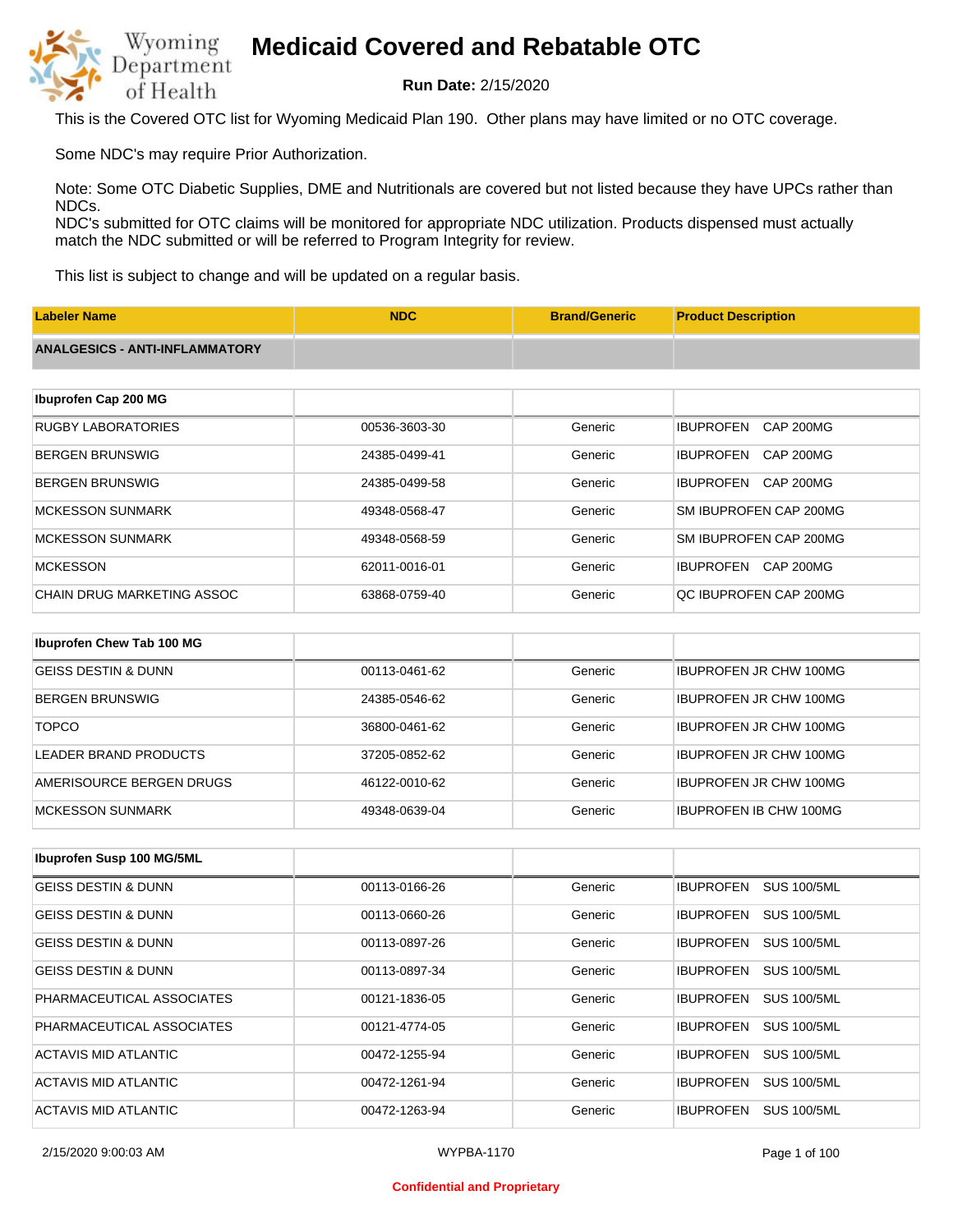| Wyoming                      | <b>Medicaid Covered and Rebatable OTC</b> |         |                                        |
|------------------------------|-------------------------------------------|---------|----------------------------------------|
| Department<br>of Health      | <b>Run Date: 2/15/2020</b>                |         |                                        |
| MAJOR PHARMACEUTICALS        | 00904-5309-09                             | Generic | <b>IBUPROFEN</b><br><b>SUS 100/5ML</b> |
| MAJOR PHARMACEUTICALS        | 00904-5309-20                             | Generic | <b>IBUPROFEN</b><br><b>SUS 100/5ML</b> |
| <b>MAJOR PHARMACEUTICALS</b> | 00904-5577-20                             | Generic | <b>SUS 100/5ML</b><br><b>IBUPROFEN</b> |
| <b>SELECT BRAND</b>          | 15127-0900-04                             | Generic | <b>IBUPROFEN</b><br><b>SUS 100/5ML</b> |
| SELECT BRAND                 | 15127-0978-04                             | Generic | <b>IBUPROFEN</b><br><b>SUS 100/5ML</b> |
| BERGEN BRUNSWIG              | 24385-0009-26                             | Generic | <b>IBUPROFEN</b><br><b>SUS 100/5ML</b> |
| BERGEN BRUNSWIG              | 24385-0009-34                             | Generic | <b>IBUPROFEN</b><br><b>SUS 100/5ML</b> |
| BERGEN BRUNSWIG              | 24385-0361-26                             | Generic | <b>IBUPROFEN</b><br><b>SUS 100/5ML</b> |
| BERGEN BRUNSWIG              | 24385-0361-34                             | Generic | <b>IBUPROFEN</b><br><b>SUS 100/5ML</b> |
| BERGEN BRUNSWIG              | 24385-0372-26                             | Generic | <b>IBUPROFEN</b><br><b>SUS 100/5ML</b> |
| BERGEN BRUNSWIG              | 24385-0905-26                             | Generic | <b>IBUPROFEN</b><br><b>SUS 100/5ML</b> |
| BERGEN BRUNSWIG              | 24385-0905-34                             | Generic | <b>IBUPROFEN</b><br><b>SUS 100/5ML</b> |
| <b>TOPCO</b>                 | 36800-0166-26                             | Generic | <b>IBUPROFEN</b><br><b>SUS 100/5ML</b> |
| <b>TOPCO</b>                 | 36800-0660-26                             | Generic | <b>IBUPROFEN</b><br><b>SUS 100/5ML</b> |
| <b>TOPCO</b>                 | 36800-0897-26                             | Generic | <b>SUS 100/5ML</b><br><b>IBUPROFEN</b> |
| LEADER BRAND PRODUCTS        | 37205-0282-26                             | Generic | <b>IBUPROFEN</b><br><b>SUS 100/5ML</b> |
| LEADER BRAND PRODUCTS        | 37205-0283-26                             | Generic | <b>SUS 100/5ML</b><br><b>IBUPROFEN</b> |
| LEADER BRAND PRODUCTS        | 37205-0643-26                             | Generic | <b>IBUPROFEN</b><br><b>SUS 100/5ML</b> |
| LEADER BRAND PRODUCTS        | 37205-0660-26                             | Generic | <b>SUS 100/5ML</b><br><b>IBUPROFEN</b> |
| LEADER BRAND PRODUCTS        | 37205-0848-26                             | Generic | <b>IBUPROFEN</b><br><b>SUS 100/5ML</b> |
| PERRIGO PHARMACEUTICALS      | 45802-0133-26                             | Generic | <b>SUS 100/5ML</b><br><b>IBUPROFEN</b> |
| PERRIGO PHARMACEUTICALS      | 45802-0140-26                             | Generic | IBUPROFEN<br><b>SUS 100/5ML</b>        |
| PERRIGO PHARMACEUTICALS      | 45802-0897-26                             | Generic | IBUPROFEN SUS 100/5ML                  |
| PERRIGO PHARMACEUTICALS      | 45802-0897-34                             | Generic | <b>IBUPROFEN</b><br><b>SUS 100/5ML</b> |
| AMERISOURCE BERGEN DRUGS     | 46122-0110-26                             | Generic | <b>IBUPROFEN</b><br><b>SUS 100/5ML</b> |
| MCKESSON SUNMARK             | 49348-0229-34                             | Generic | <b>IBUPROFEN</b><br><b>SUS 100/5ML</b> |
| MCKESSON SUNMARK             | 49348-0229-37                             | Generic | <b>IBUPROFEN</b><br><b>SUS 100/5ML</b> |
| MCKESSON SUNMARK             | 49348-0499-34                             | Generic | <b>IBUPROFEN</b><br><b>SUS 100/5ML</b> |
| MCKESSON SUNMARK             | 49348-0500-34                             | Generic | <b>IBUPROFEN</b><br><b>SUS 100/5ML</b> |
| <b>MCKESSON SUNMARK</b>      | 49348-0876-34                             | Generic | <b>IBUPROFEN</b><br><b>SUS 100/5ML</b> |
| <b>MCKESSON</b>              | 62011-0010-01                             | Generic | <b>IBUPROFEN</b><br><b>SUS 100/5ML</b> |
| <b>MCKESSON</b>              | 62011-0011-01                             | Generic | <b>SUS 100/5ML</b><br><b>IBUPROFEN</b> |
| <b>MCKESSON</b>              | 62011-0030-01                             | Generic | <b>IBUPROFEN</b><br><b>SUS 100/5ML</b> |
| <b>MCKESSON</b>              | 62011-0030-02                             | Generic | <b>SUS 100/5ML</b><br><b>IBUPROFEN</b> |
| MCKESSON                     | 62011-0214-01                             | Generic | <b>SUS 100/5ML</b><br><b>IBUPROFEN</b> |
| CHAIN DRUG MARKETING ASSOC   | 63868-0756-18                             | Generic | <b>SUS 100/5ML</b><br><b>IBUPROFEN</b> |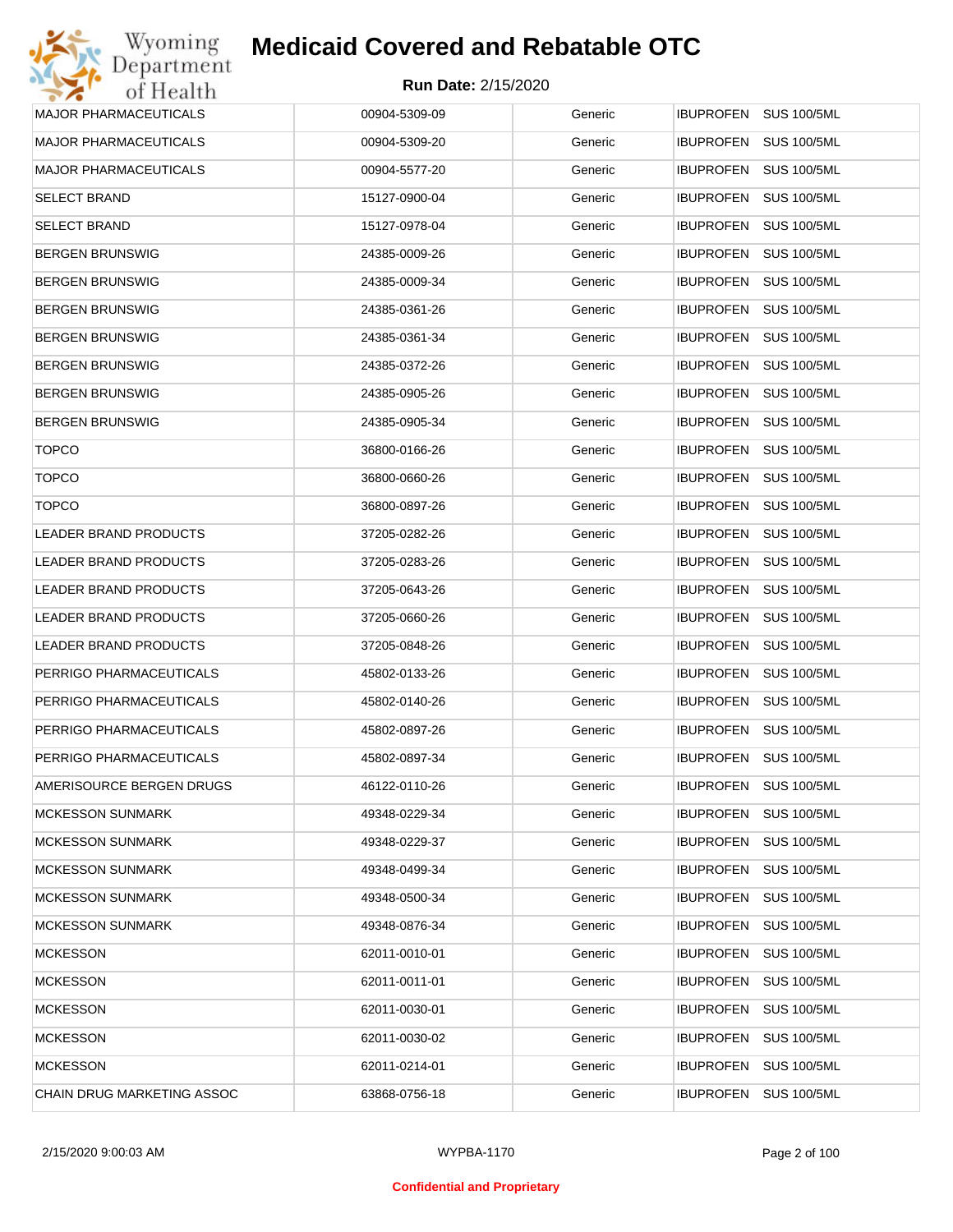| Wyoming<br><b>Medicaid Covered and Rebatable OTC</b><br>Department |                            |         |                  |                    |  |
|--------------------------------------------------------------------|----------------------------|---------|------------------|--------------------|--|
| of Health                                                          | <b>Run Date: 2/15/2020</b> |         |                  |                    |  |
| <b>CHAIN DRUG MARKETING ASSOC</b>                                  | 63868-0758-18              | Generic | <b>IBUPROFEN</b> | <b>SUS 100/5ML</b> |  |
| PRECISION DOSE, INC.                                               | 68094-0494-58              | Generic | <b>IBUPROFEN</b> | <b>SUS 100/5ML</b> |  |
| PRECISION DOSE, INC.                                               | 68094-0494-59              | Generic | <b>IBUPROFEN</b> | <b>SUS 100/5ML</b> |  |
| PRECISION DOSE, INC.                                               | 68094-0494-61              | Generic | <b>IBUPROFEN</b> | <b>SUS 100/5ML</b> |  |
| PRECISION DOSE, INC.                                               | 68094-0494-62              | Generic | <b>IBUPROFEN</b> | <b>SUS 100/5ML</b> |  |
| PRECISION DOSE, INC.                                               | 68094-0503-59              | Generic | <b>IBUPROFEN</b> | <b>SUS 100/5ML</b> |  |
| PRECISION DOSE, INC.                                               | 68094-0503-61              | Generic | <b>IBUPROFEN</b> | <b>SUS 100/5ML</b> |  |
| PRECISION DOSE, INC.                                               | 68094-0503-62              | Generic | <b>IBUPROFEN</b> | <b>SUS 100/5ML</b> |  |

| <b>Ibuprofen Susp 40 MG/ML</b> |               |         |                                 |
|--------------------------------|---------------|---------|---------------------------------|
| <b>GEISS DESTIN &amp; DUNN</b> | 00113-0057-05 | Generic | <b>IBUPROFEN</b><br>DRO 50/1.25 |
| <b>MAJOR PHARMACEUTICALS</b>   | 00904-5463-35 | Generic | <b>IBUPROFEN</b><br>DRO 50/1.25 |
| <b>BERGEN BRUNSWIG</b>         | 24385-0550-10 | Generic | <b>IBUPROFEN</b><br>DRO 50/1.25 |
| <b>TOPCO</b>                   | 36800-0057-05 | Generic | <b>IBUPROFEN</b><br>DRO 50/1.25 |
| <b>TOPCO</b>                   | 36800-0255-10 | Generic | <b>IBUPROFEN</b><br>DRO 50/1.25 |
| <b>LEADER BRAND PRODUCTS</b>   | 37205-0436-10 | Generic | <b>IBU-DROPS</b><br>DRO 50/1.25 |
| <b>LEADER BRAND PRODUCTS</b>   | 37205-0646-05 | Generic | <b>IBU-DROPS</b><br>DRO 40MG/ML |
| PERRIGO PHARMACEUTICALS        | 45802-0057-05 | Generic | <b>IBUPROFEN</b><br>DRO 50/1.25 |
| <b>ACTAVIS</b>                 | 45963-0125-23 | Generic | <b>IBUPROFEN</b><br>DRO 50/1.25 |
| <b>ACTAVIS</b>                 | 45963-0125-24 | Generic | <b>IBUPROFEN</b><br>DRO 50/1.25 |
| <b>MCKESSON SUNMARK</b>        | 49348-0374-69 | Generic | <b>IBUPROFEN</b><br>DRO 50/1.25 |
| <b>MCKESSON SUNMARK</b>        | 49348-0642-27 | Generic | <b>IBUPROFEN</b><br>DRO 50/1.25 |
| <b>MCKESSON</b>                | 62011-0004-01 | Generic | <b>IBUPROFEN</b><br>DRO 50/1.25 |
| <b>MCKESSON</b>                | 62011-0012-01 | Generic | <b>IBUPROFEN</b><br>DRO 50/1.25 |
| CHAIN DRUG MARKETING ASSOC     | 63868-0076-30 | Generic | <b>IBUPROFEN</b><br>DRO 50/1.25 |

| Ibuprofen Tab 200 MG           |               |         |                                      |
|--------------------------------|---------------|---------|--------------------------------------|
| <b>PERRIGO</b>                 | 00113-0074-71 | Generic | <b>IBUPROFEN</b><br><b>TAB 200MG</b> |
| <b>PERRIGO</b>                 | 00113-0074-78 | Generic | <b>IBUPROFEN</b><br><b>TAB 200MG</b> |
| <b>GEISS DESTIN &amp; DUNN</b> | 00113-0517-71 | Generic | <b>TAB 200MG</b><br><b>IBUPROFEN</b> |
| <b>PERRIGO</b>                 | 00113-0604-62 | Generic | <b>IBUPROFEN</b><br><b>TAB 200MG</b> |
| <b>PERRIGO</b>                 | 00113-0604-71 | Generic | <b>IBUPROFEN</b><br><b>TAB 200MG</b> |
| <b>PERRIGO</b>                 | 00113-0604-78 | Generic | <b>TAB 200MG</b><br><b>IBUPROFEN</b> |
| PERRIGO                        | 00113-0604-90 | Generic | <b>IBUPROFEN</b><br><b>TAB 200MG</b> |
| <b>PERRIGO</b>                 | 00113-0647-62 | Generic | <b>TAB 200MG</b><br><b>IBUPROFEN</b> |
| PERRIGO                        | 00113-0647-71 | Generic | <b>IBUPROFEN</b><br><b>TAB 200MG</b> |
| PERRIGO                        | 00113-0647-78 | Generic | <b>IBUPROFEN</b><br><b>TAB 200MG</b> |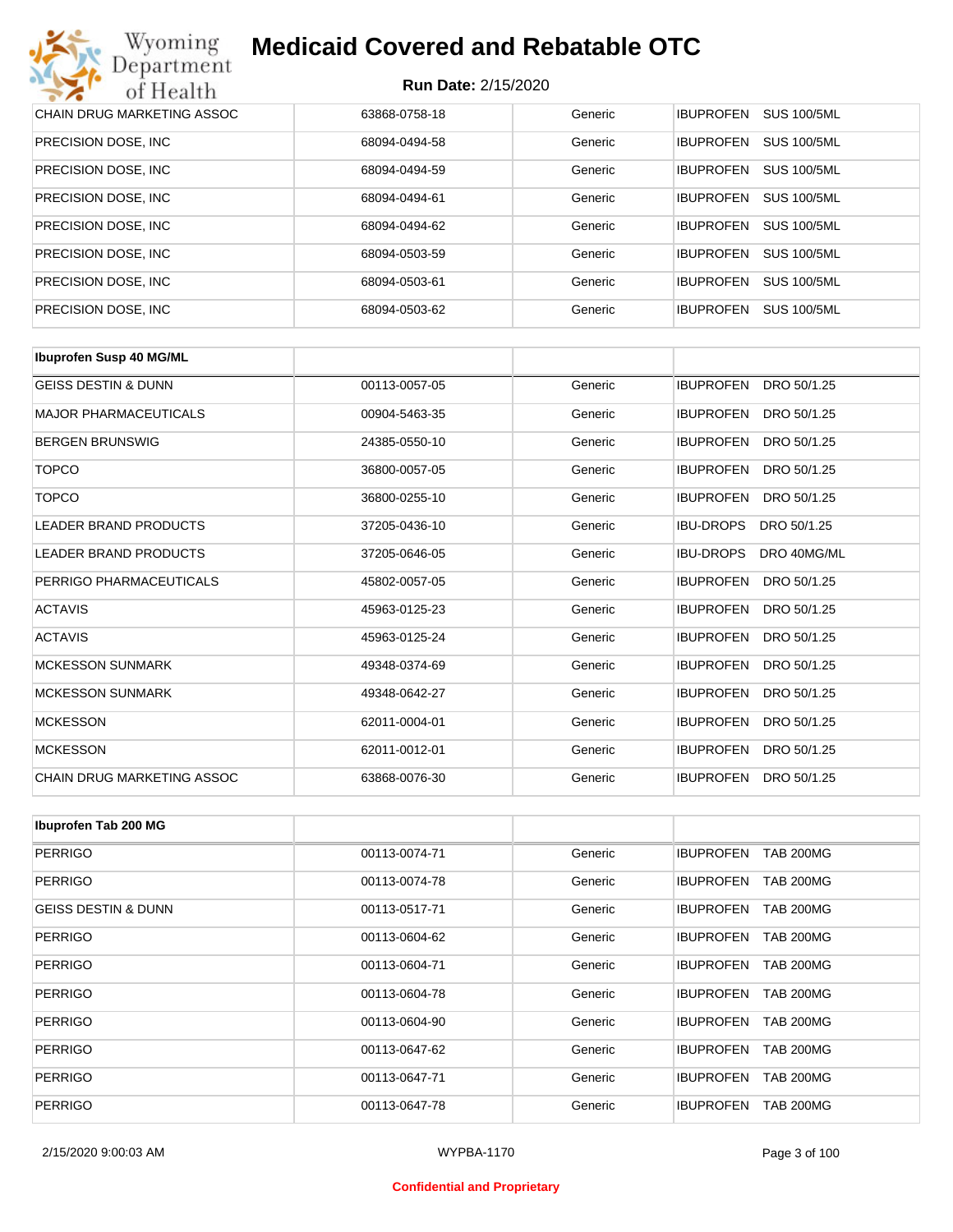| <b>RUGBY LABORATORIES</b>    | 00536-3587-01 | Generic | IBUPROFEN TAB 200MG                |
|------------------------------|---------------|---------|------------------------------------|
| RUGBY LABORATORIES           | 00536-3587-06 | Generic | IBUPROFEN TAB 200MG                |
| <b>MAJOR PHARMACEUTICALS</b> | 00904-7912-51 | Generic | IBUPROFEN TAB 200MG                |
| <b>MAJOR PHARMACEUTICALS</b> | 00904-7912-59 | Generic | IBUPROFEN TAB 200MG                |
| <b>MAJOR PHARMACEUTICALS</b> | 00904-7914-51 | Generic | <b>IBU-200</b><br><b>TAB 200MG</b> |
| <b>MAJOR PHARMACEUTICALS</b> | 00904-7914-59 | Generic | <b>IBU-200</b><br><b>TAB 200MG</b> |
| <b>MAJOR PHARMACEUTICALS</b> | 00904-7914-61 | Generic | IBUPROFEN TAB 200MG                |
| <b>MAJOR PHARMACEUTICALS</b> | 00904-7915-24 | Generic | IBUPROFEN TAB 200MG                |
| <b>MAJOR PHARMACEUTICALS</b> | 00904-7915-40 | Generic | IBUPROFEN TAB 200MG                |
| <b>MAJOR PHARMACEUTICALS</b> | 00904-7915-51 | Generic | IBUPROFEN TAB 200MG                |
| <b>MAJOR PHARMACEUTICALS</b> | 00904-7915-59 | Generic | IBUPROFEN TAB 200MG                |
| <b>MAJOR PHARMACEUTICALS</b> | 00904-7915-70 | Generic | IBUPROFEN TAB 200MG                |
| <b>MAJOR PHARMACEUTICALS</b> | 00904-7915-80 | Generic | IBUPROFEN TAB 200MG                |
| <b>SELECT BRAND</b>          | 15127-0312-01 | Generic | SB IBUPROFEN TAB 200MG             |
| <b>SELECT BRAND</b>          | 15127-0312-24 | Generic | SB IBUPROFEN TAB 200MG             |
| <b>SELECT BRAND</b>          | 15127-0312-25 | Generic | SB IBUPROFEN TAB 200MG             |
| <b>SELECT BRAND</b>          | 15127-0312-50 | Generic | SB IBUPROFEN TAB 200MG             |
| <b>SELECT BRAND</b>          | 15127-0335-01 | Generic | SB IBUPROFEN TAB 200MG             |
| <b>SELECT BRAND</b>          | 15127-0335-24 | Generic | SB IBUPROFEN TAB 200MG             |
| <b>SELECT BRAND</b>          | 15127-0335-50 | Generic | SB IBUPROFEN TAB 200MG             |
| <b>SELECT BRAND</b>          | 15127-0905-50 | Generic | SB IBUPROFEN TAB 200MG             |
| <b>SELECT BRAND</b>          | 15127-0907-24 | Generic | SB IBUPROFEN TAB 200MG             |
| <b>SELECT BRAND</b>          | 15127-0907-50 | Generic | SB IBUPROFEN TAB 200MG             |
| PHARBEST PHARMACEUTICALS     | 16103-0393-06 | Generic | IBUPROFEN TAB 200MG                |
| PHARBEST PHARMACEUTICALS     | 16103-0393-08 | Generic | IBUPROFEN TAB 200MG                |
| <b>BERGEN BRUNSWIG</b>       | 24385-0058-78 | Generic | <b>IBUPROFEN TAB 200MG</b>         |
| <b>BERGEN BRUNSWIG</b>       | 24385-0058-82 | Generic | IBUPROFEN TAB 200MG                |
| <b>BERGEN BRUNSWIG</b>       | 24385-0059-78 | Generic | IBUPROFEN TAB 200MG                |
| <b>BERGEN BRUNSWIG</b>       | 24385-0604-71 | Generic | IBUPROFEN TAB 200MG                |
| <b>BERGEN BRUNSWIG</b>       | 24385-0604-78 | Generic | <b>IBUPROFEN TAB 200MG</b>         |
| <b>BERGEN BRUNSWIG</b>       | 24385-0604-85 | Generic | IBUPROFEN TAB 200MG                |
| <b>BERGEN BRUNSWIG</b>       | 24385-0604-90 | Generic | <b>IBUPROFEN TAB 200MG</b>         |
| <b>BERGEN BRUNSWIG</b>       | 24385-0647-71 | Generic | IBUPROFEN TAB 200MG                |
| <b>BERGEN BRUNSWIG</b>       | 24385-0647-78 | Generic | <b>IBUPROFEN TAB 200MG</b>         |
| <b>TOPCO</b>                 | 36800-0074-71 | Generic | IBUPROFEN TAB 200MG                |
| <b>TOPCO</b>                 | 36800-0074-78 | Generic | <b>IBUPROFEN TAB 200MG</b>         |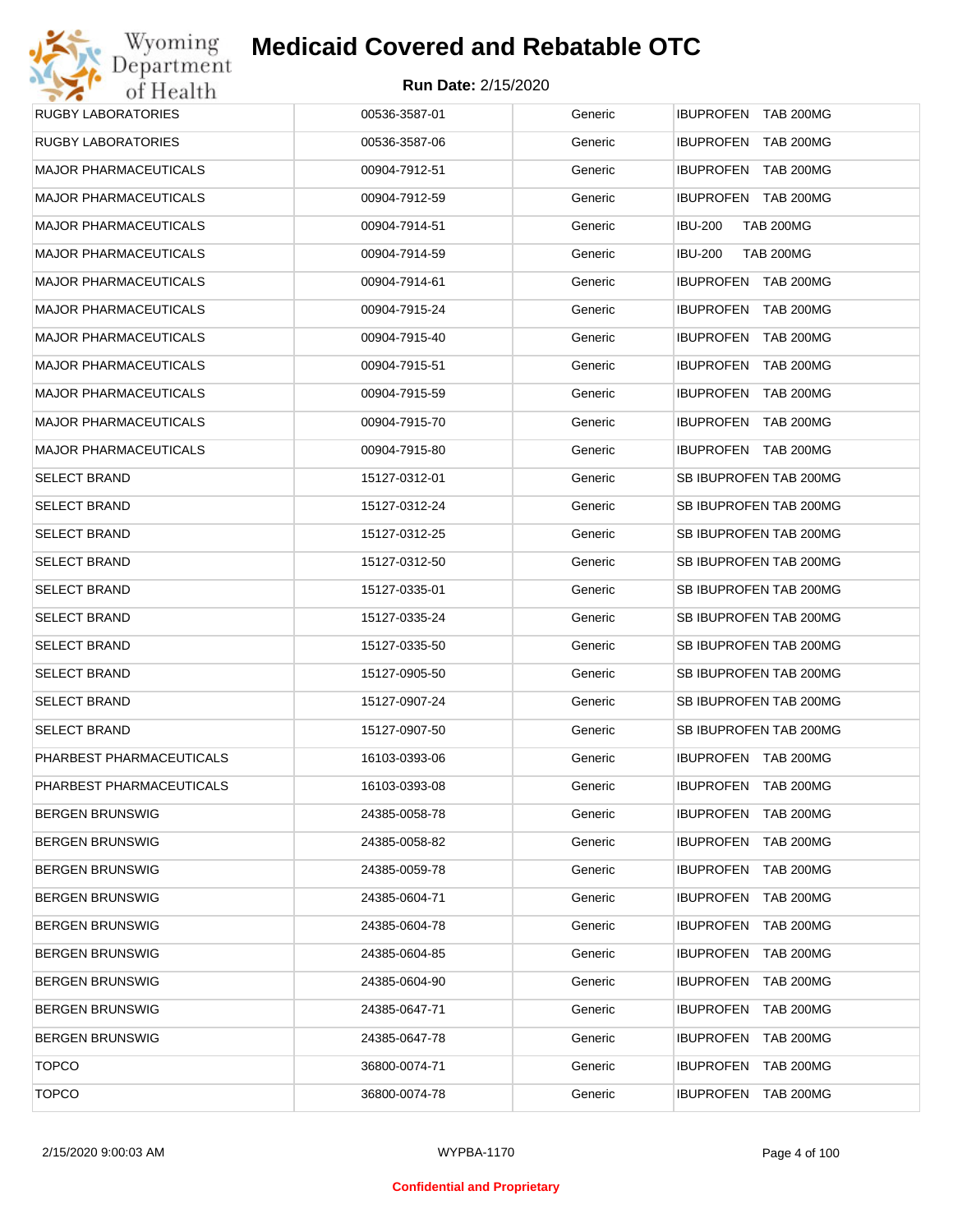

## **Medicaid Covered and Rebatable OTC**

| <b>TOPCO</b>                 | 36800-0183-83 | Generic | IBUPROFEN TAB 200MG                  |
|------------------------------|---------------|---------|--------------------------------------|
| <b>TOPCO</b>                 | 36800-0517-71 | Generic | <b>IBUPROFEN</b><br><b>TAB 200MG</b> |
| <b>TOPCO</b>                 | 36800-0517-78 | Generic | IBUPROFEN TAB 200MG                  |
| <b>TOPCO</b>                 | 36800-0604-62 | Generic | <b>IBUPROFEN</b><br><b>TAB 200MG</b> |
| <b>TOPCO</b>                 | 36800-0604-71 | Generic | IBUPROFEN TAB 200MG                  |
| <b>TOPCO</b>                 | 36800-0604-78 | Generic | <b>IBUPROFEN</b><br><b>TAB 200MG</b> |
| <b>TOPCO</b>                 | 36800-0604-85 | Generic | IBUPROFEN TAB 200MG                  |
| <b>TOPCO</b>                 | 36800-0604-90 | Generic | <b>IBUPROFEN</b><br><b>TAB 200MG</b> |
| <b>TOPCO</b>                 | 36800-0604-93 | Generic | IBUPROFEN TAB 200MG                  |
| <b>TOPCO</b>                 | 36800-0647-62 | Generic | <b>IBUPROFEN</b><br><b>TAB 200MG</b> |
| <b>TOPCO</b>                 | 36800-0647-71 | Generic | IBUPROFEN TAB 200MG                  |
| <b>TOPCO</b>                 | 36800-0647-78 | Generic | <b>IBUPROFEN</b><br><b>TAB 200MG</b> |
| <b>TOPCO</b>                 | 36800-0647-90 | Generic | IBUPROFEN TAB 200MG                  |
| <b>LEADER BRAND PRODUCTS</b> | 37205-0341-71 | Generic | <b>IBUPROFEN</b><br><b>TAB 200MG</b> |
| <b>LEADER BRAND PRODUCTS</b> | 37205-0341-78 | Generic | IBUPROFEN TAB 200MG                  |
| <b>LEADER BRAND PRODUCTS</b> | 37205-0345-71 | Generic | <b>IBUPROFEN</b><br><b>TAB 200MG</b> |
| <b>LEADER BRAND PRODUCTS</b> | 37205-0345-78 | Generic | IBUPROFEN TAB 200MG                  |
| <b>LEADER BRAND PRODUCTS</b> | 37205-0350-71 | Generic | <b>IBUPROFEN</b><br><b>TAB 200MG</b> |
| <b>LEADER BRAND PRODUCTS</b> | 37205-0605-71 | Generic | IBUPROFEN TAB 200MG                  |
| <b>MCKESSON SUNMARK</b>      | 49348-0196-09 | Generic | <b>IBUPROFEN</b><br><b>TAB 200MG</b> |
| <b>MCKESSON SUNMARK</b>      | 49348-0196-10 | Generic | IBUPROFEN TAB 200MG                  |
| <b>MCKESSON SUNMARK</b>      | 49348-0196-35 | Generic | <b>IBUPROFEN</b><br><b>TAB 200MG</b> |
| <b>MCKESSON SUNMARK</b>      | 49348-0706-04 | Generic | IBUPROFEN TAB 200MG                  |
| <b>MCKESSON SUNMARK</b>      | 49348-0706-09 | Generic | IBUPROFEN TAB 200MG                  |
| <b>MCKESSON SUNMARK</b>      | 49348-0706-10 | Generic | IBUPROFEN TAB 200MG                  |
| <b>MCKESSON SUNMARK</b>      | 49348-0706-14 | Generic | IBUPROFEN TAB 200MG                  |
| <b>MCKESSON SUNMARK</b>      | 49348-0727-09 | Generic | SM IBUPROFEN TAB 200MG               |
| <b>MCKESSON SUNMARK</b>      | 49348-0727-10 | Generic | SM IBUPROFEN TAB 200MG               |
| AMNEAL PHARMACEUTICALS       | 53746-0140-01 | Generic | IBUPROFEN TAB 200MG                  |
| AMNEAL PHARMACEUTICALS       | 53746-0140-10 | Generic | IBUPROFEN TAB 200MG                  |
| <b>MCKESSON</b>              | 62011-0014-01 | Generic | HM IBUPROFEN TAB 200MG               |
| <b>MCKESSON</b>              | 62011-0014-02 | Generic | HM IBUPROFEN TAB 200MG               |
| <b>MCKESSON</b>              | 62011-0014-03 | Generic | HM IBUPROFEN TAB 200MG               |
| <b>MCKESSON</b>              | 62011-0015-01 | Generic | HM IBUPROFEN TAB 200MG               |
| <b>MCKESSON</b>              | 62011-0015-02 | Generic | HM IBUPROFEN TAB 200MG               |
| <b>MCKESSON</b>              | 62011-0213-01 | Generic | HM IBUPROFEN TAB 200MG               |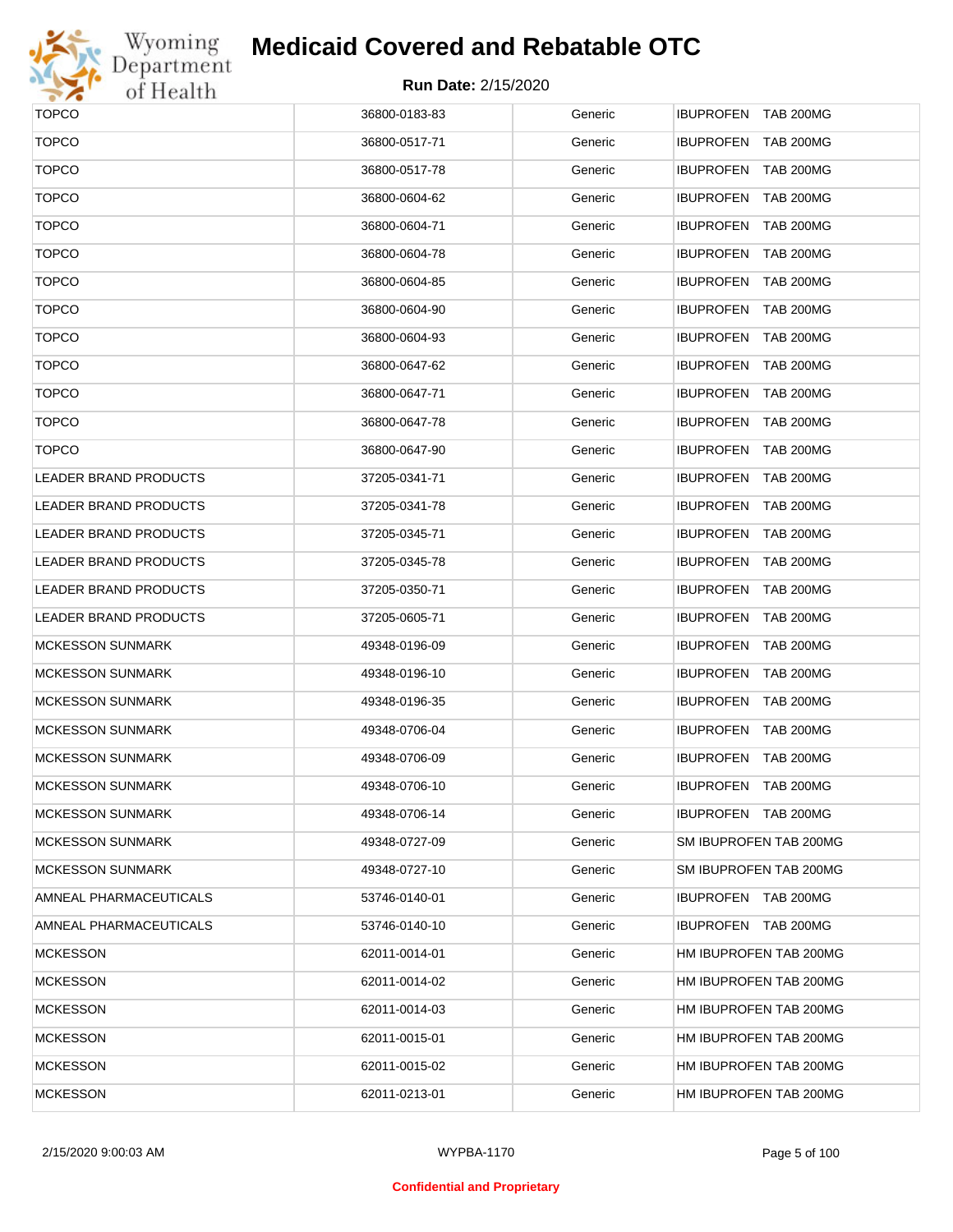

## **Medicaid Covered and Rebatable OTC**

| <b>MCKESSON</b>                    | 62011-0222-01 | Generic | HM IBUPROFEN TAB 200MG               |
|------------------------------------|---------------|---------|--------------------------------------|
| <b>MCKESSON</b>                    | 62011-0222-02 | Generic | HM IBUPROFEN TAB 200MG               |
| AUBURN PHARMACEUTICAL              | 62107-0002-01 | Generic | <b>PROVIL</b><br><b>TAB 200MG</b>    |
| AUBURN PHARMACEUTICAL              | 62107-0002-50 | Generic | <b>TAB 200MG</b><br><b>PROVIL</b>    |
| <b>MCKESSON PACKAGING SERVICES</b> | 63739-0134-01 | Generic | <b>TAB 200MG</b><br><b>IBUPROFEN</b> |
| CHAIN DRUG MARKETING ASSOC         | 63868-0790-50 | Generic | QC IBUPROFEN TAB 200MG               |
| CHAIN DRUG MARKETING ASSOC         | 63868-0791-50 | Generic | OC IBUPROFEN TAB 200MG               |
| CHAIN DRUG MARKETING ASSOC         | 63868-0983-50 | Generic | OC IBUPROFEN TAB 200MG               |

| Naproxen Sodium Cap 220 MG |               |         |                        |
|----------------------------|---------------|---------|------------------------|
| LEADER BRAND PRODUCTS      | 37205-0854-58 | Generic | NAPROXEN SOD CAP 220MG |
| LEADER BRAND PRODUCTS      | 37205-0854-60 | Generic | NAPROXEN SOD CAP 220MG |
| AMERISOURCE BERGEN DRUGS   | 46122-0038-58 | Generic | NAPROXEN SOD CAP 220MG |
| AMERISOURCE BERGEN DRUGS   | 46122-0038-60 | Generic | NAPROXEN SOD CAP 220MG |
| <b>MCKESSON</b>            | 62011-0007-01 | Generic | NAPROXEN SOD CAP 220MG |

| Naproxen Sodium Tab 220 MG     |               |         |                        |
|--------------------------------|---------------|---------|------------------------|
| <b>GEISS DESTIN &amp; DUNN</b> | 00113-0368-62 | Generic | NAPROXEN SOD TAB 220MG |
| <b>GEISS DESTIN &amp; DUNN</b> | 00113-0368-71 | Generic | NAPROXEN SOD TAB 220MG |
| <b>GEISS DESTIN &amp; DUNN</b> | 00113-0368-78 | Generic | NAPROXEN SOD TAB 220MG |
| <b>GEISS DESTIN &amp; DUNN</b> | 00113-9490-62 | Generic | NAPROXEN SOD TAB 220MG |
| <b>GEISS DESTIN &amp; DUNN</b> | 00113-9490-71 | Generic | NAPROXEN SOD TAB 220MG |
| <b>GEISS DESTIN &amp; DUNN</b> | 00113-9490-78 | Generic | NAPROXEN SOD TAB 220MG |
| <b>RUGBY LABORATORIES</b>      | 00536-1022-01 | Generic | ALL DAY RELF TAB 220MG |
| <b>RUGBY LABORATORIES</b>      | 00536-1022-06 | Generic | ALL DAY RELF TAB 220MG |
| <b>RUGBY LABORATORIES</b>      | 00536-1023-01 | Generic | ALL DAY RELF TAB 220MG |
| <b>SELECT BRAND</b>            | 15127-0466-01 | Generic | NAPROXEN SOD TAB 220MG |
| <b>SELECT BRAND</b>            | 15127-0466-24 | Generic | NAPROXEN SOD TAB 220MG |
| <b>SELECT BRAND</b>            | 15127-0466-50 | Generic | NAPROXEN SOD TAB 220MG |
| <b>BERGEN BRUNSWIG</b>         | 24385-0368-71 | Generic | ALL DAY PAIN TAB 220MG |
| <b>BERGEN BRUNSWIG</b>         | 24385-0368-78 | Generic | ALL DAY PAIN TAB 220MG |
| <b>BERGEN BRUNSWIG</b>         | 24385-0368-81 | Generic | ALL DAY PAIN TAB 220MG |
| <b>BERGEN BRUNSWIG</b>         | 24385-0490-71 | Generic | ALL DAY PAIN TAB 220MG |
| <b>BERGEN BRUNSWIG</b>         | 24385-0490-78 | Generic | ALL DAY PAIN TAB 220MG |
| <b>TOPCO</b>                   | 36800-0368-62 | Generic | ALL DAY PAIN TAB 220MG |
| <b>TOPCO</b>                   | 36800-0368-71 | Generic | ALL DAY PAIN TAB 220MG |
| <b>TOPCO</b>                   | 36800-0368-78 | Generic | ALL DAY PAIN TAB 220MG |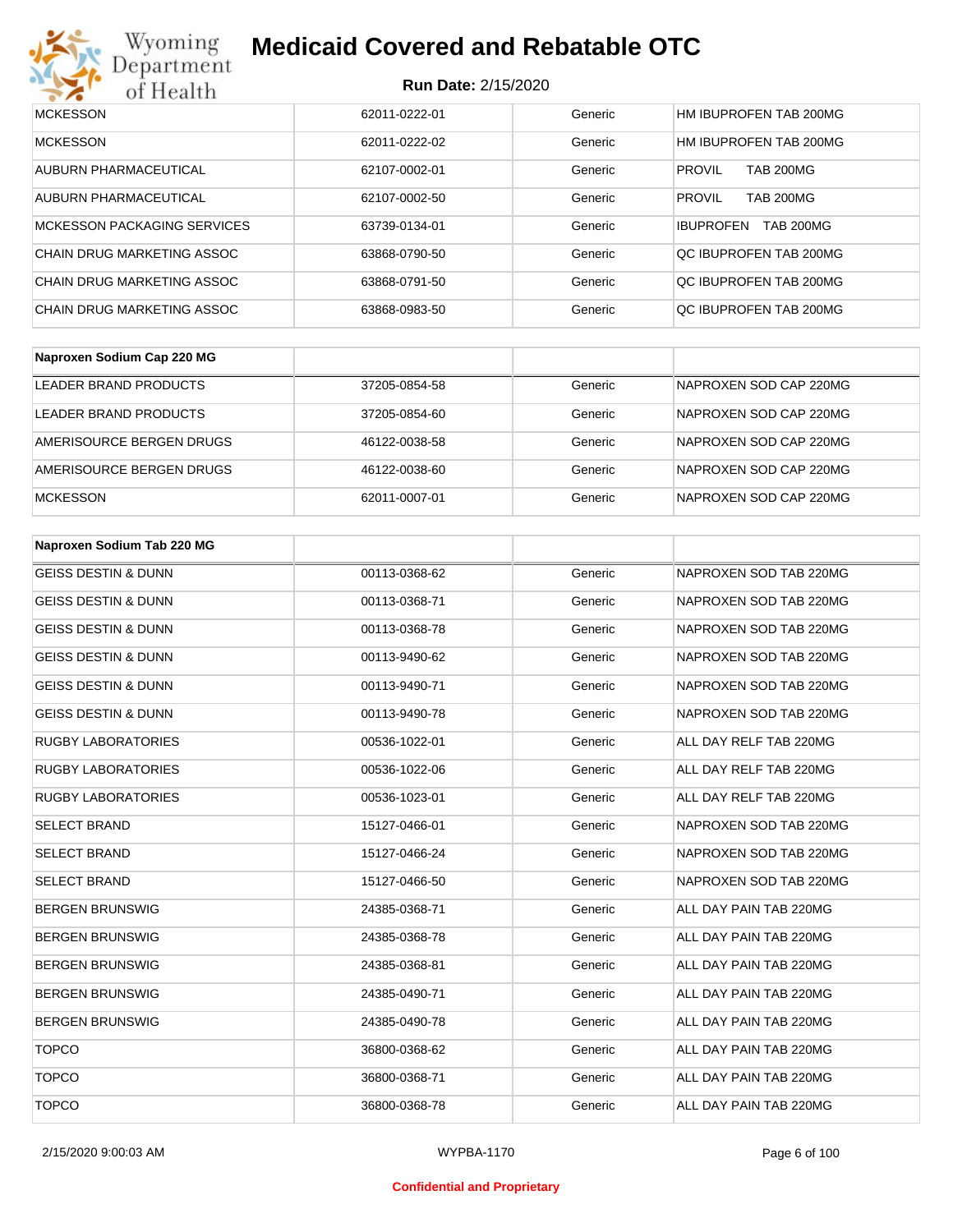

## **Medicaid Covered and Rebatable OTC**

| <b>TOPCO</b>                    | 36800-0368-82 | Generic | ALL DAY PAIN TAB 220MG |
|---------------------------------|---------------|---------|------------------------|
| <b>TOPCO</b>                    | 36800-0490-62 | Generic | ALL DAY PAIN TAB 220MG |
| <b>TOPCO</b>                    | 36800-0490-78 | Generic | ALL DAY PAIN TAB 220MG |
| PERRIGO PHARMACEUTICALS         | 45802-0490-71 | Generic | NAPROXEN SOD TAB 220MG |
| PERRIGO PHARMACEUTICALS         | 45802-0490-78 | Generic | NAPROXEN SOD TAB 220MG |
| <b>MCKESSON SUNMARK</b>         | 49348-0306-09 | Generic | NAPROXEN SOD TAB 220MG |
| <b>MCKESSON</b>                 | 62011-0017-01 | Generic | NAPROXEN SOD TAB 220MG |
| <b>MCKESSON</b>                 | 62011-0017-02 | Generic | NAPROXEN SOD TAB 220MG |
| CHAIN DRUG MARKETING ASSOC      | 63868-0465-01 | Generic | NAPROXEN SOD TAB 220MG |
| CHAIN DRUG MARKETING ASSOC      | 63868-0465-50 | Generic | NAPROXEN SOD TAB 220MG |
| <b>ANALGESICS - NonNarcotic</b> |               |         |                        |

| Acetaminophen Cap 500 MG |               |         |              |           |
|--------------------------|---------------|---------|--------------|-----------|
| MAJOR PHARMACEUTICALS    | 00904-1987-60 | Generic | <b>MAPAP</b> | CAP 500MG |
| MAJOR PHARMACEUTICALS    | 00904-1987-80 | Generic | <b>MAPAP</b> | CAP 500MG |

| Acetaminophen Chew Tab 80 MG |               |         |                                  |
|------------------------------|---------------|---------|----------------------------------|
| <b>RUGBY LABORATORIES</b>    | 00536-1014-07 | Generic | <b>PAIN &amp; FEVER CHW 80MG</b> |
| MAJOR PHARMACEUTICALS        | 00904-5256-46 | Generic | CHW 80MG<br>MAPAP                |
| MAJOR PHARMACEUTICALS        | 00904-5791-46 | Generic | MAPAP CHILD CHW 80MG             |

| Acetaminophen Disintegrating Tab 160 MG |               |         |                           |
|-----------------------------------------|---------------|---------|---------------------------|
| MAJOR PHARMACEUTICALS                   | 00904-5754-24 | Generic | JUNIOR MAPAP TAB 160MG RT |
| MCKESSON SUNMARK                        | 49348-0063-04 | Generic | SM RPD MELT TAB 160MG     |
| MCKESSON                                | 62011-0230-01 | Generic | HM RPD MELT TAB 160MG     |
| CHAIN DRUG MARKETING ASSOC              | 63868-0158-24 | Generic | NON-ASA JR TAB 160MG      |

| Acetaminophen Disintegrating Tab 80 MG |               |         |                         |
|----------------------------------------|---------------|---------|-------------------------|
| MAJOR PHARMACEUTICALS                  | 00904-5751-46 | Generic | CHLDS MAPAP TAB 80MG RT |
| LEADER BRAND PRODUCTS                  | 37205-0516-65 | Generic | CHLD PAIN RL TAB 80MG   |

| Acetaminophen Liquid 160 MG/5ML |               |         |                             |
|---------------------------------|---------------|---------|-----------------------------|
| WOMEN'S CHOICE PHARMACEUTICALS  | 00485-0057-08 | Generic | ED-APAP<br>LIQ 80MG/2.5     |
| <b>PAR PHARMACEUTICALS</b>      | 00603-0839-58 | Generic | Q-PAP<br>LIQ 160/5ML        |
| <b>PAR PHARMACEUTICALS</b>      | 00603-0839-94 | Generic | Q-PAP<br>LIQ 160/5ML        |
| <b>PAR PHARMACEUTICALS</b>      | 00603-0840-94 | Generic | Q-PAP<br>LIQ 160/5ML        |
| MAJOR PHARMACEUTICALS           | 00904-1985-00 | Generic | <b>MAPAP</b><br>LIQ 160/5ML |
| <b>MAJOR PHARMACEUTICALS</b>    | 00904-1985-16 | Generic | LIQ 160/5ML<br><b>MAPAP</b> |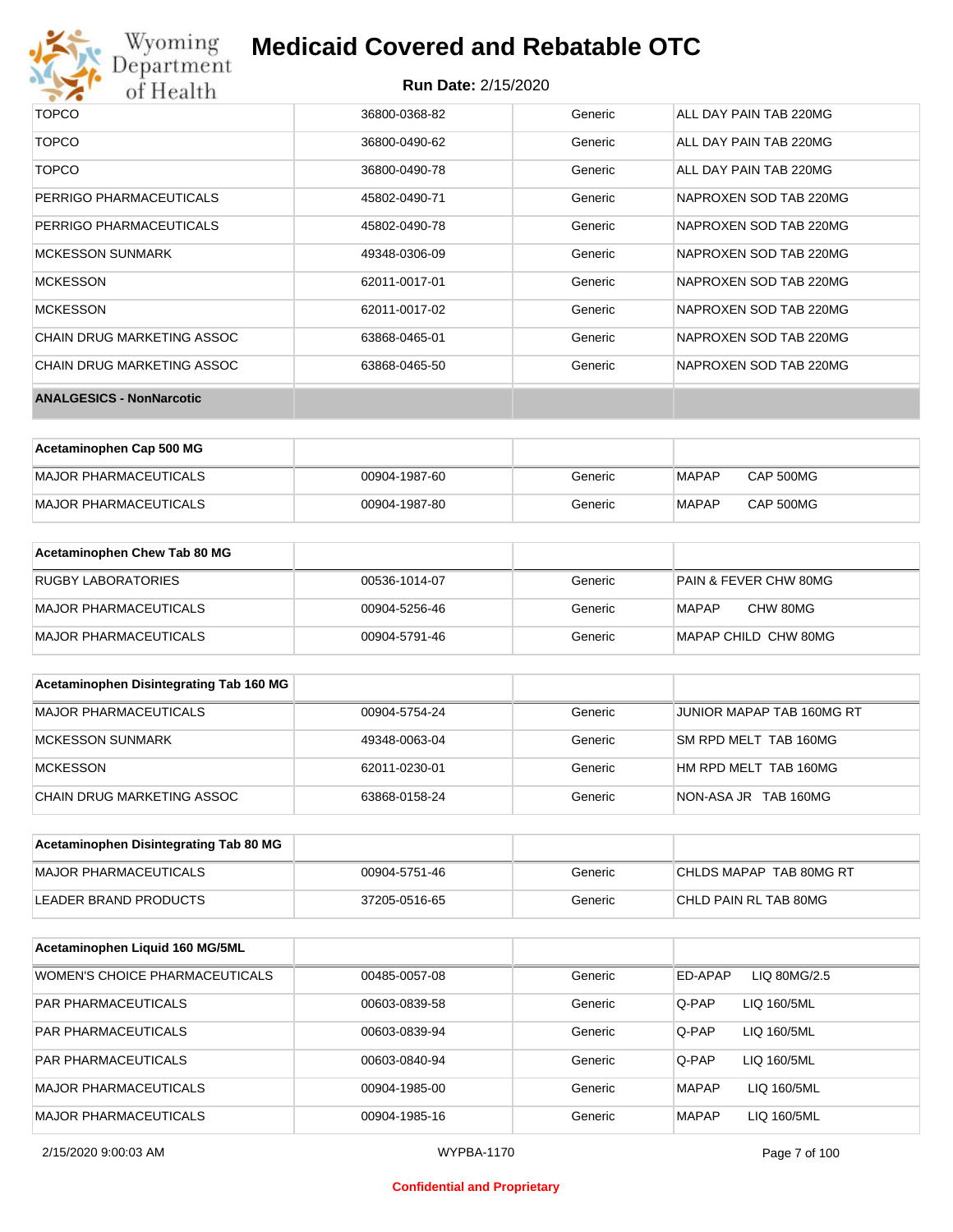

| <b>Run Date: 2/15/2020</b> |  |
|----------------------------|--|
|----------------------------|--|

| <b>MAJOR PHARMACEUTICALS</b>    | 00904-1985-20 | Generic      | <b>MAPAP</b><br>LIQ 160/5ML           |
|---------------------------------|---------------|--------------|---------------------------------------|
| <b>SILARX</b>                   | 54838-0144-40 | Generic      | CHLD SILAPAP LIQ 160/5ML              |
| <b>SILARX</b>                   | 54838-0144-70 | Generic      | CHLD SILAPAP LIQ 160/5ML              |
| <b>SILARX</b>                   | 54838-0144-80 | Generic      | CHLD SILAPAP LIQ 160/5ML              |
| <b>METHOD PHARMACEUTICALS</b>   | 58657-0520-16 | Generic      | <b>ACETAMIN</b><br>LIQ 160/5ML        |
| Acetaminophen Liquid 167 MG/5ML |               |              |                                       |
| <b>MAJOR PHARMACEUTICALS</b>    |               | Generic      | MAPAP APAP LIQ 500/15ML               |
|                                 | 00904-5847-09 |              |                                       |
| Acetaminophen Soln 100 MG/ML    |               |              |                                       |
| PAR PHARMACEUTICALS             | 00603-0838-73 | Generic      | Q-PAP INFANT DRO 80/0.8ML             |
| <b>SILARX</b>                   | 54838-0145-15 | <b>Brand</b> | INF SILAPAP DRO 80/0.8ML              |
| <b>SILARX</b>                   | 54838-0145-30 | <b>Brand</b> | INF SILAPAP DRO 80/0.8ML              |
| Acetaminophen Soln 160 MG/5ML   |               |              |                                       |
| PHARMACEUTICAL ASSOCIATES       |               | Generic      | <b>SOL 160/5ML</b><br><b>ACETAMIN</b> |
|                                 | 00121-0657-05 |              |                                       |
| PHARMACEUTICAL ASSOCIATES       | 00121-0657-11 | Generic      | <b>ACETAMIN</b><br><b>SOL 160/5ML</b> |
| PHARMACEUTICAL ASSOCIATES       | 00121-0657-21 | Generic      | <b>ACETAMIN</b><br><b>SOL 160/5ML</b> |
| <b>RUGBY LABORATORIES</b>       | 00536-0122-85 | Generic      | PAIN & FEVER SOL 160/5ML              |
| <b>RUGBY LABORATORIES</b>       | 00536-0122-97 | Generic      | PAIN & FEVER SOL 160/5ML              |
| Acetaminophen Suppos 120 MG     |               |              |                                       |
| <b>COSETTE PHARMACEUTICALS</b>  | 00713-0118-01 | Generic      | <b>ACEPHEN</b><br><b>SUP 120MG</b>    |
| <b>COSETTE PHARMACEUTICALS</b>  | 00713-0118-12 | Generic      | <b>SUP 120MG</b><br><b>ACEPHEN</b>    |
|                                 |               |              |                                       |
| <b>COSETTE PHARMACEUTICALS</b>  | 00713-0118-50 | Generic      | <b>ACEPHEN</b><br><b>SUP 120MG</b>    |
| <b>PERRIGO</b>                  | 45802-0732-30 | Generic      | <b>SUP 120MG</b><br><b>ACETAMIN</b>   |
| <b>PERRIGO</b>                  | 45802-0732-33 | Generic      | <b>ACETAMIN</b><br><b>SUP 120MG</b>   |
| <b>TARO</b>                     | 51672-2115-02 | Generic      | <b>SUP 120MG</b><br><b>FEVERALL</b>   |
| <b>TARO</b>                     | 51672-2115-04 | Generic      | <b>SUP 120MG</b><br><b>FEVERALL</b>   |
| Acetaminophen Suppos 325 MG     |               |              |                                       |
| <b>COSETTE PHARMACEUTICALS</b>  | 00713-0164-01 | Generic      | <b>SUP 325MG</b><br><b>ACEPHEN</b>    |
| <b>COSETTE PHARMACEUTICALS</b>  | 00713-0164-12 | Generic      | <b>ACEPHEN</b><br><b>SUP 325MG</b>    |
| <b>COSETTE PHARMACEUTICALS</b>  | 00713-0164-50 | Generic      | <b>ACEPHEN</b><br><b>SUP 325MG</b>    |
| <b>TARO</b>                     | 51672-2116-02 | <b>Brand</b> | <b>FEVERALL</b><br><b>SUP 325MG</b>   |
| <b>TARO</b>                     | 51672-2116-04 | <b>Brand</b> | <b>SUP 325MG</b><br><b>FEVERALL</b>   |
|                                 |               |              |                                       |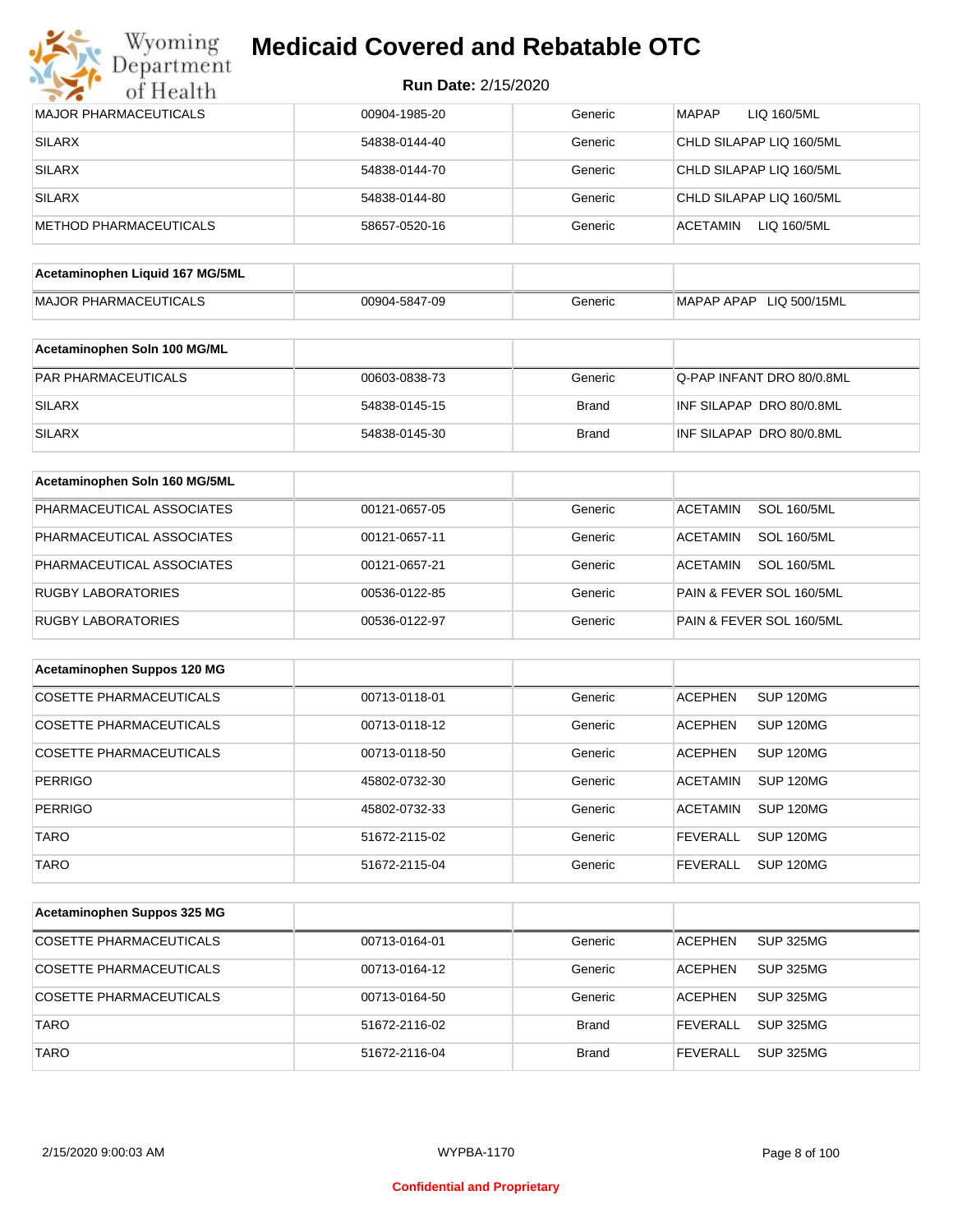

| Acetaminophen Suppos 650 MG    |               |              |                                     |
|--------------------------------|---------------|--------------|-------------------------------------|
| <b>COSETTE PHARMACEUTICALS</b> | 00713-0165-01 | Generic      | SUP 650MG<br><b>ACEPHEN</b>         |
| COSETTE PHARMACEUTICALS        | 00713-0165-12 | Generic      | <b>ACEPHEN</b><br>SUP 650MG         |
| COSETTE PHARMACEUTICALS        | 00713-0165-50 | Generic      | <b>ACEPHEN</b><br>SUP 650MG         |
| <b>PERRIGO</b>                 | 45802-0730-30 | Generic      | <b>ACETAMIN</b><br>SUP 650MG        |
| <b>PERRIGO</b>                 | 45802-0730-32 | Generic      | <b>ACETAMIN</b><br>SUP 650MG        |
| <b>PERRIGO</b>                 | 45802-0730-33 | Generic      | <b>ACETAMIN</b><br>SUP 650MG        |
| <b>TARO</b>                    | 51672-2117-04 | Generic      | <b>FEVERALL</b><br><b>SUP 650MG</b> |
|                                |               |              |                                     |
| Acetaminophen Suppos 80 MG     |               |              |                                     |
| <b>TARO</b>                    | 51672-2114-02 | <b>Brand</b> | FEVERALL INF SUP 80MG               |
| <b>TARO</b>                    | 51672-2114-04 | <b>Brand</b> | FEVERALL INF SUP 80MG               |
|                                |               |              |                                     |
| Acetaminophen Susp 160 MG/5ML  |               |              |                                     |
| PERRIGO PHARMACEUTICALS        | 00113-0105-26 | Generic      | PAIN RELIEF SUS 160/5ML             |
| GEISS DESTIN & DUNN            | 00113-0212-26 | Generic      | PAIN & FEVER SUS 160/5ML            |
| <b>PERRIGO</b>                 | 00113-0590-10 | Generic      | PAIN & FEVER SUS 160/5ML            |
| <b>GEISS DESTIN &amp; DUNN</b> | 00113-0608-26 | Generic      | PAIN & FEVER SUS 160/5ML            |
| PHARMACEUTICAL ASSOCIATES      | 00121-1781-05 | Generic      | ACETAMINOPHN SUS 160/5ML            |
| RUGBY LABORATORIES             | 00536-3606-96 | Generic      | PAIN & FEVER SUS 160/5ML            |
| PAR PHARMACEUTICALS            | 00603-0841-54 | Generic      | Q-PAP CHILD SUS 160/5ML             |
| PAR PHARMACEUTICALS            | 00603-0842-54 | Generic      | Q-PAP CHILD SUS 160/5ML             |
| <b>PAR PHARMACEUTICALS</b>     | 00603-0843-54 | Generic      | Q-PAP CHILD SUS 160/5ML             |
| <b>MAJOR PHARMACEUTICALS</b>   | 00904-6308-20 | Generic      | MAPAP CHILD SUS 160/5ML             |
| <b>BERGEN BRUNSWIG</b>         | 24385-0130-26 | Generic      | PAIN RELIEF SUS 160/5ML             |
| <b>TOPCO</b>                   | 36800-0105-26 | Generic      | PAIN RELIEF SUS 160/5ML             |
| <b>TOPCO</b>                   | 36800-0130-26 | Generic      | PAIN RELIEF SUS 160/5ML             |
| <b>TOPCO</b>                   | 36800-0175-26 | Generic      | PAIN RELIEF SUS 160/5ML             |
| LEADER BRAND PRODUCTS          | 37205-0575-16 | Generic      | PAIN & FEVER SUS 160/5ML            |
| LEADER BRAND PRODUCTS          | 37205-0576-16 | Generic      | PAIN & FEVER SUS 160/5ML            |
| LEADER BRAND PRODUCTS          | 37205-0577-16 | Generic      | PAIN & FEVER SUS 160/5ML            |
| LEADER BRAND PRODUCTS          | 37205-0676-26 | Generic      | PAIN & FEVER SUS 160/5ML            |
| PERRIGO PHARMACEUTICALS        | 45802-0201-26 | Generic      | ACETAMINOPHN SUS 160/5ML            |
| PERRIGO PHARMACEUTICALS        | 45802-0203-26 | Generic      | ACETAMINOPHN SUS 160/5ML            |
| AMERISOURCE BERGEN DRUGS       | 46122-0042-03 | Generic      | PAIN & FEVER SUS 160/5ML            |
| AMERISOURCE BERGEN DRUGS       | 46122-0042-46 | Generic      | PAIN & FEVER SUS 160/5ML            |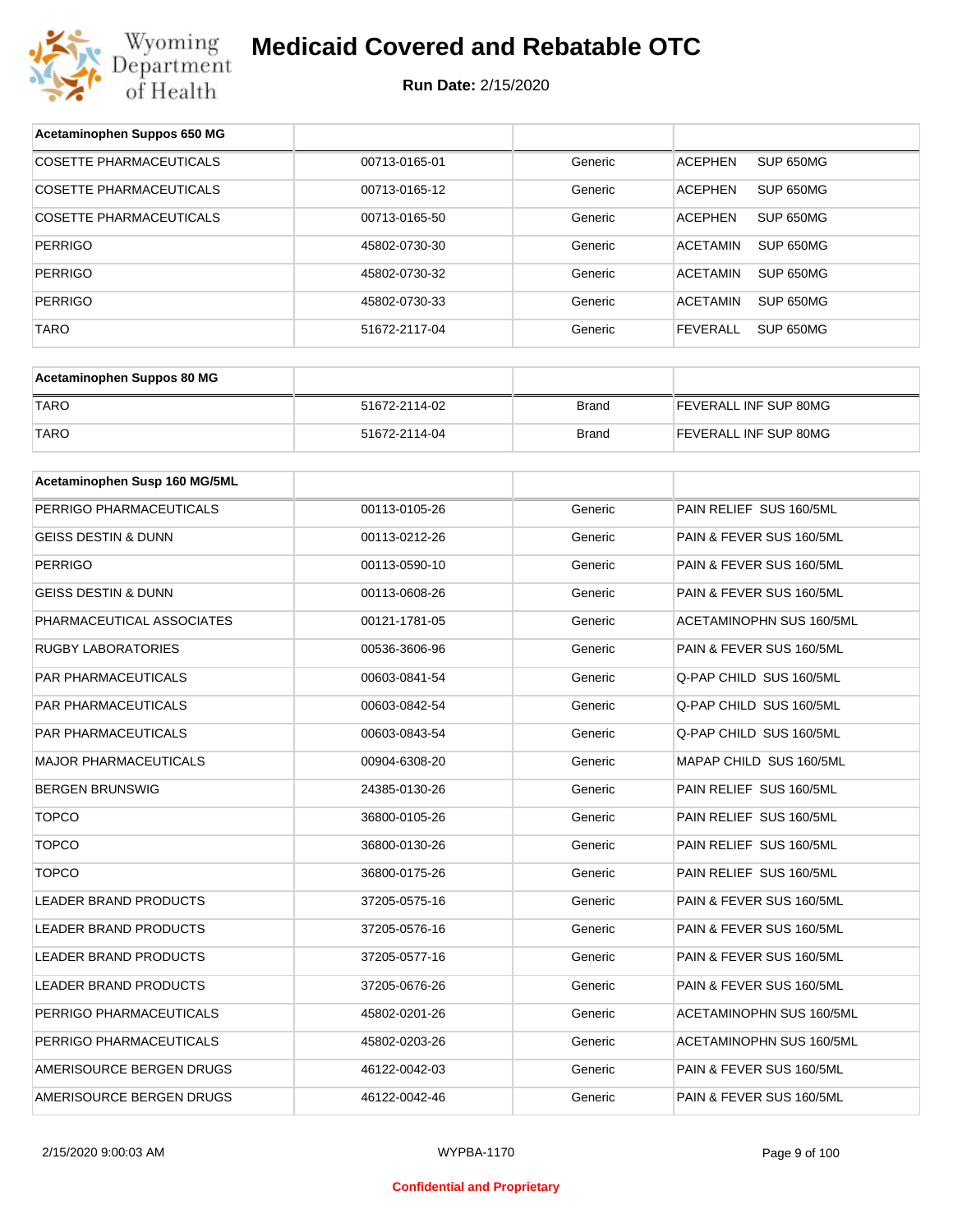| Wyoming<br>Department                   | <b>Medicaid Covered and Rebatable OTC</b> |         |                          |  |  |
|-----------------------------------------|-------------------------------------------|---------|--------------------------|--|--|
| <b>Run Date: 2/15/2020</b><br>of Health |                                           |         |                          |  |  |
| AMERISOURCE BERGEN DRUGS                | 46122-0050-46                             | Generic | PAIN RELIEF SUS 160/5ML  |  |  |
| AMERISOURCE BERGEN DRUGS                | 46122-0056-03                             | Generic | PAIN & FEVER SUS 160/5ML |  |  |
| AMERISOURCE BERGEN DRUGS                | 46122-0105-26                             | Generic | PAIN & FEVER SUS 160/5ML |  |  |
| AMERISOURCE BERGEN DRUGS                | 46122-0106-26                             | Generic | PAIN RELIEF SUS 160/5ML  |  |  |
| AMERISOURCE BERGEN DRUGS                | 46122-0209-26                             | Generic | PAIN & FEVER SUS 160/5ML |  |  |
| AMERISOURCE BERGEN DRUGS                | 46122-0210-26                             | Generic | PAIN & FEVER SUS 160/5ML |  |  |
| AMERISOURCE BERGEN DRUGS                | 46122-0211-26                             | Generic | PAIN & FEVER SUS 160/5ML |  |  |
| AMERISOURCE BERGEN DRUGS                | 46122-0212-26                             | Generic | PAIN & FEVER SUS 160/5ML |  |  |
| AMERISOURCE BERGEN DRUGS                | 46122-0214-26                             | Generic | PAIN & FEVER SUS 160/5ML |  |  |
| MCKESSON SUNMARK                        | 49348-0081-30                             | Generic | PAIN & FEVER SUS 160/5ML |  |  |
| MCKESSON SUNMARK                        | 49348-0119-34                             | Generic | PAIN & FEVER SUS 160/5ML |  |  |
| MCKESSON SUNMARK                        | 49348-0123-34                             | Generic | PAIN & FEVER SUS 160/5ML |  |  |
| <b>MCKESSON SUNMARK</b>                 | 49348-0325-34                             | Generic | PAIN & FEVER SUS 160/5ML |  |  |
| MCKESSON SUNMARK                        | 49348-0430-30                             | Generic | PAIN & FEVER SUS 160/5ML |  |  |
| <b>MCKESSON</b>                         | 62011-0001-01                             | Generic | PAIN & FEVER SUS 160/5ML |  |  |
| MCKESSON                                | 62011-0002-01                             | Generic | PAIN & FEVER SUS 160/5ML |  |  |
| <b>MCKESSON</b>                         | 62011-0022-01                             | Generic | PAIN & FEVER SUS 160/5ML |  |  |
| <b>MCKESSON</b>                         | 62011-0029-01                             | Generic | PAIN RELIEF SUS 160/5ML  |  |  |
| <b>MCKESSON</b>                         | 62011-0183-01                             | Generic | PAIN & FEVER SUS 160/5ML |  |  |
| <b>MCKESSON</b>                         | 62011-0247-01                             | Generic | PAIN & FEVER SUS 160/5ML |  |  |
| CHAIN DRUG MARKETING ASSOC              | 63868-0175-26                             | Generic | NON-ASPIRIN SUS 160/5ML  |  |  |
| CHAIN DRUG MARKETING ASSOC              | 63868-0176-26                             | Generic | NON-ASPIRIN SUS 160/5ML  |  |  |
| PRECISION DOSE, INC                     | 68094-0586-58                             | Generic | ACETAMINOPHN SUS 160/5ML |  |  |
| PRECISION DOSE, INC                     | 68094-0587-58                             | Generic | ACETAMINOPHN SUS 160/5ML |  |  |
| PRECISION DOSE, INC.                    | 68094-0587-59                             | Generic | ACETAMINOPHN SUS 160/5ML |  |  |
| PRECISION DOSE, INC.                    | 68094-0587-61                             | Generic | ACETAMINOPHN SUS 160/5ML |  |  |
| PRECISION DOSE, INC.                    | 68094-0587-62                             | Generic | ACETAMINOPHN SUS 160/5ML |  |  |
| PRECISION DOSE, INC.                    | 68094-0588-59                             | Generic | ACETAMINOPHN SUS 325MG   |  |  |
| PRECISION DOSE, INC.                    | 68094-0588-62                             | Generic | ACETAMINOPHN SUS 325MG   |  |  |

| Acetaminophen Susp 80 MG/0.8ML |               |         |                          |
|--------------------------------|---------------|---------|--------------------------|
| <b>TOPCO</b>                   | 36800-0008-05 | Generic | PAIN RELIEF DRO 80/0.8ML |
| <b>TOPCO</b>                   | 36800-0289-05 | Generic | PAIN RELIEF DRO 80/0.8ML |
| <b>TOPCO</b>                   | 36800-0289-10 | Generic | PAIN RELIEF DRO 80/0.8ML |

| Acetaminophen Tab 325 MG  |               |         |                                   |
|---------------------------|---------------|---------|-----------------------------------|
| <b>RUGBY LABORATORIES</b> | 00536-3222-01 | Beneric | <b>PAIN &amp; FEVER TAB 325MG</b> |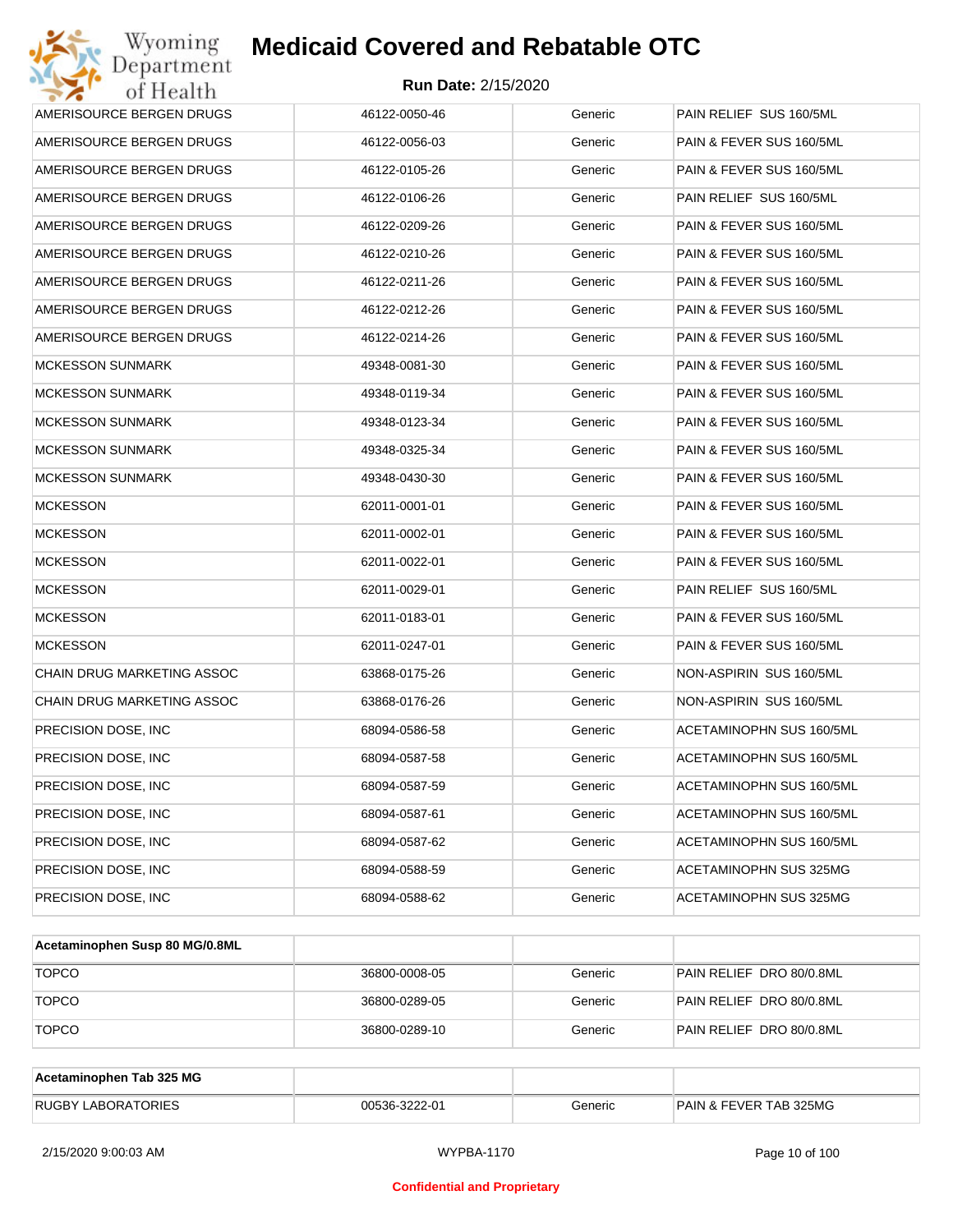## **Medicaid Covered and Rebatable OTC**

#### **Run Date:** 2/15/2020

| 011100111                          |               |         |                                  |
|------------------------------------|---------------|---------|----------------------------------|
| <b>RUGBY LABORATORIES</b>          | 00536-3222-10 | Generic | PAIN & FEVER TAB 325MG           |
| PAR PHARMACEUTICAL                 | 00603-0263-29 | Generic | Q-PAP<br><b>TAB 325MG</b>        |
| PAR PHARMACEUTICAL                 | 00603-0263-32 | Generic | Q-PAP<br><b>TAB 325MG</b>        |
| <b>MAJOR PHARMACEUTICALS</b>       | 00904-1982-51 | Generic | <b>MAPAP</b><br><b>TAB 325MG</b> |
| <b>MAJOR PHARMACEUTICALS</b>       | 00904-1982-59 | Generic | <b>MAPAP</b><br><b>TAB 325MG</b> |
| <b>MAJOR PHARMACEUTICALS</b>       | 00904-1982-60 | Generic | <b>MAPAP</b><br><b>TAB 325MG</b> |
| <b>MAJOR PHARMACEUTICALS</b>       | 00904-1982-61 | Generic | <b>MAPAP</b><br><b>TAB 325MG</b> |
| <b>MAJOR PHARMACEUTICALS</b>       | 00904-1982-80 | Generic | <b>MAPAP</b><br><b>TAB 325MG</b> |
| <b>SELECT BRAND</b>                | 15127-0072-08 | Generic | NON-ASPIRIN TAB 325MG            |
| <b>SELECT BRAND</b>                | 15127-0072-24 | Generic | NON-ASPIRIN TAB 325MG            |
| PHARBEST PHARMACEUTICALS           | 16103-0353-07 | Generic | PHARBETOL TAB 325MG              |
| PHARBEST PHARMACEUTICALS           | 16103-0353-08 | Generic | PHARBETOL TAB 325MG              |
| PHARBEST PHARMACEUTICALS           | 16103-0353-11 | Generic | PHARBETOL TAB 325MG              |
| <b>BERGEN BRUNSWIG</b>             | 24385-0403-78 | Generic | PAIN RELIEF TAB 325MG            |
| <b>TOPCO</b>                       | 36800-0403-78 | Generic | PAIN RELIEF TAB 325MG            |
| AMERISOURCE BERGEN DRUGS           | 46122-0247-78 | Generic | PAIN RELIEF TAB 325MG            |
| <b>MCKESSON SUNMARK</b>            | 49348-0973-10 | Generic | PAIN RELIEVE TAB 325MG           |
| <b>MCKESSON</b>                    | 62011-0032-01 | Generic | PAIN RELIEVE TAB 325MG           |
| AUBURN PHARMACEUTICAL              | 62107-0052-01 | Generic | TACTINAL<br><b>TAB 325MG</b>     |
| AUBURN PHARMACEUTICAL              | 62107-0052-10 | Generic | TACTINAL<br><b>TAB 325MG</b>     |
| <b>MCKESSON PACKAGING SERVICES</b> | 63739-0440-01 | Generic | ACETAMIN<br>TAB 325MG            |
| CHAIN DRUG CONSORTIUM              | 68016-0246-00 | Generic | NON-ASPIRIN TAB 325MG            |
|                                    |               |         |                                  |
| Acetaminophen Tab 500 MG           |               |         |                                  |
| <b>PERRIGO</b>                     | 00113-0227-71 | Generic | PAIN RELIEF TAB 500MG            |
| <b>PERRIGO</b>                     | 00113-0484-62 | Generic | PAIN RELIEF TAB 500MG            |
| <b>PERRIGO</b>                     | 00113-0484-71 | Generic | PAIN RELIEF TAB 500MG            |
| <b>PERRIGO</b>                     | 00113-0484-78 | Generic | PAIN RELIEF TAB 500MG            |
| <b>PERRIGO</b>                     | 00113-0484-90 | Generic | PAIN RELIEF TAB 500MG            |
| <b>RUGBY LABORATORIES</b>          | 00536-3218-01 | Generic | PAIN & FEVER TAB 500MG           |
| RUGBY LABORATORIES                 | 00536-3218-10 | Generic | PAIN & FEVER TAB 500MG           |
| <b>RUGBY LABORATORIES</b>          | 00536-3231-01 | Generic | PAIN & FEVER TAB 500MG           |

RUGBY LABORATORIES **12.2 COMPOS 12.3 COMPOS 12.31-10** Generic PAIN & FEVER TAB 500MG PAR PHARMACEUTICAL **DOG03-0268-29** OO603-0268-29 Generic Q-PAP TAB 500MG PAR PHARMACEUTICAL **DOG03-0268-32** Generic Q-PAP TAB 500MG MAJOR PHARMACEUTICALS 00904-1983-24 Generic MAPAP TAB 500MG MAJOR PHARMACEUTICALS 00904-1983-40 Generic MAPAP TAB 500MG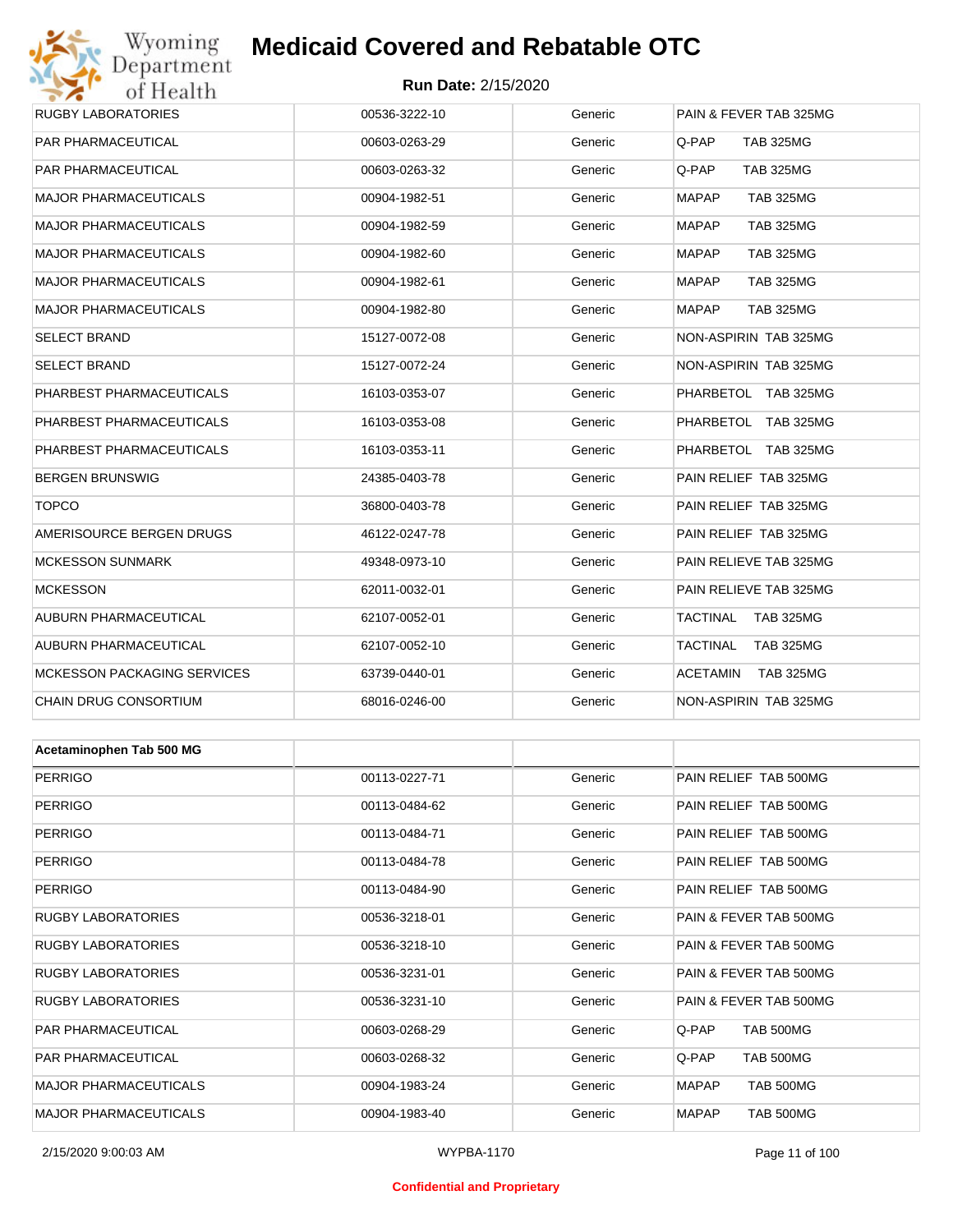| Wyoming                      | <b>Medicaid Covered and Rebatable OTC</b> |         |                                  |  |
|------------------------------|-------------------------------------------|---------|----------------------------------|--|
| Department<br>of Health      | <b>Run Date: 2/15/2020</b>                |         |                                  |  |
| MAJOR PHARMACEUTICALS        | 00904-1983-51                             | Generic | <b>MAPAP</b><br><b>TAB 500MG</b> |  |
| <b>MAJOR PHARMACEUTICALS</b> | 00904-1983-59                             | Generic | <b>MAPAP</b><br><b>TAB 500MG</b> |  |
| <b>MAJOR PHARMACEUTICALS</b> | 00904-1983-60                             | Generic | <b>TAB 500MG</b><br>MAPAP        |  |
| MAJOR PHARMACEUTICALS        | 00904-1983-80                             | Generic | <b>TAB 500MG</b><br>MAPAP        |  |
| <b>MAJOR PHARMACEUTICALS</b> | 00904-1983-94                             | Generic | <b>TAB 500MG</b><br>MAPAP        |  |
| MAJOR PHARMACEUTICALS        | 00904-1988-59                             | Generic | <b>TAB 500MG</b><br>MAPAP        |  |
| <b>MAJOR PHARMACEUTICALS</b> | 00904-1988-60                             | Generic | <b>TAB 500MG</b><br>MAPAP        |  |
| MAJOR PHARMACEUTICALS        | 00904-1988-61                             | Generic | <b>TAB 500MG</b><br>MAPAP        |  |
| <b>MAJOR PHARMACEUTICALS</b> | 00904-1988-80                             | Generic | <b>TAB 500MG</b><br>MAPAP        |  |
| MAJOR PHARMACEUTICALS        | 00904-5816-60                             | Generic | TAB 500MG/RR<br>MAPAP            |  |
| <b>SELECT BRAND</b>          | 15127-0730-06                             | Generic | NON-ASPIRIN TAB 500MG            |  |
| SELECT BRAND                 | 15127-0730-21                             | Generic | NON-ASPIRIN TAB 500MG            |  |
| SELECT BRAND                 | 15127-0735-05                             | Generic | NON-ASPIRIN TAB 500MG            |  |
| SELECT BRAND                 | 15127-0735-08                             | Generic | NON-ASPIRIN TAB 500MG            |  |
| SELECT BRAND                 | 15127-0735-09                             | Generic | NON-ASPIRIN TAB 500MG            |  |
| <b>SELECT BRAND</b>          | 15127-0735-16                             | Generic | NON-ASPIRIN TAB 500MG            |  |
| PHARBEST PHARMACEUTICALS     | 16103-0376-06                             | Generic | PHARBETOL TAB 500MG              |  |
| PHARBEST PHARMACEUTICALS     | 16103-0376-08                             | Generic | PHARBETOL TAB 500MG              |  |
| PHARBEST PHARMACEUTICALS     | 16103-0376-11                             | Generic | PHARBETOL TAB 500MG              |  |
| BERGEN BRUNSWIG              | 24385-0145-71                             | Generic | PAIN RELIEF TAB 500MG            |  |
| BERGEN BRUNSWIG              | 24385-0484-47                             | Generic | PAIN RELIEF TAB 500MG            |  |
| BERGEN BRUNSWIG              | 24385-0484-71                             | Generic | PAIN RELIEF TAB 500MG            |  |
| BERGEN BRUNSWIG              | 24385-0484-78                             | Generic | PAIN RELIEF TAB 500MG            |  |
| BERGEN BRUNSWIG              | 24385-0484-90                             | Generic | PAIN RELIEF TAB 500MG            |  |
| <b>TOPCO</b>                 | 36800-0010-71                             | Generic | PAIN RELIEF TAB 500MG            |  |
| <b>TOPCO</b>                 | 36800-0010-78                             | Generic | PAIN RELIEF TAB 500MG            |  |
| <b>TOPCO</b>                 | 36800-0046-62                             | Generic | PAIN RELIEVE TAB 500MG           |  |
| <b>TOPCO</b>                 | 36800-0046-71                             | Generic | PAIN RELIEVE TAB 500MG           |  |
| <b>TOPCO</b>                 | 36800-0046-78                             | Generic | PAIN RELIEVE TAB 500MG           |  |
| <b>TOPCO</b>                 | 36800-0046-83                             | Generic | PAIN RELIEVE TAB 500MG           |  |
| <b>TOPCO</b>                 | 36800-0227-71                             | Generic | PAIN RELIEF TAB 500MG            |  |
| <b>TOPCO</b>                 | 36800-0227-78                             | Generic | PAIN RELIEF TAB 500MG            |  |
| <b>TOPCO</b>                 | 36800-0405-72                             | Generic | PAIN RELIEF TAB 500MG            |  |
| <b>TOPCO</b>                 | 36800-0405-78                             | Generic | PAIN RELIEF TAB 500MG            |  |
| <b>TOPCO</b>                 | 36800-0484-62                             | Generic | PAIN RELIEF TAB 500MG            |  |
| <b>TOPCO</b>                 | 36800-0484-71                             | Generic | PAIN RELIEF TAB 500MG            |  |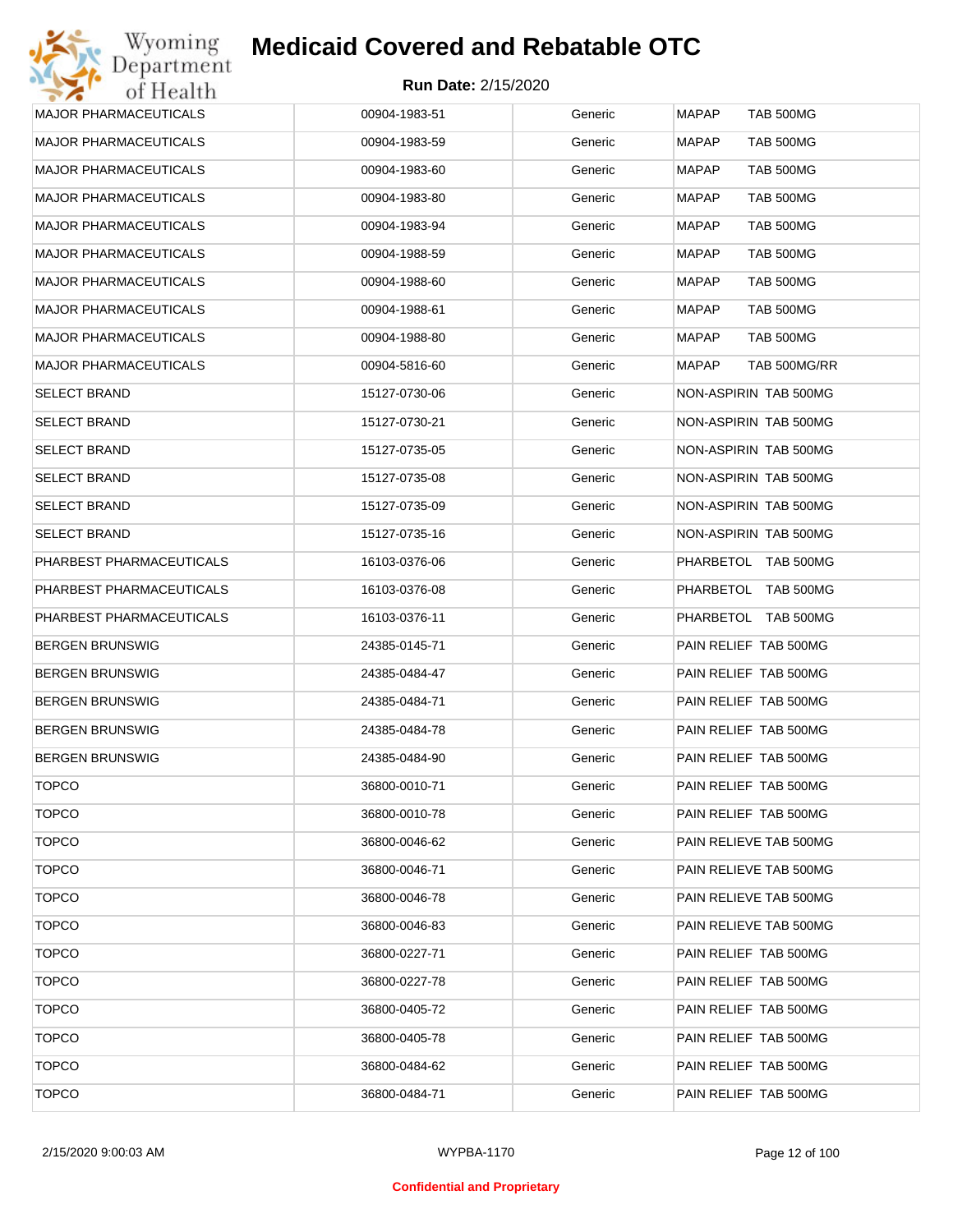

## **Medicaid Covered and Rebatable OTC**

| <b>TOPCO</b>                 | 36800-0484-78 | Generic | PAIN RELIEF TAB 500MG        |
|------------------------------|---------------|---------|------------------------------|
| <b>TOPCO</b>                 | 36800-0484-90 | Generic | PAIN RELIEF TAB 500MG        |
| LEADER BRAND PRODUCTS        | 37205-0593-71 | Generic | PAIN RELIEVE TAB 500MG       |
| <b>LEADER BRAND PRODUCTS</b> | 37205-0593-78 | Generic | PAIN RELIEVE TAB 500MG       |
| LEADER BRAND PRODUCTS        | 37205-0594-71 | Generic | PAIN RELIEVE TAB 500MG       |
| LEADER BRAND PRODUCTS        | 37205-0594-78 | Generic | PAIN RELIEVE TAB 500MG       |
| LEADER BRAND PRODUCTS        | 37205-0594-90 | Generic | PAIN RELIEVE TAB 500MG       |
| LEADER BRAND PRODUCTS        | 37205-0980-71 | Generic | PAIN RELIEVE TAB 500MG/RR    |
| LEADER BRAND PRODUCTS        | 37205-0980-78 | Generic | PAIN RELIEVE TAB 500MG/RR    |
| PERRIGO PHARMACEUTICALS      | 45802-0484-78 | Generic | <b>ACETAMIN</b><br>TAB 500MG |
| PERRIGO PHARMACEUTICALS      | 45802-0484-90 | Generic | <b>ACETAMIN</b><br>TAB 500MG |
| AMERISOURCE BERGEN DRUGS     | 46122-0178-78 | Generic | PAIN RELIEVE TAB 500MG       |
| <b>MCKESSON SUNMARK</b>      | 49348-0042-09 | Generic | PAIN RELIEVE TAB 500MG       |
| <b>MCKESSON SUNMARK</b>      | 49348-0042-10 | Generic | PAIN RELIEVE TAB 500MG       |
| <b>MCKESSON SUNMARK</b>      | 49348-0042-14 | Generic | PAIN RELIEVE TAB 500MG       |
| <b>MCKESSON SUNMARK</b>      | 49348-0730-09 | Generic | PAIN RELIEVE TAB 500MG       |
| <b>MCKESSON SUNMARK</b>      | 49348-0730-10 | Generic | PAIN RELIEVE TAB 500MG       |
| <b>MCKESSON SUNMARK</b>      | 49348-0998-10 | Generic | PAIN RELIEVE TAB 500MG       |
| <b>MCKESSON</b>              | 62011-0023-01 | Generic | PAIN RELIEF TAB 500MG        |
| <b>MCKESSON</b>              | 62011-0023-03 | Generic | PAIN RELIEF TAB 500MG        |
| <b>MCKESSON</b>              | 62011-0027-01 | Generic | PAIN RELIEF TAB 500MG        |
| <b>MCKESSON</b>              | 62011-0049-01 | Generic | PAIN RELIEF TAB 500MG        |
| AUBURN PHARMACEUTICAL        | 62107-0050-01 | Generic | <b>TACTINAL</b><br>TAB 500MG |
| AUBURN PHARMACEUTICAL        | 62107-0050-10 | Generic | <b>TACTINAL</b><br>TAB 500MG |
| AUBURN PHARMACEUTICAL        | 62107-0051-01 | Generic | TACTINAL<br>TAB 500MG        |
| AUBURN PHARMACEUTICAL        | 62107-0051-10 | Generic | TACTINAL<br>TAB 500MG        |
| CHAIN DRUG MARKETING ASSOC   | 63868-0503-50 | Generic | NON-ASPIRIN TAB 500MG        |
| CHAIN DRUG MARKETING ASSOC   | 63868-0507-01 | Generic | NON-ASPIRIN TAB 500MG        |
| CHAIN DRUG MARKETING ASSOC   | 63868-0987-10 | Generic | NON-ASPIRIN TAB 500MG/RR     |
| CHAIN DRUG MARKETING ASSOC   | 63868-0987-50 | Generic | NON-ASPIRIN TAB 500MG/RR     |
|                              |               |         |                              |

| Acetaminophen Tab ER 650 MG    |               |         |                        |
|--------------------------------|---------------|---------|------------------------|
| <b>GEISS DESTIN &amp; DUNN</b> | 00113-0217-71 | Generic | PAIN RELIEF TAB 650MG  |
| <b>PERRIGO</b>                 | 00113-0544-62 | Generic | ARTHRTS PAIN TAB 650MG |
| PERRIGO                        | 00113-0544-71 | Generic | ARTHRTS PAIN TAB 650MG |
| MAJOR PHARMACEUTICALS          | 00904-5769-60 | Generic | ARTHRTS PAIN TAB 650MG |
| <b>BERGEN BRUNSWIG</b>         | 24385-0629-71 | Generic | ARTHRTS PAIN TAB 650MG |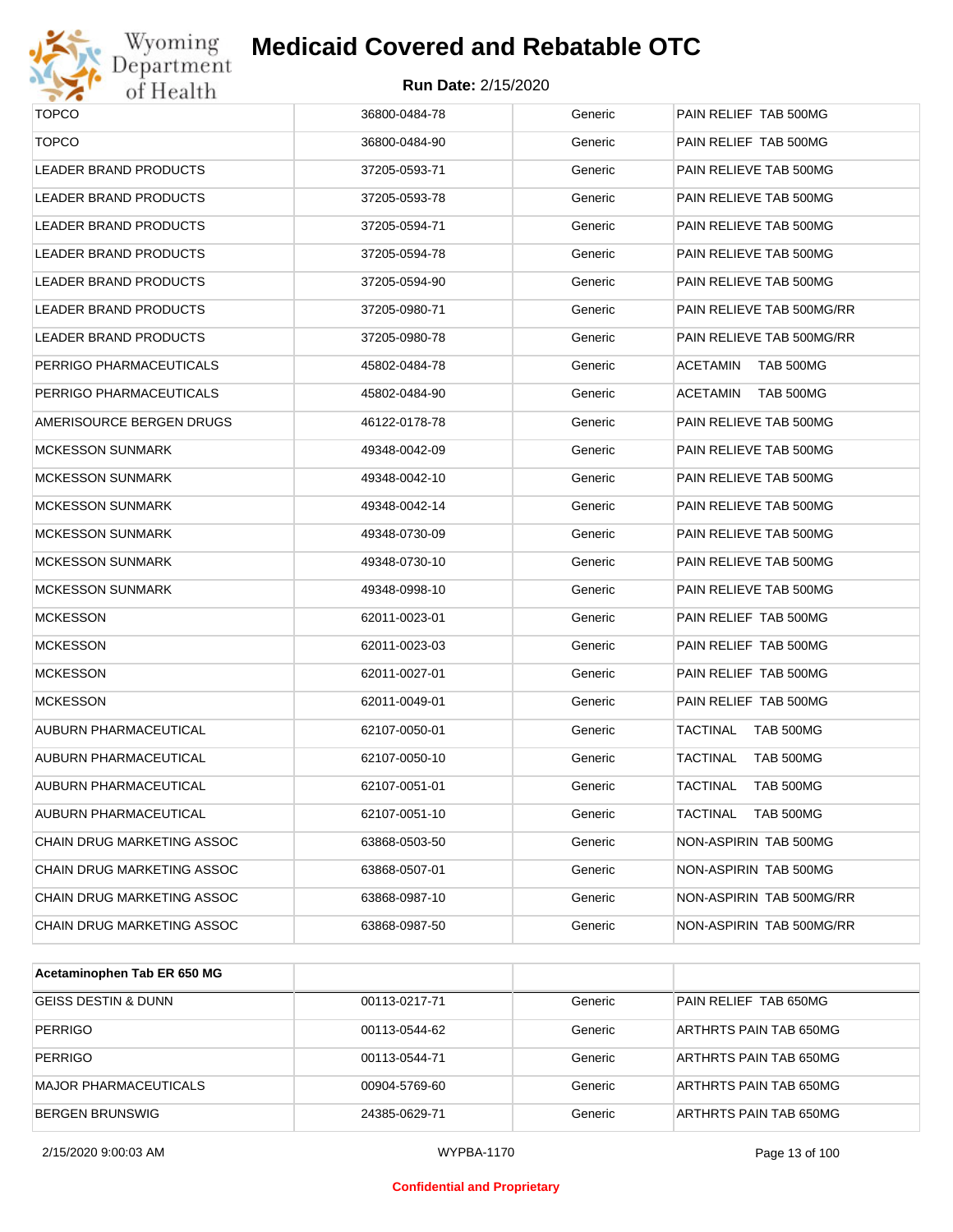

### **Run Date:** 2/15/2020

| <b>BERGEN BRUNSWIG</b>         | 24385-0629-78 | Generic | ARTHRTS PAIN TAB 650MG     |  |  |
|--------------------------------|---------------|---------|----------------------------|--|--|
| <b>TOPCO</b>                   | 36800-0217-78 | Generic | 8 HOUR PAIN TAB 650MG      |  |  |
| <b>TOPCO</b>                   | 36800-0544-62 | Generic | ARTHRTS PAIN TAB 650MG     |  |  |
| <b>TOPCO</b>                   | 36800-0544-71 | Generic | ARTHRTS PAIN TAB 650MG     |  |  |
| <b>TOPCO</b>                   | 36800-0544-78 | Generic | ARTHRTS PAIN TAB 650MG     |  |  |
| <b>TOPCO</b>                   | 36800-0966-47 | Generic | ARTHRTS PAIN TAB 650MG     |  |  |
| LEADER BRAND PRODUCTS          | 37205-0034-78 | Generic | ARTHRTS PAIN TAB 650MG     |  |  |
| LEADER BRAND PRODUCTS          | 37205-0477-78 | Generic | 8 HOUR PAIN TAB 650MG      |  |  |
| AMERISOURCE BERGEN DRUGS       | 46122-0062-71 | Generic | 8 HOUR PAIN TAB 650MG      |  |  |
| AMERISOURCE BERGEN DRUGS       | 46122-0062-78 | Generic | 8 HOUR PAIN TAB 650MG      |  |  |
| AMERISOURCE BERGEN DRUGS       | 46122-0170-81 | Generic | ARTHRTS PAIN TAB 650MG     |  |  |
| <b>MCKESSON SUNMARK</b>        | 49348-0921-09 | Generic | ARTHRTS PAIN TAB 650MG     |  |  |
| <b>MCKESSON SUNMARK</b>        | 49348-0921-10 | Generic | ARTHRTS PAIN TAB 650MG     |  |  |
| <b>MCKESSON SUNMARK</b>        | 49348-0924-09 | Generic | 8 HOUR PAIN TAB 650MG      |  |  |
| <b>MCKESSON SUNMARK</b>        | 49348-0924-10 | Generic | 8 HOUR PAIN TAB 650MG      |  |  |
| <b>OHM LABS</b>                | 51660-0333-01 | Generic | ARTHRTS PAIN TAB 650MG     |  |  |
| <b>OHM LABS</b>                | 51660-0333-50 | Generic | ARTHRTS PAIN TAB 650MG     |  |  |
| <b>MCKESSON</b>                | 62011-0026-01 | Generic | ARTHRTS PAIN TAB 650MG     |  |  |
| CHAIN DRUG MARKETING ASSOC     | 63868-0089-01 | Generic | ARTHRTS PAIN TAB 650MG     |  |  |
| CHAIN DRUG MARKETING ASSOC     | 63868-0089-50 | Generic | ARTHRTS PAIN TAB 650MG     |  |  |
| AMERICAN HEALTH PACKAGING      | 68084-0777-25 | Generic | ACETAMIN<br>TAB 650MG      |  |  |
| AMERICAN HEALTH PACKAGING      | 68084-0777-95 | Generic | ACETAMIN<br>TAB 650MG      |  |  |
|                                |               |         |                            |  |  |
| <b>Aspirin Chew Tab 81 MG</b>  |               |         |                            |  |  |
| <b>GEISS DESTIN &amp; DUNN</b> | 00113-0274-68 | Generic | <b>ASPIRIN</b><br>CHW 81MG |  |  |
| <b>GEISS DESTIN &amp; DUNN</b> | 00113-0467-68 | Generic | <b>ASPIRIN</b><br>CHW 81MG |  |  |
| <b>RUGBY LABORATORIES</b>      | 00536-1008-36 | Generic | <b>ASPIRIN</b><br>CHW 81MG |  |  |
| PAR PHARMACEUTICAL             | 00603-0024-36 | Generic | ASPIRIN<br>CHW 81MG        |  |  |
| <b>MAJOR PHARMACEUTICALS</b>   | 00904-4040-73 | Generic | ASPIRIN<br>CHW 81MG        |  |  |
| MAIOR PHARMACELITICALS         | 00904-6288-89 | Generic | ASPIRIN LOW CHW 81MG       |  |  |

| <b>MAJOR PHARMACEUTICALS</b> | 00904-4040-73 | Generic | ASPIRIN<br>CHW 81MG          |
|------------------------------|---------------|---------|------------------------------|
| <b>MAJOR PHARMACEUTICALS</b> | 00904-6288-89 | Generic | ASPIRIN LOW CHW 81MG         |
| <b>SELECT BRAND</b>          | 15127-0241-36 | Generic | <b>SB CHILD ASA CHW 81MG</b> |
| PHARBEST PHARMACEUTICALS     | 16103-0366-05 | Generic | CHW 81MG<br><b>ASPIRIN</b>   |
| PHARBEST PHARMACEUTICALS     | 16103-0366-11 | Generic | <b>ASPIRIN</b><br>CHW 81MG   |
| <b>BERGEN BRUNSWIG</b>       | 24385-0028-68 | Generic | <b>GNP ASPIRIN CHW 81MG</b>  |
| <b>BERGEN BRUNSWIG</b>       | 24385-0278-68 | Generic | <b>GNP ASPIRIN CHW 81MG</b>  |
| <b>BERGEN BRUNSWIG</b>       | 24385-0364-68 | Generic | <b>GNP ASPIRIN CHW 81MG</b>  |
| <b>TOPCO</b>                 | 36800-0259-68 | Generic | CHW 81MG<br><b>ASPIRIN</b>   |

#### **Confidential and Proprietary**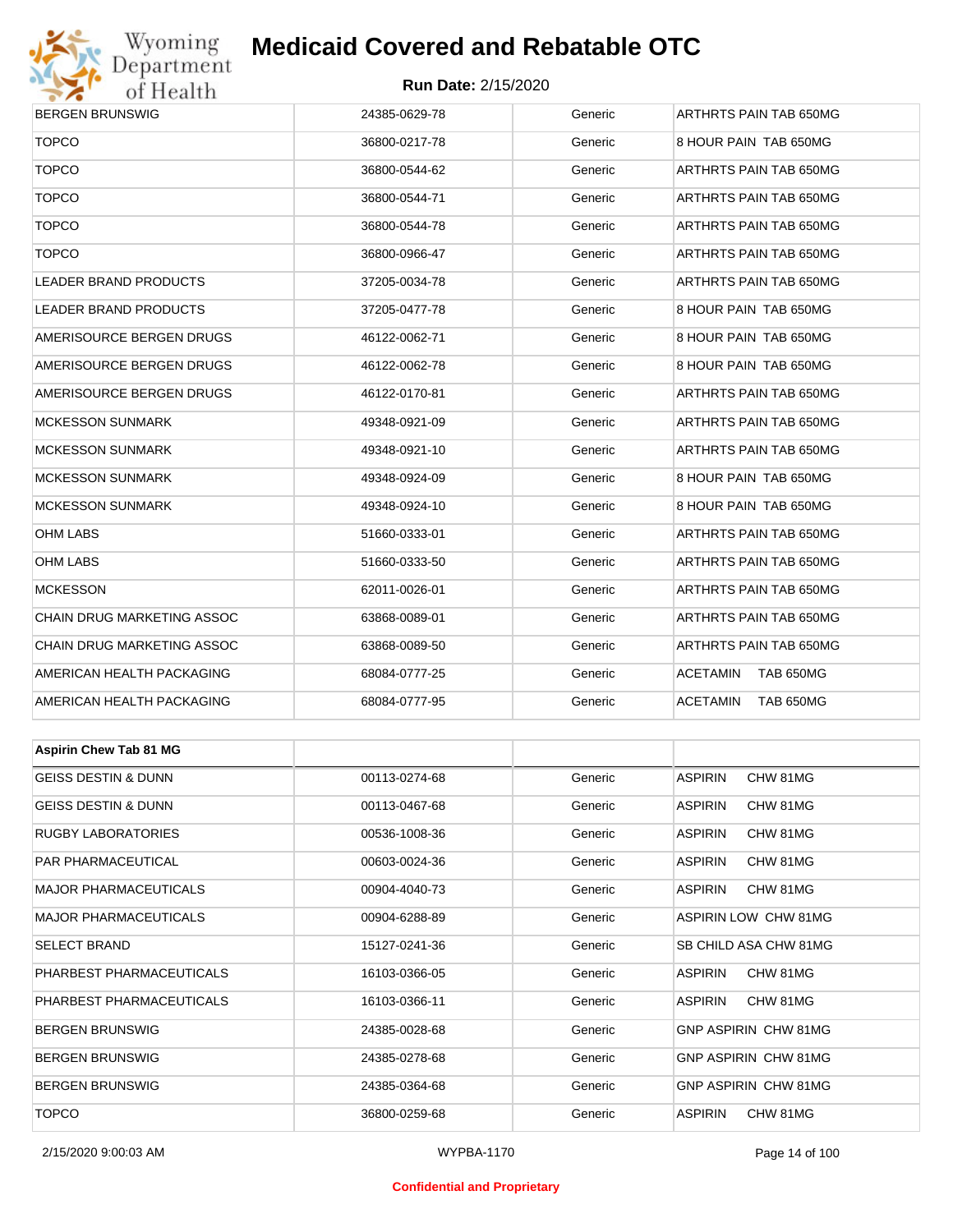

| <b>TOPCO</b>                 | 36800-0274-68 | Generic | ASPIRIN LOW CHW 81MG        |
|------------------------------|---------------|---------|-----------------------------|
| <b>TOPCO</b>                 | 36800-0467-68 | Generic | <b>ASPIRIN LOW CHW 81MG</b> |
| <b>LEADER BRAND PRODUCTS</b> | 37205-0369-68 | Generic | ASPIRIN<br>CHW 81MG         |
| LEADER BRAND PRODUCTS        | 37205-0467-68 | Generic | CHILD ASA CHW 81MG          |
| <b>LEADER BRAND PRODUCTS</b> | 37205-0708-68 | Generic | CHILD ASA CHW 81MG          |
| <b>MCKESSON SUNMARK</b>      | 49348-0191-07 | Generic | SM CHILD ASA CHW 81MG       |
| <b>MCKESSON SUNMARK</b>      | 49348-0498-07 | Generic | SM ASPIRIN CHW 81MG         |
| <b>MCKESSON SUNMARK</b>      | 49348-0757-07 | Generic | SM ASPIRIN CHW 81MG         |
| TIME-CAP LABS                | 49483-0334-63 | Generic | ASPIRIN LOW CHW 81MG        |
| <b>MCKESSON</b>              | 62011-0021-01 | Generic | HM ASPIRIN CHW 81MG         |
| <b>MCKESSON</b>              | 62011-0028-01 | Generic | HM ASPIRIN CHW 81MG         |
| <b>MCKESSON</b>              | 62011-0212-01 | Generic | HM ASPIRIN CHW 81MG         |
| AUBURN PHARMACEUTICAL        | 62107-0026-36 | Generic | CHILD ASA LS CHW 81MG       |

| <b>Aspirin Suppos 300 MG</b> |               |         |                |           |
|------------------------------|---------------|---------|----------------|-----------|
| PERRIGO                      | 00574-7034-12 | Beneric | <b>ASPIRIN</b> | SUP 300MG |

| <b>Aspirin Suppos 600 MG</b> |               |         |                |           |
|------------------------------|---------------|---------|----------------|-----------|
| PERRIGO                      | 00574-7036-12 | Generic | <b>ASPIRIN</b> | SUP 600MG |

| Aspirin Tab 325 MG             |               |         |                                    |
|--------------------------------|---------------|---------|------------------------------------|
| <b>GEISS DESTIN &amp; DUNN</b> | 00113-0416-78 | Generic | <b>ASPIRIN</b><br><b>TAB 325MG</b> |
| <b>GEISS DESTIN &amp; DUNN</b> | 00113-0416-87 | Generic | <b>ASPIRIN</b><br><b>TAB 325MG</b> |
| <b>GEISS DESTIN &amp; DUNN</b> | 00113-0416-90 | Generic | <b>ASPIRIN</b><br><b>TAB 325MG</b> |
| <b>RUGBY LABORATORIES</b>      | 00536-1053-01 | Generic | <b>TAB 325MG</b><br><b>ASPIRIN</b> |
| <b>RUGBY LABORATORIES</b>      | 00536-1053-05 | Generic | <b>ASPIRIN</b><br><b>TAB 325MG</b> |
| <b>RUGBY LABORATORIES</b>      | 00536-1054-29 | Generic | <b>ASPIRIN</b><br><b>TAB 325MG</b> |
| <b>RUGBY LABORATORIES</b>      | 00536-3305-01 | Generic | <b>ASPIRIN</b><br><b>TAB 325MG</b> |
| <b>RUGBY LABORATORIES</b>      | 00536-3305-10 | Generic | <b>ASPIRIN</b><br><b>TAB 325MG</b> |
| <b>MAJOR PHARMACEUTICALS</b>   | 00904-2009-40 | Generic | <b>TAB 325MG</b><br><b>ASPIRIN</b> |
| <b>MAJOR PHARMACEUTICALS</b>   | 00904-2009-60 | Generic | <b>ASPIRIN</b><br><b>TAB 325MG</b> |
| <b>SELECT BRAND</b>            | 15127-0738-01 | Generic | SB ASPIRIN TAB 325MG               |
| <b>SELECT BRAND</b>            | 15127-0738-05 | Generic | SB ASPIRIN TAB 325MG               |
| <b>SELECT BRAND</b>            | 15127-0738-10 | Generic | SB ASPIRIN TAB 325MG               |
| <b>SELECT BRAND</b>            | 15127-0738-21 | Generic | SB ASPIRIN TAB 325MG               |
| PHARBEST PHARMACEUTICALS       | 16103-0365-08 | Generic | <b>ASPIRIN</b><br><b>TAB 325MG</b> |
| PHARBEST PHARMACEUTICALS       | 16103-0365-11 | Generic | <b>ASPIRIN</b><br><b>TAB 325MG</b> |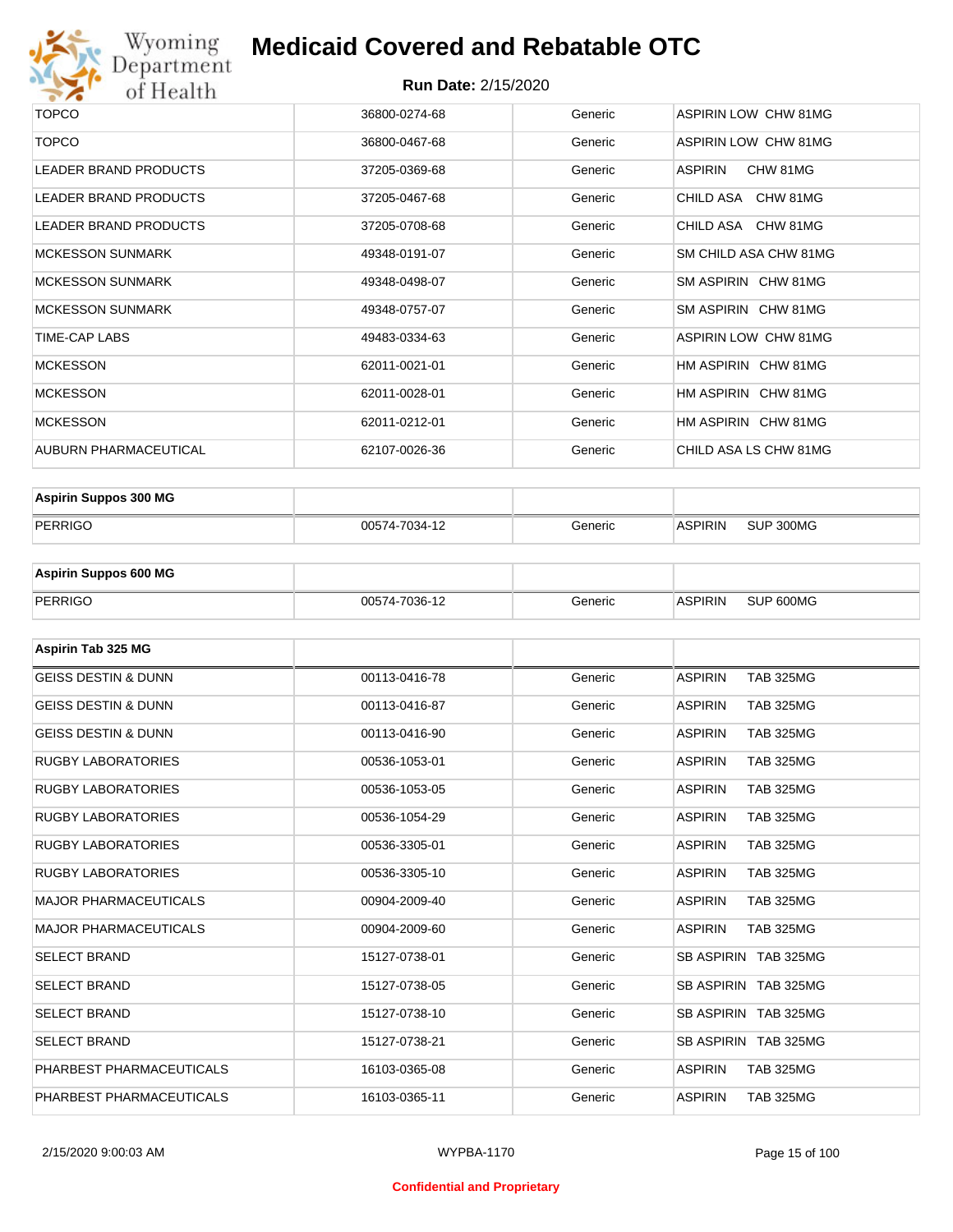## **Medicaid Covered and Rebatable OTC**

| <b>MCKESSON SUNMARK</b>    | 49348-0001-10 | Generic | SM ASPIRIN TAB 325MG               |
|----------------------------|---------------|---------|------------------------------------|
| <b>MCKESSON SUNMARK</b>    | 49348-0001-14 | Generic | SM ASPIRIN TAB 325MG               |
| <b>MCKESSON SUNMARK</b>    | 49348-0001-23 | Generic | SM ASPIRIN TAB 325MG               |
| TIME-CAP LABS              | 49483-0011-10 | Generic | <b>ASPIRIN</b><br><b>TAB 325MG</b> |
| <b>MCKESSON</b>            | 62011-0020-01 | Generic | HM ASPIRIN TAB 325MG               |
| CHAIN DRUG MARKETING ASSOC | 63868-0352-03 | Generic | OC ASPIRIN TAB 325MG               |
| CHAIN DRUG MARKETING ASSOC | 63868-0352-10 | Generic | OC ASPIRIN TAB 325MG               |

| Aspirin Tab Delayed Release 325 MG |               |         |                                       |
|------------------------------------|---------------|---------|---------------------------------------|
| <b>RUGBY LABORATORIES</b>          | 00536-3313-01 | Generic | <b>ASPIRIN</b><br>TAB 325MG EC        |
| <b>RUGBY LABORATORIES</b>          | 00536-3313-10 | Generic | <b>ASPIRIN</b><br>TAB 325MG EC        |
| PAR PHARMACEUTICAL                 | 00603-0168-21 | Generic | <b>ASPIRIN</b><br>TAB 325MG EC        |
| PAR PHARMACEUTICAL                 | 00603-0169-21 | Generic | <b>ASPIRIN</b><br>TAB 325MG EC        |
| PAR PHARMACEUTICAL                 | 00603-0169-32 | Generic | <b>ASPIRIN</b><br>TAB 325MG EC        |
| <b>MAJOR PHARMACEUTICALS</b>       | 00904-2011-59 | Generic | <b>ASPIRIN</b><br>TAB 325MG EC        |
| <b>MAJOR PHARMACEUTICALS</b>       | 00904-2013-60 | Generic | <b>ASPIRIN</b><br>TAB 325MG EC        |
| <b>MAJOR PHARMACEUTICALS</b>       | 00904-2013-72 | Generic | <b>ASPIRIN</b><br>TAB 325MG EC        |
| <b>MAJOR PHARMACEUTICALS</b>       | 00904-2013-80 | Generic | <b>ASPIRIN</b><br>TAB 325MG EC        |
| PHARBEST PHARMACEUTICALS           | 16103-0357-08 | Generic | <b>ASPIRIN</b><br>TAB 325MG EC        |
| PHARBEST PHARMACEUTICALS           | 16103-0357-11 | Generic | <b>ASPIRIN</b><br>TAB 325MG EC        |
| <b>BERGEN BRUNSWIG</b>             | 24385-0429-02 | Generic | GNP ASPIRIN TAB 325MG EC              |
| <b>BERGEN BRUNSWIG</b>             | 24385-0429-90 | Generic | GNP ASPIRIN TAB 325MG EC              |
| <b>TOPCO</b>                       | 36800-0429-02 | Generic | <b>ASPIRIN</b><br>TAB 325MG EC        |
| <b>LEADER BRAND PRODUCTS</b>       | 37205-0429-87 | Generic | <b>ASPIRIN</b><br>TAB 325MG EC        |
| <b>LEADER BRAND PRODUCTS</b>       | 37205-0429-96 | Generic | <b>ASPIRIN</b><br>TAB 325MG EC        |
| <b>MCKESSON SUNMARK</b>            | 49348-0937-14 | Generic | SM ASPIRIN TAB 325MG EC               |
| <b>MCKESSON SUNMARK</b>            | 49348-0937-82 | Generic | SM ASPIRIN TAB 325MG EC               |
| TIME-CAP LABS                      | 49483-0331-01 | Generic | <b>ASPIRIN</b><br>TAB 325MG EC        |
| TIME-CAP LABS                      | 49483-0331-10 | Generic | <b>ASPIRIN</b><br>TAB 325MG EC        |
| <b>WAL-MART</b>                    | 50844-0227-12 | Generic | EQ ASPIRIN TAB 325MG EC               |
| <b>MCKESSON</b>                    | 62011-0040-01 | Generic | <b>ASPIRIN</b><br>TAB 325MG EC        |
| AUBURN PHARMACEUTICAL              | 62107-0028-01 | Generic | <b>ECPIRIN</b><br>TAB 325MG EC        |
| <b>AUBURN PHARMACEUTICAL</b>       | 62107-0028-32 | Generic | <b>ECPIRIN</b><br><b>TAB 325MG EC</b> |
| <b>MCKESSON PACKAGING SERVICES</b> | 63739-0523-01 | Generic | <b>ASPIRIN</b><br>TAB 325MG EC        |
|                                    |               |         |                                       |

| Aspirin Tab Delayed Release 81 MG |               |         |                |             |
|-----------------------------------|---------------|---------|----------------|-------------|
| <b>RUGBY LABORATORIES</b>         | 00536-1004-10 | Generic | <b>ASPIRIN</b> | TAB 81MG EC |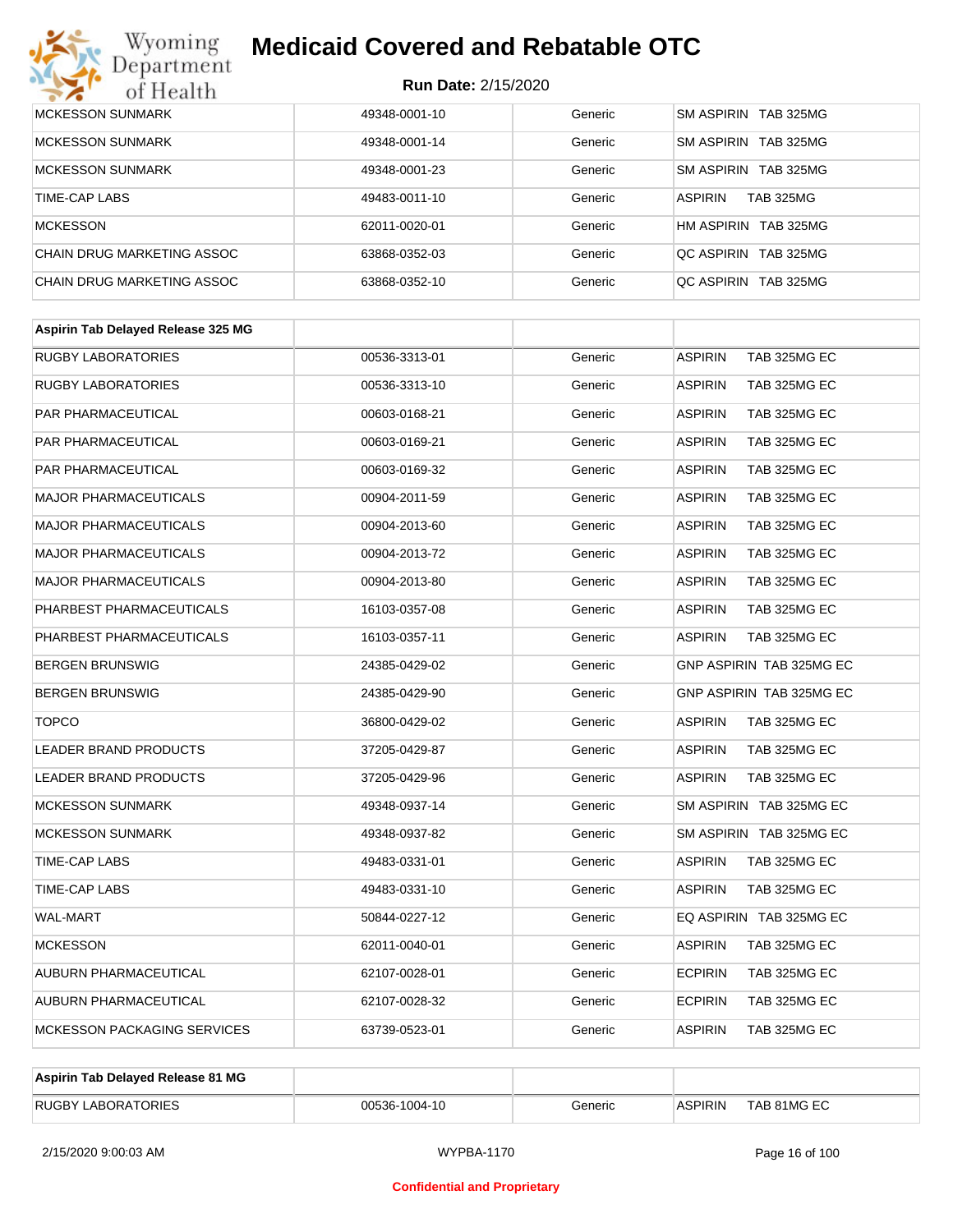## Wyoming<br>Department<br>of Health **Medicaid Covered and Rebatable OTC**

| RUGBY LABORATORIES                 | 00536-1004-41 | Generic | <b>ASPIRIN</b><br>TAB 81MG EC  |
|------------------------------------|---------------|---------|--------------------------------|
| PAR PHARMACEUTICAL                 | 00603-0026-22 | Generic | ASPIRIN LOW TAB 81MG EC        |
| PAR PHARMACEUTICAL                 | 00603-0026-32 | Generic | ASPIRIN LOW TAB 81MG EC        |
| <b>MAJOR PHARMACEUTICALS</b>       | 00904-7704-18 | Generic | ASPIR-LOW TAB 81MG EC          |
| <b>MAJOR PHARMACEUTICALS</b>       | 00904-7704-70 | Generic | ASPIR-LOW TAB 81MG EC          |
| <b>MAJOR PHARMACEUTICALS</b>       | 00904-7704-80 | Generic | ASPIR-LOW TAB 81MG EC          |
| <b>SELECT BRAND</b>                | 15127-0228-65 | Generic | <b>ASPIRIN</b><br>TAB 81MG EC  |
| SELECT BRAND                       | 15127-0228-94 | Generic | ASPIRIN LOW TAB 81MG EC        |
| PHARBEST PHARMACEUTICALS           | 16103-0356-09 | Generic | <b>ASPIRIN</b><br>TAB 81MG EC  |
| PHARBEST PHARMACEUTICALS           | 16103-0356-11 | Generic | <b>ASPIRIN</b><br>TAB 81MG EC  |
| <b>TOPCO</b>                       | 36800-0277-48 | Generic | ASPIRIN LOW TAB 81MG EC        |
| AMERISOURCE BERGEN DRUGS           | 46122-0180-76 | Generic | ASPIRIN LOW TAB 81MG EC        |
| AMERISOURCE BERGEN DRUGS           | 46122-0180-87 | Generic | ASPIRIN LOW TAB 81MG EC        |
| AMERISOURCE BERGEN DRUGS           | 46122-0182-48 | Generic | <b>GNP ASPIRIN TAB 81MG EC</b> |
| <b>MCKESSON SUNMARK</b>            | 49348-0980-15 | Generic | SM ASPIRIN TAB 81MG EC         |
| <b>MCKESSON SUNMARK</b>            | 49348-0980-23 | Generic | SM ASPIRIN TAB 81MG EC         |
| <b>MCKESSON SUNMARK</b>            | 49348-0980-53 | Generic | SM ASPIRIN TAB 81MG EC         |
| <b>MCKESSON SUNMARK</b>            | 49348-0981-15 | Generic | SM ASPIRIN TAB 81MG EC         |
| TIME-CAP LABS                      | 49483-0387-10 | Generic | ASPIRIN LOW TAB 81MG EC        |
| TIME-CAP LABS                      | 49483-0387-12 | Generic | ASPIRIN LOW TAB 81MG EC        |
| <b>MCKESSON</b>                    | 62011-0003-01 | Generic | ASPIRIN LOW TAB 81MG EC        |
| <b>MCKESSON</b>                    | 62011-0019-01 | Generic | ASPIRIN LOW TAB 81MG EC        |
| AUBURN PHARMACEUTICAL              | 62107-0027-26 | Generic | ASPIRIN 81 TAB 81MG EC         |
| AUBURN PHARMACEUTICAL              | 62107-0027-32 | Generic | ASPIRIN 81 TAB 81MG EC         |
| <b>MCKESSON PACKAGING SERVICES</b> | 63739-0522-01 | Generic | ASPIRIN<br>TAB 81MG EC         |
| <b>MCKESSON PACKAGING SERVICES</b> | 63739-0522-10 | Generic | <b>ASPIRIN</b><br>TAB 81MG EC  |
|                                    |               |         |                                |
| Magnesium Salicylate Tab 500 MG    |               |         |                                |

| m                   |               |         |                              |
|---------------------|---------------|---------|------------------------------|
| <b>SELECT BRAND</b> | 15127-0448-24 | Generic | <b>SB BACKACHE TAB 500MG</b> |
| <b>ANTACIDS</b>     |               |         |                              |

| Alum & Mag Hydroxide-Simethicone Chew<br>Tab 200-200-25 MG |               |         |                        |
|------------------------------------------------------------|---------------|---------|------------------------|
| RUGBY LABORATORIES                                         | 00536-1011-01 | Generic | <b>CHW</b><br>ALMACONE |
| MAJOR PHARMACEUTICALS                                      | 00904-0478-60 | Generic | MINTOX PLUS CHW        |

| Alum & Mag Hydroxide-Simethicone Susp<br>200-200-20 MG/5ML |               |         |                          |
|------------------------------------------------------------|---------------|---------|--------------------------|
| PERRIGO                                                    | 00113-0357-40 | Generic | ANTACID PLUS SUS GAS REL |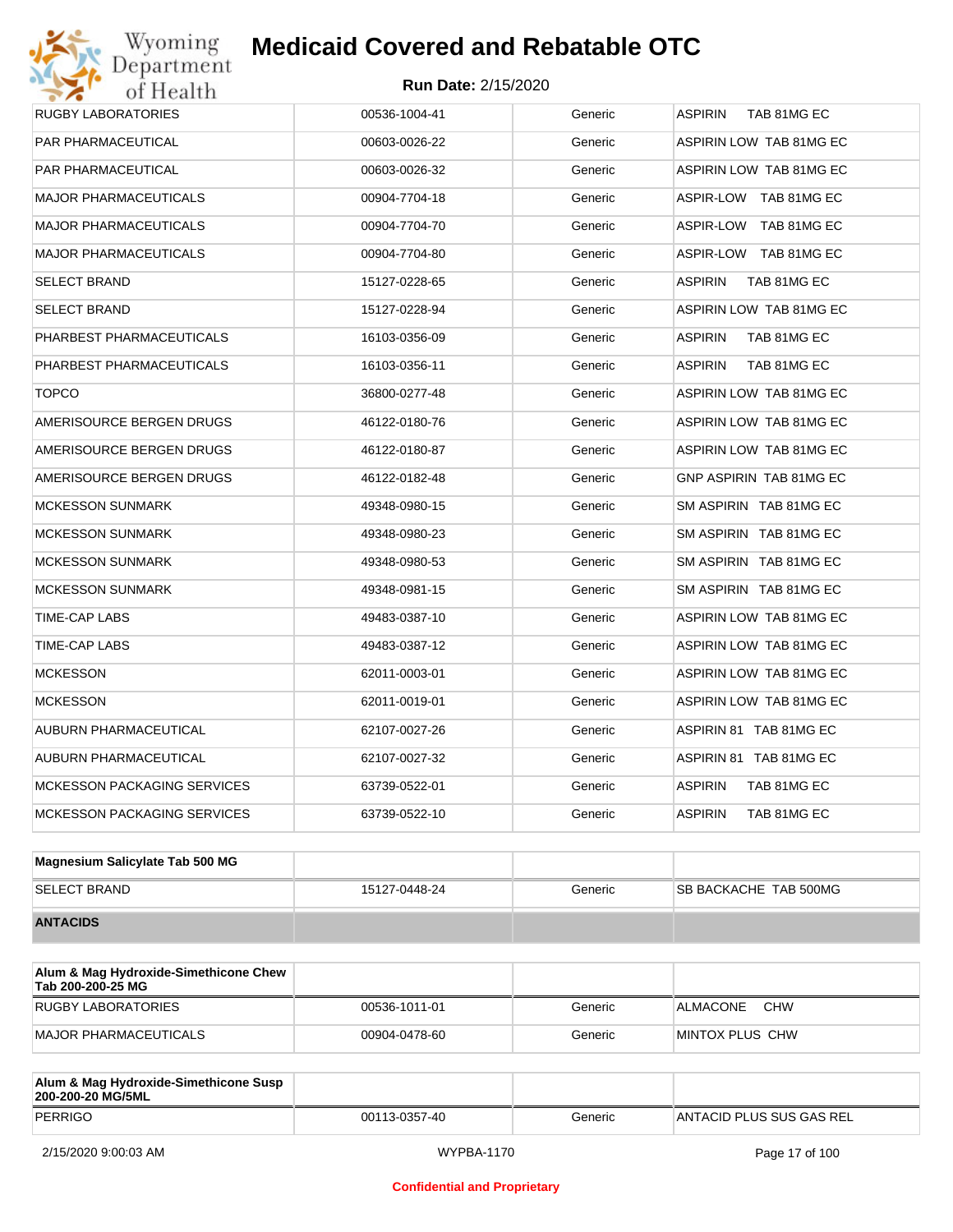

| Wyoming                           | <b>Medicaid Covered and Rebatable OTC</b> |         |                                     |  |
|-----------------------------------|-------------------------------------------|---------|-------------------------------------|--|
| Department<br>of Health           | <b>Run Date: 2/15/2020</b>                |         |                                     |  |
| <b>PERRIGO</b>                    | 00113-0851-40                             | Generic | <b>ANTACID</b><br>SUS               |  |
| PHARMACEUTICAL ASSOCIATES         | 00121-1761-30                             | Generic | MAG-AL PLUS LIQ                     |  |
| <b>RUGBY LABORATORIES</b>         | 00536-0025-83                             | Generic | <b>ALMACONE</b><br><b>SUS</b>       |  |
| <b>RUGBY LABORATORIES</b>         | 00536-1945-83                             | Generic | <b>SUS</b><br><b>RULOX</b>          |  |
| <b>MAJOR PHARMACEUTICALS</b>      | 00904-0004-14                             | Generic | SUS<br><b>MI-ACID</b>               |  |
| <b>MAJOR PHARMACEUTICALS</b>      | 00904-5721-14                             | Generic | <b>MINTOX</b><br><b>SUS</b>         |  |
| <b>SELECT BRAND</b>               | 15127-0883-52                             | Generic | SB ANTACID/ SUS ANTIGAS             |  |
| <b>BERGEN BRUNSWIG</b>            | 24385-0356-40                             | Generic | <b>GNP ANTACID SUS ANTI-GAS</b>     |  |
| <b>BERGEN BRUNSWIG</b>            | 24385-0357-40                             | Generic | <b>GNP MASANTI SUS REG ST</b>       |  |
| <b>TOPCO</b>                      | 36800-0357-40                             | Generic | ANTACID PLUS SUS GAS REL            |  |
| <b>TOPCO</b>                      | 36800-0851-40                             | Generic | <b>ANTACID FAST SUS RELIEF</b>      |  |
| <b>LEADER BRAND PRODUCTS</b>      | 37205-0314-40                             | Generic | <b>ANTACID</b><br><b>SUS REG ST</b> |  |
| <b>LEADER BRAND PRODUCTS</b>      | 37205-0530-40                             | Generic | <b>ANTACID FAST SUS ACTING</b>      |  |
| <b>MCKESSON SUNMARK</b>           | 49348-0019-39                             | Generic | <b>SM ANTACID/ SUS ANTIGAS</b>      |  |
| <b>MCKESSON SUNMARK</b>           | 49348-0020-39                             | Generic | SM ANTACID SUS ANTI-GAS             |  |
| <b>MCKESSON</b>                   | 62011-0147-01                             | Generic | HM ANTACID SUS ANTI-GAS             |  |
| <b>MCKESSON</b>                   | 62011-0148-01                             | Generic | HM ANTACID SUS ANTI-GAS             |  |
| <b>CHAIN DRUG MARKETING ASSOC</b> | 63868-0694-57                             | Generic | QC ANTACID SUS                      |  |
| <b>CHAIN DRUG MARKETING ASSOC</b> | 63868-0712-57                             | Generic | QC ANTACID SUS ANTI-GAS             |  |

| Alum & Mag Hydroxide-Simethicone Susp<br>400-400-40 MG/5ML |               |         |                                       |
|------------------------------------------------------------|---------------|---------|---------------------------------------|
| <b>GEISS DESTIN &amp; DUNN</b>                             | 00113-0340-40 | Generic | ANTACID PLUS SUS GAS REL              |
| PERRIGO PHARMACEUTICALS                                    | 00113-0588-40 | Generic | <b>SUS ANTI-GAS</b><br>ANTACID        |
| PHARMACEUTICAL ASSOCIATES                                  | 00121-1762-30 | Generic | MAG-AL PLUS LIQ XS                    |
| <b>RUGBY LABORATORIES</b>                                  | 00536-0015-83 | Generic | ALMACONE DBL SUS STRENGTH             |
| <b>MAJOR PHARMACEUTICALS</b>                               | 00904-0005-14 | Generic | MI-ACID<br><b>SUS MAX ST</b>          |
| <b>MAJOR PHARMACEUTICALS</b>                               | 00904-5725-14 | Generic | <b>MINTOX</b><br><b>SUS MAX ST</b>    |
| <b>SELECT BRAND</b>                                        | 15127-0745-52 | Generic | ANTACID/ANTI SUS - GAS DS             |
| <b>BERGEN BRUNSWIG</b>                                     | 24385-0340-40 | Generic | <b>GNP MASANTI SUS MAX ST</b>         |
| <b>BERGEN BRUNSWIG</b>                                     | 24385-0362-40 | Generic | <b>GNP ANTACID SUS CHERRY</b>         |
| <b>TOPCO</b>                                               | 36800-0340-40 | Generic | ANTACID PLUS SUS ANTI-GAS             |
| <b>TOPCO</b>                                               | 36800-0588-40 | Generic | <b>ANTACID</b><br><b>SUS MAX ST</b>   |
| <b>LEADER BRAND PRODUCTS</b>                               | 37205-0535-40 | Generic | ANTACID<br><b>SUS MAX ST</b>          |
| <b>LEADER BRAND PRODUCTS</b>                               | 37205-0536-40 | Generic | <b>ANTACID</b><br><b>SUS MAX ST</b>   |
| <b>MCKESSON</b>                                            | 62011-0122-01 | Generic | <b>ADVANCED</b><br><b>SUS ANTACID</b> |
| <b>MCKESSON</b>                                            | 62011-0149-01 | Generic | HM ANTACID<br><b>SUS ANTI-GAS</b>     |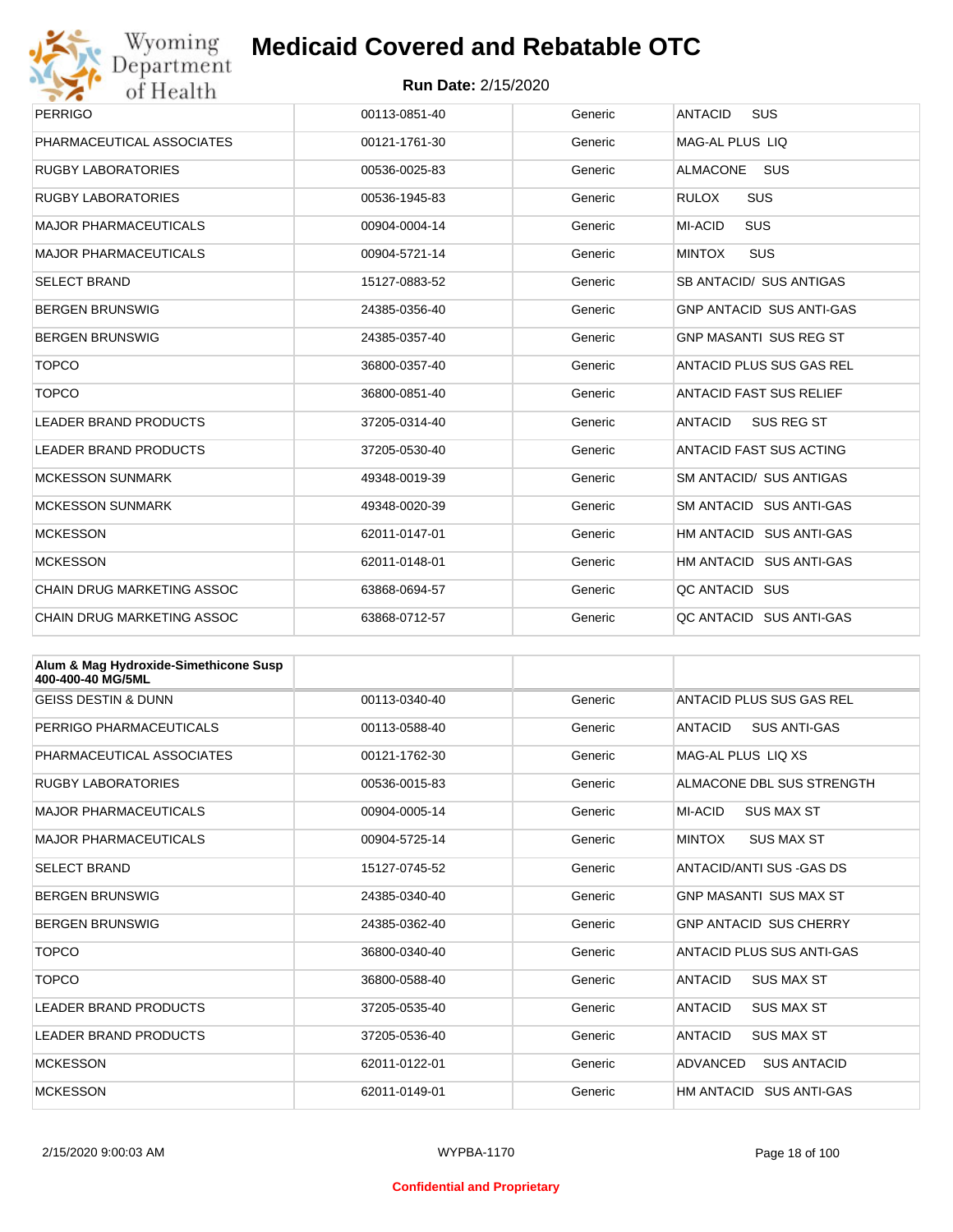

| Aluminum & Magnesium Hydroxides Susp<br>200-200 MG/5ML                  |               |              |                                      |
|-------------------------------------------------------------------------|---------------|--------------|--------------------------------------|
| PHARMACEUTICAL ASSOCIATES                                               | 00121-1760-30 | Brand        | MAG-AL<br><b>LIQ</b>                 |
| Aluminum Hydroxide Gel Susp 320<br>MG/5ML                               |               |              |                                      |
| <b>RUGBY LABORATORIES</b>                                               | 00536-0091-85 | Generic      | ALUM HYDROX SUS 320/5ML              |
|                                                                         |               |              |                                      |
| Aluminum Hydroxide-Magnesium<br>Carbonate Chew Tab 160-105 MG           |               |              |                                      |
| <b>GLAXO CONSUMER HEALTHCARE L.P.</b>                                   | 00135-0098-26 | <b>Brand</b> | CHW EX-STR<br><b>GAVISCON</b>        |
| GLAXO CONSUMER HEALTHCARE L.P.                                          | 00135-0430-03 | <b>Brand</b> | <b>GAVISCON</b><br><b>CHW EX-STR</b> |
| <b>MAJOR PHARMACEUTICALS</b>                                            | 00904-5365-60 | Generic      | <b>ACID GONE</b><br><b>CHW</b>       |
| AMERISOURCE BERGEN DRUGS                                                | 46122-0150-78 | Generic      | GNP ANTACID CHW 160-105              |
| Aluminum Hydroxide-Magnesium                                            |               |              |                                      |
| Carbonate Susp 508-475 MG/10ML<br><b>GLAXO CONSUMER HEALTHCARE L.P.</b> | 00135-0095-41 | <b>Brand</b> | <b>SUS</b><br><b>GAVISCON</b>        |
|                                                                         |               |              |                                      |
| Aluminum Hydroxide-Magnesium<br>Carbonate Susp 95-358 MG/15ML           |               |              |                                      |
| <b>GLAXO CONSUMER HEALTHCARE L.P.</b>                                   | 00135-0094-41 | <b>Brand</b> | <b>GAVISCON</b><br><b>SUS</b>        |
| <b>MAJOR PHARMACEUTICALS</b>                                            | 00904-7727-14 | Generic      | <b>SUS</b><br><b>ACID GONE</b>       |
| Aluminum Hydroxide-Magnesium                                            |               |              |                                      |
| Trisilicate Chew Tab 80-14.2 MG                                         |               |              |                                      |
| GLAXO CONSUMER HEALTHCARE L.P.                                          | 00135-0096-26 | <b>Brand</b> | <b>GAVISCON</b><br><b>CHW</b>        |
| <b>Calcium Carbonate (Antacid) Chew Tab</b>                             |               |              |                                      |
| 1000 MG                                                                 |               |              |                                      |
| PERRIGO PHARMACEUTICALS                                                 | 00113-0595-23 | Generic      | CAL ANTACID CHW 1000MG               |
| GLAXO CONSUMER HEALTHCARE L.P.                                          | 00135-0118-14 | <b>Brand</b> | TUMS ULTRA CHW 1000MG                |
| GLAXO CONSUMER HEALTHCARE L.P.                                          | 00135-0118-83 | <b>Brand</b> | TUMS ULTRA CHW 1000MG                |
| GLAXO CONSUMER HEALTHCARE L.P.                                          | 00135-0180-02 | <b>Brand</b> | TUMS ULTRA CHW 1000MG                |
| GLAXO CONSUMER HEALTHCARE L.P.                                          | 00135-0180-14 | <b>Brand</b> | TUMS ULTRA CHW 1000MG                |
| GLAXO CONSUMER HEALTHCARE L.P.                                          | 00135-0181-01 | <b>Brand</b> | TUMS ULTRA CHW 1000MG                |
| GLAXO CONSUMER HEALTHCARE L.P.                                          | 00135-0181-02 | <b>Brand</b> | TUMS ULTRA CHW 1000MG                |
| GLAXO CONSUMER HEALTHCARE L.P.                                          | 00135-0181-03 | <b>Brand</b> | TUMS ULTRA CHW 1000MG                |
| GLAXO CONSUMER HEALTHCARE L.P.                                          | 00135-0181-05 | <b>Brand</b> | TUMS ULTRA CHW 1000MG                |
| GLAXO CONSUMER HEALTHCARE L.P.                                          | 00135-0181-14 | <b>Brand</b> | TUMS ULTRA CHW 1000MG                |
| GLAXO CONSUMER HEALTHCARE L.P.                                          | 00135-0228-01 | <b>Brand</b> | TUMS ULTRA CHW 1000MG                |
| <b>TOPCO</b>                                                            | 36800-0595-23 | Generic      | CALC ANTACID CHW 1000MG              |
| LEADER BRAND PRODUCTS                                                   | 37205-0333-69 | Generic      | CAL ANTACID CHW 1000MG               |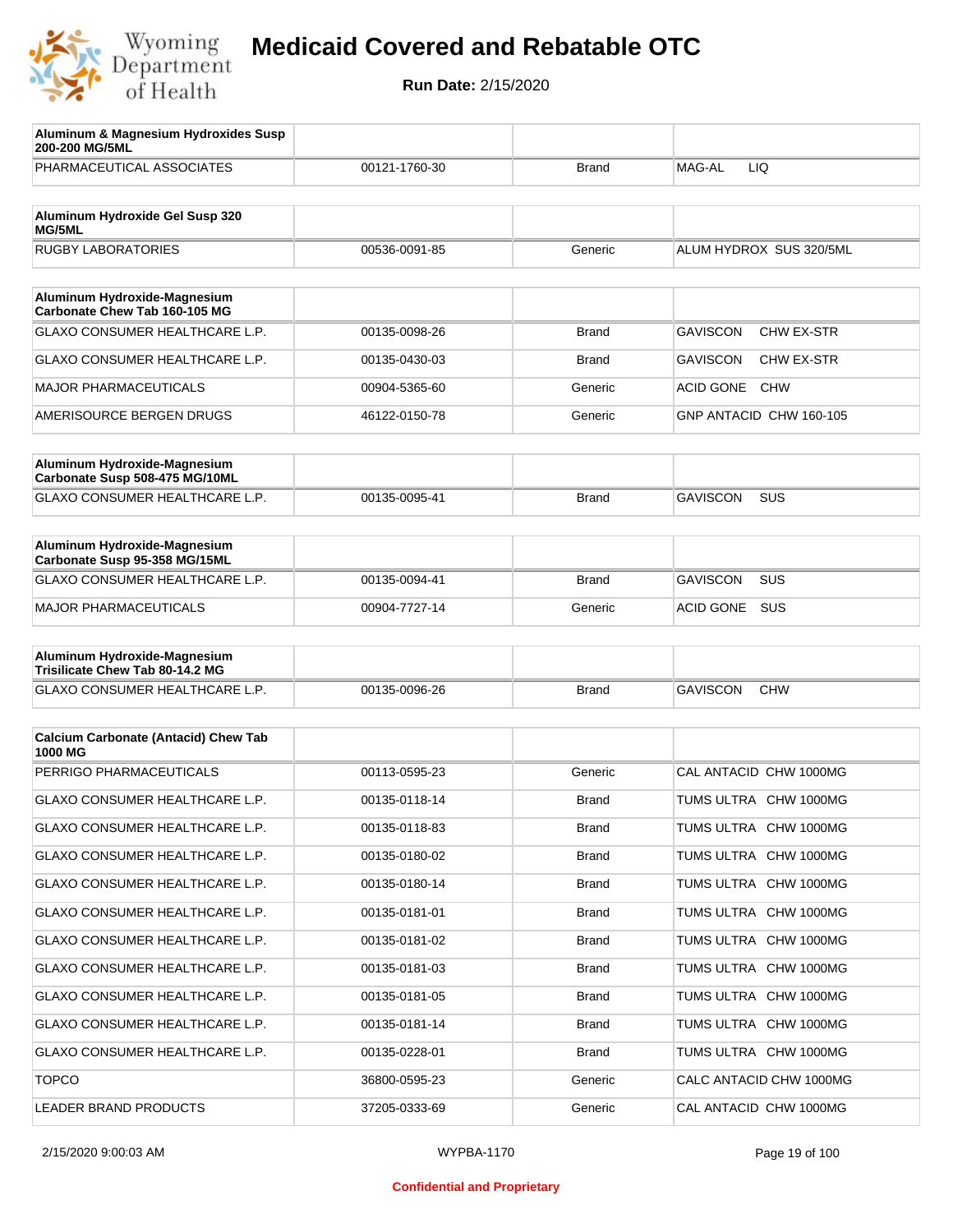

| <b>MCKESSON SUNMARK</b>                                            | 49348-0959-16 | Generic      | SM ANTACID CHW 1000MG       |
|--------------------------------------------------------------------|---------------|--------------|-----------------------------|
|                                                                    |               |              |                             |
| <b>Calcium Carbonate (Antacid) Chew Tab</b><br>1177 MG (471 MG Ca) |               |              |                             |
| <b>GLAXO CONSUMER HEALTHCARE L.P.</b>                              | 00135-0560-01 | <b>Brand</b> | TUMS CHW DEL CHW 1177MG     |
|                                                                    |               |              |                             |
| <b>Calcium Carbonate (Antacid) Chew Tab</b><br>500 MG              |               |              |                             |
| PERRIGO PHARMACEUTICALS                                            | 00113-0478-47 | Generic      | CALC ANTACID CHW 500MG      |
| PERRIGO PHARMACEUTICALS                                            | 00113-0485-47 | Generic      | <b>ANTACID</b><br>CHW 500MG |
| <b>GLAXO CONSUMER HEALTHCARE L.P.</b>                              | 00135-0070-03 | <b>Brand</b> | <b>TUMS</b><br>CHW 500MG    |
| GLAXO CONSUMER HEALTHCARE L.P.                                     | 00135-0070-27 | <b>Brand</b> | <b>TUMS</b><br>CHW 500MG    |
| <b>GLAXO CONSUMER HEALTHCARE L.P.</b>                              | 00135-0070-48 | <b>Brand</b> | <b>TUMS</b><br>CHW 500MG    |
| <b>GLAXO CONSUMER HEALTHCARE L.P.</b>                              | 00135-0071-27 | <b>Brand</b> | <b>TUMS</b><br>CHW 500MG    |
| GLAXO CONSUMER HEALTHCARE L.P.                                     | 00135-0071-48 | <b>Brand</b> | <b>TUMS</b><br>CHW 500MG    |
| <b>GLAXO CONSUMER HEALTHCARE L.P.</b>                              | 00135-0522-03 | Generic      | TUMS FRESHER CHW 500MG      |
| <b>RUGBY LABORATORIES</b>                                          | 00536-1007-15 | Generic      | CHW 500MG<br>CAL-GEST       |
| <b>RUGBY LABORATORIES</b>                                          | 00536-1048-15 | Generic      | <b>ANTACID</b><br>CHW 500MG |
| <b>MAJOR PHARMACEUTICALS</b>                                       | 00904-1257-92 | Generic      | CALC ANTACID CHW 500MG      |
| <b>MAJOR PHARMACEUTICALS</b>                                       | 00904-6412-92 | Generic      | CALC ANTACID CHW 500MG      |
| <b>SELECT BRAND</b>                                                | 15127-0210-24 | Generic      | <b>ANTACID</b><br>CHW 500MG |
| <b>SELECT BRAND</b>                                                | 15127-0211-24 | Generic      | <b>ANTACID</b><br>CHW 500MG |
| <b>TOPCO</b>                                                       | 36800-0478-47 | Generic      | <b>ANTACID</b><br>CHW 500MG |
| <b>TOPCO</b>                                                       | 36800-0485-47 | Generic      | CALC ANTACID CHW 500MG      |
| <b>LEADER BRAND PRODUCTS</b>                                       | 37205-0200-47 | Generic      | <b>ANTACID</b><br>CHW 500MG |
| LEADER BRAND PRODUCTS                                              | 37205-0210-47 | Generic      | <b>ANTACID</b><br>CHW 500MG |
| <b>MCKESSON SUNMARK</b>                                            | 49348-0957-21 | Generic      | CALC ANTACID CHW 500MG      |
| <b>MCKESSON SUNMARK</b>                                            | 49348-0958-21 | Generic      | CALC ANTACID CHW 500MG      |
| <b>MCKESSON</b>                                                    | 62011-0132-01 | Generic      | CALC ANTACID CHW 500MG      |
|                                                                    |               |              |                             |

| <b>Calcium Carbonate (Antacid) Chew Tab</b><br>750 MG |               |              |                        |
|-------------------------------------------------------|---------------|--------------|------------------------|
| PERRIGO PHARMACEUTICALS                               | 00113-0179-80 | Generic      | CALC ANTACID CHW 750MG |
| PERRIGO PHARMACEUTICALS                               | 00113-0468-80 | Generic      | CHW 750MG<br>ANTACID   |
| PERRIGO PHARMACEUTICALS                               | 00113-0489-80 | Generic      | CHW 750MG<br>ANTACID   |
| <b>GLAXO CONSUMER HEALTHCARE L.P.</b>                 | 00135-0074-07 | <b>Brand</b> | TUMS EXTRA CHW 750MG   |
| <b>GLAXO CONSUMER HEALTHCARE L.P.</b>                 | 00135-0074-22 | <b>Brand</b> | TUMS EXTRA CHW 750MG   |
| <b>GLAXO CONSUMER HEALTHCARE L.P.</b>                 | 00135-0074-24 | <b>Brand</b> | TUMS EXTRA CHW 750MG   |
| <b>GLAXO CONSUMER HEALTHCARE L.P.</b>                 | 00135-0074-25 | <b>Brand</b> | TUMS EXTRA CHW 750MG   |
| GLAXO CONSUMER HEALTHCARE L.P.                        | 00135-0074-46 | <b>Brand</b> | TUMS EXTRA CHW 750MG   |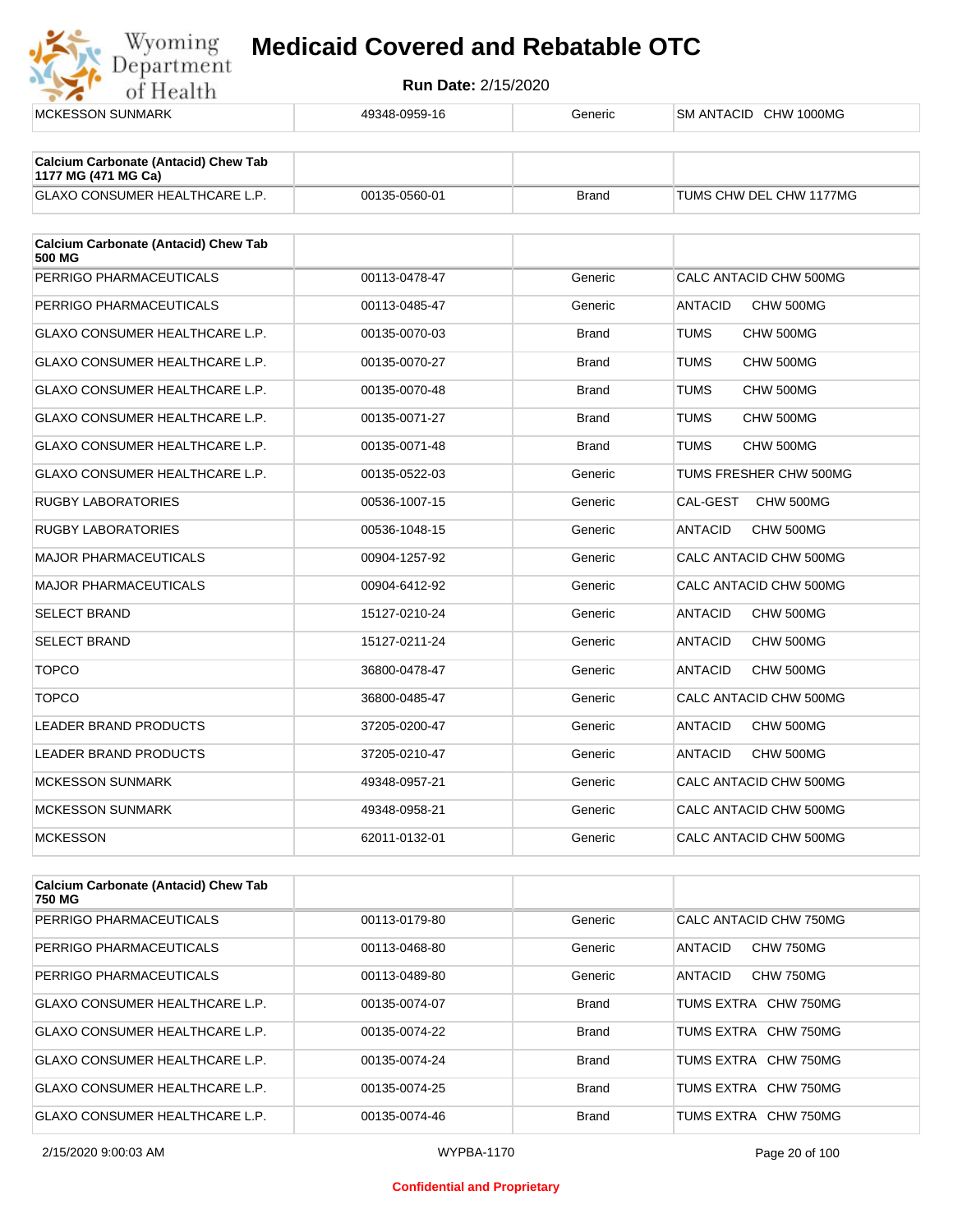| Wyoming<br>Department          | <b>Medicaid Covered and Rebatable OTC</b> |              |                             |
|--------------------------------|-------------------------------------------|--------------|-----------------------------|
| of Health                      | <b>Run Date: 2/15/2020</b>                |              |                             |
| GLAXO CONSUMER HEALTHCARE L.P. | 00135-0076-25                             | <b>Brand</b> | TUMS E-X<br>CHW 750MG       |
| GLAXO CONSUMER HEALTHCARE L.P. | 00135-0140-01                             | Brand        | TUMS E-X<br>CHW 750MG       |
| GLAXO CONSUMER HEALTHCARE L.P. | 00135-0140-03                             | <b>Brand</b> | TUMS E-X<br>CHW 750MG       |
| GLAXO CONSUMER HEALTHCARE L.P. | 00135-0154-05                             | <b>Brand</b> | TUMS E-X<br>CHW 750MG       |
| GLAXO CONSUMER HEALTHCARE L.P. | 00135-0178-02                             | <b>Brand</b> | TUMS E-X<br>CHW 750MG       |
| GLAXO CONSUMER HEALTHCARE L.P. | 00135-0178-03                             | <b>Brand</b> | TUMS E-X<br>CHW 750MG       |
| GLAXO CONSUMER HEALTHCARE L.P. | 00135-0178-08                             | <b>Brand</b> | TUMS E-X<br>CHW 750MG       |
| GLAXO CONSUMER HEALTHCARE L.P. | 00135-0178-09                             | <b>Brand</b> | TUMS E-X<br>CHW 750MG       |
| GLAXO CONSUMER HEALTHCARE L.P. | 00135-0243-02                             | <b>Brand</b> | TUMS SMOOTHI CHW 750MG      |
| GLAXO CONSUMER HEALTHCARE L.P. | 00135-0245-02                             | Generic      | TUMS SMOOTHI CHW 750MG      |
| GLAXO CONSUMER HEALTHCARE L.P. | 00135-0246-01                             | <b>Brand</b> | TUMS SMOOTHI CHW 750MG      |
| GLAXO CONSUMER HEALTHCARE L.P. | 00135-0246-02                             | <b>Brand</b> | TUMS SMOOTHI CHW 750MG      |
| GLAXO CONSUMER HEALTHCARE L.P. | 00135-0456-03                             | <b>Brand</b> | TUMS SMOOTHI CHW 750MG      |
| GLAXO CONSUMER HEALTHCARE L.P. | 00135-0469-01                             | <b>Brand</b> | TUMS KIDS CHW 750MG         |
| RUGBY LABORATORIES             | 00536-1049-22                             | Generic      | CALC ANTACID CHW 750MG      |
| RUGBY LABORATORIES             | 00536-1050-22                             | Generic      | CALC ANTACID CHW 750MG      |
| <b>MAJOR PHARMACEUTICALS</b>   | 00904-5513-79                             | Generic      | CALC ANTACID CHW 750MG      |
| MAJOR PHARMACEUTICALS          | 00904-7695-91                             | Generic      | CALC ANTACID CHW 750MG      |
| SELECT BRAND                   | 15127-0207-37                             | Generic      | ANTACID<br>CHW 750MG        |
| SELECT BRAND                   | 15127-0212-96                             | Generic      | ANTACID<br>CHW 750MG        |
| BERGEN BRUNSWIG                | 24385-0106-80                             | Generic      | <b>ANTACID</b><br>CHW 750MG |
| <b>TOPCO</b>                   | 36800-0179-80                             | Generic      | CALC ANTACID CHW 750MG      |
| <b>TOPCO</b>                   | 36800-0468-80                             | Generic      | CALC ANTACID CHW 750MG      |
| <b>TOPCO</b>                   | 36800-0489-80                             | Generic      | CALC ANTACID CHW 750MG      |
| LEADER BRAND PRODUCTS          | 37205-0205-80                             | Generic      | ANTACID<br>CHW 750MG        |
| LEADER BRAND PRODUCTS          | 37205-0706-80                             | Generic      | ANTACID<br>CHW 750MG        |
| <b>MCKESSON SUNMARK</b>        | 49348-0954-34                             | Generic      | CALC ANTACID CHW 750MG      |
| <b>MCKESSON</b>                | 62011-0131-01                             | Generic      | CALC ANTACID CHW 750MG      |
| <b>MCKESSON</b>                | 62011-0229-01                             | Generic      | CALC ANTACID CHW 750MG      |
|                                |                                           |              |                             |

| Calcium Carbonate (Antacid) Susp 1250<br><b>MG/5ML</b> |               |         |                           |
|--------------------------------------------------------|---------------|---------|---------------------------|
| <b>HIKMA</b>                                           | 00054-3117-63 | Generic | CALCIUM CARB SUS 1250/5ML |
| PHARMACEUTICAL ASSOCIATES                              | 00121-0766-16 | Generic | CALCIUM CARB SUS 1250/5ML |
| PHARMACEUTICAL ASSOCIATES                              | 00121-4766-05 | Generic | CALCIUM CARB SUS 1250/5ML |

| Calcium Carbonate (Antacid) Tab 648 MG |               |         |                        |
|----------------------------------------|---------------|---------|------------------------|
| <b>RUGBY LABORATORIES</b>              | 00536-1024-10 | Generic | CALCIUM CARB TAB 648MG |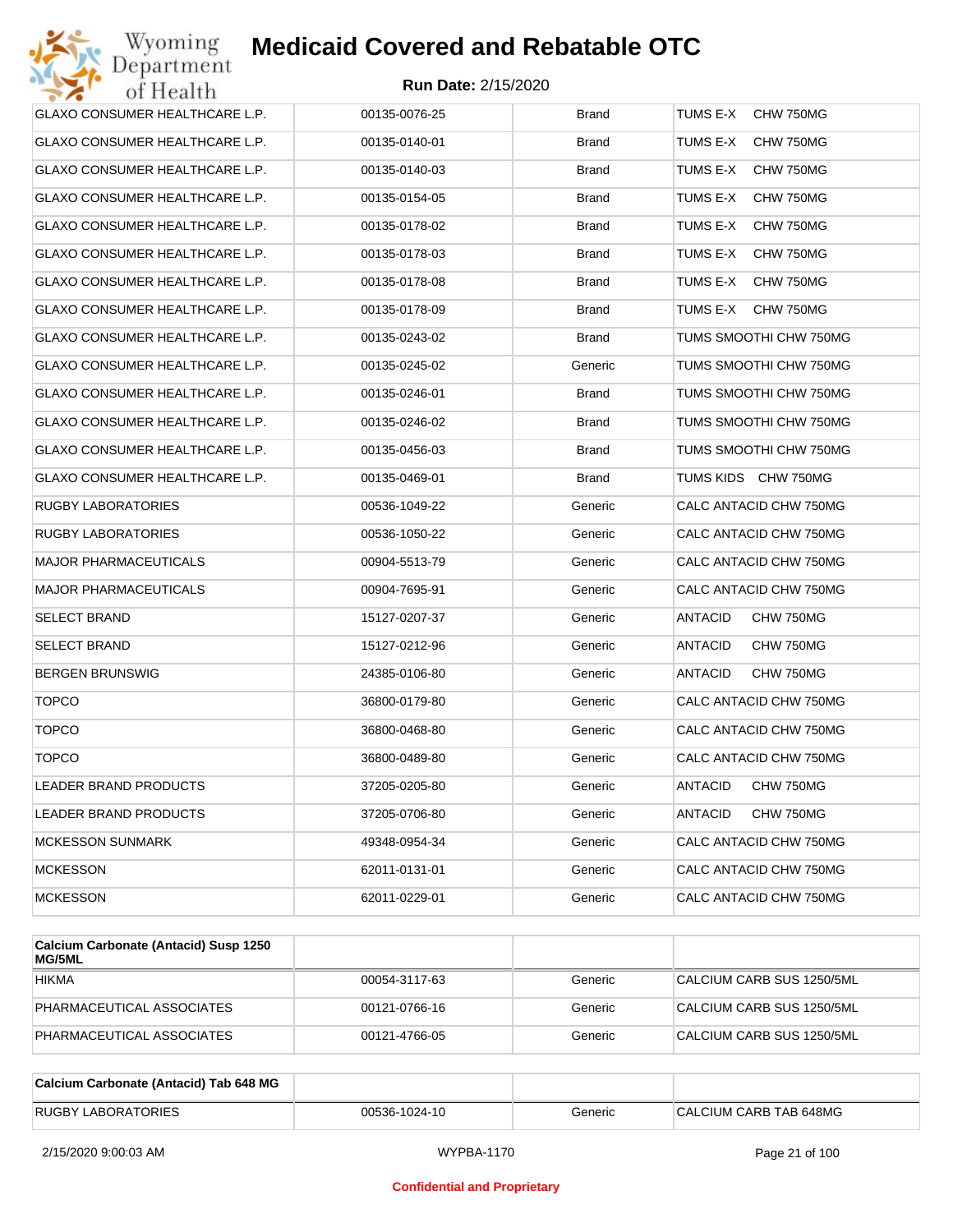

| <b>Calcium Carbonate-Mag Hydroxide Chew</b><br>Tab 550-110 MG |               |              |                              |
|---------------------------------------------------------------|---------------|--------------|------------------------------|
| AMERISOURCE BERGEN DRUGS                                      | 46122-0153-47 | Generic      | GNP ANTACID CHW 550-110      |
| <b>Calcium Carbonate-Mag Hydroxide Chew</b><br>Tab 700-300 MG |               |              |                              |
| <b>MAJOR PHARMACEUTICALS</b>                                  | 00904-5115-71 | <b>Brand</b> | <b>MI-ACID</b><br><b>CHW</b> |
| <b>Calcium Carbonate-Simethicone Chew Tab</b><br>1000-60 MG   |               |              |                              |
| AMERISOURCE BERGEN DRUGS                                      | 46122-0151-75 | Generic      | ANT/ANTI-GAS CHW 1000-60     |
| Magnesium Oxide Tab 400 MG                                    |               |              |                              |
| PAR PHARMACEUTICALS                                           | 00603-0209-22 | Generic      | MAG OXIDE TAB 400MG          |
| Magnesium Oxide Tab 420 MG                                    |               |              |                              |
| PAR PHARMACEUTICALS                                           | 00603-0213-21 | Generic      | MAG OXIDE TAB 420MG          |
| Sodium Bicarbonate Tab 325 MG                                 |               |              |                              |
| <b>RUGBY LABORATORIES</b>                                     | 00536-1046-10 | Generic      | SODIUM BICAR TAB 325MG       |
| Sodium Bicarbonate Tab 650 MG                                 |               |              |                              |
| <b>RUGBY LABORATORIES</b>                                     | 00536-1047-10 | Generic      | SODIUM BICAR TAB 650MG       |
| <b>RUGBY LABORATORIES</b>                                     | 00536-4544-10 | Generic      | SODIUM BICAR TAB 650MG       |
| RISING PHARMACEUTICALS                                        | 64980-0182-10 | Generic      | SODIUM BICAR TAB 10GR        |
| <b>ANTIASTHMATIC AND BRONCHODILATOR</b><br><b>AGENTS</b>      |               |              |                              |
| <b>Ephedrine Sulfate Cap 25 MG</b>                            |               |              |                              |
| <b>HIKMA</b>                                                  | 00143-3145-01 | Generic      | EPHEDRINE SU CAP 25MG        |
| Racepinephrine HCI Soln Nebu 2.25%<br>(Base Equivalent)       |               |              |                              |
| NEPHRON PHARMACEUTICALS CORP.                                 | 00487-5901-10 | Brand        | S <sub>2</sub><br>NEB 2.25%  |
| NEPHRON PHARMACEUTICALS CORP.                                 | 00487-5901-99 | <b>Brand</b> | S <sub>2</sub><br>NEB 2.25%  |
| <b>ANTIDIABETICS</b>                                          |               |              |                              |
| Insulin NPH & Regular Susp Pen-Inj 100                        |               |              |                              |

| Insulin NPH & Regular Susp Pen-Inj 100<br>Unit/ML (70-30) |               |              |                |                     |
|-----------------------------------------------------------|---------------|--------------|----------------|---------------------|
| LILLY                                                     | 00002-8803-01 | <b>Brand</b> | HUMULIN        | <b>INJ 70/30KWP</b> |
| LILLY                                                     | 00002-8803-59 | <b>Brand</b> | <b>HUMULIN</b> | <b>INJ 70/30KWP</b> |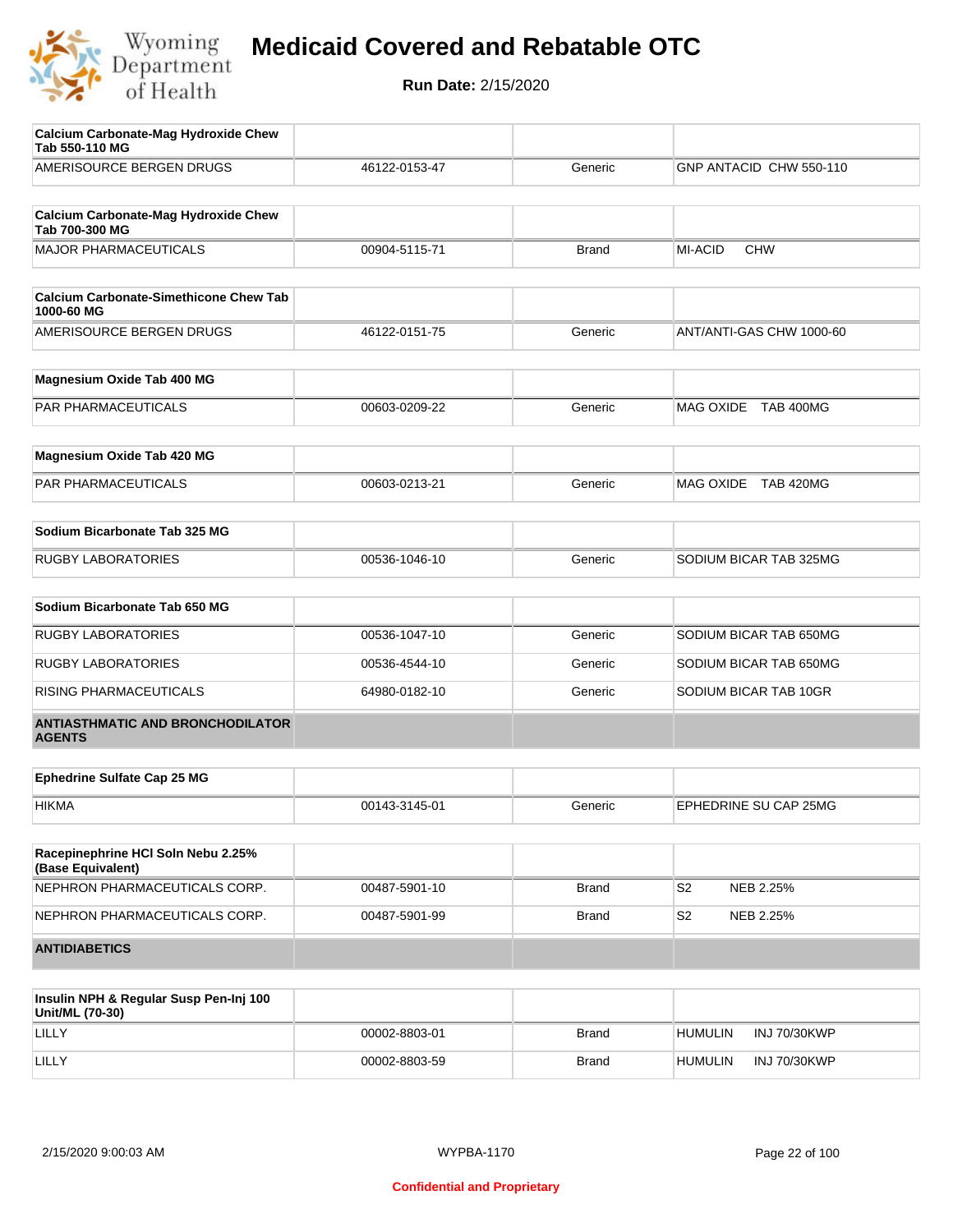

| Insulin NPH (Human) (Isophane) Inj 100<br>Unit/ML |               |              |                          |
|---------------------------------------------------|---------------|--------------|--------------------------|
| LILLY                                             | 00002-8315-01 | <b>Brand</b> | HUMULIN N INJ U-100      |
| LILLY                                             | 00002-8315-17 | <b>Brand</b> | HUMULIN N INJ U-100      |
| NOVO NORDISK                                      | 00169-1834-02 | <b>Brand</b> | INJ RELION<br>inovolin n |
| NOVO NORDISK                                      | 00169-1834-11 | <b>Brand</b> | NOVOLIN N INJ U-100      |

| Insulin NPH (Human) (Isophane) Susp Pen-<br>iniector 100 Unit/ML |               |       |                        |
|------------------------------------------------------------------|---------------|-------|------------------------|
| LILLY                                                            | 00002-8805-01 | Brand | HUMULIN N INJ U-100KWP |
| LILLY                                                            | 00002-8805-59 | Brand | HUMULIN N INJ U-100KWP |

| Insulin NPH Isophane & Regular Human Inj<br>100 Unit/ML (70-30) |               |              |                             |
|-----------------------------------------------------------------|---------------|--------------|-----------------------------|
| LILLY                                                           | 00002-8715-01 | <b>Brand</b> | <b>HUMULIN</b><br>INJ 70/30 |
| LILLY                                                           | 00002-8715-17 | <b>Brand</b> | <b>HUMULIN</b><br>INJ 70/30 |
| NOVO NORDISK                                                    | 00169-1837-02 | <b>Brand</b> | NOVOLIN70/30 INJ RELION     |
| NOVO NORDISK                                                    | 00169-1837-11 | <b>Brand</b> | <b>NOVOLIN</b><br>INJ 70/30 |

| Insulin Regular (Human) Inj 100 Unit/ML |               |              |                         |
|-----------------------------------------|---------------|--------------|-------------------------|
| <b>LILLY</b>                            | 00002-8215-01 | <b>Brand</b> | HUMULIN R INJ U-100     |
| LILLY                                   | 00002-8215-17 | <b>Brand</b> | HUMULIN R INJ U-100     |
| NOVO NORDISK                            | 00169-1833-02 | <b>Brand</b> | NOVOLIN R<br>INJ RELION |
| NOVO NORDISK                            | 00169-1833-11 | <b>Brand</b> | NOVOLIN R INJ U-100     |
| <b>ANTIDIARRHEAL/PROBIOTIC AGENTS</b>   |               |              |                         |

| <b>Bismuth Subsalicylate Chew Tab 262 MG</b> |               |         |                               |
|----------------------------------------------|---------------|---------|-------------------------------|
| <b>RUGBY LABORATORIES</b>                    | 00536-1021-07 | Generic | PEPTIC RELF CHW 262MG         |
| <b>PAR PHARMACEUTICAL</b>                    | 00603-0235-16 | Generic | PINK BISMUTH CHW 262MG        |
| <b>MAJOR PHARMACEUTICALS</b>                 | 00904-1315-46 | Generic | BISMATROL<br><b>CHW 262MG</b> |
| <b>BERGEN BRUNSWIG</b>                       | 24385-0024-65 | Generic | PINK BISMUTH CHW 262MG        |
| <b>TOPCO</b>                                 | 36800-0469-65 | Generic | STOMACH RELF CHW 262MG        |
| LEADER BRAND PRODUCTS                        | 37205-0720-65 | Generic | PINK BISMUTH CHW 262MG        |
| <b>MCKESSON SUNMARK</b>                      | 49348-0953-44 | Generic | STOMACH RELF CHW 262MG        |
| <b>MCKESSON</b>                              | 62011-0140-01 | Generic | STOMACH RELF CHW 262MG        |

| Bismuth Subsalicylate Susp 262 MG/15ML |               |         |                           |
|----------------------------------------|---------------|---------|---------------------------|
| PERRIGO                                | 00113-0302-34 | Generic | STOMACH RELF SUS 262/15ML |
| PERRIGO                                | 00113-0302-40 | Generic | STOMACH RELF SUS 262/15ML |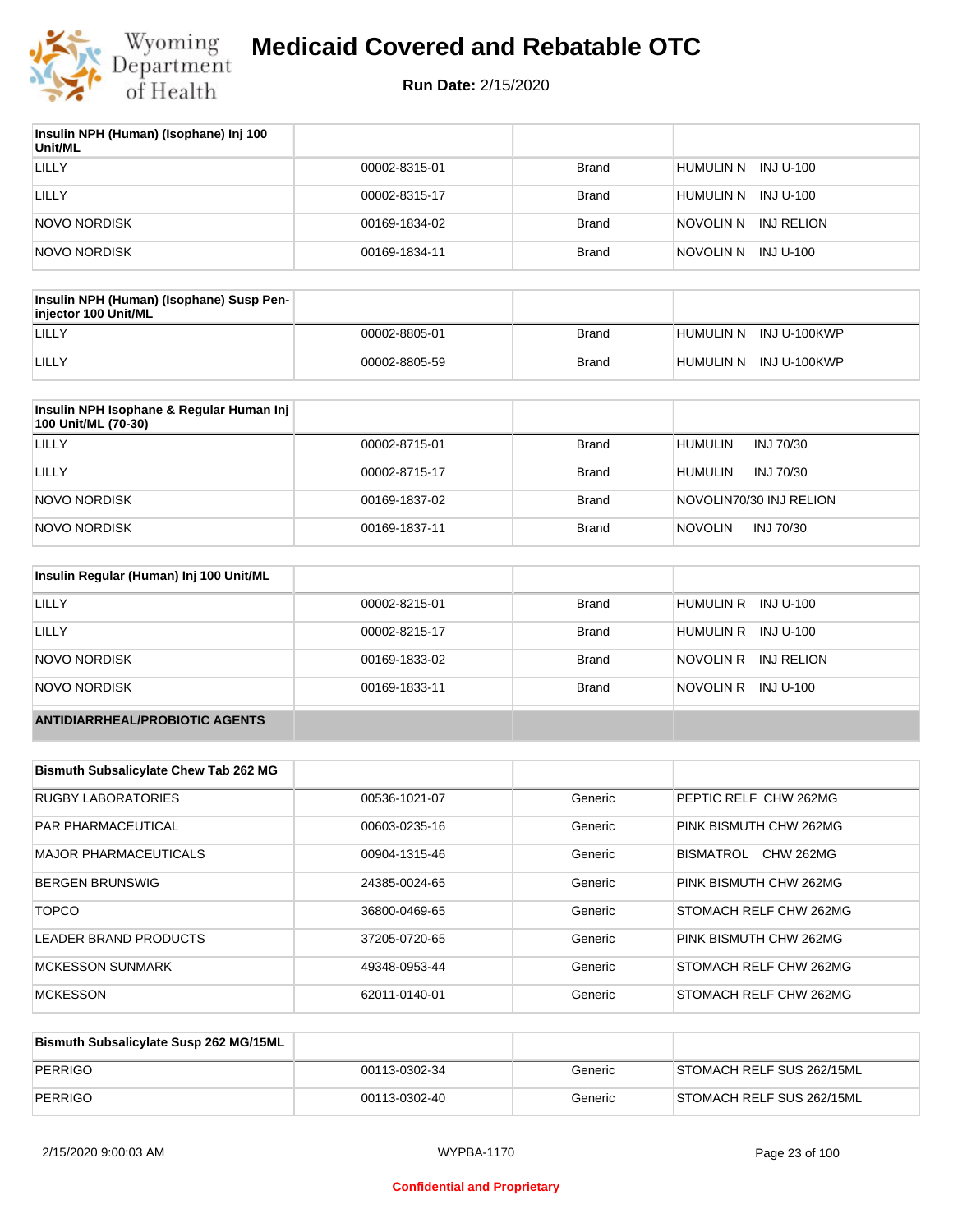## Wyoming<br>Department<br>of Health **Medicaid Covered and Rebatable OTC**

| RUGBY LABORATORIES           | 00536-1810-59 | Generic | PEPTIC RELF SUS 262/15ML  |
|------------------------------|---------------|---------|---------------------------|
| <b>MAJOR PHARMACEUTICALS</b> | 00904-1313-09 | Generic | SUS 262/15ML<br>BISMATROL |
| <b>MAJOR PHARMACEUTICALS</b> | 00904-5709-09 | Generic | SUS 262/15ML<br>KAO-TIN   |
| <b>MAJOR PHARMACEUTICALS</b> | 00904-5709-16 | Generic | SUS 262/15ML<br>KAO-TIN   |
| <b>SELECT BRAND</b>          | 15127-0550-68 | Generic | SB BISMUTH SUS 262/15ML   |
| <b>BERGEN BRUNSWIG</b>       | 24385-0302-26 | Generic | STOMACH RELF SUS 262/15ML |
| <b>BERGEN BRUNSWIG</b>       | 24385-0302-34 | Generic | STOMACH RELF SUS 262/15ML |
| <b>TOPCO</b>                 | 36800-0302-34 | Generic | STOMACH RELF SUS 262/15ML |
| <b>TOPCO</b>                 | 36800-0302-40 | Generic | STOMACH RELF SUS 262/15ML |
| <b>MCKESSON SUNMARK</b>      | 49348-0922-37 | Generic | SM STOMACH SUS 262/15ML   |
| <b>MCKESSON</b>              | 62011-0126-01 | Generic | STOMACH RELF SUS 262/15ML |

| Bismuth Subsalicylate Susp 525 MG/15ML |               |         |                           |
|----------------------------------------|---------------|---------|---------------------------|
| PERRIGO PHARMACEUTICALS                | 00113-0337-34 | Generic | STOMACH RELF SUS 525/15ML |
| <b>MAJOR PHARMACEUTICALS</b>           | 00904-1314-09 | Generic | BISMATROL<br>SUS 525/15ML |
| <b>SELECT BRAND</b>                    | 15127-0555-68 | Generic | BISMUTH MS SUS 525/15ML   |
| <b>BERGEN BRUNSWIG</b>                 | 24385-0337-34 | Generic | STOMACH RELF SUS 525/15ML |
| <b>TOPCO</b>                           | 36800-0337-34 | Generic | STOMACH RELF SUS 525/15ML |
| <b>TOPCO</b>                           | 36800-0337-40 | Generic | STOMACH RELF SUS 525/15ML |
| <b>MCKESSON</b>                        | 62011-0127-01 | Generic | STOMACH RELF SUS 525/15ML |

| <b>Bismuth Subsalicylate Tab 262 MG</b> |               |         |                        |
|-----------------------------------------|---------------|---------|------------------------|
| BERGEN BRUNSWIG                         | 24385-0017-58 | Generic | PINK BISMUTH TAB 262MG |
| <b>IMCKESSON SUNMARK</b>                | 49348-0511-59 | Generic | STOMACH RELF TAB 262MG |

| Loperamide HCI Cap 2 MG  |               |         |                      |
|--------------------------|---------------|---------|----------------------|
| AMERISOURCE BERGEN DRUGS | 46122-0207-62 | Generic | ANTI-DIARRHE CAP 2MG |
| <b>IMCKESSON SUNMARK</b> | 49348-0752-04 | Generic | ANTI-DIARRHE CAP 2MG |
| <b>IMCKESSON</b>         | 62011-0158-01 | Generic | LOPERAMIDE CAP 2MG   |

| Loperamide HCI Liq 1 MG/5ML (0.2 MG/ML) |               |         |                        |
|-----------------------------------------|---------------|---------|------------------------|
| HI-TECH                                 | 50383-0618-04 | Generic | LOPERAMIDE LIQ 1MG/5ML |
| HI-TECH                                 | 50383-0618-05 | Generic | LOPERAMIDE LIQ 1MG/5ML |
| HI-TECH                                 | 50383-0618-06 | Generic | LOPERAMIDE LIQ 1MG/5ML |
| HI-TECH                                 | 50383-0618-10 | Generic | LOPERAMIDE LIQ 1MG/5ML |
| HI-TECH                                 | 50383-0618-11 | Generic | LOPERAMIDE LIQ 1MG/5ML |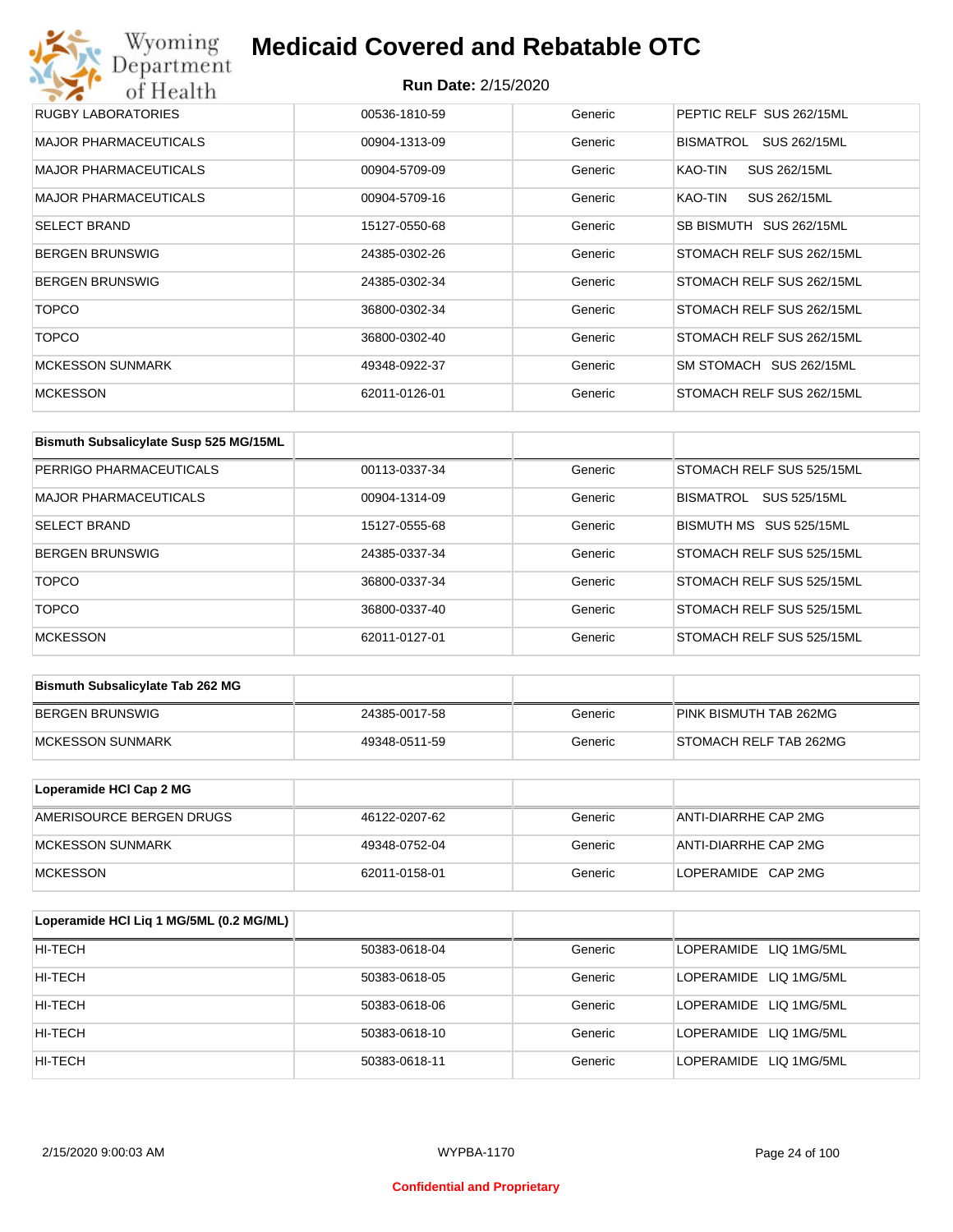

| Loperamide HCI Liq 1 MG/7.5ML |               |         |                             |
|-------------------------------|---------------|---------|-----------------------------|
| PERRIGO PHARMACEUTICALS       | 00113-0645-26 | Generic | LOPERAMIDE SUS 1MG/7.5      |
| <b>MAJOR PHARMACEUTICALS</b>  | 00904-6256-20 | Generic | LOPERAMIDE SUS 1MG/7.5      |
| AMERISOURCE BERGEN DRUGS      | 46122-0111-26 | Generic | LOPERAMIDE SUS 1MG/7.5      |
| <b>MCKESSON SUNMARK</b>       | 49348-0999-34 | Generic | LOPERAMIDE SUS 1MG/7.5      |
| <b>MCKESSON</b>               | 62011-0151-01 | Generic | LOPERAMIDE SUS 1MG/7.5      |
| <b>MCKESSON</b>               | 62011-0236-01 | Generic | LOPERAMIDE LIQ 1MG/7.5      |
| PRECISION DOSE, INC           | 68094-0107-59 | Generic | LOPERAMIDE SUS 1MG/7.5      |
| PRECISION DOSE, INC           | 68094-0107-62 | Generic | LOPERAMIDE SUS 1MG/7.5      |
| PRECISION DOSE, INC           | 68094-0108-59 | Generic | LOPERAMIDE SUS 1MG/7.5      |
| PRECISION DOSE, INC           | 68094-0108-62 | Generic | LOPERAMIDE SUS 1MG/7.5      |
| Loperamide HCI Tab 2 MG       |               |         |                             |
|                               |               |         |                             |
| PERRIGO PHARMACEUTICALS       | 00113-0224-53 | Generic | ANTI-DIARRHE TAB 2MG        |
| PERRIGO PHARMACEUTICALS       | 00113-0224-62 | Generic | ANTI-DIARRHE TAB 2MG        |
| PERRIGO PHARMACEUTICALS       | 00113-0224-89 | Generic | ANTI-DIARRHE TAB 2MG        |
| PERRIGO PHARMACEUTICALS       | 00113-0224-91 | Generic | ANTI-DIARRHE TAB 2MG        |
| <b>MAJOR PHARMACEUTICALS</b>  | 00904-7725-12 | Generic | ANTI-DIARRHE TAB 2MG        |
| <b>MAJOR PHARMACEUTICALS</b>  | 00904-7725-24 | Generic | ANTI-DIARRHE TAB 2MG        |
| <b>SELECT BRAND</b>           | 15127-0338-12 | Generic | ANTI-DIARRHE TAB 2MG        |
| <b>SELECT BRAND</b>           | 15127-0338-66 | Generic | ANTI-DIARRHE TAB 2MG        |
| <b>BERGEN BRUNSWIG</b>        | 24385-0386-89 | Generic | ANTI-DIARRHE TAB 2MG        |
| <b>BERGEN BRUNSWIG</b>        | 24385-0554-53 | Generic | ANTI-DIARRHE TAB 2MG        |
| <b>BERGEN BRUNSWIG</b>        | 24385-0554-62 | Generic | ANTI-DIARRHE TAB 2MG        |
| <b>BERGEN BRUNSWIG</b>        | 24385-0554-67 | Generic | <b>ANTI-DIARRHE TAB 2MG</b> |
| TOPCO                         | 36800-0224-53 | Generic | ANTI-DIARRHE TAB 2MG        |
| <b>TOPCO</b>                  | 36800-0224-62 | Generic | <b>ANTI-DIARRHE TAB 2MG</b> |
| <b>TOPCO</b>                  | 36800-0224-80 | Generic | ANTI-DIARRHE TAB 2MG        |
| <b>TOPCO</b>                  | 36800-0224-91 | Generic | ANTI-DIARRHE TAB 2MG        |
| LEADER BRAND PRODUCTS         | 37205-0370-53 | Generic | ANTI-DIARRHE TAB 2MG        |
| <b>LEADER BRAND PRODUCTS</b>  | 37205-0370-67 | Generic | ANTI-DIARRHE TAB 2MG        |
| <b>LEADER BRAND PRODUCTS</b>  | 37205-0370-89 | Generic | ANTI-DIARRHE TAB 2MG        |
| AMERISOURCE BERGEN DRUGS      | 46122-0169-08 | Generic | ANTI-DIARRHE TAB 2MG        |
| <b>MCKESSON SUNMARK</b>       | 49348-0529-02 | Generic | SM ANTI-DIAR TAB 2MG        |
| <b>MCKESSON SUNMARK</b>       | 49348-0529-04 | Generic | SM ANTI-DIAR TAB 2MG        |
| <b>MCKESSON SUNMARK</b>       | 49348-0529-08 | Generic | SM ANTI-DIAR TAB 2MG        |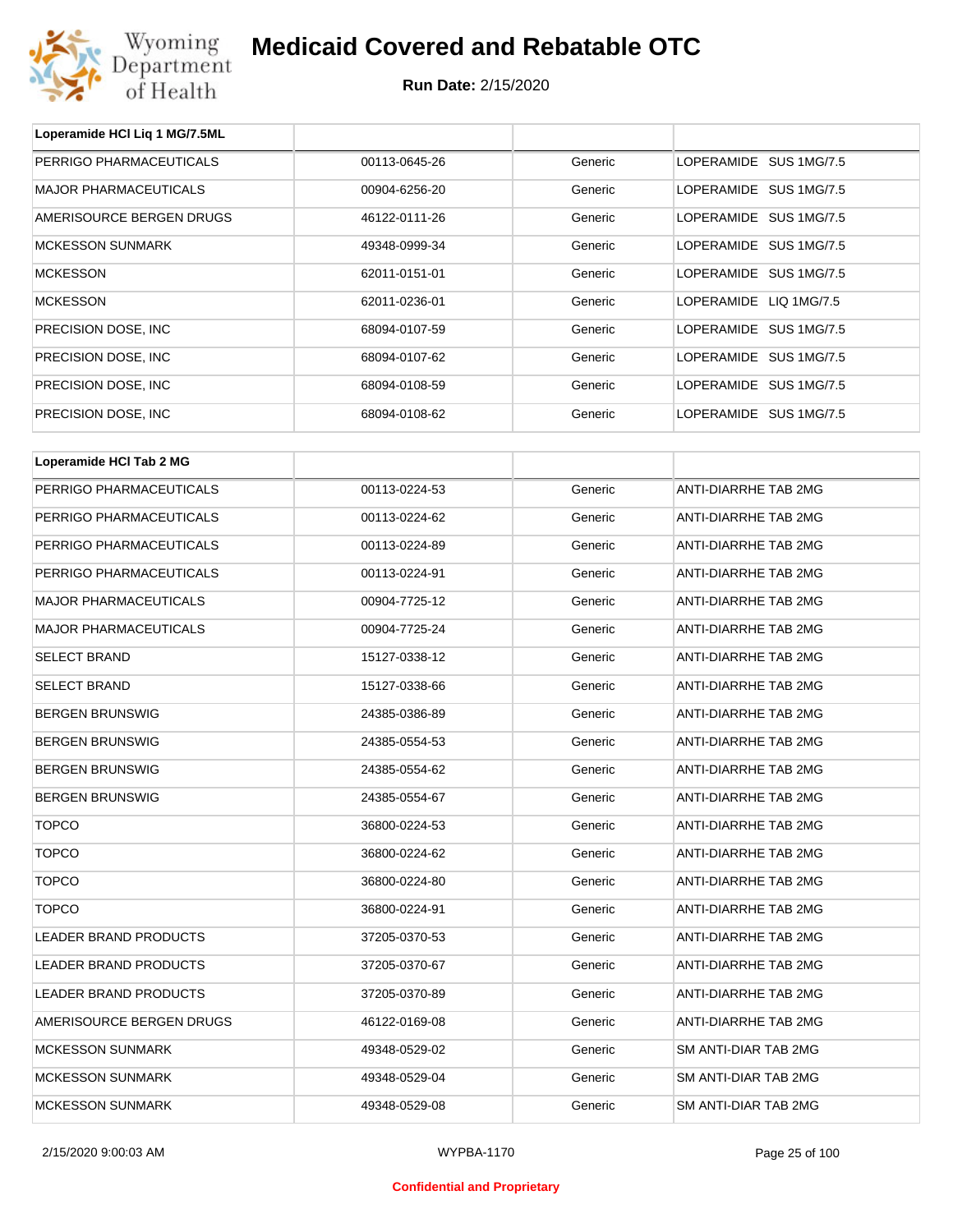

| <b>MCKESSON SUNMARK</b>    | 49348-0529-34 | Generic | <b>SM ANTI-DIAR TAB 2MG</b> |
|----------------------------|---------------|---------|-----------------------------|
| <b>MCKESSON</b>            | 62011-0150-01 | Generic | ANTI-DIARRHE TAB 2MG        |
| <b>MCKESSON</b>            | 62011-0150-02 | Generic | ANTI-DIARRHE TAB 2MG        |
| <b>MCKESSON</b>            | 62011-0150-03 | Generic | ANTI-DIARRHE TAB 2MG        |
| CHAIN DRUG MARKETING ASSOC | 63868-0338-12 | Generic | ANTI-DIARRHE TAB 2MG        |
| CHAIN DRUG MARKETING ASSOC | 63868-0338-24 | Generic | ANTI-DIARRHE TAB 2MG        |
| CHAIN DRUG MARKETING ASSOC | 63868-0338-60 | Generic | ANTI-DIARRHE TAB 2MG        |
| <b>ANTIHISTAMINES</b>      |               |         |                             |

| Brompheniramine Maleate Liquid 1 MG/ML |               |       |          |            |
|----------------------------------------|---------------|-------|----------|------------|
| JAYMAC PHARMACEUTICAL LLC              | 64661-0031-30 | Brand | J-TAN PD | DRO 1MG/ML |

| Cetirizine HCI Chew Tab 10 MG |               |         |                       |
|-------------------------------|---------------|---------|-----------------------|
| SANDOZ                        | 00781-5284-64 | Generic | CETIRIZINE CHW 10MG   |
| MAJOR PHARMACEUTICALS         | 00904-5879-12 | Generic | ALL DAY ALLG CHW 10MG |
| ISUN PHARMACEUTICALS          | 47335-0344-83 | Generic | CETIRIZINE CHW 10MG   |

| <b>Cetirizine HCI Chew Tab 5 MG</b> |               |         |                    |
|-------------------------------------|---------------|---------|--------------------|
| SANDOZ                              | 00781-5283-64 | Generic | CETIRIZINE CHW 5MG |
| <b>SUN PHARMACEUTICALS</b>          | 47335-0343-83 | Generic | CETIRIZINE CHW 5MG |

| Cetirizine HCI Oral Soln 1 MG/ML (5<br>MG/5ML) |               |         |                          |
|------------------------------------------------|---------------|---------|--------------------------|
| PERRIGO PHARMACEUTICALS                        | 00113-0974-26 | Generic | ALL DAY ALLG SOL 5MG/5ML |
| <b>MAJOR PHARMACEUTICALS</b>                   | 00904-5828-20 | Generic | ALL DAY ALLG SOL 1MG/ML  |
| <b>MAJOR PHARMACEUTICALS</b>                   | 00904-6372-20 | Generic | ALL DAY ALLG SOL 1MG/ML  |
| <b>BERGEN BRUNSWIG</b>                         | 24385-0188-26 | Generic | ALL DAY ALLG SOL 1MG/ML  |
| <b>TOPCO</b>                                   | 36800-0974-26 | Generic | ALL DAY ALLG SOL 5MG/5ML |
| <b>LEADER BRAND PRODUCTS</b>                   | 37205-0591-26 | Generic | ALLERGY RELF SOL 5MG/5ML |
| LEADER BRAND PRODUCTS                          | 37205-0826-26 | Generic | ALL DAY ALLG SOL 1MG/ML  |
| LEADER BRAND PRODUCTS                          | 37205-0855-26 | Generic | ALL DAY ALLG SOL 5MG/5ML |
| PERRIGO PHARMACEUTICALS                        | 45802-0974-26 | Generic | CETIRIZINE SOL 1MG/ML    |
| AMERISOURCE BERGEN DRUGS                       | 46122-0020-26 | Generic | ALL DAY ALLG SOL 1MG/ML  |
| AMERISOURCE BERGEN DRUGS                       | 46122-0101-26 | Generic | ALL DAY ALLG SOL 5MG/5ML |
| <b>MCKESSON SUNMARK</b>                        | 49348-0078-34 | Generic | ALL DAY ALLG SOL 5MG/5ML |
| <b>MCKESSON SUNMARK</b>                        | 49348-0326-34 | Generic | ALL DAY ALLG SOL 5MG/5ML |
| <b>MCKESSON SUNMARK</b>                        | 49348-0934-34 | Generic | ALL DAY ALLG SOL 5MG/5ML |
| <b>TARO</b>                                    | 51672-2088-08 | Generic | CETIRIZINE SOL 1MG/ML    |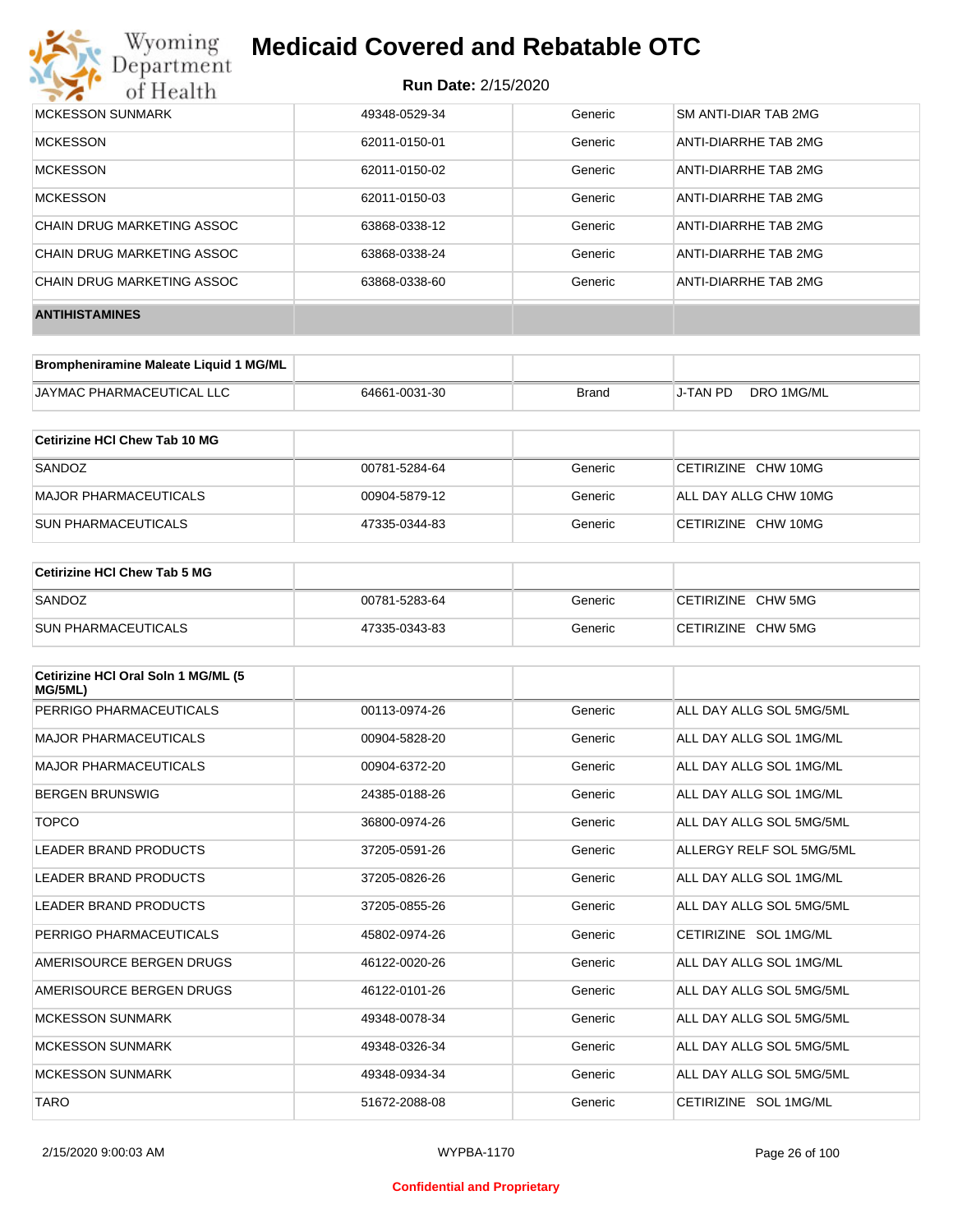

| <b>TARO</b>          | 51672-2102-08 | Generic | CETIRIZINE SOL 5MG/5ML           |
|----------------------|---------------|---------|----------------------------------|
| <b>SILARX</b>        | 54838-0552-40 | Generic | CFTIRIZINE SOL 5MG/5ML           |
| <b>MCKESSON</b>      | 62011-0051-01 | Generic | CETIRIZINE SOL 5MG/5ML           |
| <b>MCKESSON</b>      | 62011-0054-01 | Generic | ALLERGY COMP SOL 1MG/ML          |
| <b>MCKESSON</b>      | 62011-0093-01 | Generic | CETIRIZINE SOL 5MG/5ML           |
| PRECISION DOSE, INC. | 68094-0720-59 | Generic | CETIRIZINE SOL 5MG/5ML           |
| PRECISION DOSE, INC. | 68094-0720-62 | Generic | SOL 5MG/5ML<br><b>CETIRIZINE</b> |

| <b>Cetirizine HCI Tab 10 MG</b> |               |         |                         |
|---------------------------------|---------------|---------|-------------------------|
| <b>GEISS DESTIN &amp; DUNN</b>  | 00113-9458-39 | Generic | ALL DAY ALLG TAB 10MG   |
| <b>GEISS DESTIN &amp; DUNN</b>  | 00113-9458-66 | Generic | ALL DAY ALLG TAB 10MG   |
| MYLAN                           | 00378-3637-01 | Generic | CETIRIZINE TAB 10MG     |
| MYLAN                           | 00378-3637-05 | Generic | CETIRIZINE TAB 10MG     |
| RUGBY LABORATORIES              | 00536-1041-05 | Generic | CETIRIZINE TAB 10MG     |
| RUGBY LABORATORIES              | 00536-4088-07 | Generic | CETIRIZINE TAB 10MG     |
| RUGBY LABORATORIES              | 00536-4088-11 | Generic | CETIRIZINE TAB 10MG     |
| RUGBY LABORATORIES              | 00536-4088-88 | Generic | CETIRIZINE TAB 10MG     |
| SANDOZ                          | 00781-1684-01 | Generic | CETIRIZINE TAB 10MG     |
| MAJOR PHARMACEUTICALS           | 00904-5852-41 | Generic | ALL DAY ALLG TAB 10MG   |
| <b>MAJOR PHARMACEUTICALS</b>    | 00904-5852-43 | Generic | ALL DAY ALLG TAB 10MG   |
| <b>MAJOR PHARMACEUTICALS</b>    | 00904-5852-46 | Generic | ALL DAY ALLG TAB 10MG   |
| <b>MAJOR PHARMACEUTICALS</b>    | 00904-5852-60 | Generic | ALL DAY ALLG TAB 10MG   |
| <b>MAJOR PHARMACEUTICALS</b>    | 00904-5852-61 | Generic | CETIRIZINE TAB 10MG     |
| MAJOR PHARMACEUTICALS           | 00904-5852-89 | Generic | ALL DAY ALLG TAB 10MG   |
| SELECT BRAND                    | 15127-0909-14 | Generic | SB ALLERGY TAB 10MG     |
| <b>SELECT BRAND</b>             | 15127-0909-30 | Generic | SB ALLERGY TAB 10MG     |
| PACK PHARMACEUTICALS, LLC       | 16571-0402-10 | Generic | CETIRIZINE TAB 10MG     |
| PACK PHARMACEUTICALS, LLC       | 16571-0402-50 | Generic | CETIRIZINE TAB 10MG     |
| NORTHSTAR RX                    | 16714-0271-02 | Generic | CETIRIZINE TAB 10MG     |
| NORTHSTAR RX                    | 16714-0271-03 | Generic | CETIRIZINE TAB 10MG     |
| <b>BERGEN BRUNSWIG</b>          | 24385-0998-65 | Generic | GNP ALL DAY TAB ALLERGY |
| <b>BERGEN BRUNSWIG</b>          | 24385-0998-74 | Generic | GNP ALL DAY TAB ALLERGY |
| <b>BERGEN BRUNSWIG</b>          | 24385-0998-75 | Generic | GNP ALL DAY TAB ALLERGY |
| <b>TOPCO</b>                    | 36800-0458-13 | Generic | ALL DAY ALLG TAB 10MG   |
| <b>TOPCO</b>                    | 36800-0458-39 | Generic | ALL DAY ALLG TAB 10MG   |
| <b>TOPCO</b>                    | 36800-0458-47 | Generic | ALL DAY ALLG TAB 10MG   |
| <b>TOPCO</b>                    | 36800-0458-66 | Generic | ALL DAY ALLG TAB 10MG   |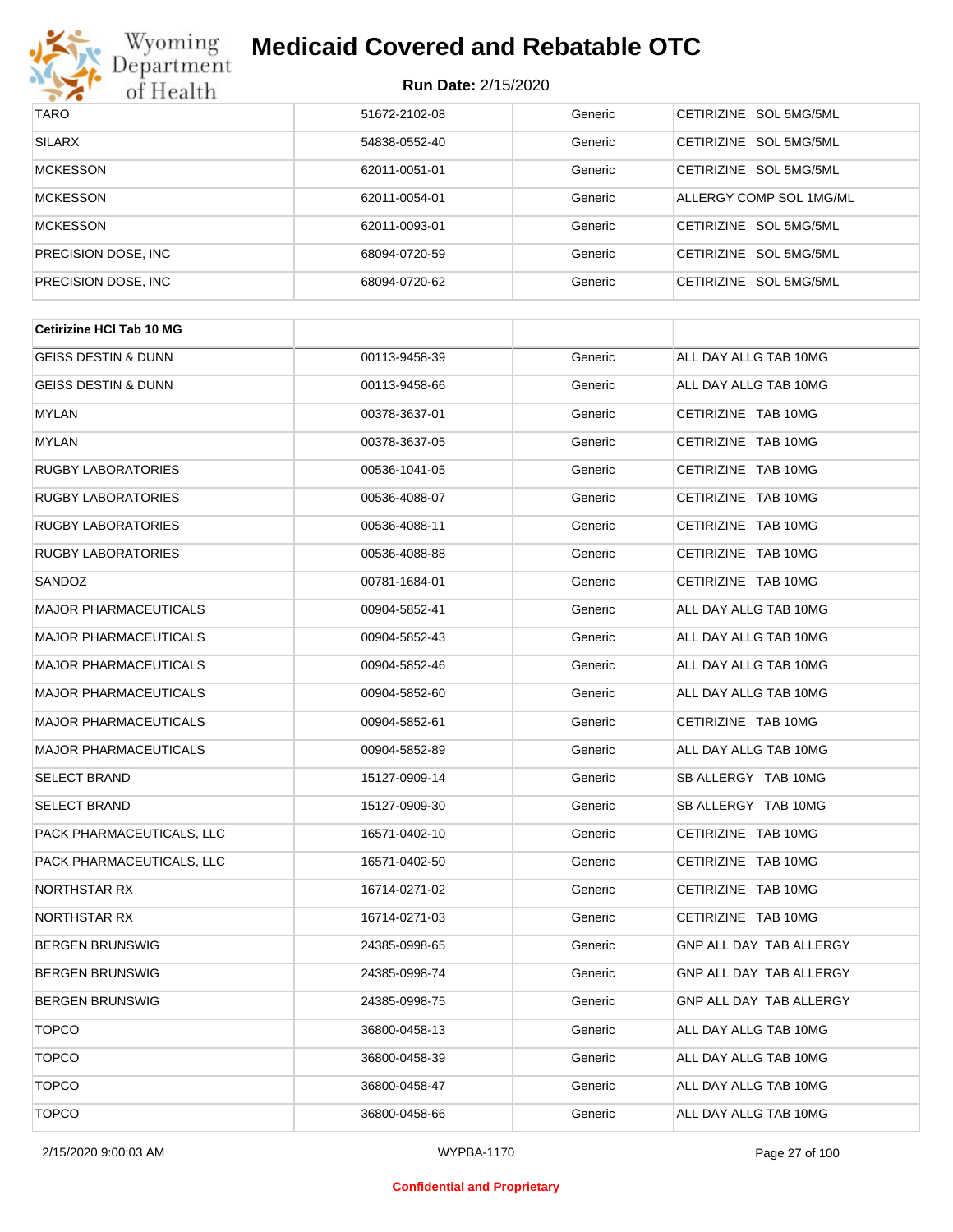

| <b>TOPCO</b>                      | 36800-0458-72 | Generic | ALL DAY ALLG TAB 10MG  |
|-----------------------------------|---------------|---------|------------------------|
| <b>TOPCO</b>                      | 36800-0458-87 | Generic | ALL DAY ALLG TAB 10MG  |
| <b>TOPCO</b>                      | 36800-0458-95 | Generic | ALL DAY ALLG TAB 10MG  |
| <b>PERRIGO</b>                    | 45802-0919-39 | Generic | CETIRIZINE TAB 10MG    |
| <b>PERRIGO</b>                    | 45802-0919-87 | Generic | CETIRIZINE TAB 10MG    |
| <b>MCKESSON SUNMARK</b>           | 49348-0939-12 | Generic | SM ALL DAY TAB ALLERGY |
| <b>MCKESSON SUNMARK</b>           | 49348-0939-44 | Generic | SM ALL DAY TAB ALLERGY |
| <b>MCKESSON SUNMARK</b>           | 49348-0984-46 | Generic | SM ALL DAY TAB ALLERGY |
| <b>MYLAN INSTITUTIONAL</b>        | 51079-0597-01 | Generic | CETIRIZINE TAB 10MG    |
| <b>MYLAN INSTITUTIONAL</b>        | 51079-0597-20 | Generic | CETIRIZINE TAB 10MG    |
| <b>OHM LABS</b>                   | 51660-0939-54 | Generic | CETIRIZINE TAB 10MG    |
| DR.REDDY'S LABORATORIES, INC.     | 55111-0699-90 | Generic | CETIRIZINE TAB 10MG    |
| <b>APOTEX</b>                     | 60505-2633-01 | Generic | CETIRIZINE TAB 10MG    |
| <b>APOTEX</b>                     | 60505-2633-08 | Generic | CETIRIZINE TAB 10MG    |
| <b>MCKESSON</b>                   | 62011-0052-01 | Generic | ALL DAY ALLG TAB 10MG  |
| <b>MCKESSON</b>                   | 62011-0052-02 | Generic | ALL DAY ALLG TAB 10MG  |
| <b>MCKESSON</b>                   | 62011-0205-02 | Generic | ALL DAY ALLG TAB 10MG  |
| <b>CHAIN DRUG MARKETING ASSOC</b> | 63868-0132-14 | Generic | QC ALLERGY TAB 10MG    |
| CHAIN DRUG MARKETING ASSOC        | 63868-0132-30 | Generic | QC ALLERGY TAB 10MG    |
| <b>CHAIN DRUG MARKETING ASSOC</b> | 63868-0132-90 | Generic | QC ALLERGY TAB 10MG    |

| Cetirizine HCI Tab 5 MG   |               |         |                    |
|---------------------------|---------------|---------|--------------------|
| <b>MYLAN</b>              | 00378-3635-01 | Generic | CETIRIZINE TAB 5MG |
| SANDOZ                    | 00781-1683-01 | Generic | CETIRIZINE TAB 5MG |
| PACK PHARMACEUTICALS, LLC | 16571-0401-10 | Generic | CETIRIZINE TAB 5MG |

| <b>Chlorcyclizine HCI Tab 25 MG</b> |               |       |                   |          |
|-------------------------------------|---------------|-------|-------------------|----------|
| MAGNA PHARMACEUTICALS. INC          | 58407-0025-30 | Brand | AHIS <sup>7</sup> | TAB 25MG |

| <b>Chlorpheniramine Maleate Liquid 2 MG/ML</b> |               |              |                                |
|------------------------------------------------|---------------|--------------|--------------------------------|
| WOMEN'S CHOICE PHARMACEUTICALS                 | 00485-0094-02 | <b>Brand</b> | <b>IED CHLORPED LIQ 2MG/ML</b> |

| <b>Chlorpheniramine Maleate Syrup 2</b><br>MG/5ML |               |         |                         |
|---------------------------------------------------|---------------|---------|-------------------------|
| WOMEN'S CHOICE PHARMACEUTICALS                    | 00485-0098-04 | Generic | ED CHLORPED SYP JR      |
| WOMEN'S CHOICE PHARMACEUTICALS                    | 00485-0098-16 | Generic | ED CHLORPED SYP JR      |
| RUGBY LABORATORIES                                | 00536-1025-47 | Generic | ALLER-CHLOR SYP 2MG/5ML |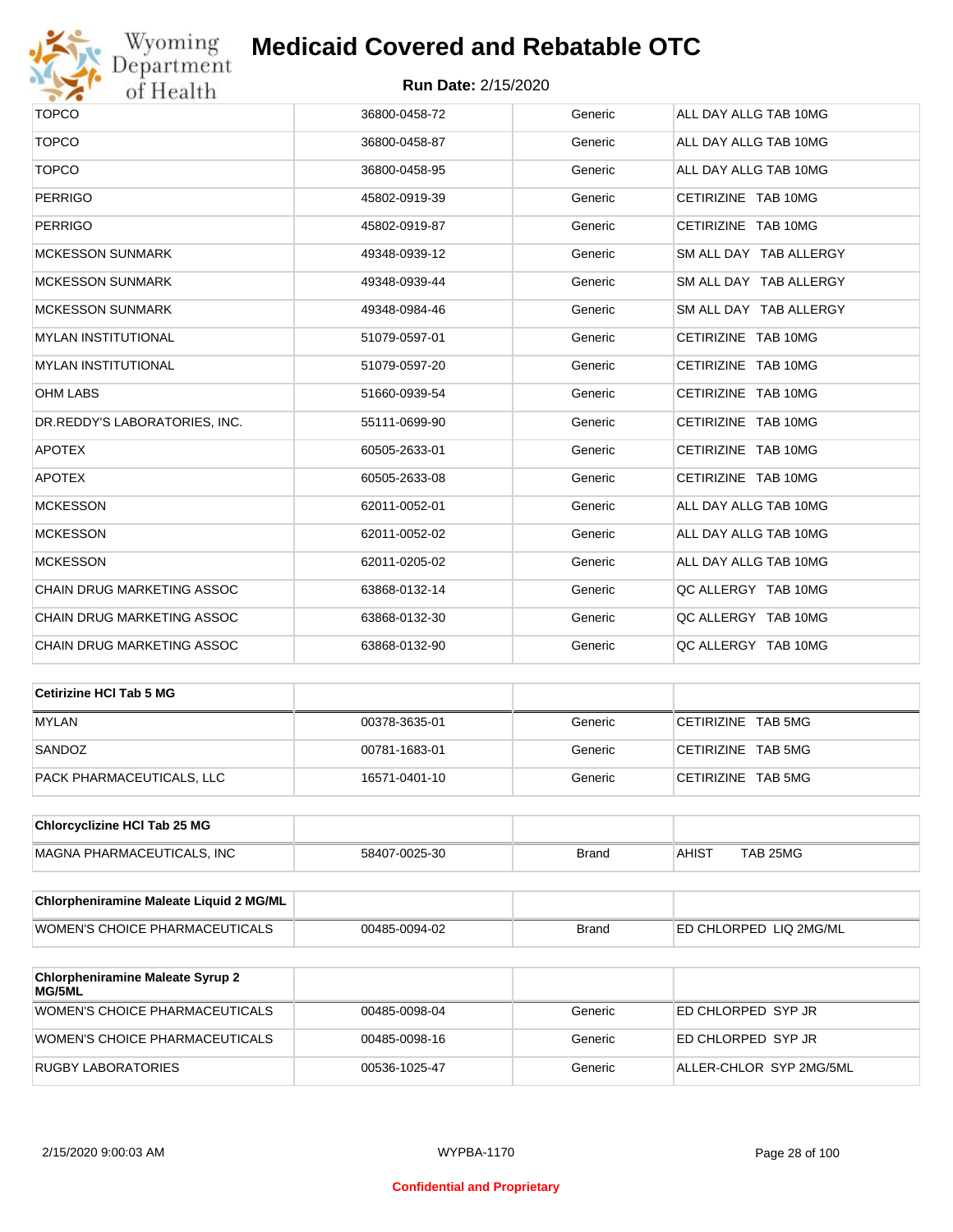

| <b>Chlorpheniramine Maleate Tab 4 MG</b> |               |         |                           |
|------------------------------------------|---------------|---------|---------------------------|
| WOMEN'S CHOICE PHARMACEUTICALS           | 00485-0085-01 | Generic | ED-CHLORTAN TAB 4MG       |
| <b>RUGBY LABORATORIES</b>                | 00536-1006-01 | Generic | ALLER-CHLOR TAB 4MG       |
| <b>RUGBY LABORATORIES</b>                | 00536-1006-10 | Generic | ALLER-CHLOR TAB 4MG       |
| <b>RUGBY LABORATORIES</b>                | 00536-1006-35 | Generic | ALLER-CHLOR TAB 4MG       |
| <b>RUGBY LABORATORIES</b>                | 00536-3467-10 | Generic | ALLER-CHLOR TAB 4MG       |
| <b>MAJOR PHARMACEUTICALS</b>             | 00904-0012-24 | Generic | <b>ALLERGY</b><br>TAB 4MG |
| <b>MAJOR PHARMACEUTICALS</b>             | 00904-0012-59 | Generic | <b>ALLERGY</b><br>TAB 4MG |
| <b>MAJOR PHARMACEUTICALS</b>             | 00904-0012-61 | Generic | <b>ALLERGY</b><br>TAB 4MG |
| <b>MAJOR PHARMACEUTICALS</b>             | 00904-0012-80 | Generic | ALLERGY<br>TAB 4MG        |
| <b>SELECT BRAND</b>                      | 15127-0821-09 | Generic | CHLORPHENIR TAB 4MG       |
| <b>BERGEN BRUNSWIG</b>                   | 24385-0463-62 | Generic | GNP ALLERGY TAB 4MG       |
| <b>BERGEN BRUNSWIG</b>                   | 24385-0463-78 | Generic | GNP ALLERGY TAB 4MG       |
| <b>TOPCO</b>                             | 36800-0463-62 | Generic | <b>ALLERGY</b><br>TAB 4MG |
| <b>LEADER BRAND PRODUCTS</b>             | 37205-0215-62 | Generic | <b>ALLERGY</b><br>TAB 4MG |
| <b>LEADER BRAND PRODUCTS</b>             | 37205-0215-78 | Generic | <b>ALLERGY</b><br>TAB 4MG |
| <b>MCKESSON SUNMARK</b>                  | 49348-0025-04 | Generic | SM ALLERGY TAB 4MG        |
| <b>MCKESSON SUNMARK</b>                  | 49348-0025-10 | Generic | SM ALLERGY TAB 4MG        |
| <b>TIME-CAP LABS</b>                     | 49483-0242-01 | Generic | ALLERGY-TIME TAB 4MG      |
| <b>TIME-CAP LABS</b>                     | 49483-0242-10 | Generic | ALLERGY-TIME TAB 4MG      |
| <b>MCKESSON</b>                          | 62011-0059-01 | Generic | HM ALLERGY TAB 4MG        |

| <b>Chlorpheniramine Maleate Tab ER 12 MG</b> |               |         |                         |
|----------------------------------------------|---------------|---------|-------------------------|
| KVK TECH                                     | 10702-0017-06 | Generic | CHLORPHENIR TAB 12MG CR |
| KVK TECH                                     | 10702-0017-24 | Generic | CHLORPHENIR TAB 12MG CR |
| LEADER BRAND PRODUCTS                        | 37205-0117-62 | Generic | TAB 12MG CR<br>ALLERGY  |

| Clemastine Fumarate Tab 1.34 MG (1 MG<br><b>Base Equiv)</b> |               |         |                          |
|-------------------------------------------------------------|---------------|---------|--------------------------|
| PERRIGO PHARMACEUTICALS                                     | 00113-0282-73 | Generic | DAYHIST ALRG TAB 12 HOUR |
| SANDOZ                                                      | 00781-1358-01 | Generic | CLEMASTINE TAB 1.34MG    |
| <b>BERGEN BRUNSWIG</b>                                      | 24385-0183-51 | Generic | GNP DAYHIST TAB 1.34MG   |
| <b>TOPCO</b>                                                | 36800-0282-51 | Generic | DAYHIST ALRG TAB 12 HOUR |
| LEADER BRAND PRODUCTS                                       | 37205-0228-73 | Generic | ALLERHIST-1 TAB 1.34MG   |
| MCKESSON SUNMARK                                            | 49348-0686-03 | Generic | ALLERGY RELF TAB 1.34MG  |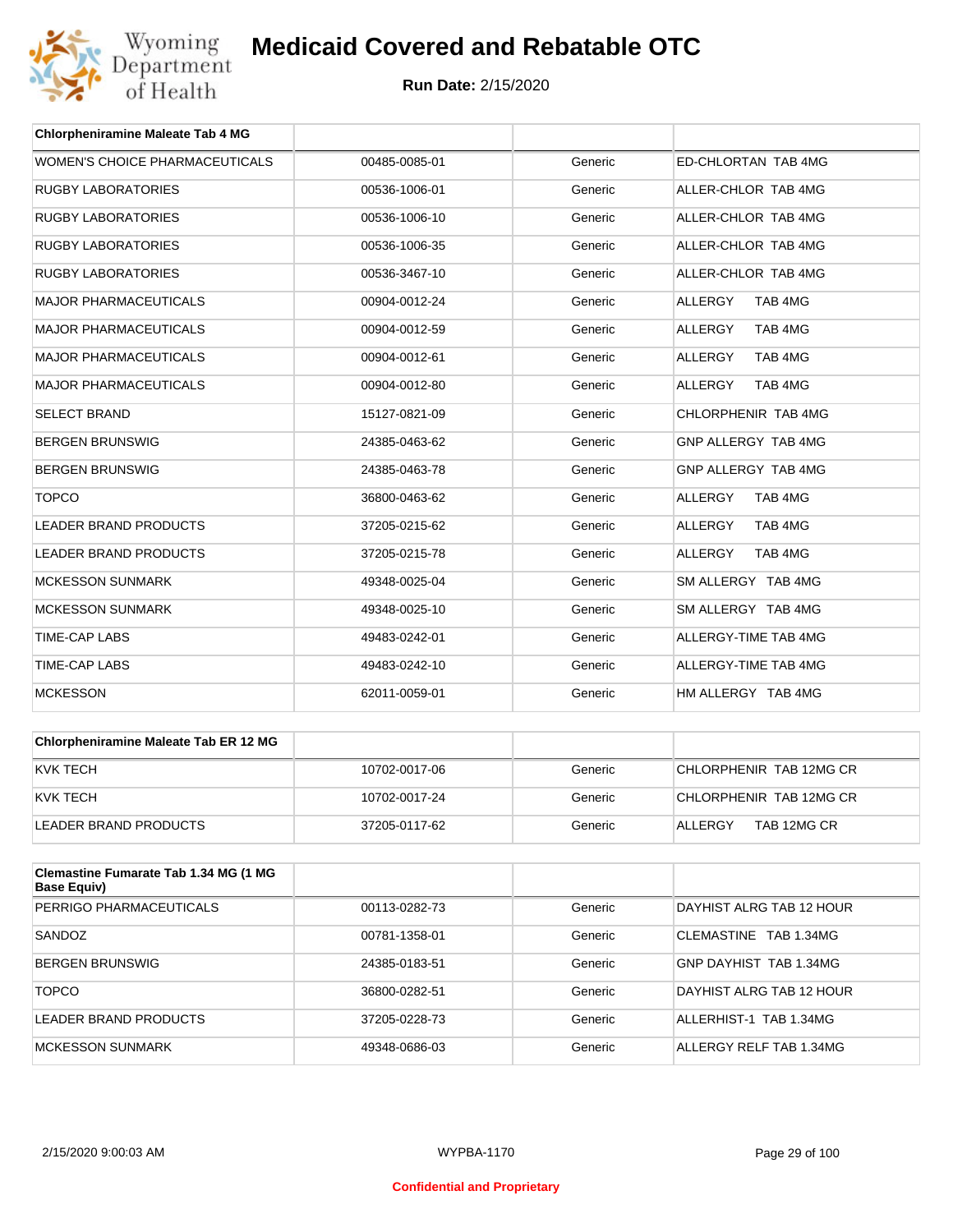

| Dexbrompheniramine Maleate Tab 2 MG |               |              |                             |  |  |  |
|-------------------------------------|---------------|--------------|-----------------------------|--|--|--|
| POLY PHARMACEUTICALS                | 50991-0783-60 | <b>Brand</b> | ALA-HIST IR TAB 2MG         |  |  |  |
|                                     |               |              |                             |  |  |  |
| Diphenhydramine HCI Cap 25 MG       |               |              |                             |  |  |  |
| <b>GEISS DESTIN &amp; DUNN</b>      | 00113-0462-62 | Generic      | ALLERGY RELF CAP 25MG       |  |  |  |
| SANDOZ                              | 00185-0648-01 | Generic      | DIPHENHYDRAM CAP 25MG       |  |  |  |
| SANDOZ                              | 00185-0648-10 | Generic      | DIPHENHYDRAM CAP 25MG       |  |  |  |
| RUGBY LABORATORIES                  | 00536-1010-01 | Generic      | DIPHENHIST CAP 25MG         |  |  |  |
| PAR PHARMACEUTICAL                  | 00603-0241-18 | Generic      | Q-DRYL<br>CAP 25MG          |  |  |  |
| PAR PHARMACEUTICALS                 | 00603-3339-21 | Generic      | DIPHENHYDRAM CAP 25MG       |  |  |  |
| PAR PHARMACEUTICALS                 | 00603-3339-32 | Generic      | DIPHENHYDRAM CAP 25MG       |  |  |  |
| <b>MAJOR PHARMACEUTICALS</b>        | 00904-2035-24 | Generic      | <b>BANOPHEN</b><br>CAP 25MG |  |  |  |
| <b>MAJOR PHARMACEUTICALS</b>        | 00904-5306-60 | Generic      | <b>BANOPHEN</b><br>CAP 25MG |  |  |  |
| <b>MAJOR PHARMACEUTICALS</b>        | 00904-5306-61 | Generic      | DIPHENHYDRAM CAP 25MG       |  |  |  |
| <b>MAJOR PHARMACEUTICALS</b>        | 00904-5306-80 | Generic      | <b>BANOPHEN</b><br>CAP 25MG |  |  |  |
| CONTRACT PHARMACAL CORPORATION      | 10267-0835-01 | Generic      | DIPHENHYDRAM CAP 25MG       |  |  |  |
| CONTRACT PHARMACAL CORPORATION      | 10267-0835-04 | Generic      | DIPHENHYDRAM CAP 25MG       |  |  |  |
| SELECT BRAND                        | 15127-0283-24 | Generic      | ALLERGY<br>CAP 25MG         |  |  |  |
| <b>SELECT BRAND</b>                 | 15127-0283-48 | Generic      | ALLERGY<br>CAP 25MG         |  |  |  |
| PHARBEST PHARMACEUTICALS            | 16103-0348-03 | Generic      | PHARBEDRYL CAP 25MG         |  |  |  |
| PHARBEST PHARMACEUTICALS            | 16103-0348-08 | Generic      | PHARBEDRYL CAP 25MG         |  |  |  |
| PHARBEST PHARMACEUTICALS            | 16103-0348-11 | Generic      | PHARBEDRYL CAP 25MG         |  |  |  |
| <b>BERGEN BRUNSWIG</b>              | 24385-0462-62 | Generic      | GNP ALLERGY CAP 25MG        |  |  |  |
| <b>BERGEN BRUNSWIG</b>              | 24385-0462-78 | Generic      | GNP ALLERGY CAP 25MG        |  |  |  |
| <b>TOPCO</b>                        | 36800-0462-62 | Generic      | ALLERGY<br>CAP 25MG         |  |  |  |
| TOPCO                               | 36800-0462-67 | Generic      | ALLERGY<br>CAP 25MG         |  |  |  |
| <b>TOPCO</b>                        | 36800-0462-78 | Generic      | ALLERGY<br>CAP 25MG         |  |  |  |
| <b>MCKESSON SUNMARK</b>             | 49348-0971-10 | Generic      | ALLERGY RELF CAP 25MG       |  |  |  |
| <b>MCKESSON</b>                     | 62011-0056-01 | Generic      | ALLERGY<br>CAP 25MG         |  |  |  |
| <b>MCKESSON</b>                     | 62011-0056-03 | Generic      | ALLERGY<br>CAP 25MG         |  |  |  |
| CHAIN DRUG MARKETING ASSOC          | 63868-0087-01 | Generic      | COMP ALLERGY CAP 25MG       |  |  |  |
| CHAIN DRUG MARKETING ASSOC          | 63868-0087-24 | Generic      | COMP ALLERGY CAP 25MG       |  |  |  |
| SDA LABORATORIES INC                | 66424-0020-01 | Generic      | DIPHENHYDRAM CAP 25MG       |  |  |  |
| <b>SDA LABORATORIES INC</b>         | 66424-0020-10 | Generic      | DIPHENHYDRAM CAP 25MG       |  |  |  |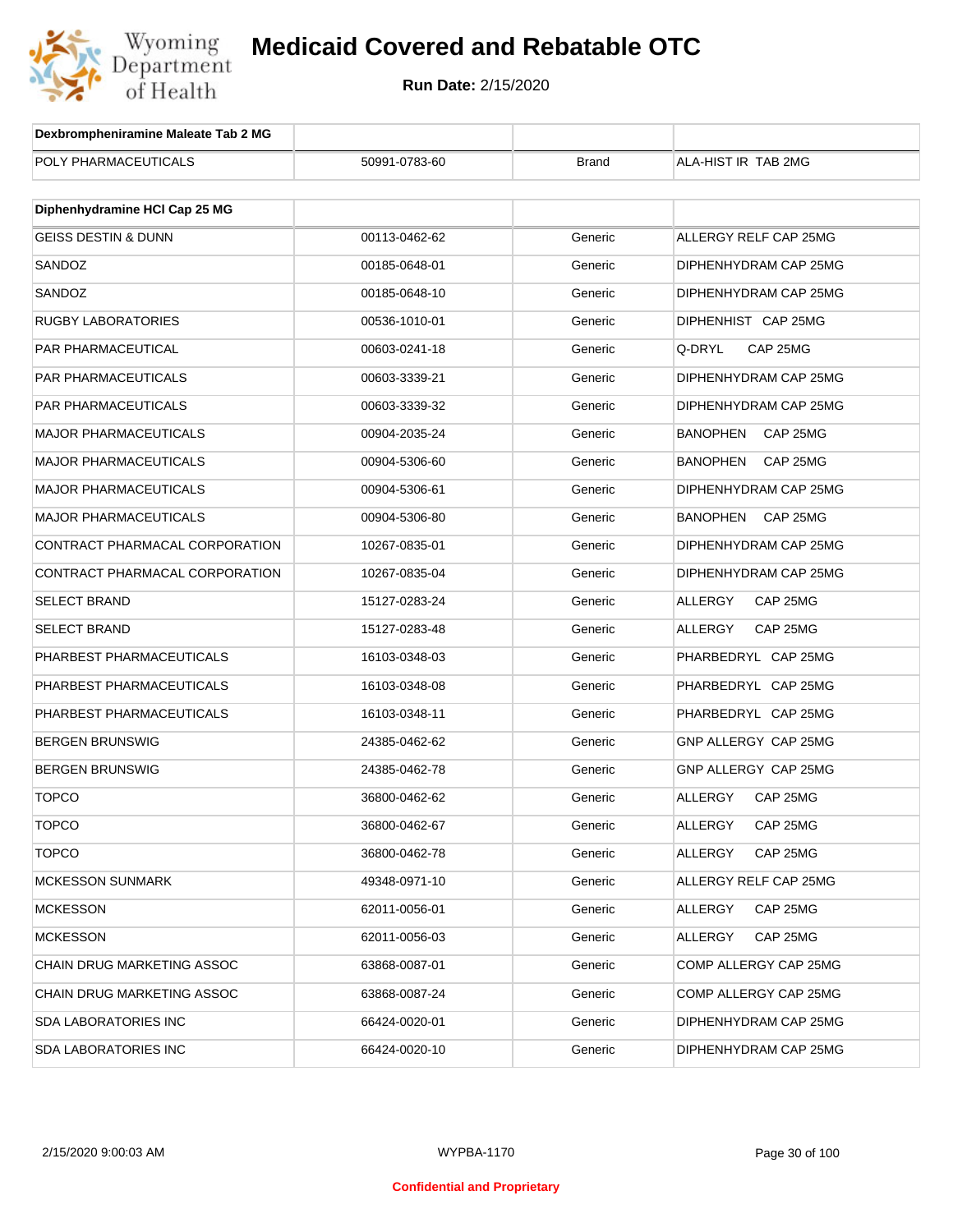

**Run Date:** 2/15/2020

| Diphenhydramine HCI Cap 50 MG          |               |         |                                 |
|----------------------------------------|---------------|---------|---------------------------------|
| SANDOZ                                 | 00185-0649-01 | Generic | DIPHENHYDRAM CAP 50MG           |
| SANDOZ                                 | 00185-0649-10 | Generic | DIPHENHYDRAM CAP 50MG           |
| PAR PHARMACEUTICALS                    | 00603-3340-21 | Generic | DIPHENHYDRAM CAP 50MG           |
| PAR PHARMACEUTICALS                    | 00603-3340-32 | Generic | DIPHENHYDRAM CAP 50MG           |
| <b>MAJOR PHARMACEUTICALS</b>           | 00904-2056-61 | Generic | DIPHENHYDRAM CAP 50MG           |
| <b>MAJOR PHARMACEUTICALS</b>           | 00904-5307-60 | Generic | <b>BANOPHEN</b><br>CAP 50MG     |
| <b>MAJOR PHARMACEUTICALS</b>           | 00904-5307-80 | Generic | <b>BANOPHEN</b><br>CAP 50MG     |
| PHARBEST PHARMACEUTICALS               | 16103-0347-11 | Generic | PHARBEDRYL CAP 50MG             |
| <b>SDA LABORATORIES INC</b>            | 66424-0021-01 | Generic | DIPHENHYDRAM CAP 50MG           |
| <b>SDA LABORATORIES INC</b>            | 66424-0021-10 | Generic | DIPHENHYDRAM CAP 50MG           |
| Diphenhydramine HCI Liquid 12.5 MG/5ML |               |         |                                 |
| <b>GEISS DESTIN &amp; DUNN</b>         | 00113-0379-26 | Generic | ALLERGY RELF LIQ 12.5/5ML       |
| <b>RUGBY LABORATORIES</b>              | 00536-0770-85 | Generic | DIPHENHIST LIQ 12.5/5ML         |
| <b>RUGBY LABORATORIES</b>              | 00536-0770-97 | Generic | DIPHENHIST LIQ 12.5/5ML         |
| PAR PHARMACEUTICALS                    | 00603-0823-54 | Generic | Q-DRYL<br>LIQ 12.5/5ML          |
| PAR PHARMACEUTICALS                    | 00603-0823-58 | Generic | Q-DRYL<br>LIQ 12.5/5ML          |
| PAR PHARMACEUTICALS                    | 00603-0823-81 | Generic | Q-DRYL<br>LIQ 12.5/5ML          |
| PAR PHARMACEUTICALS                    | 00603-0823-94 | Generic | Q-DRYL<br>LIQ 12.5/5ML          |
| <b>MAJOR PHARMACEUTICALS</b>           | 00904-1228-00 | Generic | <b>BANOPHEN</b><br>LIQ 12.5/5ML |
| <b>MAJOR PHARMACEUTICALS</b>           | 00904-1228-20 | Generic | <b>BANOPHEN</b><br>LIQ 12.5/5ML |
| MAJOR PHARMACEUTICALS                  | 00904-5174-16 | Generic | <b>BANOPHEN</b><br>LIQ 12.5/5ML |
| <b>BERGEN BRUNSWIG</b>                 | 24385-0379-26 | Generic | CHLD ALLERGY LIQ 12.5/5ML       |
| <b>TOPCO</b>                           | 36800-0379-26 | Generic | ALLERGY RELF LIQ 12.5/5ML       |
| <b>TOPCO</b>                           | 36800-0379-34 | Generic | ALLERGY RELF LIQ 12.5/5ML       |
| LEADER BRAND PRODUCTS                  | 37205-0565-26 | Generic | <b>ALLERGY</b><br>LIQ 12.5/5ML  |
| LEADER BRAND PRODUCTS                  | 37205-0565-34 | Generic | ALLERGY<br>LIQ 12.5/5ML         |
| <b>MCKESSON SUNMARK</b>                | 49348-0045-34 | Generic | ALLERGY RELF LIQ 12.5/5ML       |
| <b>MCKESSON SUNMARK</b>                | 49348-0045-37 | Generic | ALLERGY RELF LIQ 12.5/5ML       |
| <b>SILARX</b>                          | 54838-0135-40 | Generic | SILADRYL ALR LIQ 12.5/5ML       |
| <b>SILARX</b>                          | 54838-0135-70 | Generic | SILADRYL ALR LIQ 12.5/5ML       |
| <b>SILARX</b>                          | 54838-0135-80 | Generic | SILADRYL ALR LIQ 12.5/5ML       |
| <b>MCKESSON</b>                        | 62011-0057-01 | Generic | ALLERGY CHLD LIQ 12.5/5ML       |
| CHAIN DRUG MARKETING ASSOC             | 63868-0823-54 | Generic | ALLERGY CHLD LIQ 12.5/5ML       |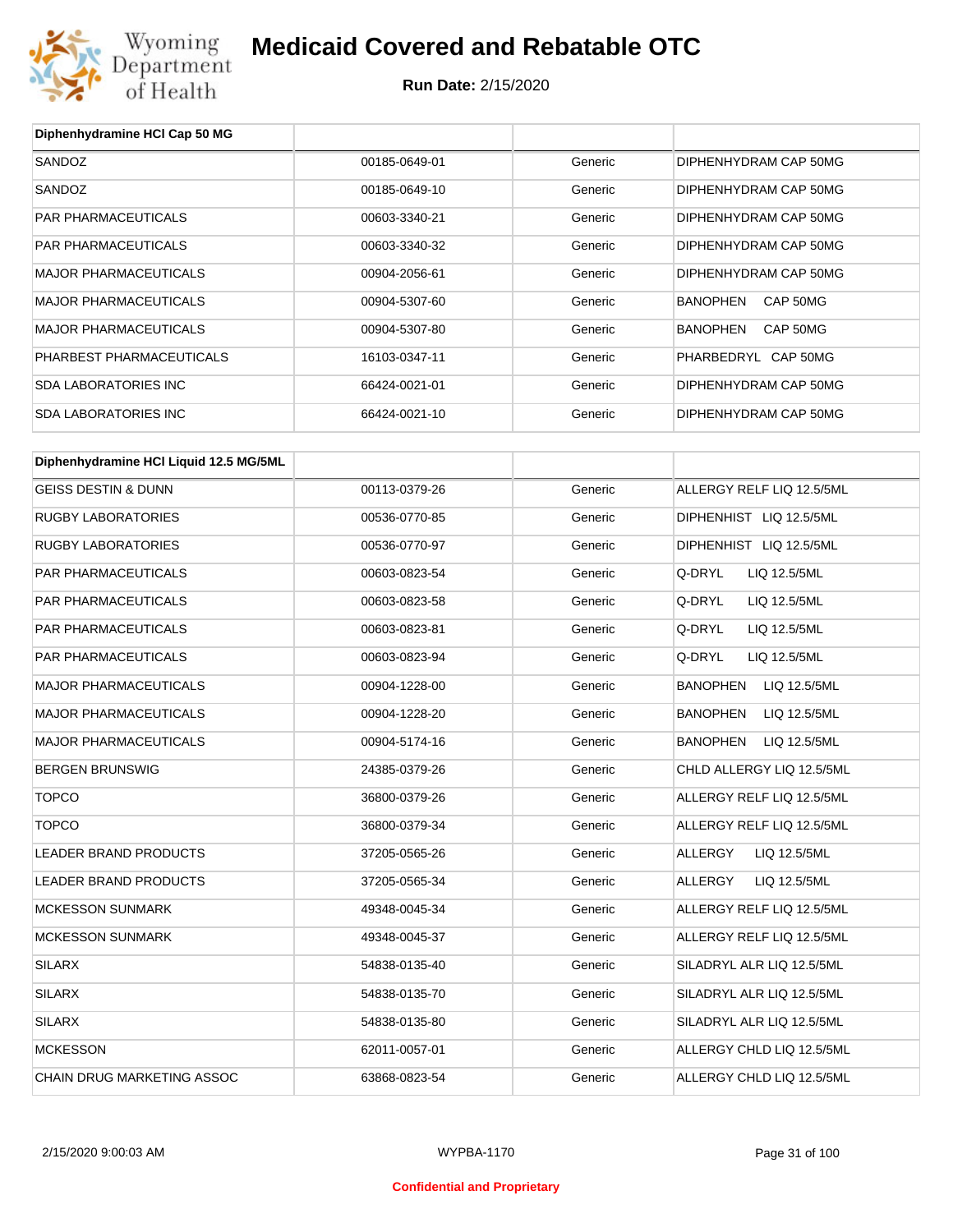

**Run Date:** 2/15/2020

| Diphenhydramine HCI Syrup 12.5 MG/5ML        |               |              |                             |
|----------------------------------------------|---------------|--------------|-----------------------------|
| <b>PAR PHARMACEUTICALS</b>                   | 00603-0860-54 | Generic      | QUENALIN<br>SYP 12.5/5ML    |
| <b>SILARX</b>                                | 54838-0154-40 | <b>Brand</b> | SILPHEN COUG SYP 12.5/5ML   |
| <b>SILARX</b>                                | 54838-0154-70 | <b>Brand</b> | SILPHEN COUG SYP 12.5/5ML   |
| <b>SILARX</b>                                | 54838-0154-80 | <b>Brand</b> | SILPHEN COUG SYP 12.5/5ML   |
| Diphenhydramine HCI Tab 25 MG                |               |              |                             |
| <b>GEISS DESTIN &amp; DUNN</b>               | 00113-0479-62 | Generic      | ALLERGY RELF TAB 25MG       |
| <b>GEISS DESTIN &amp; DUNN</b>               | 00113-0479-78 | Generic      | ALLERGY RELF TAB 25MG       |
| <b>RUGBY LABORATORIES</b>                    | 00536-1016-01 | Generic      | DIPHENHIST TAB 25MG         |
| MAJOR PHARMACEUTICALS                        | 00904-5551-24 | Generic      | <b>BANOPHEN</b><br>TAB 25MG |
| MAJOR PHARMACEUTICALS                        | 00904-5551-59 | Generic      | BANOPHEN<br>TAB 25MG        |
| <b>SELECT BRAND</b>                          | 15127-0018-01 | Generic      | SB ALLERGY TAB 25MG MED     |
| <b>BERGEN BRUNSWIG</b>                       | 24385-0479-62 | Generic      | GNP ALLERGY TAB 25MG        |
| <b>BERGEN BRUNSWIG</b>                       | 24385-0479-78 | Generic      | GNP ALLERGY TAB 25MG        |
| <b>TOPCO</b>                                 | 36800-0479-62 | Generic      | ALLERGY<br>TAB 25MG         |
| <b>TOPCO</b>                                 | 36800-0479-67 | Generic      | ALLERGY<br>TAB 25MG         |
| <b>TOPCO</b>                                 | 36800-0479-78 | Generic      | TAB 25MG<br>ALLERGY         |
| <b>TOPCO</b>                                 | 36800-0479-79 | Generic      | <b>ALLERGY</b><br>TAB 25MG  |
| <b>MCKESSON SUNMARK</b>                      | 49348-0983-10 | Generic      | SM ALLERGY TAB 25MG RLF     |
| TIME-CAP LABS                                | 49483-0061-01 | Generic      | DIPHENHYDRAM TAB 25MG       |
| TIME-CAP LABS                                | 49483-0061-10 | Generic      | DIPHENHYDRAM TAB 25MG       |
| <b>MCKESSON</b>                              | 62011-0058-01 | Generic      | HM ALLERGY TAB 25MG         |
| <b>MCKESSON</b>                              | 62011-0058-03 | Generic      | HM ALLERGY TAB 25MG         |
| Fexofenadine HCI Susp 30 MG/5ML (6<br>MG/ML) |               |              |                             |
| <b>ACTAVIS MID ATLANTIC</b>                  | 00472-0527-94 | Generic      | FEXOFENADINE SUS 30MG/5ML   |
| <b>RUGBY LABORATORIES</b>                    | 00536-1005-97 | Generic      | FEXOFENADINE SUS 30MG/5ML   |
| Fexofenadine HCI Tab 180 MG                  |               |              |                             |
| <b>MYLAN</b>                                 | 00378-0782-05 | Generic      | FEXOFENADINE TAB 180MG      |
| <b>MYLAN</b>                                 | 00378-0782-93 | Generic      | FEXOFENADINE TAB 180MG      |
| <b>RUGBY LABORATORIES</b>                    | 00536-1066-15 | Generic      | FEXOFENADINE TAB 180MG      |
| MAJOR PHARMACEUTICALS                        | 00904-6214-18 | Generic      | FEXOFENADINE TAB 180MG      |

MAJOR PHARMACEUTICALS 00904-6214-46 Generic FEXOFENADINE TAB 180MG MAJOR PHARMACEUTICALS 00904-6214-48 Generic FEXOFENADINE TAB 180MG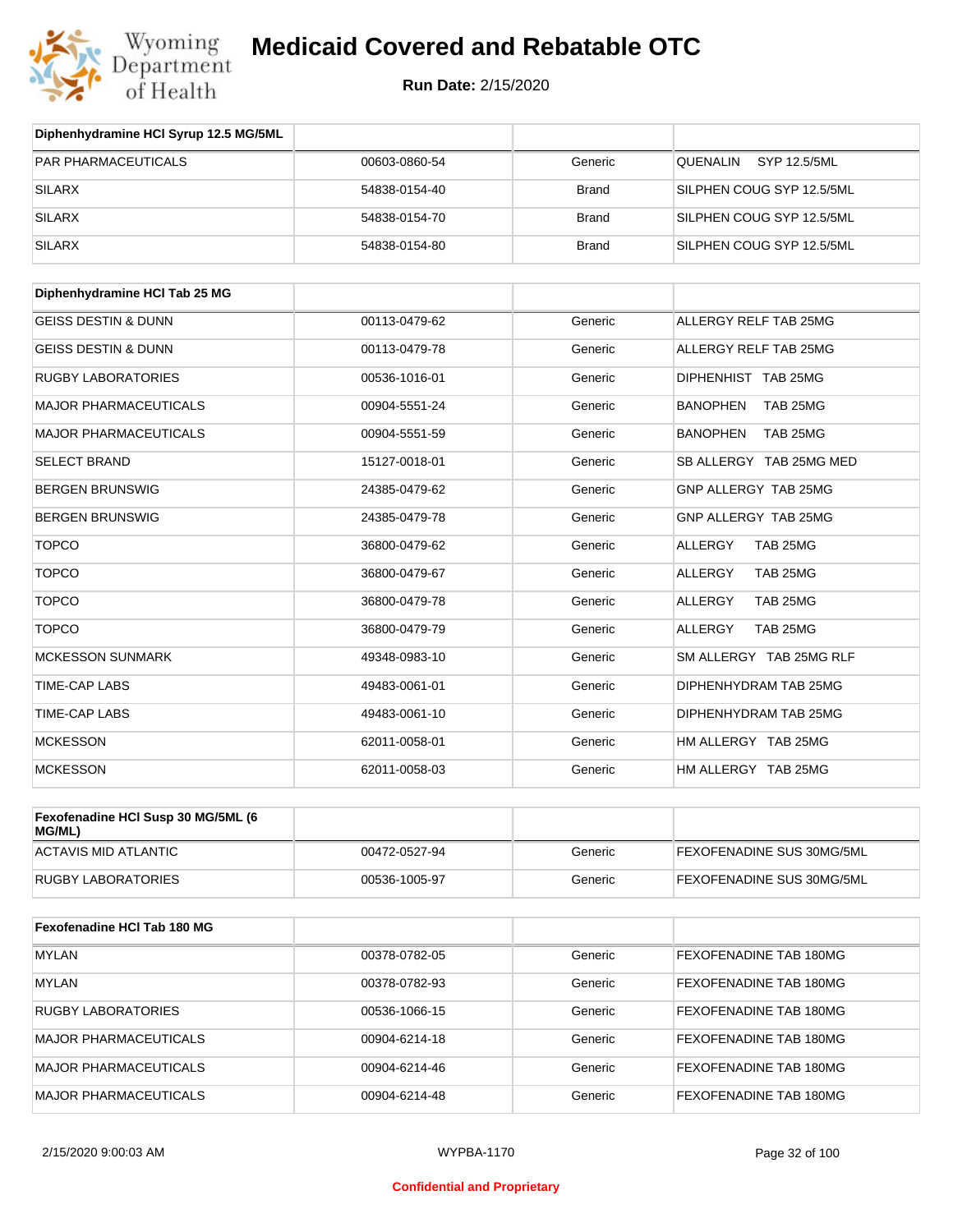#### **Run Date:** 2/15/2020

| Wyoming<br>Department         | <b>Medicaid Covered and Rebatable OTC</b> |         |                        |
|-------------------------------|-------------------------------------------|---------|------------------------|
| of Health                     | <b>Run Date: 2/15/2020</b>                |         |                        |
| <b>MAJOR PHARMACEUTICALS</b>  | 00904-6214-52                             | Generic | FEXOFENADINE TAB 180MG |
| <b>MAJOR PHARMACEUTICALS</b>  | 00904-6214-89                             | Generic | FEXOFENADINE TAB 180MG |
| LEADER BRAND PRODUCTS         | 37205-0650-65                             | Generic | ALLER-EASE TAB 180MG   |
| LEADER BRAND PRODUCTS         | 37205-0650-88                             | Generic | ALLER-EASE TAB 180MG   |
| PERRIGO PHARMACEUTICALS       | 45802-0571-78                             | Generic | FEXOFENADINE TAB 180MG |
| AMERISOURCE BERGEN DRUGS      | 46122-0040-22                             | Generic | GNP ALLERGY TAB 180MG  |
| AMERISOURCE BERGEN DRUGS      | 46122-0040-61                             | Generic | GNP ALLERGY TAB 180MG  |
| AMERISOURCE BERGEN DRUGS      | 46122-0040-65                             | Generic | GNP ALLERGY TAB 180MG  |
| AMERISOURCE BERGEN DRUGS      | 46122-0040-75                             | Generic | GNP ALLERGY TAB 180MG  |
| MCKESSON SUNMARK              | 49348-0968-44                             | Generic | FEXOFENADINE TAB 180MG |
| <b>MCKESSON SUNMARK</b>       | 49348-0968-56                             | Generic | FEXOFENADINE TAB 180MG |
| MCKESSON SUNMARK              | 49348-0968-57                             | Generic | FEXOFENADINE TAB 180MG |
| <b>MYLAN INSTITUTIONAL</b>    | 51079-0548-01                             | Generic | FEXOFENADINE TAB 180MG |
| MYLAN INSTITUTIONAL           | 51079-0548-20                             | Generic | FEXOFENADINE TAB 180MG |
| DR.REDDY'S LABORATORIES, INC. | 55111-0784-30                             | Generic | FEXOFENADINE TAB 180MG |
| <b>MCKESSON</b>               | 62011-0067-01                             | Generic | FEXOFENADINE TAB 180MG |
| <b>MCKESSON</b>               | 62011-0067-02                             | Generic | FEXOFENADINE TAB 180MG |
| <b>MCKESSON</b>               | 62011-0233-01                             | Generic | FEXOFENADINE TAB 180MG |
| RECKITT BENCKISER             | 63824-0926-05                             | Generic | MUCINEX ALLR TAB 180MG |
| RECKITT BENCKISER             | 63824-0926-10                             | Generic | MUCINEX ALLR TAB 180MG |
| RECKITT BENCKISER             | 63824-0926-30                             | Generic | MUCINEX ALLR TAB 180MG |
| RECKITT BENCKISER             | 63824-0926-40                             | Generic | MUCINEX ALLR TAB 180MG |
|                               |                                           |         |                        |
| Fexofenadine HCI Tab 60 MG    |                                           |         |                        |
| <b>PERRIGO</b>                | 00113-0425-53                             | Generic | ALLER-EASE TAB 60MG    |
| <b>MYLAN</b>                  | 00378-0781-05                             | Generic | FEXOFENADINE TAB 60MG  |
| <b>MYLAN</b>                  | 00378-0781-91                             | Generic | FEXOFENADINE TAB 60MG  |
|                               |                                           |         |                        |

| PERRIGO PHARMACEUTICALS     | 45802-0425-78 | Generic | <b>FEXOFENADINE TAB 60MG</b> |
|-----------------------------|---------------|---------|------------------------------|
| MCKESSON SUNMARK            | 49348-0970-02 | Generic | <b>FEXOFENADINE TAB 60MG</b> |
| IMYLAN INSTITUTIONAL        | 51079-0547-01 | Generic | <b>FEXOFENADINE TAB 60MG</b> |
| <b>IMYLAN INSTITUTIONAL</b> | 51079-0547-20 | Generic | <b>FEXOFENADINE TAB 60MG</b> |
| <b>MCKESSON</b>             | 62011-0068-01 | Generic | <b>FEXOFENADINE TAB 60MG</b> |

| Loratadine Rapidly-Disintegrating Tab 10<br>МG |               |         |                       |
|------------------------------------------------|---------------|---------|-----------------------|
| MAJOR PHARMACEUTICALS                          | 00904-5806-15 | Generic | TAB 10MG<br>ALLERGY   |
| BERGEN BRUNSWIG                                | 24385-0161-52 | Generic | ALLERGY RELF TAB 10MG |
| BERGEN BRUNSWIG                                | 24385-0540-53 | Generic | ALLERGY RELF TAB 10MG |

#### **Confidential and Proprietary**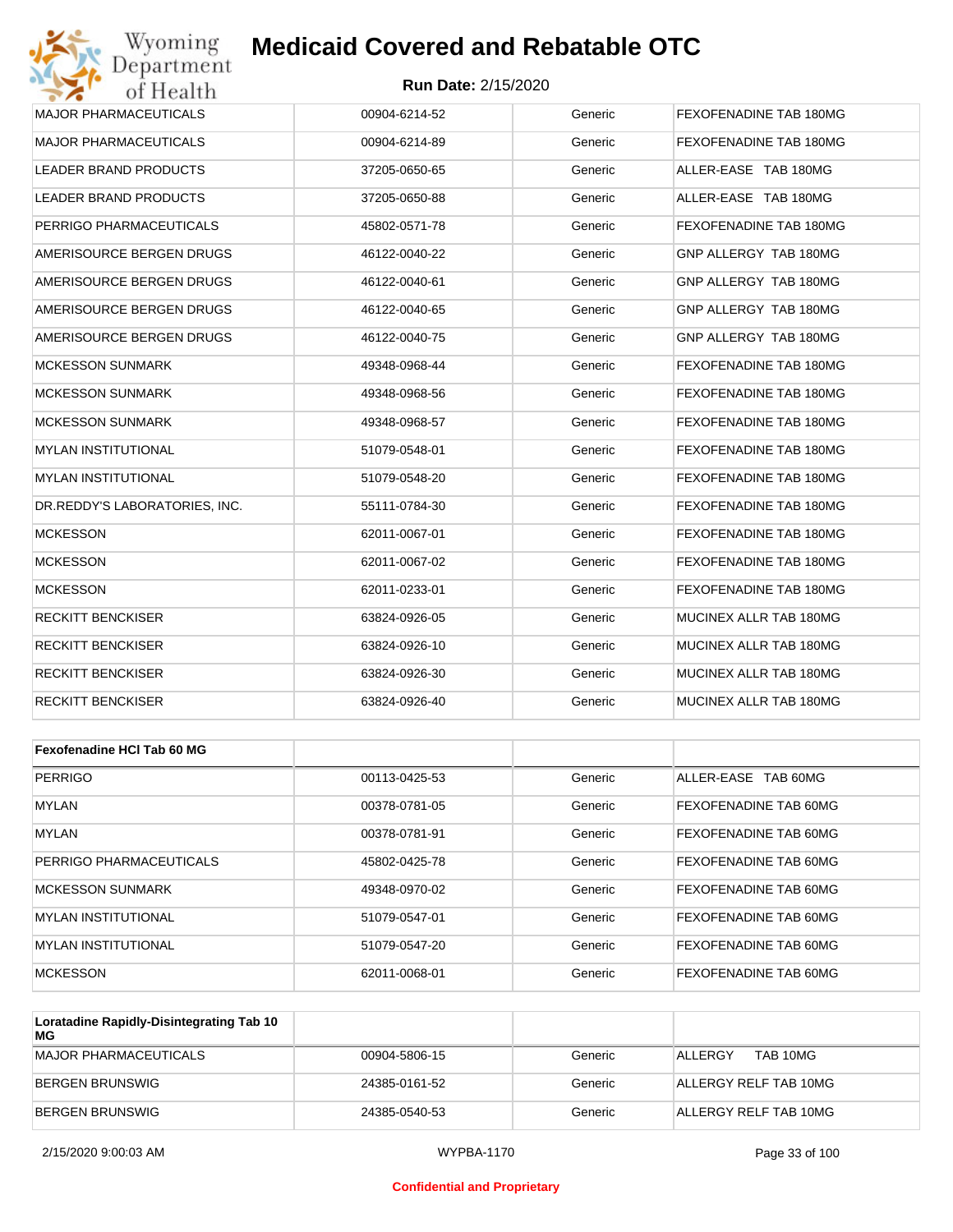#### **Run Date:** 2/15/2020

| Wyoming<br><b>Medicaid Covered and Rebatable OTC</b><br>Department |                            |         |                               |  |  |  |
|--------------------------------------------------------------------|----------------------------|---------|-------------------------------|--|--|--|
| of Health                                                          | <b>Run Date: 2/15/2020</b> |         |                               |  |  |  |
| LEADER BRAND PRODUCTS                                              | 37205-0745-65              | Generic | ALLERGY RELF TAB 10MG         |  |  |  |
| AMERISOURCE BERGEN DRUGS                                           | 46122-0140-52              | Generic | ALLERGY RELF TAB 10MG         |  |  |  |
| <b>MCKESSON SUNMARK</b>                                            | 49348-0930-01              | Generic | <b>LORATADINE</b><br>TAB 10MG |  |  |  |
| <b>MCKESSON SUNMARK</b>                                            | 49348-0930-44              | Generic | <b>LORATADINE</b><br>TAB 10MG |  |  |  |
| <b>OHM LABS</b>                                                    | 51660-0527-31              | Generic | ALLERGY RELF TAB 10MG         |  |  |  |
| <b>MCKESSON</b>                                                    | 62011-0073-01              | Generic | ALLERGY RELF TAB 10MG         |  |  |  |
| CHAIN DRUG MARKETING ASSOC                                         | 63868-0157-10              | Generic | ALLERGY RELF TAB 10MG         |  |  |  |

| Loratadine Syrup 5 MG/5ML    |               |         |                          |
|------------------------------|---------------|---------|--------------------------|
| <b>MAJOR PHARMACEUTICALS</b> | 00904-6234-20 | Generic | LORATADINE SOL 5MG/5ML   |
| <b>BERGEN BRUNSWIG</b>       | 24385-0531-26 | Generic | LORATADINE SYP 5MG/5ML   |
| <b>LEADER BRAND PRODUCTS</b> | 37205-0378-26 | Generic | ALLERGY RELF SYP 5MG/5ML |
| AMERISOURCE BERGEN DRUGS     | 46122-0164-26 | Generic | LORATADINE SYP 5MG/5ML   |
| <b>MCKESSON SUNMARK</b>      | 49348-0333-34 | Generic | LORATADINE SYP 5MG/5ML   |
| <b>MCKESSON SUNMARK</b>      | 49348-0636-34 | Generic | LORATADINE SYP 5MG/5ML   |
| <b>TARO</b>                  | 51672-2073-08 | Generic | LORATADINE SYP 5MG/5ML   |
| <b>TARO</b>                  | 51672-2085-08 | Generic | LORATADINE SYP 5MG/5ML   |
| <b>TARO</b>                  | 51672-2092-08 | Generic | LORATADINE SOL 5MG/5ML   |
| <b>SILARX</b>                | 54838-0554-40 | Generic | LORATADINE SOL 5MG/5ML   |
| <b>SILARX</b>                | 54838-0558-40 | Generic | LORATADINE SOL 5MG/5ML   |
| <b>MCKESSON</b>              | 62011-0072-01 | Generic | LORATADINE SYP 5MG/5ML   |
| <b>MCKESSON</b>              | 62011-0181-01 | Generic | LORATADINE SYP 5MG/5ML   |

| <b>Loratadine Tab 10 MG</b>    |               |         |                       |
|--------------------------------|---------------|---------|-----------------------|
| <b>GEISS DESTIN &amp; DUNN</b> | 00113-0612-39 | Generic | ALLERGY RELF TAB 10MG |
| IGEISS DESTIN & DUNN           | 00113-0612-46 | Generic | ALLERGY RELF TAB 10MG |
| <b>GEISS DESTIN &amp; DUNN</b> | 00113-0612-60 | Generic | ALLERGY RELF TAB 10MG |
| <b>GEISS DESTIN &amp; DUNN</b> | 00113-0612-65 | Generic | ALLERGY RELF TAB 10MG |
| SANDOZ                         | 00781-5077-01 | Generic | LORATADINE TAB 10MG   |
| <b>MAJOR PHARMACEUTICALS</b>   | 00904-5728-87 | Generic | ALLERGY<br>TAB 10MG   |
| <b>MAJOR PHARMACEUTICALS</b>   | 00904-5728-89 | Generic | TAB 10MG<br>ALLERGY   |
| <b>MAJOR PHARMACEUTICALS</b>   | 00904-6074-46 | Generic | TAB 10MG<br>ALLERGY   |
| <b>MAJOR PHARMACEUTICALS</b>   | 00904-6074-60 | Generic | TAB 10MG<br>ALLERGY   |
| <b>MAJOR PHARMACEUTICALS</b>   | 00904-6074-61 | Generic | LORATADINE TAB 10MG   |
| <b>MAJOR PHARMACEUTICALS</b>   | 00904-6074-89 | Generic | TAB 10MG<br>ALLERGY   |
| <b>SELECT BRAND</b>            | 15127-0715-10 | Generic | LORATADINE TAB 10MG   |
| <b>SELECT BRAND</b>            | 15127-0715-30 | Generic | LORATADINE TAB 10MG   |

#### **Confidential and Proprietary**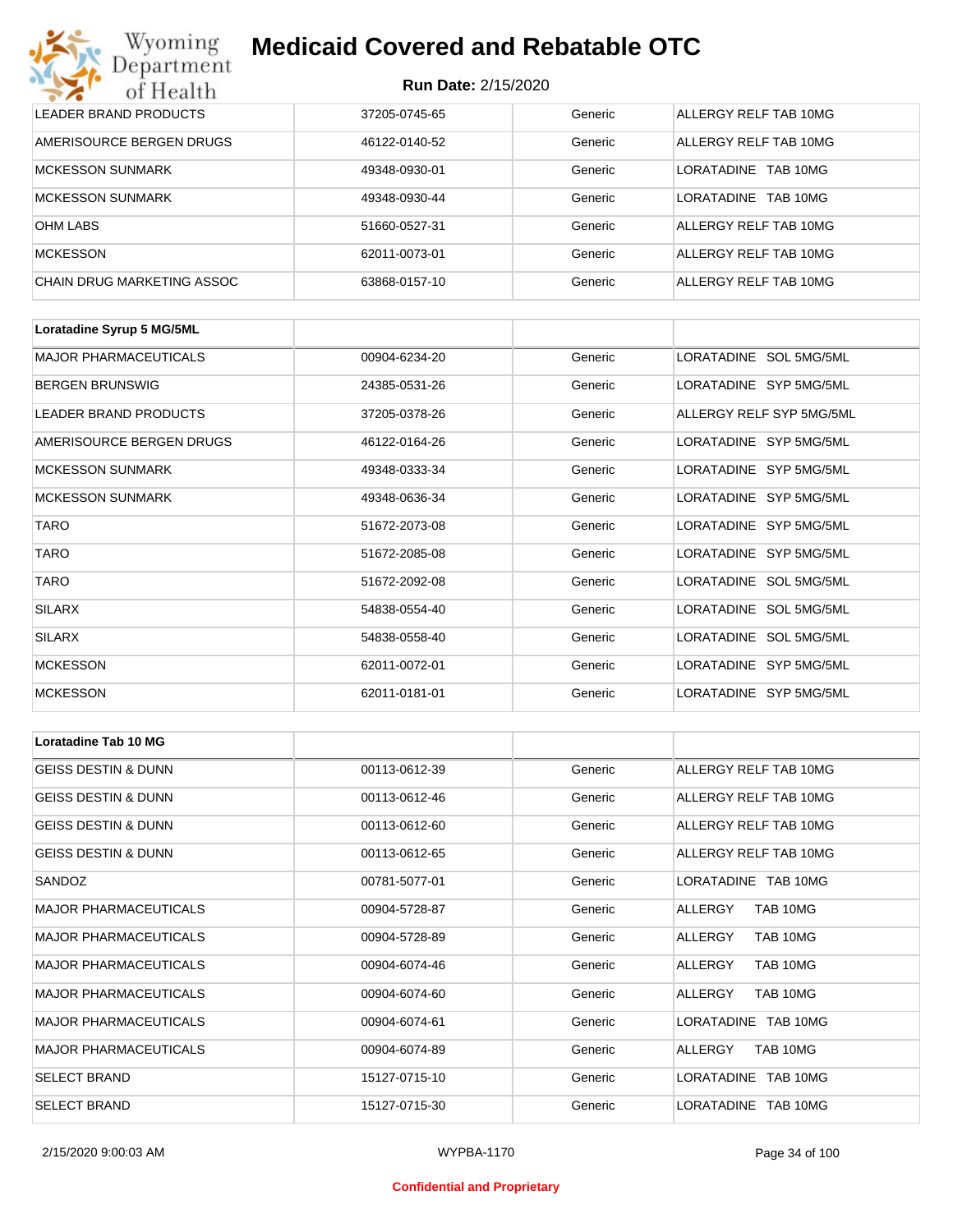

| <b>BERGEN BRUNSWIG</b>              | 24385-0471-52 | Generic      | LORATADINE TAB 10MG          |  |
|-------------------------------------|---------------|--------------|------------------------------|--|
| <b>BERGEN BRUNSWIG</b>              | 24385-0471-78 | Generic      | LORATADINE TAB 10MG          |  |
| <b>BERGEN BRUNSWIG</b>              | 24385-0471-99 | Generic      | LORATADINE TAB 10MG          |  |
| <b>TOPCO</b>                        | 36800-0612-46 | Generic      | ALLERGY RELF TAB 10MG        |  |
| <b>TOPCO</b>                        | 36800-0612-65 | Generic      | ALLERGY RELF TAB 10MG        |  |
| <b>TOPCO</b>                        | 36800-0612-72 | Generic      | ALLERGY RELF TAB 10MG        |  |
| <b>TOPCO</b>                        | 36800-0612-76 | Generic      | ALLERGY RELF TAB 10MG        |  |
| <b>TOPCO</b>                        | 36800-0612-87 | Generic      | ALLERGY RELF TAB 10MG        |  |
| LEADER BRAND PRODUCTS               | 37205-0346-72 | Generic      | LORATADINE TAB 10MG          |  |
| PERRIGO PHARMACEUTICALS             | 45802-0650-65 | Generic      | LORATADINE TAB 10MG          |  |
| PERRIGO PHARMACEUTICALS             | 45802-0650-78 | Generic      | LORATADINE TAB 10MG          |  |
| PERRIGO PHARMACEUTICALS             | 45802-0650-87 | Generic      | LORATADINE TAB 10MG          |  |
| AMERISOURCE BERGEN DRUGS            | 46122-0158-65 | Generic      | LORATADINE TAB 10MG          |  |
| <b>MCKESSON SUNMARK</b>             | 49348-0818-01 | Generic      | SM LORATADIN TAB 10MG        |  |
| <b>MCKESSON SUNMARK</b>             | 49348-0818-13 | Generic      | SM LORATADIN TAB 10MG        |  |
| <b>MCKESSON SUNMARK</b>             | 49348-0818-44 | Generic      | SM LORATADIN TAB 10MG        |  |
| <b>MYLAN INSTITUTIONAL</b>          | 51079-0246-01 | Generic      | LORATADINE TAB 10MG          |  |
| MYLAN INSTITUTIONAL                 | 51079-0246-20 | Generic      | LORATADINE TAB 10MG          |  |
| OHM LABS                            | 51660-0526-01 | Generic      | ALLERGY RELF TAB 10MG        |  |
| OHM LABS                            | 51660-0526-05 | Generic      | ALLERGY RELF TAB 10MG        |  |
| <b>OHM LABS</b>                     | 51660-0526-31 | Generic      | ALLERGY RELF TAB 10MG        |  |
| <b>APOTEX</b>                       | 60505-0147-01 | Generic      | LORATADINE TAB 10MG          |  |
| <b>APOTEX</b>                       | 60505-0147-08 | Generic      | LORATADINE TAB 10MG          |  |
| CHAIN DRUG MARKETING ASSOC          | 63868-0151-01 | Generic      | LORATADINE TAB 10MG          |  |
| <b>CHAIN DRUG MARKETING ASSOC</b>   | 63868-0151-10 | Generic      | LORATADINE TAB 10MG          |  |
| CHAIN DRUG MARKETING ASSOC          | 63868-0151-30 | Generic      | LORATADINE TAB 10MG          |  |
| AMERICAN HEALTH PACKAGING           | 68084-0248-01 | Generic      | LORATADINE TAB 10MG          |  |
| AMERICAN HEALTH PACKAGING           | 68084-0248-11 | Generic      | LORATADINE TAB 10MG          |  |
| Triprolidine HCI Drops 0.938 MG/ML  |               |              |                              |  |
| ALLEGIS PHARMACEUTICALS             | 28595-0801-30 | <b>Brand</b> | HISTEX PD DRO 0.938MG        |  |
|                                     |               |              |                              |  |
| Triprolidine HCI Liquid 0.625 MG/ML |               |              |                              |  |
| <b>GM PHARMACEUTICALS</b>           | 58809-0501-30 | <b>Brand</b> | VANAHIST PD LIQ 0.625MG      |  |
| Triprolidine HCI Syrup 2.5 MG/5ML   |               |              |                              |  |
| ALLEGIS PHARMACEUTICALS             | 28595-0802-08 | <b>Brand</b> | <b>HISTEX</b><br>SYP 2.5MG/5 |  |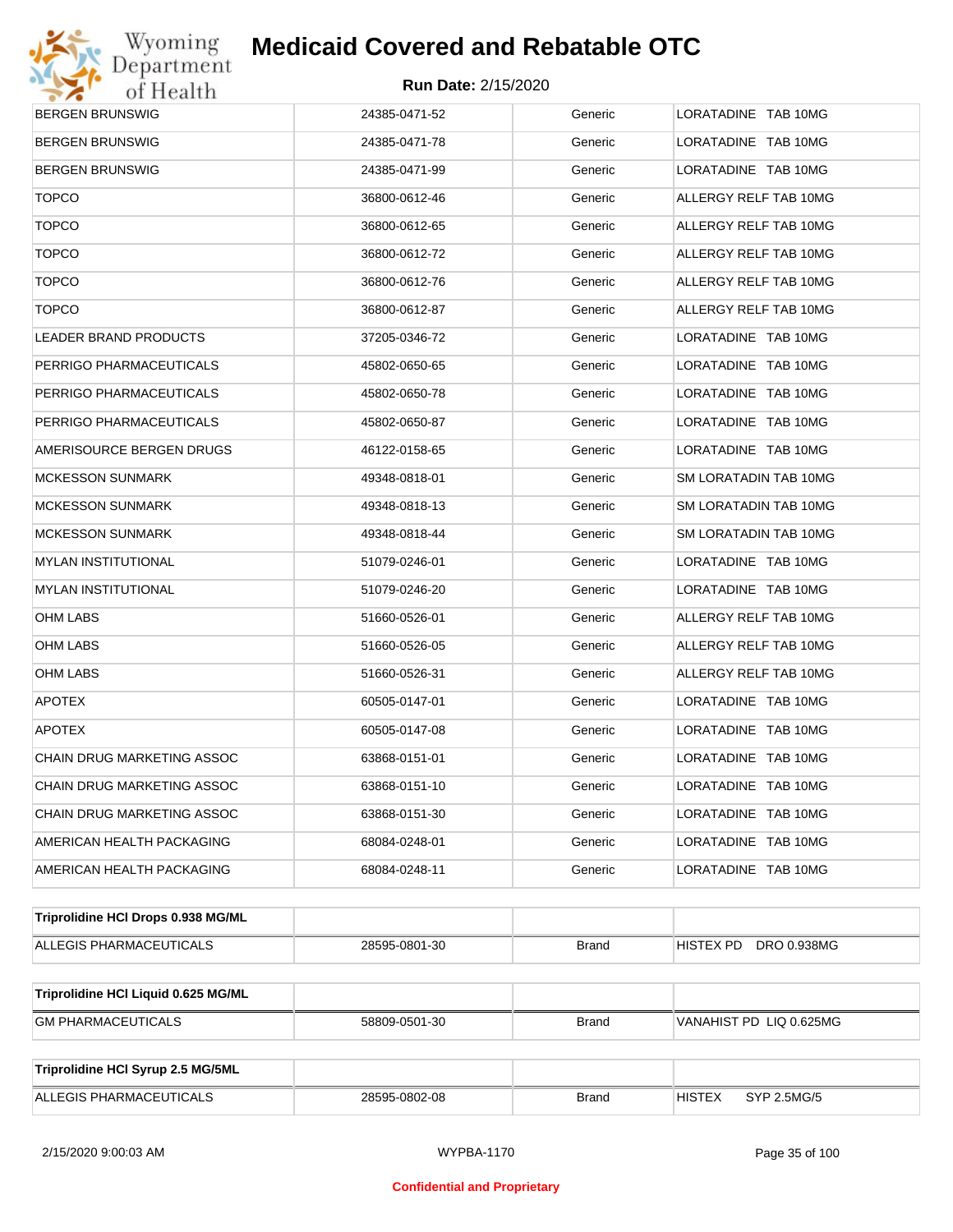

**Run Date:** 2/15/2020

Generic ECONTRA EZ TAB 1.5MG

| Levonorgestrel Tab 1.5 MG             |               |         |                            |
|---------------------------------------|---------------|---------|----------------------------|
| LUPIN PHARMACEUTICALS                 | 43386-0622-30 | Generic | MY WAY<br><b>TAB 1.5MG</b> |
| <b>AFAXYS</b>                         | 50102-0111-01 | Generic | ECONTRA EZ TAB 1.5         |
| <b>AFAXYS</b>                         | 50102-0111-12 | Generic | ECONTRA EZ TAB 1.5         |
| <b>FOUNDATION CONSUMER HEALTHCARE</b> | 51285-0100-88 | Generic | TAKE ACTION TAB 1.5M       |

| AFAXYS                         | 50102-0111-12 | Generic | ECONTRA EZ TAB 1.5MG        |
|--------------------------------|---------------|---------|-----------------------------|
| FOUNDATION CONSUMER HEALTHCARE | 51285-0100-88 | Generic | TAKE ACTION TAB 1.5MG       |
| FOUNDATION CONSUMER HEALTHCARE | 51285-0103-88 | Generic | AFTERA<br>TAB 1.5MG         |
| FOUNDATION CONSUMER HEALTHCARE | 51285-0146-19 | Brand   | TAB 1.5MG<br>PLAN B         |
| FOUNDATION CONSUMER HEALTHCARE | 51285-0162-88 | Brand   | TAB 1.5MG<br>PLAN B         |
| TEVA/WOMENS HEALTH             | 51285-0943-88 | Brand   | TAB 1.5MG<br>PLAN B         |
| <b>ACTAVIS PHARMA</b>          | 52544-0065-54 | Generic | NEXT CHOICE TAB 1.5MG       |
| SUN PHARMACEUTICALS            | 62756-0718-60 | Generic | <b>OPCICON</b><br>TAB 1.5MG |
| PHARMACIST PHARMACEUTICAL LLC  | 63704-0010-01 | Generic | LEVONORGESTR TAB 1.5MG      |
| LUPIN PHARMACEUTICALS          | 68180-0853-13 | Generic | TAB 1.5MG<br>FALLBACK       |
| <b>COUGH/COLD/ALLERGY</b>      |               |         |                             |

| *Camphor-Eucalyptus-Menthol - Oint*** |               |         |                      |
|---------------------------------------|---------------|---------|----------------------|
| AMERISOURCE BERGEN DRUGS              | 46122-0157-54 | Generic | OIN RUB<br>GNP CHEST |
| MCKESSON                              | 62011-0075-01 | Generic | I HM CHEST RUB OIN   |

| *Camphor-Eucalyptus-Menthol-Turp Oil-<br><b>White Pet -Oint***</b> |               |         |                            |
|--------------------------------------------------------------------|---------------|---------|----------------------------|
| MCKESSON SUNMARK                                                   | 49348-0398-96 | Generic | ISM MEDICATED MIS CHST RUB |

| *DM-GG-PE Tab & APAP-Diphenhyd-PE<br>Tab Therapy Pack*** |               |       |                            |
|----------------------------------------------------------|---------------|-------|----------------------------|
| <b>RECKITT BENCKISER</b>                                 | 63824-0555-30 | Brand | IMUCINEX FAST MIS MX DAY/N |

| *PE-DM-GG Ligd & Diphenhyd-PE-APAP<br>Ligd Therapy Pack*** |               |       |                                   |
|------------------------------------------------------------|---------------|-------|-----------------------------------|
| <b>RECKITT BENCKISER</b>                                   | 63824-0287-22 | Brand | <b>IMUCINEX CHLD MIS DAY/NITE</b> |

| *PE-DM-GG-APAP Ligd & PE-Diphenhyd-<br><b>APAP Ligd Therapy Pack***</b> |               |              |                                   |
|-------------------------------------------------------------------------|---------------|--------------|-----------------------------------|
| RECKITT BENCKISER                                                       | 63824-0526-22 | <b>Brand</b> | <b>IMUCINEX FAST MIS DAY/NGHT</b> |

| *PE-DM-GG-APAP Pack & PE-Diphenhyd-<br><b>APAP Pack Therapy Pack***</b> |               |              |                |              |
|-------------------------------------------------------------------------|---------------|--------------|----------------|--------------|
| <b>RECKITT BENCKISER</b>                                                | 63824-0234-44 | <b>Brand</b> | <b>MUCINEX</b> | MIS DAY/NGHT |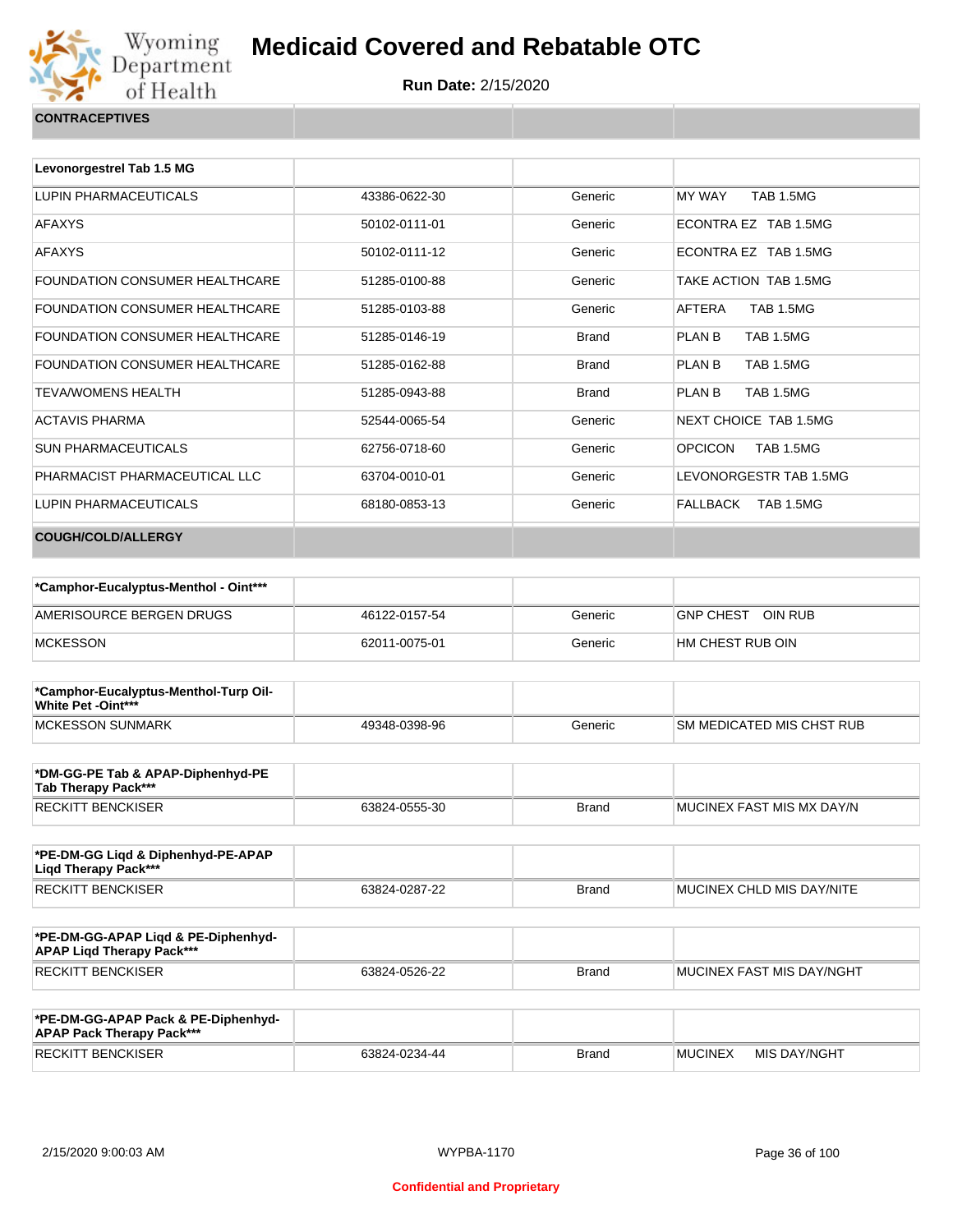

| *PE-DM-GG-APAP Tab & PE-Diphenhyd-<br><b>APAP Tab Therapy Pack***</b> |               |              |                                         |
|-----------------------------------------------------------------------|---------------|--------------|-----------------------------------------|
| <b>RECKITT BENCKISER</b>                                              | 63824-0551-30 | Generic      | <b>MUCINEX FAST MIS DAY/NGHT</b>        |
|                                                                       |               |              |                                         |
| Acetaminophen w/ DM Lig 1000-30<br>MG/30ML                            |               |              |                                         |
| <b>TOPCO</b>                                                          | 36800-0698-34 | Generic      | <b>COUGH &amp; SORE LIQ THRT DAY</b>    |
| Acetaminophen w/ DM Susp 160-5 MG/5ML                                 |               |              |                                         |
| <b>GLAXO CONSUMER HEALTHCARE L.P.</b>                                 | 00067-8115-04 | <b>Brand</b> | SUS CGH/ST<br>TRIAMINIC                 |
| Brompheniramine & Phenylephrine Elixir 1<br>-2.5 MG/5ML               |               |              |                                         |
| <b>PERRIGO</b>                                                        | 00113-0906-26 | Generic      | COLD/ALLERGY ELX CHILDREN               |
| <b>WOMEN'S CHOICE PHARMACEUTICALS</b>                                 | 00485-0202-16 | Generic      | RYNEX PE<br>ELX                         |
| <b>MAJOR PHARMACEUTICALS</b>                                          | 00904-5781-20 | Generic      | <b>ELX CHILDREN</b><br><b>DIMAPHEN</b>  |
| <b>BERGEN BRUNSWIG</b>                                                | 24385-0517-26 | Generic      | <b>GNP CLD/ALLE ELX CHILDREN</b>        |
| <b>BERGEN BRUNSWIG</b>                                                | 24385-0517-34 | Generic      | GNP CLD/ALLE ELX CHILDREN               |
| <b>TOPCO</b>                                                          | 36800-0906-26 | Generic      | COLD/ALLERGY ELX CHILDREN               |
| <b>TOPCO</b>                                                          | 36800-0906-34 | Generic      | COLD/ALLERGY ELX CHILDREN               |
| <b>LEADER BRAND PRODUCTS</b>                                          | 37205-0931-26 | Generic      | COLD/ALLERGY ELX CHILDREN               |
| <b>MCKESSON SUNMARK</b>                                               | 49348-0777-34 | Generic      | SM CLD/ALRGY ELX CHILDREN               |
| <b>MCKESSON SUNMARK</b>                                               | 49348-0777-37 | Generic      | SM CLD/ALRGY ELX CHILDREN               |
| <b>MCKESSON</b>                                                       | 62011-0062-01 | Generic      | COLD/ALLERGY ELX CHILDREN               |
| Brompheniramine & Phenylephrine Syrup<br>1-2.5 MG/5ML                 |               |              |                                         |
| GLAXO CONSUMER HEALTHCARE L.P.                                        | 00067-8117-04 | <b>Brand</b> | <b>TRIAMINIC</b><br><b>SYP CLD/ALRG</b> |
| Brompheniramine & Phenylephrine Tab 4-                                |               |              |                                         |
| <b>10 MG</b><br><b>ALLEGIS PHARMACEUTICALS</b>                        | 28595-0900-60 | <b>Brand</b> | RU-HIST D TAB 4-10MG                    |
|                                                                       |               |              |                                         |
| Brompheniramine & Pseudoephedrine Cap<br>4-60 MG                      |               |              |                                         |
| <b>BAUSCH HEALTH</b>                                                  | 00095-0860-06 | <b>Brand</b> | LODRANE D CAP 4-60MG                    |
| Brompheniramine & Pseudoephedrine<br>Elixir 1-15 MG/5ML               |               |              |                                         |
| WOMEN'S CHOICE PHARMACEUTICALS                                        | 00485-0206-16 | Generic      | RYNEX PSE LIQ                           |
| PAR PHARMACEUTICALS                                                   | 00603-0851-94 | Generic      | Q-TAPP<br>ELX 1-15/5ML                  |
| <b>SILARX</b>                                                         | 54838-0125-40 | Generic      | LIQ<br>BROTAPP                          |
| <b>SILARX</b>                                                         | 54838-0125-70 | Generic      | LIQ<br><b>BROTAPP</b>                   |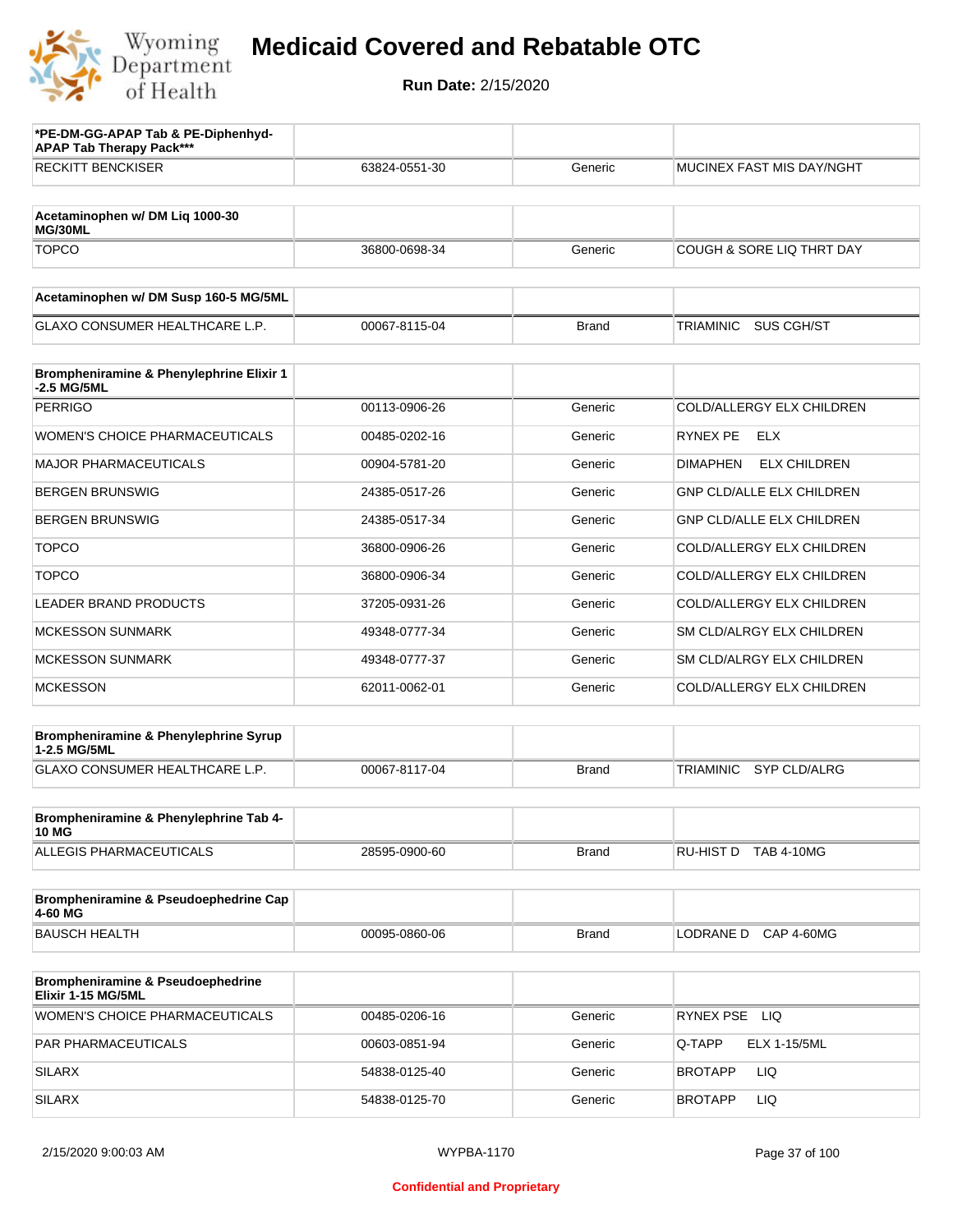| <b>SILARX</b>                                                      | 54838-0125-80 | Generic      | BROTAPP<br>LIQ                       |
|--------------------------------------------------------------------|---------------|--------------|--------------------------------------|
| <b>Brompheniramine &amp; Pseudoephedrine</b><br>Liquid 1-7.5 MG/ML |               |              |                                      |
| JAYMAC PHARMACEUTICAL LLC                                          | 64661-0032-30 | <b>Brand</b> | J-TAN D PD DRO 1-7.5MG               |
| Brompheniramine-Acetaminophen Tab 2-<br><b>250 MG</b>              |               |              |                                      |
| MAGNA PHARMACEUTICALS, INC                                         | 58407-0225-01 | <b>Brand</b> | <b>STAFLEX</b><br><b>TAB 2-250MG</b> |
| Cetirizine-Pseudoephedrine Tab ER 12HR<br>5-120 MG                 |               |              |                                      |
| <b>GEISS DESTIN &amp; DUNN</b>                                     | 00113-0176-53 | Generic      | ALLERGY-D TAB 5-120MG                |
| <b>GEISS DESTIN &amp; DUNN</b>                                     | 00113-0176-62 | Generic      | ALLERGY-D TAB 5-120MG                |
| <b>PERRIGO</b>                                                     | 00113-2176-53 | Generic      | ALLERGY-D TAB 5-120MG                |
| <b>PERRIGO</b>                                                     | 00113-2176-62 | Generic      | ALLERGY-D<br><b>TAB 5-120MG</b>      |
| <b>MAJOR PHARMACEUTICALS</b>                                       | 00904-5831-12 | Generic      | ALLERGY-D TAB 5-120MG                |
| <b>BERGEN BRUNSWIG</b>                                             | 24385-0175-53 | Generic      | ALLERGY-D TAB 5-120MG                |
| <b>BERGEN BRUNSWIG</b>                                             | 24385-0175-62 | Generic      | ALLERGY-D TAB 5-120MG                |
| <b>TOPCO</b>                                                       | 36800-0176-53 | Generic      | ALLERGY D TAB 5-120MG                |
| <b>TOPCO</b>                                                       | 36800-0176-62 | Generic      | ALLERGY D TAB 5-120MG                |
| PERRIGO PHARMACEUTICALS                                            | 45802-0721-53 | Generic      | CETIRIZ/PSE TAB 5-120MG              |
| PERRIGO PHARMACEUTICALS                                            | 45802-0721-62 | Generic      | CETIRIZ/PSE TAB 5-120MG              |
| <b>MCKESSON SUNMARK</b>                                            | 49348-0851-04 | Generic      | ALLERGY-D TAB 5-120MG                |
| <b>MCKESSON</b>                                                    | 62011-0055-01 | Generic      | ALLGY COMP-D TAB 5-120MG             |
| Chlophedianol-Dexbrompheniramine Soln<br>12.5-1 MG/5ML             |               |              |                                      |
| <b>RAMCNEIL</b>                                                    | 12830-0864-16 | <b>Brand</b> | CHLO HIST<br>SOL                     |
| Chlophedianol-Guaifenesin Liquid 12.5-100<br>MG/5ML                |               |              |                                      |
| <b>RAMCNEIL</b>                                                    | 12830-0767-16 | <b>Brand</b> | CHLO TUSS EX LIQ 12.5-100            |
| Chlophedianol-Pyrilamine Liquid 12.5-12.5<br>MG/5ML                |               |              |                                      |
| <b>CENTURION LABS</b>                                              | 23359-0032-16 | <b>Brand</b> | <b>NINJACOF</b><br><b>LIQ</b>        |
| Chlophedianol-Pyrilamine Liquid 25-50<br>MG/15ML                   |               |              |                                      |
| <b>GM PHARMACEUTICALS</b>                                          | 58809-0350-04 | <b>Brand</b> | VANACOF-8 LIQ 25-50/15               |
| Chlophedianol-Pyrilamine-APAP Liquid<br>12.5-12.5-160 MG/5ML       |               |              |                                      |
| <b>CENTURION LABS</b>                                              | 23359-0033-16 | <b>Brand</b> | NINJACOF-A LIQ                       |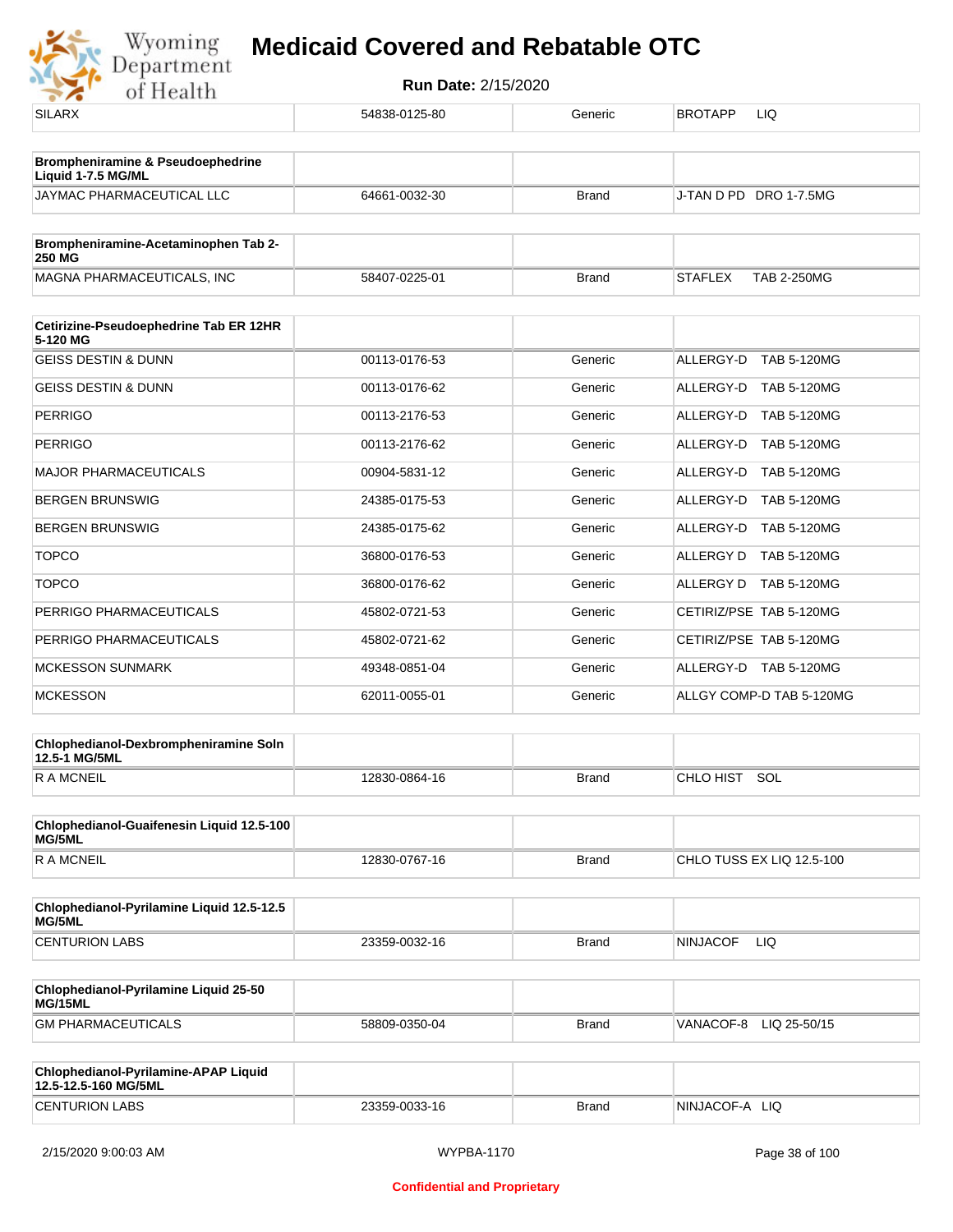

| <b>Chlorcyclizine &amp; Pseudoephedrine Liquid</b><br>25-60 MG/5ML  |               |              |                                      |
|---------------------------------------------------------------------|---------------|--------------|--------------------------------------|
| MAGNA PHARMACEUTICALS, INC                                          | 58407-0624-04 | <b>Brand</b> | STAHIST AD LIQ                       |
|                                                                     |               |              |                                      |
| Chlorcyclizine & Pseudoephedrine Tab 25-<br>60 MG                   |               |              |                                      |
| MAGNA PHARMACEUTICALS, INC                                          | 58407-0625-30 | <b>Brand</b> | STAHIST AD TAB 25-60MG               |
| Chlorpheniramine & Phenylephrine Liquid<br>1-2.5 MG/ML              |               |              |                                      |
| <b>LASER PHARMACEUTICALS</b>                                        | 16477-0121-30 | <b>Brand</b> | DRO 1-2.5MG<br><b>DALLERGY</b>       |
| Chlorpheniramine & Phenylephrine Liquid<br>1-3.5 MG/ML              |               |              |                                      |
| <b>VIRTUS PHARMACEUTICALS OPCO</b>                                  | 76439-0319-30 | Generic      | <b>VIRDEC</b><br><b>DRO</b>          |
| Chlorpheniramine & Phenylephrine Liquid<br>2-5 MG/ML                |               |              |                                      |
| <b>WOMEN'S CHOICE PHARMACEUTICALS</b>                               | 00485-0096-02 | <b>Brand</b> | ED CHLORPED DRO D                    |
| Chlorpheniramine & Phenylephrine Liquid<br>4-10 MG/5ML              |               |              |                                      |
| WOMEN'S CHOICE PHARMACEUTICALS                                      | 00485-0155-16 | <b>Brand</b> | ED A-HIST<br>LIQ 4-10/5ML            |
| LARKEN LABORATORIES, INC.                                           | 68047-0185-16 | Generic      | NOHIST-LQ<br>LIQ 4-10/5ML            |
| Chlorpheniramine & Phenylephrine Tab 4-<br><b>10 MG</b>             |               |              |                                      |
| <b>WOMEN'S CHOICE PHARMACEUTICALS</b>                               | 00485-0254-01 | Generic      | ED A-HIST TAB 4-10MG                 |
| <b>SELECT BRAND</b>                                                 | 15127-0082-24 | Generic      | SINUS/ALERGY TAB MAX ST              |
| <b>BERGEN BRUNSWIG</b>                                              | 24385-0961-62 | Generic      | SINUS/ALLERG TAB 4-10MG              |
| <b>TOPCO</b>                                                        | 36800-0139-62 | Generic      | COLD/ALLERGY TAB 4-10MG              |
| <b>TOPCO</b>                                                        | 36800-0358-62 | Generic      | SINUS/ALERGY TAB PE MAX              |
| AMERISOURCE BERGEN DRUGS                                            | 46122-0181-62 | Generic      | COLD/ALLERGY TAB 4-10MG              |
| <b>Chlorpheniramine &amp; Pseudoephedrine</b><br>Liquid 2-30 MG/5ML |               |              |                                      |
| LARKEN LABORATORIES, INC.                                           | 68047-0120-16 | <b>Brand</b> | LOHIST-D<br>LIQ.                     |
| Chlorpheniramine & Pseudoephedrine Tab<br>4-60 MG                   |               |              |                                      |
| MAJOR PHARMACEUTICALS                                               | 00904-5351-24 | Generic      | <b>SUDOGEST</b><br><b>TAB 4-60MG</b> |
| MAJOR PHARMACEUTICALS                                               | 00904-5351-96 | Generic      | <b>SUDOGEST</b><br><b>TAB 4-60MG</b> |
| Chlorpheniramine w/ Codeine Liquid 2-9<br>MG/5ML                    |               |              |                                      |
| MAGNA PHARMACEUTICALS, INC                                          | 58407-0920-16 | <b>Brand</b> | Z-TUSS AC<br>LIQ 2-9/5ML             |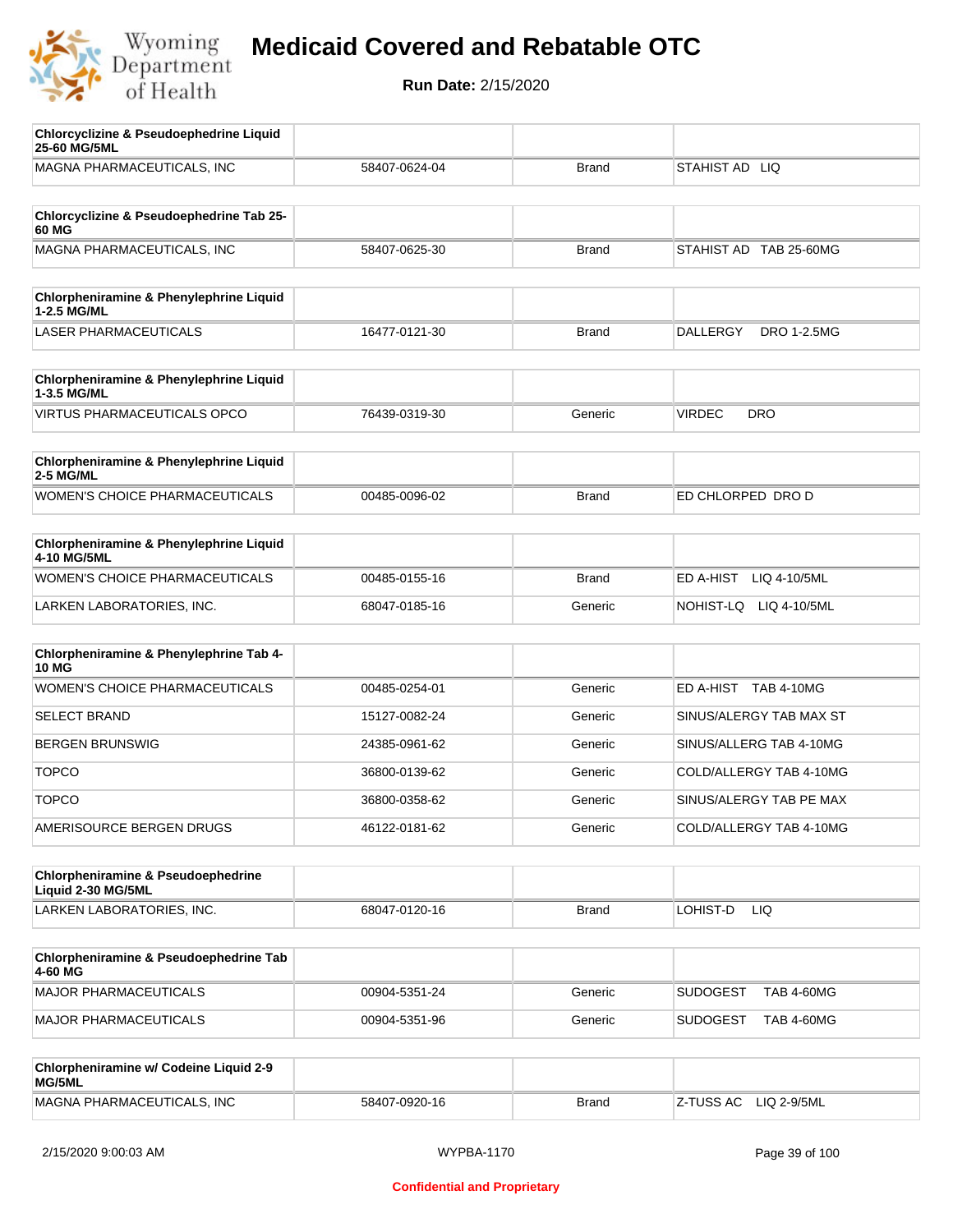

| Chlorpheniramine-DM Tab 4-30 MG                                  |               |              |                                       |
|------------------------------------------------------------------|---------------|--------------|---------------------------------------|
| <b>MAJOR PHARMACEUTICALS</b>                                     | 00904-5817-44 | Generic      | <b>COUGH &amp; COLD TAB</b>           |
| <b>SELECT BRAND</b>                                              | 15127-0268-16 | Generic      | SB COLD/CGH TAB HBP                   |
| Chlorpheniramine-Phenylephrine-ASA<br>Effer Tab 2-7.8-325 MG     |               |              |                                       |
| CHAIN DRUG MARKETING ASSOC                                       | 63868-0228-20 | Generic      | COLD RELIEF TAB PLUS                  |
| Chlorphen-PE-APAP Tab 2-5-325 MG & PE-<br>APAP Tab 5-325 MG Pack |               |              |                                       |
| <b>SELECT BRAND</b>                                              | 15127-0933-24 | Generic      | <b>SB SINUS CNG PAK/PAIN</b>          |
| AMERISOURCE BERGEN DRUGS                                         | 46122-0075-60 | Generic      | SINUS RELIEF PAK CNG/PAIN             |
| Chlorphen-Phenylephrine w/ APAP Tab 2-5<br>-325 MG               |               |              |                                       |
| <b>GEISS DESTIN &amp; DUNN</b>                                   | 00113-0476-62 | Generic      | <b>ALLERGY</b><br><b>TAB MULTI-SY</b> |
| <b>SELECT BRAND</b>                                              | 15127-0966-24 | Generic      | <b>SB SINUS CNG TAB /PAIN</b>         |
| <b>SELECT BRAND</b>                                              | 15127-0967-24 | Generic      | SB ALLERGY TAB MULTI-SY               |
| <b>BERGEN BRUNSWIG</b>                                           | 24385-0147-62 | Generic      | <b>GNP ALLERGY TAB MULTI-SY</b>       |
| <b>TOPCO</b>                                                     | 36800-0476-62 | Generic      | ALLERGY<br><b>TAB MULTI-SY</b>        |
| <b>TOPCO</b>                                                     | 36800-0476-67 | Generic      | ALLERGY<br><b>TAB MULTI-SY</b>        |
| <b>TOPCO</b>                                                     | 36800-0935-62 | Generic      | NIGHT TIME TAB SINUS                  |
| <b>LEADER BRAND PRODUCTS</b>                                     | 37205-0940-62 | Generic      | ALLERGY<br><b>TAB MULTI-SY</b>        |
| AMERISOURCE BERGEN DRUGS                                         | 46122-0074-62 | Generic      | GNP SINUS TAB CNG/PAIN                |
| <b>MCKESSON SUNMARK</b>                                          | 49348-0778-04 | Generic      | SM ALLERGY TAB MULTI-SY               |
| CHAIN DRUG MARKETING ASSOC                                       | 63868-0981-24 | Generic      | QC ALLERGY TAB RELIEF                 |
| Chlorphen-Phenylephrine w/ APAP Tab 4-<br>10-325 MG              |               |              |                                       |
| U S PHARMACEUTICAL                                               | 52747-0475-70 | <b>Brand</b> | NOREL AD<br>TAB 4-10-325              |
| Dexbrompheniramine & Pseudoephedrine<br>Soln 1-30 MG/5ML         |               |              |                                       |
| LLORENS PHARMACEUTICAL                                           | 54859-0802-04 | <b>Brand</b> | <b>CONEX</b><br><b>SOL CLD/ALRG</b>   |
| Dexbrompheniramine & Pseudoephedrine<br><b>Tab 2-60 MG</b>       |               |              |                                       |
| LLORENS PHARMACEUTICAL                                           | 54859-0702-60 | <b>Brand</b> | <b>CONEX</b><br><b>TAB 2-60MG</b>     |
|                                                                  |               |              |                                       |
| Dexbrompheniramine-Phenylephrine<br>Syrup 1-5 MG/5ML             |               |              |                                       |
| LASER PHARMACEUTICALS                                            | 16477-0822-01 | <b>Brand</b> | DALLERGY SYP                          |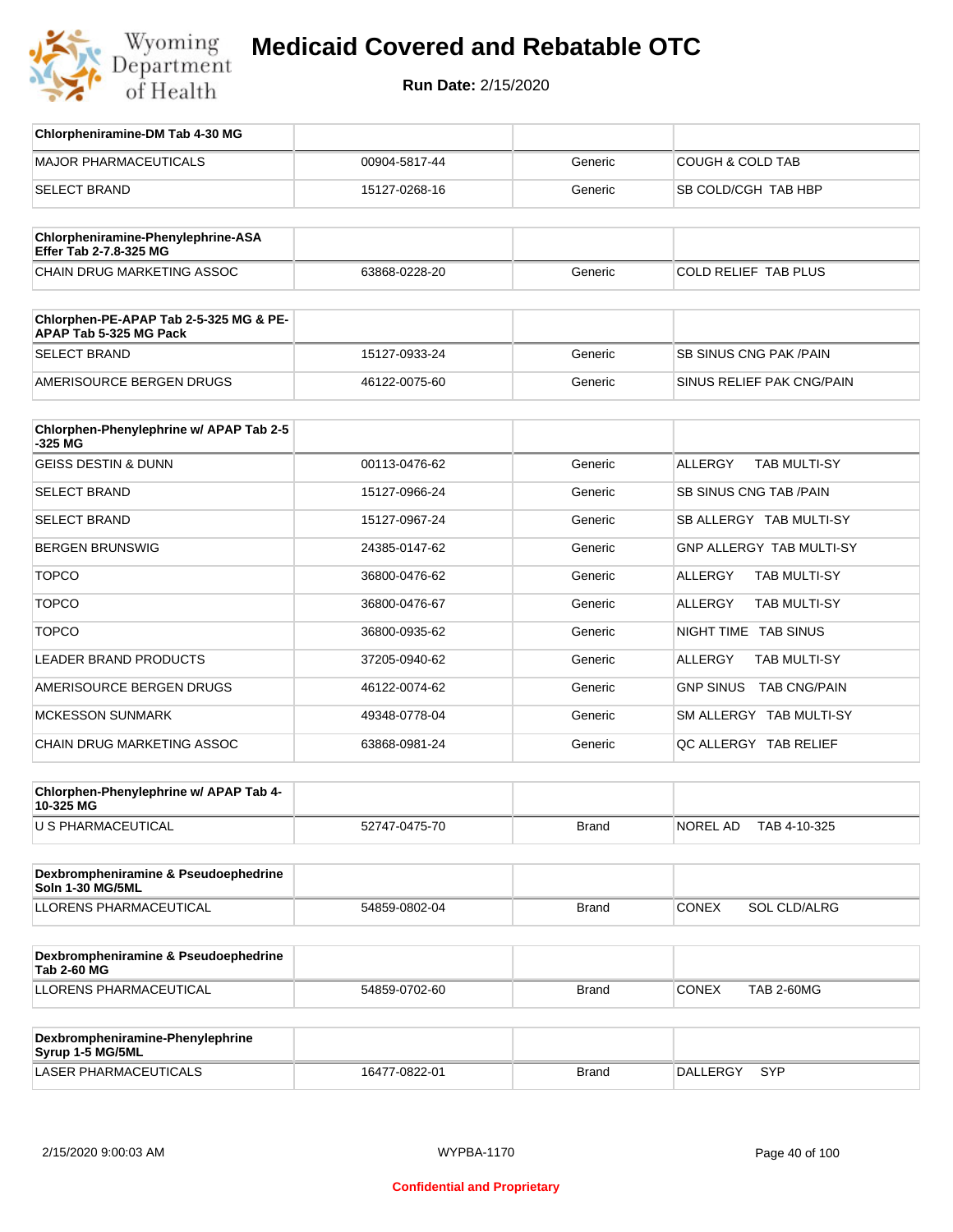

| Dexbrompheniramine-Phenylephrine Tab 1<br>-5 MG             |               |              |                                    |
|-------------------------------------------------------------|---------------|--------------|------------------------------------|
| <b>LASER PHARMACEUTICALS</b>                                | 16477-0161-01 | <b>Brand</b> | TAB 1-5MG<br>DALLERGY              |
| Dexbrompheniramine-Phenylephrine Tab 2<br>-10 MG            |               |              |                                    |
| POLY PHARMACEUTICALS                                        | 50991-0782-60 | <b>Brand</b> | ALA-HIST PE TAB 2-10MG             |
| Dexchlorpheniramine & Pseudoephedrine<br><b>Tab 2-60 MG</b> |               |              |                                    |
| CAPELLON PHARMACEUTICALS                                    | 64543-0097-90 | <b>Brand</b> | <b>RESCON</b><br><b>TAB 2-60MG</b> |
| Dexchlorpheniramine-Phenylephrine Tab 2<br>$-10MG$          |               |              |                                    |
| WOMEN'S CHOICE PHARMACEUTICALS                              | 00485-0080-01 | Brand        | <b>RYMED</b><br><b>TAB 2-10MG</b>  |
| Dextromethorphan HBr Cap 15 MG                              |               |              |                                    |
| <b>RUGBY LABORATORIES</b>                                   | 00536-1068-34 | Generic      | ROBAFEN CGH CAP 15MG               |
| <b>MAJOR PHARMACEUTICALS</b>                                | 00904-5752-95 | Generic      | ROBAFEN CGH CAP 15MG               |
| <b>SELECT BRAND</b>                                         | 15127-0984-20 | Generic      | SB CGH CONTR CAP 15MG              |
| Dextromethorphan HBr Liquid 15 MG/15ML                      |               |              |                                    |
| <b>TOPCO</b>                                                | 36800-0473-38 | Generic      | LIQ COUGH<br>DAY TIME              |
| Dextromethorphan HBr Liquid 15 MG/5ML                       |               |              |                                    |
| <b>SELECT BRAND</b>                                         | 15127-0925-04 | Generic      | SB CGH RELF LIQ 15MG/5ML           |
| <b>BERGEN BRUNSWIG</b>                                      | 24385-0262-26 | Generic      | GNP CGH RELF LIQ 15MG/5ML          |
| <b>BERGEN BRUNSWIG</b>                                      | 24385-0263-26 | Generic      | GNP CGH RELF LIQ 15MG/5ML          |
| CHAIN DRUG MARKETING ASSOC                                  | 63868-0070-04 | Generic      | QC CGH RELF LIQ 15MG/5ML           |
| Dextromethorphan HBr Syrup 15 MG/5ML                        |               |              |                                    |
| <b>BERGEN BRUNSWIG</b>                                      | 24385-0493-26 | Generic      | TUSSIN COUGH SYP 15MG/5ML          |
| <b>TOPCO</b>                                                | 36800-0300-26 | Generic      | TUSSIN COUGH SYP 15MG/5ML          |
| Dextromethorphan Polistirex Extended                        |               |              |                                    |
| Release Susp 30 MG/5ML                                      |               |              |                                    |
| <b>MAJOR PHARMACEUTICALS</b>                                | 00904-6312-56 | Generic      | COUGH DM<br>SUS 30MG/5ML           |
| LEADER BRAND PRODUCTS                                       | 37205-0697-21 | Generic      | COUGH DM<br>SUS 30MG/5ML           |
| PERRIGO PHARMACEUTICALS                                     | 45802-0433-21 | Generic      | DEXTROMETHOR SUS 30MG/5ML          |
| AMERISOURCE BERGEN DRUGS                                    | 46122-0141-21 | Generic      | GNP COUGH DM SUS 30MG/5ML          |
| AMERISOURCE BERGEN DRUGS                                    | 46122-0141-25 | Generic      | GNP COUGH DM SUS 30MG/5ML          |
| AMERISOURCE BERGEN DRUGS                                    | 46122-0142-21 | Generic      | GNP COUGH DM SUS 30MG/5ML          |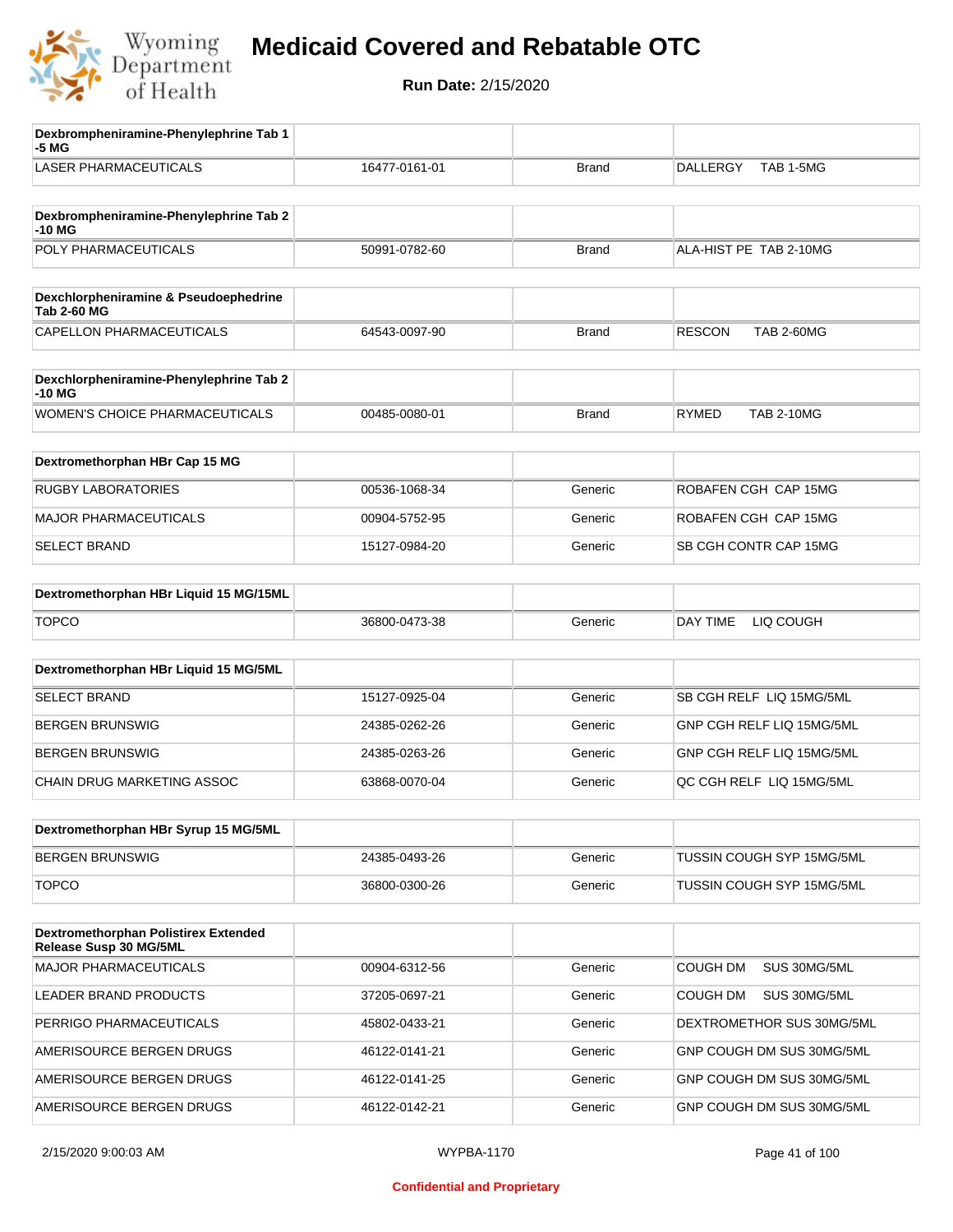

# Wyoming<br>Department<br>of Health

#### **Medicaid Covered and Rebatable OTC**

| <b>MCKESSON</b>          | 62011-0176-01 | Generic      | HM COUGH DM SUS 30MG/5ML      |
|--------------------------|---------------|--------------|-------------------------------|
| <b>MCKESSON</b>          | 62011-0198-01 | Generic      | HM COUGH DM SUS 30MG/5ML      |
| <b>RECKITT BENCKISER</b> | 63824-0171-63 | <b>Brand</b> | SUS 30MG/5ML<br><b>DELSYM</b> |
| <b>RECKITT BENCKISER</b> | 63824-0171-65 | <b>Brand</b> | <b>DELSYM</b><br>SUS 30MG/5ML |
| <b>RECKITT BENCKISER</b> | 63824-0172-63 | <b>Brand</b> | <b>DELSYM</b><br>SUS 30MG/5ML |
| <b>RECKITT BENCKISER</b> | 63824-0172-65 | <b>Brand</b> | <b>DELSYM</b><br>SUS 30MG/5ML |
| <b>RECKITT BENCKISER</b> | 63824-0173-63 | <b>Brand</b> | DELSYM CHILD SUS 30MG/5ML     |
| <b>RECKITT BENCKISER</b> | 63824-0173-65 | <b>Brand</b> | DELSYM CHILD SUS 30MG/5ML     |
| <b>RECKITT BENCKISER</b> | 63824-0175-63 | <b>Brand</b> | <b>DELSYM</b><br>SUS 30MG/5ML |
| <b>RECKITT BENCKISER</b> | 63824-0175-65 | <b>Brand</b> | <b>DELSYM</b><br>SUS 30MG/5ML |
| <b>RECKITT BENCKISER</b> | 63824-0176-63 | <b>Brand</b> | <b>DELSYM</b><br>SUS 30MG/5ML |
| <b>RECKITT BENCKISER</b> | 63824-0176-65 | Brand        | <b>DELSYM</b><br>SUS 30MG/5ML |
| <b>RECKITT BENCKISER</b> | 63824-0177-63 | <b>Brand</b> | DELSYM CHILD SUS 30MG/5ML     |
| <b>RECKITT BENCKISER</b> | 63824-0177-65 | <b>Brand</b> | DELSYM CHILD SUS 30MG/5ML     |

| Dextromethorphan-Doxylamine-APAP Cap<br>15-6.25-325 MG |               |         |                           |
|--------------------------------------------------------|---------------|---------|---------------------------|
| <b>MAJOR PHARMACEUTICALS</b>                           | 00904-5764-44 | Generic | NIGHT TIME CAP COLD/FLU   |
| <b>SELECT BRAND</b>                                    | 15127-0985-12 | Generic | NIGHT TIME CAP COLD/FLU   |
| <b>TOPCO</b>                                           | 36800-0977-53 | Generic | CAP COLD/FLU<br>NITE TIME |
| <b>TOPCO</b>                                           | 36800-0977-60 | Generic | CAP COLD/FLU<br>NITE TIME |
| <b>LEADER BRAND PRODUCTS</b>                           | 37205-0707-62 | Generic | NITE-TIME<br>CAP COLD/FLU |
| AMERISOURCE BERGEN DRUGS                               | 46122-0183-73 | Generic | NIGHT TIME CAP COLD/FLU   |
| AMERISOURCE BERGEN DRUGS                               | 46122-0245-62 | Generic | NIGHT TIME CAP COLD/FLU   |
| <b>MCKESSON SUNMARK</b>                                | 49348-0741-03 | Generic | SM NITE TIME CAP COLD/FLU |
| <b>MCKESSON</b>                                        | 62011-0084-02 | Generic | NIGHT TIME CAP COLD/FLU   |

| Dextromethorphan-Doxylamine-APAP<br>Liquid 15-6.25-325 MG/15ML |               |         |                            |
|----------------------------------------------------------------|---------------|---------|----------------------------|
| <b>MAJOR PHARMACEUTICALS</b>                                   | 00904-5777-09 | Generic | LIQ COLD/FLU<br>ALL-NITE   |
| AMERISOURCE BERGEN DRUGS                                       | 46122-0136-34 | Generic | NIGHT TIME<br>LIQ COLD/FLU |
| AMERISOURCE BERGEN DRUGS                                       | 46122-0136-40 | Generic | NIGHT TIME<br>LIQ COLD/FLU |
| AMERISOURCE BERGEN DRUGS                                       | 46122-0198-34 | Generic | NIGHT TIME<br>LIQ COLD/FLU |
| AMERISOURCE BERGEN DRUGS                                       | 46122-0198-40 | Generic | NIGHT TIME LIQ COLD/FLU    |
| <b>MCKESSON SUNMARK</b>                                        | 49348-0975-37 | Generic | SM NITE TIME LIQ CLD/FLU   |
| <b>MCKESSON SUNMARK</b>                                        | 49348-0975-39 | Generic | SM NITE TIME LIQ CLD/FLU   |
| <b>MCKESSON</b>                                                | 62011-0082-02 | Generic | NIGHT TIME<br>LIQ CLD/FLU  |
| <b>MCKESSON</b>                                                | 62011-0083-02 | Generic | NIGHT TIME<br>LIO CLD/FLU  |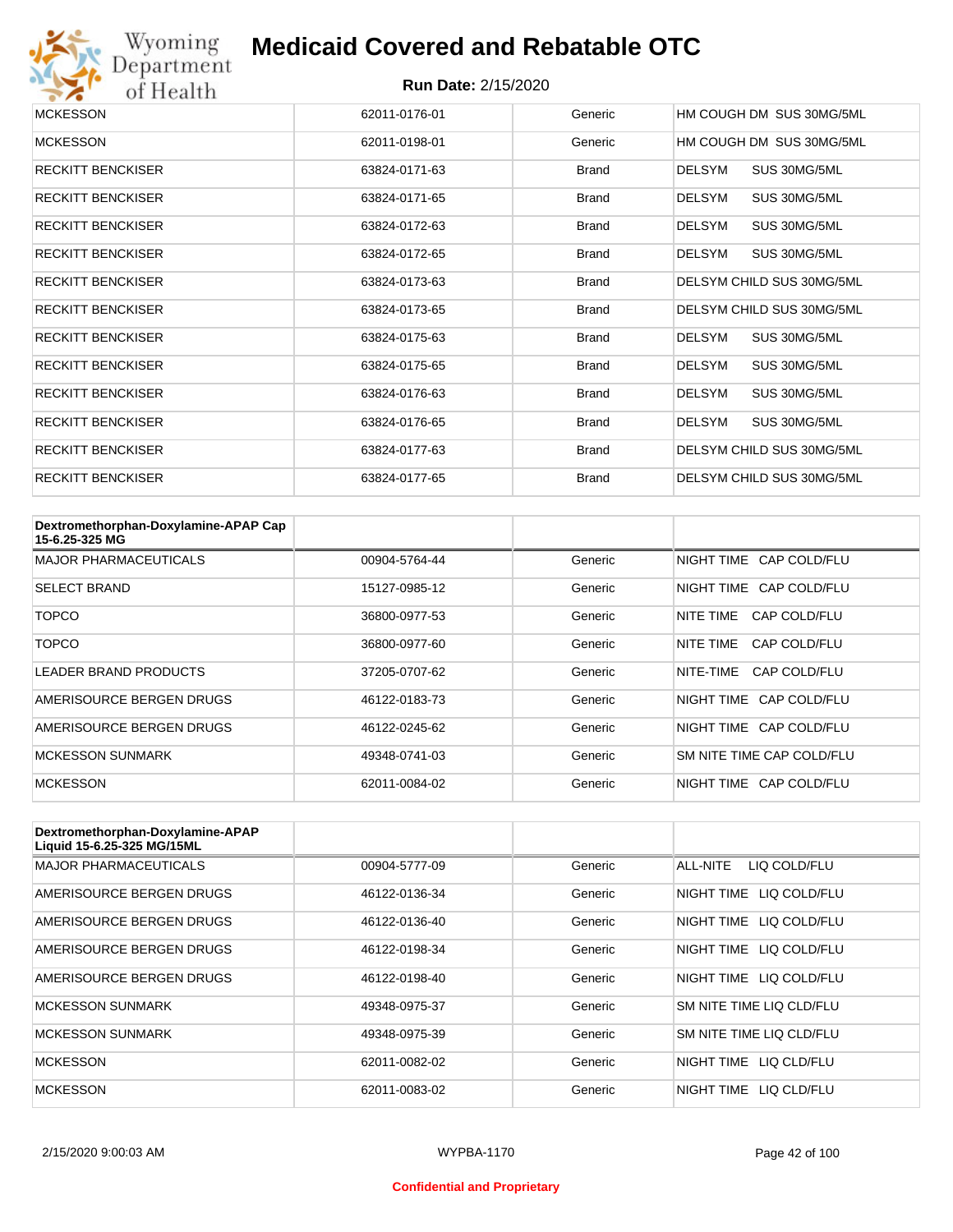

| Dextromethorphan-Doxylamine-APAP<br>Liquid 30-12.5-1000 MG/30ML |               |         |                            |
|-----------------------------------------------------------------|---------------|---------|----------------------------|
| <b>SELECT BRAND</b>                                             | 15127-0987-06 | Generic | NIGHT TIME LIQ COLD/FLU    |
| <b>SELECT BRAND</b>                                             | 15127-0987-10 | Generic | NIGHT TIME<br>LIQ COLD/FLU |
| <b>TOPCO</b>                                                    | 36800-0041-30 | Generic | LIQ COLD/FLU<br>NITE-TIME  |
| <b>TOPCO</b>                                                    | 36800-0041-38 | Generic | LIQ COLD/FLU<br>NITE-TIME  |
| <b>TOPCO</b>                                                    | 36800-0666-34 | Generic | COUGH & SORE LIQ NGT TIME  |
| <b>TOPCO</b>                                                    | 36800-0908-30 | Generic | LIQ COLD/FLU<br>NITE TIME  |
| <b>TOPCO</b>                                                    | 36800-0908-38 | Generic | NITE TIME<br>LIQ COLD/FLU  |
| <b>TOPCO</b>                                                    | 36800-0990-38 | Generic | NITE TIME<br>LIQ COLD/FLU  |
| CHAIN DRUG MARKETING ASSOC                                      | 63868-0065-08 | Generic | QC COUGH<br>LIQ SORE THR   |

| Dextromethorphan-Guaifenesin Granules<br>Packet 5-100 MG |               |              |                         |
|----------------------------------------------------------|---------------|--------------|-------------------------|
| <b>RECKITT BENCKISER</b>                                 | 63824-0256-12 | <b>Brand</b> | MUCINEX CGH GRA 5-100MG |

| Dextromethorphan-Guaifenesin Liquid 10-<br><b>100 MG/5ML</b> |               |         |                                      |
|--------------------------------------------------------------|---------------|---------|--------------------------------------|
| <b>PERRIGO</b>                                               | 00113-0578-26 | Generic | TUSSIN DM LIQ                        |
| <b>PAR PHARMACEUTICALS</b>                                   | 00603-1330-58 | Generic | IOPHEN DM-NR LIQ 100-10/5            |
| <b>BERGEN BRUNSWIG</b>                                       | 24385-0359-26 | Generic | <b>GNP TUSSIN LIQ DM</b>             |
| <b>BERGEN BRUNSWIG</b>                                       | 24385-0359-34 | Generic | <b>GNP TUSSIN LIQ DM</b>             |
| <b>BERGEN BRUNSWIG</b>                                       | 24385-0578-26 | Generic | GNP TUSSIN LIQ DM COUGH              |
| <b>TOPCO</b>                                                 | 36800-0359-26 | Generic | <b>TUSSIN DM</b><br>LIQ 100-10/5     |
| <b>TOPCO</b>                                                 | 36800-0359-34 | Generic | <b>TUSSIN DM</b><br>LIQ 100-10/5     |
| <b>TOPCO</b>                                                 | 36800-0359-40 | Generic | TUSSIN DM<br>LIQ 100-10/5            |
| <b>TOPCO</b>                                                 | 36800-0578-26 | Generic | <b>TUSSIN DM</b><br>LIQ 100-10/5     |
| <b>LEADER BRAND PRODUCTS</b>                                 | 37205-0712-26 | Generic | <b>TUSSIN DM</b><br><b>LIQ CLEAR</b> |
| <b>HI-TECH</b>                                               | 50383-0062-06 | Generic | DM/GG<br>SOL 10-100/5                |
| <b>HI-TECH</b>                                               | 50383-0062-07 | Generic | DM/GG<br>SOL 10-100/5                |
| <b>HI-TECH</b>                                               | 50383-0062-11 | Generic | SOL<br>DM/GG                         |
| <b>HI-TECH</b>                                               | 50383-0062-12 | Generic | SOL<br>DM/GG                         |
| <b>SILARX</b>                                                | 54838-0133-40 | Generic | SILTUSSIN DM LIQ DAS                 |
| <b>SILARX</b>                                                | 54838-0139-40 | Generic | SILTUSSIN-DM LIQ DIABETIC            |
| <b>LLORENS PHARMACEUTICAL</b>                                | 54859-0505-04 | Generic | TUSNEL DIABT LIQ 10-100/5            |
| LLORENS PHARMACEUTICAL                                       | 54859-0505-16 | Generic | TUSNEL DIABT LIQ 10-100/5            |
| <b>MCKESSON</b>                                              | 62011-0091-01 | Generic | HM TUSSIN LIQ ADLT DM                |
| <b>MCKESSON</b>                                              | 62011-0091-02 | Generic | HM TUSSIN LIQ ADLT DM                |
| <b>MCKESSON</b>                                              | 62011-0092-01 | Generic | TUSSIN ADULT LIQ CGH/CONG            |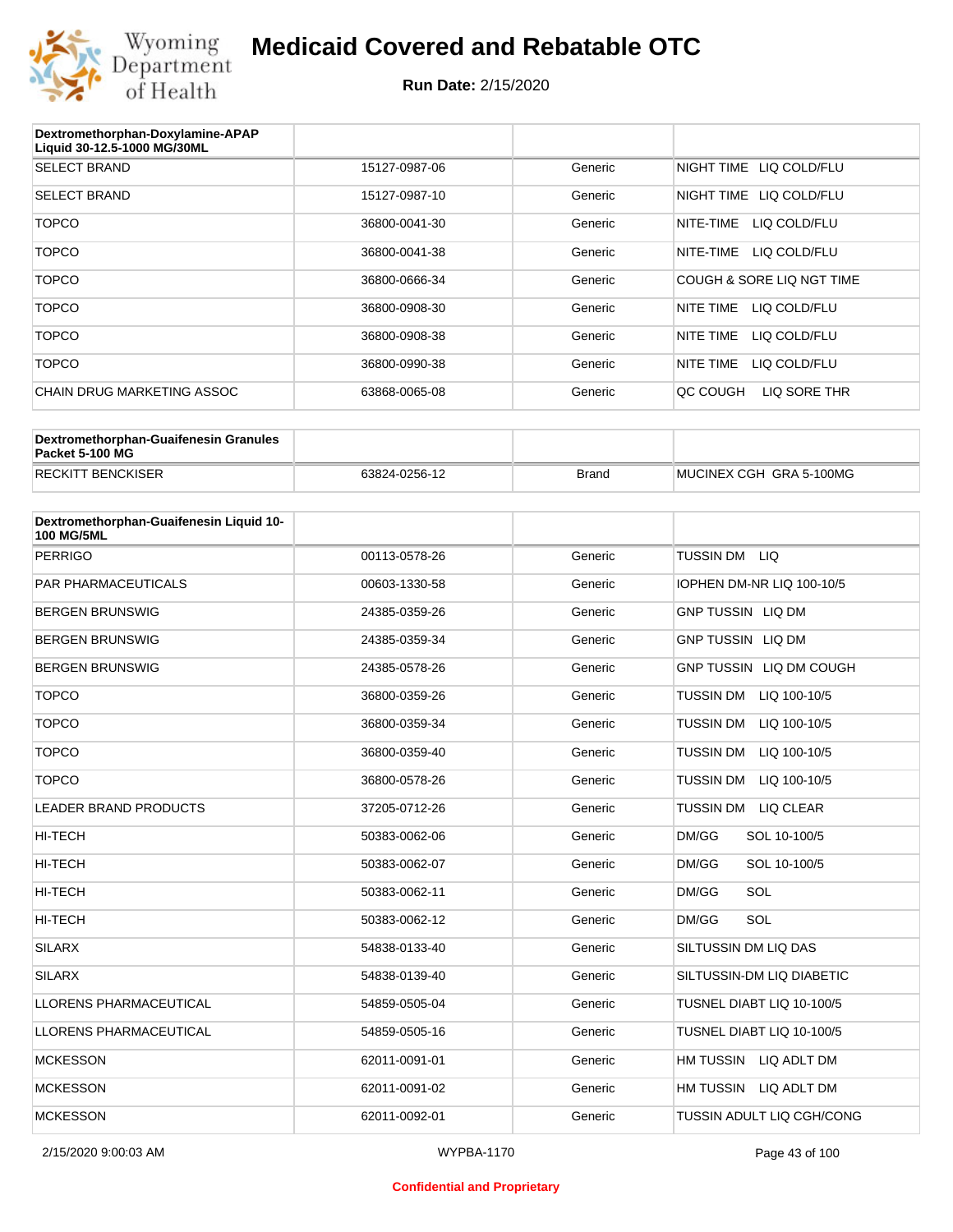

| <b>MCKESSON</b>                                              | 62011-0092-02 | Generic | TUSSIN ADULT LIQ CGH/CONG    |
|--------------------------------------------------------------|---------------|---------|------------------------------|
|                                                              |               |         |                              |
| Dextromethorphan-Guaifenesin Liquid 10-<br><b>200 MG/5ML</b> |               |         |                              |
| <b>PERRIGO</b>                                               | 00113-0799-26 | Generic | TUSSIN DM MX LIQ 10-200/5    |
| <b>TOPCO</b>                                                 | 36800-0799-26 | Generic | TUSSIN DM<br>LIQ MAX         |
| <b>TOPCO</b>                                                 | 36800-0799-34 | Generic | TUSSIN DM<br>LIQ MAX         |
| <b>LEADER BRAND PRODUCTS</b>                                 | 37205-0629-26 | Generic | TUSSIN DM MX LIQ 10-200/5    |
| <b>LEADER BRAND PRODUCTS</b>                                 | 37205-0629-34 | Generic | TUSSIN DM MX LIQ 10-200/5    |
| AMERISOURCE BERGEN DRUGS                                     | 46122-0017-26 | Generic | GNP TUSSIN LIQ DM MAX        |
| AMERISOURCE BERGEN DRUGS                                     | 46122-0017-34 | Generic | <b>GNP TUSSIN LIQ DM MAX</b> |
| AMERISOURCE BERGEN DRUGS                                     | 46122-0139-26 | Generic | TUSSIN DM<br>LIQ 10-200/5    |
| AMERISOURCE BERGEN DRUGS                                     | 46122-0139-34 | Generic | TUSSIN DM<br>LIQ 10-200/5    |
| <b>SILARX</b>                                                | 54838-0140-40 | Generic | SILTUSSIN-DM LIQ MAX ST      |
| <b>MCKESSON</b>                                              | 62011-0211-01 | Generic | HM TUSSIN<br>LIQ DM MAX      |

| Dextromethorphan-Guaifenesin Liquid 5-<br><b>100 MG/5ML</b> |               |         |                           |
|-------------------------------------------------------------|---------------|---------|---------------------------|
| <b>GEISS DESTIN &amp; DUNN</b>                              | 00113-0419-26 | Generic | MUCUS RELIEF LIQ 5-100MG  |
| <b>BERGEN BRUNSWIG</b>                                      | 24385-0985-26 | Generic | MUCUS RELIEF LIQ 5-100MG  |
| TOPCO                                                       | 36800-0419-26 | Generic | MUCUS RELIEF LIQ 5-100MG  |
| <b>LEADER BRAND PRODUCTS</b>                                | 37205-0993-26 | Generic | MUCUS RELIEF LIO 5-100MG  |
| <b>MCKESSON SUNMARK</b>                                     | 49348-0828-34 | Generic | MUCUS RELIEF LIQ 5-100MG  |
| <b>RECKITT BENCKISER</b>                                    | 63824-0019-66 | Generic | LIQ 20-400<br>MUCINEX DM  |
| <b>RECKITT BENCKISER</b>                                    | 63824-0213-66 | Generic | DELSYM COUGH LIQ CONGS DM |
| <b>RECKITT BENCKISER</b>                                    | 63824-0214-66 | Generic | DELSYM COUGH LIQ CONGS DM |
| <b>RECKITT BENCKISER</b>                                    | 63824-0286-64 | Generic | MUCINEX CGH LIQ 5-100MG   |

| Dextromethorphan-Guaifenesin Syrup 10-<br><b>100 MG/5ML</b> |               |         |                           |
|-------------------------------------------------------------|---------------|---------|---------------------------|
| <b>PERRIGO</b>                                              | 00113-0359-26 | Generic | TUSSIN DM<br>SYP 100-10/5 |
| <b>PERRIGO</b>                                              | 00113-0359-34 | Generic | TUSSIN DM<br>SYP 100-10/5 |
| PHARMACEUTICAL ASSOCIATES                                   | 00121-0638-05 | Generic | <b>GUAIFENESIN SYP DM</b> |
| PHARMACEUTICAL ASSOCIATES                                   | 00121-0638-10 | Generic | <b>GUAIFENESIN SYP DM</b> |
| RUGBY LABORATORIES                                          | 00536-0970-85 | Generic | EXTRA ACTION SYP 100-10/5 |
| <b>RUGBY LABORATORIES</b>                                   | 00536-0970-97 | Generic | EXTRA ACTION SYP 100-10/5 |
| <b>PAR PHARMACEUTICALS</b>                                  | 00603-0855-58 | Generic | Q-TUSSIN DM SYP 100-10/5  |
| <b>PAR PHARMACEUTICALS</b>                                  | 00603-0855-81 | Generic | Q-TUSSIN DM SYP 100-10/5  |
| <b>PAR PHARMACEUTICALS</b>                                  | 00603-0855-94 | Generic | Q-TUSSIN DM SYP 100-10/5  |
| <b>MAJOR PHARMACEUTICALS</b>                                | 00904-0053-00 | Generic | ROBAFEN DM SYP 100-10/5   |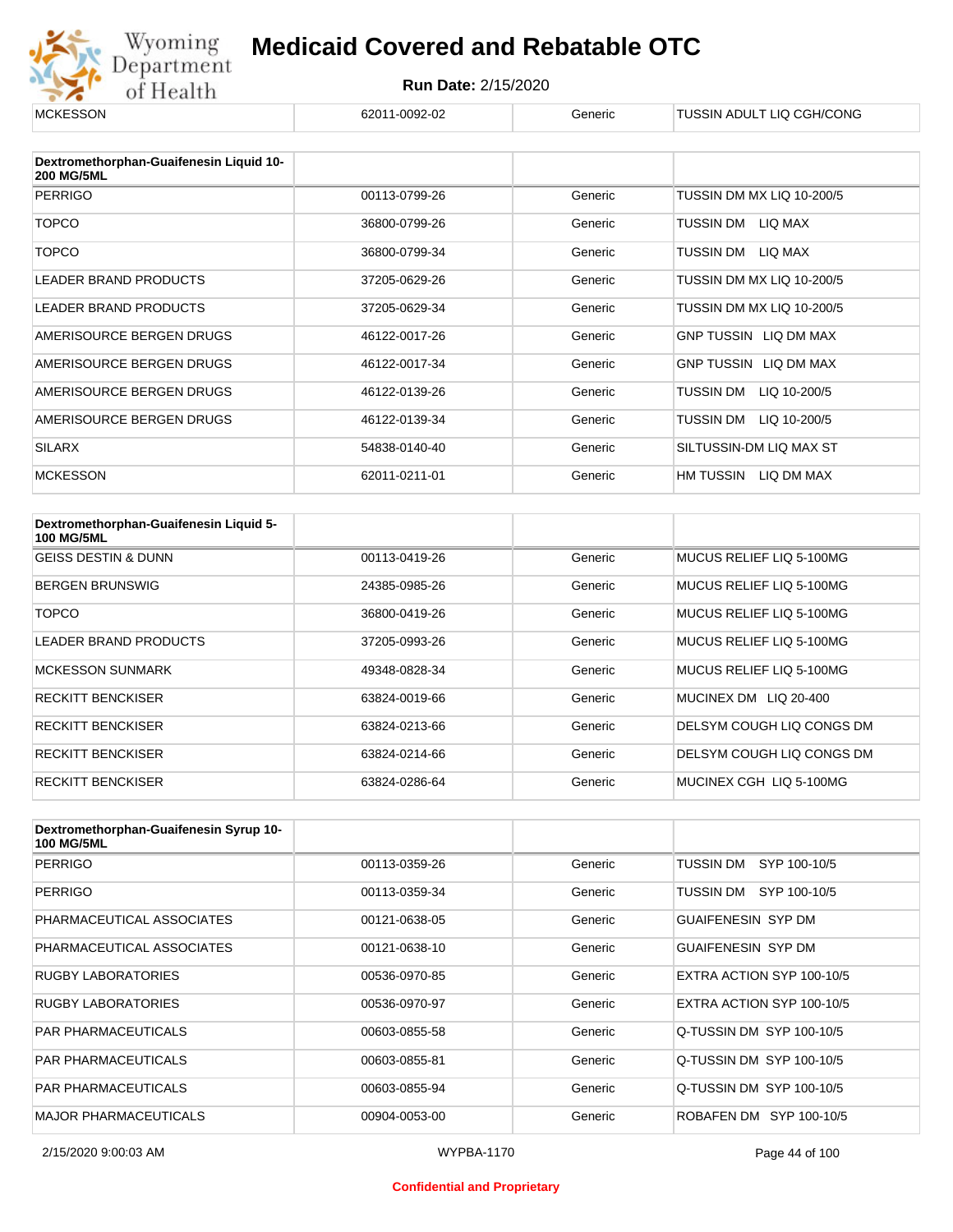| Wyoming<br>Department        | <b>Medicaid Covered and Rebatable OTC</b> |         |                           |  |  |
|------------------------------|-------------------------------------------|---------|---------------------------|--|--|
| of Health                    | <b>Run Date: 2/15/2020</b>                |         |                           |  |  |
| <b>MAJOR PHARMACEUTICALS</b> | 00904-0053-09                             | Generic | ROBAFEN DM SYP 100-10/5   |  |  |
| <b>MAJOR PHARMACEUTICALS</b> | 00904-0053-16                             | Generic | ROBAFEN DM SYP 100-10/5   |  |  |
| <b>MAJOR PHARMACEUTICALS</b> | 00904-0053-20                             | Generic | ROBAFEN DM SYP 100-10/5   |  |  |
| <b>MAJOR PHARMACEUTICALS</b> | 00904-6306-20                             | Generic | ROBAFEN DM SYP 100-10/5   |  |  |
| <b>LEADER BRAND PRODUCTS</b> | 37205-0970-26                             | Generic | TUSSIN DM<br>SYP 100-10/5 |  |  |
| <b>LEADER BRAND PRODUCTS</b> | 37205-0970-34                             | Generic | TUSSIN DM SYP 100-10/5    |  |  |
| <b>MCKESSON SUNMARK</b>      | 49348-0017-34                             | Generic | SM TUSSIN DM SYP 100-10/5 |  |  |
| <b>MCKESSON SUNMARK</b>      | 49348-0017-37                             | Generic | SM TUSSIN DM SYP 100-10/5 |  |  |
| <b>MCKESSON SUNMARK</b>      | 49348-0017-39                             | Generic | SM TUSSIN DM SYP 100-10/5 |  |  |
| <b>MCKESSON SUNMARK</b>      | 49348-0861-34                             | Generic | SM TUSSIN SYP DM          |  |  |
| <b>MCKESSON SUNMARK</b>      | 49348-0861-37                             | Generic | SM TUSSIN SYP DM          |  |  |
| <b>SILARX</b>                | 54838-0209-40                             | Generic | SILTUSSIN-DM SYP ALC FREE |  |  |
| <b>SILARX</b>                | 54838-0209-70                             | Generic | SILTUSSIN-DM SYP ALC FREE |  |  |
| <b>SILARX</b>                | 54838-0209-80                             | Generic | SILTUSSIN-DM SYP ALC FREE |  |  |

| Dextromethorphan-Guaifenesin Syrup 5-<br><b>100 MG/5ML</b> |               |              |                       |
|------------------------------------------------------------|---------------|--------------|-----------------------|
| <b>GLAXO CONSUMER HEALTHCARE L.P.</b>                      | 00067-8118-04 | <b>Brand</b> | TRIAMINIC SYP CGH/CNG |

| Dextromethorphan-Guaifenesin Tab 20-400<br>MG |               |         |                           |
|-----------------------------------------------|---------------|---------|---------------------------|
| <b>MAJOR PHARMACEUTICALS</b>                  | 00904-6233-46 | Generic | MUCUS RELIEF TAB DM       |
| <b>MAJOR PHARMACEUTICALS</b>                  | 00904-6233-52 | Generic | MUCUS RELIEF TAB DM       |
| <b>BERGEN BRUNSWIG</b>                        | 24385-0026-71 | Generic | MUCUS RELIEF TAB DM       |
| <b>LEADER BRAND PRODUCTS</b>                  | 37205-0538-71 | Generic | CHEST CONGES TAB 20-400MG |
| LEADER BRAND PRODUCTS                         | 37205-0675-62 | Generic | TABTUSSIN DM TAB 20-400MG |
| AMERISOURCE BERGEN DRUGS                      | 46122-0058-62 | Generic | TAB TUSSIN TAB DM         |
| <b>MCKESSON SUNMARK</b>                       | 49348-0728-09 | Generic | CHEST CONGES TAB 20-400MG |
| <b>TIME-CAP LABS</b>                          | 49483-0280-06 | Generic | MUCOSA DM<br>TAB 20-400MG |
| <b>MCKESSON</b>                               | 62011-0061-01 | Generic | CHEST CONGES TAB RELF DM  |
| CHAIN DRUG MARKETING ASSOC                    | 63868-0753-50 | Generic | OC MEDIFIN TAB DM         |

| Dextromethorphan-Guaifenesin Tab ER<br>12HR 30-600 MG |               |              |                         |
|-------------------------------------------------------|---------------|--------------|-------------------------|
| <b>RECKITT BENCKISER</b>                              | 63824-0056-32 | Brand        | MUCINEX DM TAB 30-600ER |
| RECKITT BENCKISER                                     | 63824-0056-34 | <b>Brand</b> | MUCINEX DM TAB 30-600ER |
| RECKITT BENCKISER                                     | 63824-0056-69 | <b>Brand</b> | MUCINEX DM TAB 30-600ER |

| Dextromethorphan-Guaifenesin Tab ER<br>12HR 60-1200 MG |               |              |                        |
|--------------------------------------------------------|---------------|--------------|------------------------|
| RECKITT BENCKISER                                      | 63824-0072-35 | <b>Brand</b> | MUCINEX DM TAB 60-1200 |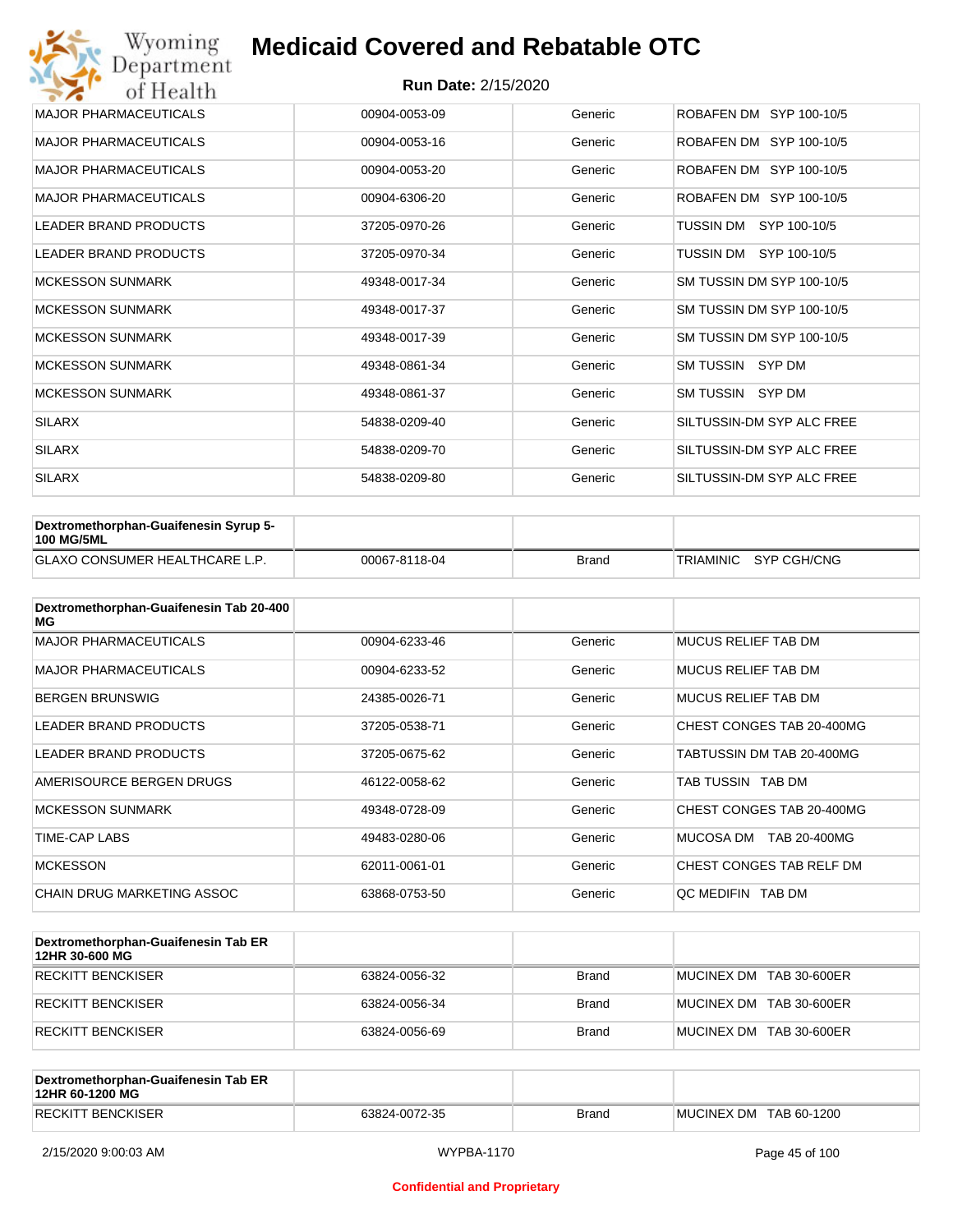# Wyoming<br>Department<br>of Health

## **Medicaid Covered and Rebatable OTC**

| <b>RECKITT BENCKISER</b> | 63824-0072-36 | <b>Brand</b> | MUCINEX DM TAB 60-1200 |
|--------------------------|---------------|--------------|------------------------|
| <b>RECKITT BENCKISER</b> | 63824-0072-46 | <b>Brand</b> | MUCINEX DM TAB 60-1200 |

| Dextromethorphan-Phenylephrine-APAP<br>Cap 10-5-325 MG |               |              |                                  |
|--------------------------------------------------------|---------------|--------------|----------------------------------|
| <b>MAJOR PHARMACEUTICALS</b>                           | 00904-5763-44 | <b>Brand</b> | DAY TIME<br>CAP COLD/FLU         |
| <b>SELECT BRAND</b>                                    | 15127-0989-12 | Generic      | SB DAY TIME CAP COLD/FLU         |
| <b>BERGEN BRUNSWIG</b>                                 | 24385-0036-62 | Generic      | <b>GNP DAY TIME CAP COLD/FLU</b> |
| <b>TOPCO</b>                                           | 36800-0215-53 | Generic      | DAYTIME PE CAP COLD/FLU          |
| <b>TOPCO</b>                                           | 36800-0215-60 | Generic      | DAYTIME PE CAP COLD/FLU          |
| AMERISOURCE BERGEN DRUGS                               | 46122-0184-73 | Generic      | DAY COLD/FLU CAP 10-5-325        |
| <b>MCKESSON SUNMARK</b>                                | 49348-0738-04 | Generic      | SM DAY TIME CAP PE               |
| <b>MCKESSON</b>                                        | 62011-0066-02 | Generic      | HM DAY TIME CAP                  |

| Dextromethorphan-Phenylephrine-APAP<br>Ligd 10-5-325 MG/15ML |               |         |                                  |
|--------------------------------------------------------------|---------------|---------|----------------------------------|
| <b>BERGEN BRUNSWIG</b>                                       | 24385-0005-34 | Generic | <b>GNP DAY TIME LIQ COLD/FLU</b> |
| <b>TOPCO</b>                                                 | 36800-0656-30 | Generic | LIQ COLD/FLU<br><b>DAY TIME</b>  |
| <b>TOPCO</b>                                                 | 36800-0656-38 | Generic | <b>DAY TIME</b><br>LIQ COLD/FLU  |
| AMERISOURCE BERGEN DRUGS                                     | 46122-0015-33 | Generic | <b>GNP FLU RELF LIQ DAYTIME</b>  |
| <b>MCKESSON SUNMARK</b>                                      | 49348-0753-37 | Generic | <b>SM DAY TIME LIQ COLD/FLU</b>  |
| <b>MCKESSON</b>                                              | 62011-0065-02 | Generic | HM DAYTIME LIQ COLD/FLU          |
| CHAIN DRUG MARKETING ASSOC                                   | 63868-0067-08 | Generic | OC FLU RELF LIO DAYTIME          |

| Dextromethorphan-Phenylephrine-APAP<br><b>Powd Pack 20-10-500 MG</b> |               |       |          |              |
|----------------------------------------------------------------------|---------------|-------|----------|--------------|
| <b>GLAXO CONSUMER HEALTHCARE L.P.</b>                                | 00067-6426-06 | Brand | THERAFLU | PAK SEV COLD |
|                                                                      |               |       |          |              |

| Dextromethorphan-Phenylephrine-APAP<br><b>Powd Pack 20-10-650 MG</b> |               |         |                                 |
|----------------------------------------------------------------------|---------------|---------|---------------------------------|
| PERRIGO PHARMACEUTICALS                                              | 00113-0096-91 | Generic | <b>FLU/COLD/CGH POW DAYTIME</b> |
| CHAIN DRUG MARKETING ASSOC                                           | 63868-0763-06 | Generic | IQC COLD/CGH POW DAYTIME        |

| Dextromethorphan-Phenylephrine-APAP<br>Tab 10-5-325 MG |               |         |                                  |
|--------------------------------------------------------|---------------|---------|----------------------------------|
| MAJOR PHARMACEUTICALS                                  | 00904-5786-24 | Generic | MAPAP COLD TAB 10-5-325          |
| <b>TOPCO</b>                                           | 36800-0371-62 | Generic | COLD MULT-SY TAB DAYTIME         |
| <b>TOPCO</b>                                           | 36800-0402-62 | Generic | <b>TAB CONGESTI</b><br>COLD HEAD |
| AMERISOURCE BERGEN DRUGS                               | 46122-0073-62 | Generic | <b>COLD RELIEF TAB MULTI-S</b>   |

| Dextromethorphan-Pyrilamine Liquid 7.5-<br>7.5 MG/5ML |               |       |                  |
|-------------------------------------------------------|---------------|-------|------------------|
| CAPITAL PHARMACEUTICAL                                | 29978-0127-16 | Brand | LIQ<br>CAPRON DM |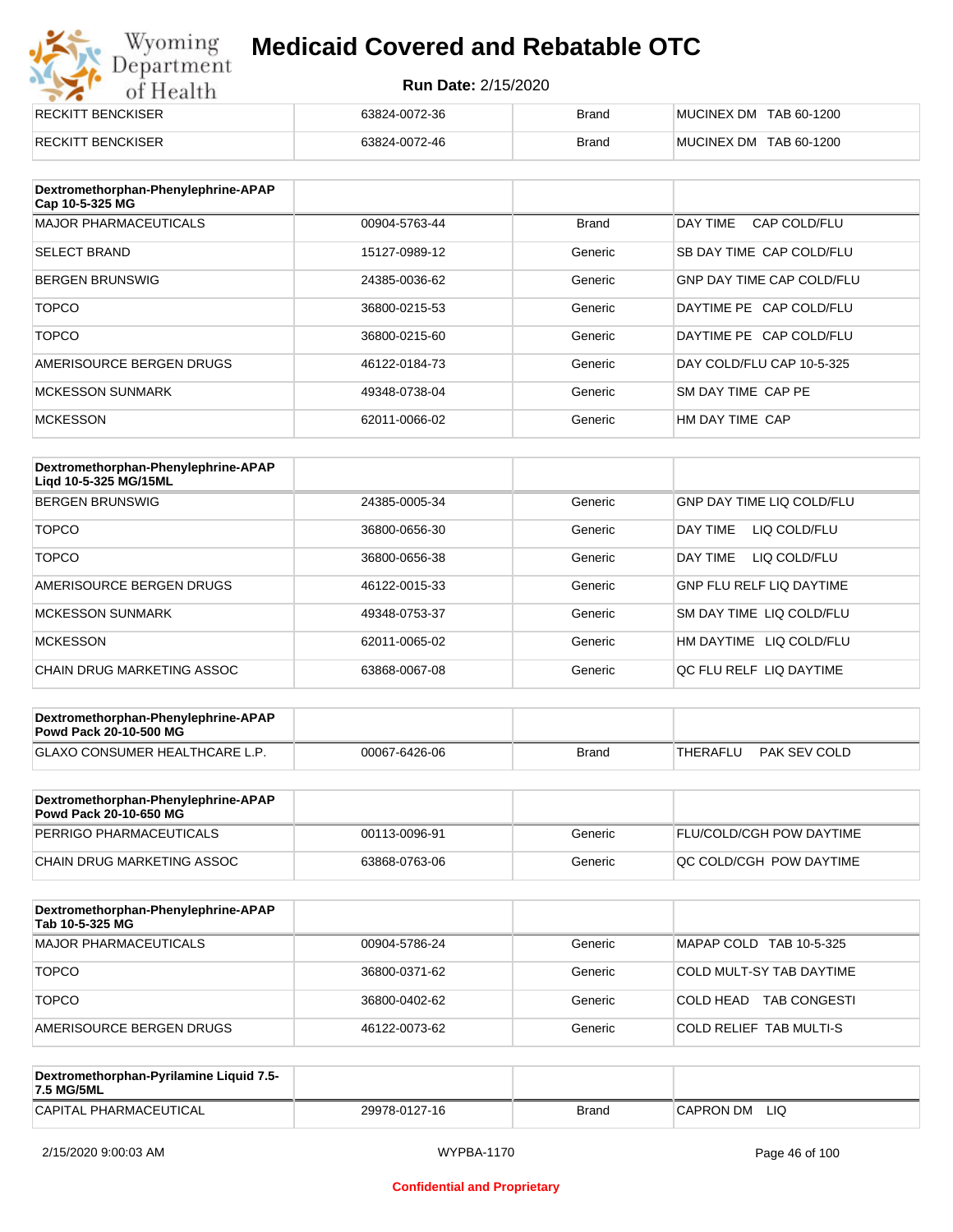

**12.5-325 MG**

**Diphenhydramine-Acetaminophen Tab** 

## **Medicaid Covered and Rebatable OTC**

| <b>RUGBY LABORATORIES</b>                                    | 00536-1003-01 | Generic      | ACETA-GESIC TAB 12.5-325         |
|--------------------------------------------------------------|---------------|--------------|----------------------------------|
| Diphenhydramine-Phenylephrine Liq 6.25-                      |               |              |                                  |
| 2.5 MG/5ML                                                   |               |              |                                  |
| <b>TOPCO</b>                                                 | 36800-0913-26 | Generic      | TRIACTING NT LIQ COLD/CGH        |
| Diphenhydramine-Phenylephrine Syrup<br>6.25-2.5 MG/5ML       |               |              |                                  |
| GLAXO CONSUMER HEALTHCARE L.P.                               | 00067-8106-04 | <b>Brand</b> | SYP COLD/CGH<br>TRIAMINIC        |
| Diphenhydramine-Phenylephrine-APAP<br>Liq 12.5-5-325 MG/10ML |               |              |                                  |
| <b>RECKITT BENCKISER</b>                                     | 63824-0211-66 | Generic      | DELSYM NIGHT LIQ CGH+CLD         |
| <b>RECKITT BENCKISER</b>                                     | 63824-0212-66 | Generic      | DELSYM NIGHT LIQ CGH+CLD         |
| <b>RECKITT BENCKISER</b>                                     | 63824-0262-66 | Generic      | <b>MUCINEX</b><br>LIQ.           |
| <b>RECKITT BENCKISER</b>                                     | 63824-0500-66 | Generic      | MUCINEX FAST LIQ COLD FLU        |
| <b>RECKITT BENCKISER</b>                                     | 63824-0600-64 | Generic      | MUCINEX MS LIQ COLD NGH          |
| Diphenhydramine-Phenylephrine-APAP<br>Lig 12.5-5-325 MG/15ML |               |              |                                  |
| AMERISOURCE BERGEN DRUGS                                     | 46122-0016-33 | Generic      | <b>GNP FLU RELF LIQ NIGHTIME</b> |
| CHAIN DRUG MARKETING ASSOC                                   | 63868-0068-08 | Generic      | QC FLU RELF LIQ NIGHTIME         |
| Diphenhydramine-Phenylephrine-APAP<br>Packet 25-10-650 MG    |               |              |                                  |
| GLAXO CONSUMER HEALTHCARE L.P.                               | 00067-7918-06 | <b>Brand</b> | THERAFLU SEV POW COLD/CGH        |
| <b>RECKITT BENCKISER</b>                                     | 63824-0233-04 | Generic      | <b>MUCINEX</b><br>PAK FAST-MAX   |
| CHAIN DRUG MARKETING ASSOC                                   | 63868-0764-06 | Generic      | QC COLD/CGH POW NIGHTTIM         |
| Diphenhydramine-Phenylephrine-APAP<br>Tab 12.5-5-325 MG      |               |              |                                  |
| <b>SELECT BRAND</b>                                          | 15127-0973-24 | Generic      | SB ALLERGY/ TAB COLD PE          |
| <b>SELECT BRAND</b>                                          | 15127-0974-12 | Generic      | SB SEVERE TAB COLD PE            |
| AMERISOURCE BERGEN DRUGS                                     | 46122-0052-62 | Generic      | ALLERGY PLUS TAB SINUS           |
| CHAIN DRUG MARKETING ASSOC                                   | 63868-0985-24 | Generic      | QC ALLERGY/ TAB SINUS            |
| Diphenhydramine-Phenylephrine-APAP<br>Tab 25-5-325 MG        |               |              |                                  |
| AMERISOURCE BERGEN DRUGS                                     | 46122-0053-60 | Generic      | ALLERGY PLUS TAB SEV/SINU        |
| <b>RECKITT BENCKISER</b>                                     | 63824-0550-20 | Generic      | MUCINEX FAST TAB 25-5-325        |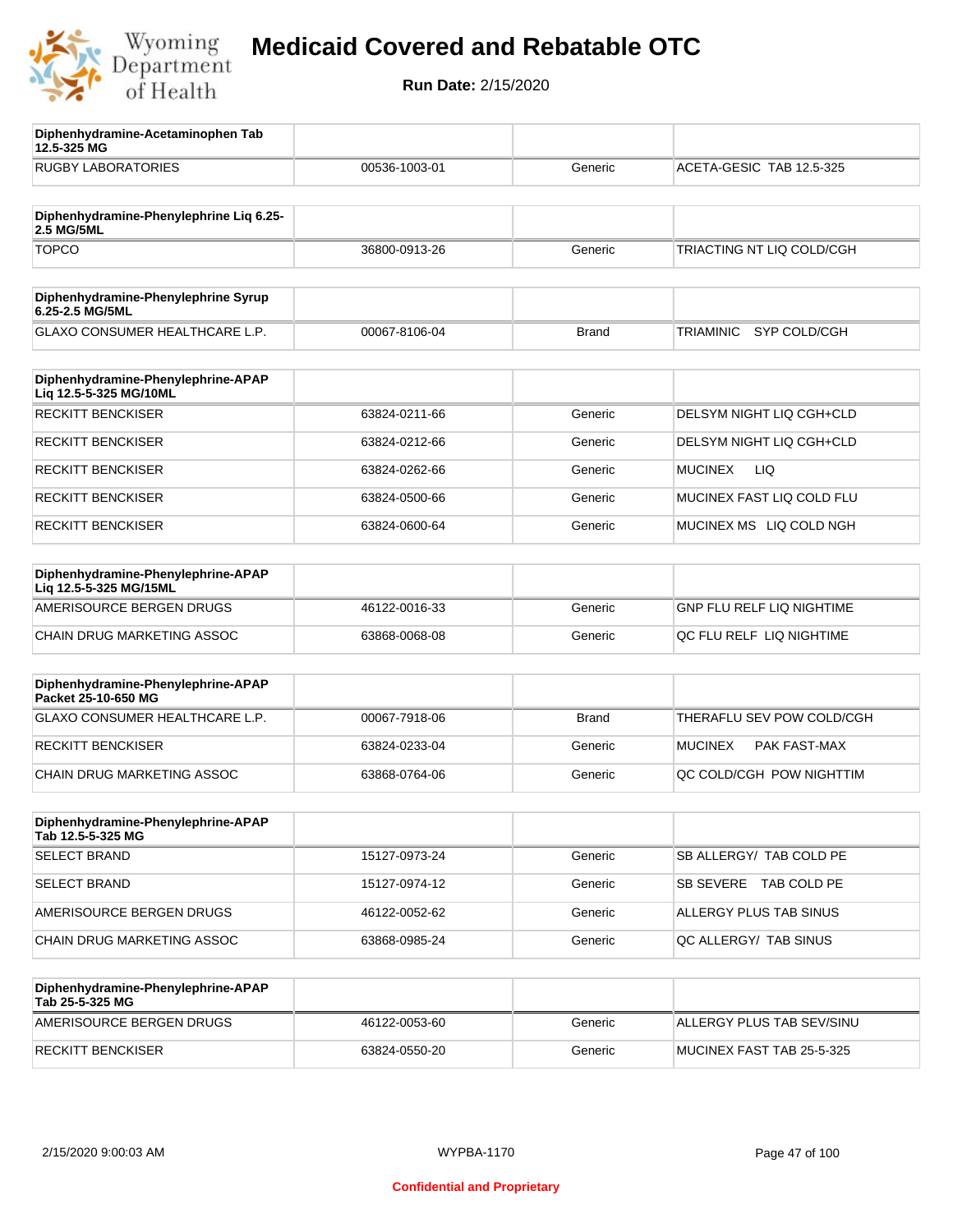

| Doxylamine-DM Liquid 6.25-15 MG/15ML                   |               |              |                                 |
|--------------------------------------------------------|---------------|--------------|---------------------------------|
| <b>BERGEN BRUNSWIG</b>                                 | 24385-0461-34 | Generic      | NIGHT TIME LIQ COUGH            |
| <b>BERGEN BRUNSWIG</b>                                 | 24385-0461-40 | Generic      | NIGHT TIME LIQ COUGH            |
| <b>TOPCO</b>                                           | 36800-0668-38 | Generic      | NITE TIME LIQ COUGH             |
| Doxylamine-Phenylephrine Tab 7.5-10 MG                 |               |              |                                 |
| POLY PHARMACEUTICALS                                   | 50991-0216-01 | <b>Brand</b> | POLY HIST<br>TAB 7.5-10MG       |
| Doxylamine-Pseudoephedrine Liquid 6.25-                |               |              |                                 |
| <b>30 MG/5ML</b>                                       |               |              |                                 |
| <b>SALLUS LABORATORIES</b>                             | 69036-0110-16 | <b>Brand</b> | LORTUSS LQ LIQ                  |
| Fexofenadine-Pseudoephedrine Tab ER<br>24HR 180-240 MG |               |              |                                 |
| DR.REDDY'S LABORATORIES, INC.                          | 55111-0557-35 | Generic      | FEXOFEN/PSE TAB 180-240         |
| <b>Guaifenesin Granules Packet 100 MG</b>              |               |              |                                 |
| <b>RECKITT BENCKISER</b>                               | 63824-0254-12 | <b>Brand</b> | MUCINEX/KIDS GRA 100MG          |
| <b>Guaifenesin Liquid 100 MG/5ML</b>                   |               |              |                                 |
| PERRIGO PHARMACEUTICALS                                | 00113-0288-26 | Generic      | MUCUS RELIEF LIQ 100/5ML        |
| PHARMACEUTICAL ASSOCIATES                              | 00121-1744-05 | Generic      | GUAIFENESIN SOL 100/5ML         |
| PHARMACEUTICAL ASSOCIATES                              | 00121-1744-10 | Generic      | GUAIFENESIN SOL 100/5ML         |
| PHARMACEUTICAL ASSOCIATES                              | 00121-1744-15 | Generic      | GUAIFENESIN SOL 100/5ML         |
| <b>PAR PHARMACEUTICALS</b>                             | 00603-0857-58 | Generic      | Q-TUSSIN<br><b>SOL 100/5ML</b>  |
| PAR PHARMACEUTICALS                                    | 00603-0857-81 | Generic      | Q-TUSSIN<br><b>SOL 100/5ML</b>  |
| PAR PHARMACEUTICALS                                    | 00603-0857-94 | Generic      | Q-TUSSIN<br><b>SOL 100/5ML</b>  |
| PAR PHARMACEUTICALS                                    | 00603-1328-58 | Generic      | <b>IOPHEN-NR</b><br>LIQ 100/5ML |
| <b>BERGEN BRUNSWIG</b>                                 | 24385-0982-26 | Generic      | MUCUS RELIEF LIQ 100/5ML        |
| <b>TOPCO</b>                                           | 36800-0288-26 | Generic      | MUCUS RELIEF LIQ 100/5ML        |
| HI-TECH                                                | 50383-0063-06 | Generic      | GUAIFENESIN SOL 100/5ML         |
| HI-TECH                                                | 50383-0063-07 | Generic      | GUAIFENESIN SOL 100/5ML         |
| HI-TECH                                                | 50383-0063-11 | Generic      | GUAIFENESIN SOL 200/10ML        |
| HI-TECH                                                | 50383-0063-12 | Generic      | GUAIFENESIN SOL 200/10ML        |
| HI-TECH                                                | 50383-0063-17 | Generic      | GUAIFENESIN SOL 300/15ML        |
| HI-TECH                                                | 50383-0063-18 | Generic      | GUAIFENESIN SOL 300/15ML        |
| SILARX                                                 | 54838-0138-40 | Generic      | SILTUSS DAS LIQ 100/5ML         |
| <b>MCKESSON</b>                                        | 62011-0089-01 | Generic      | TUSSIN ADULT LIQ 100/5ML        |
| <b>MCKESSON</b>                                        | 62011-0089-02 | Generic      | TUSSIN ADULT LIQ 100/5ML        |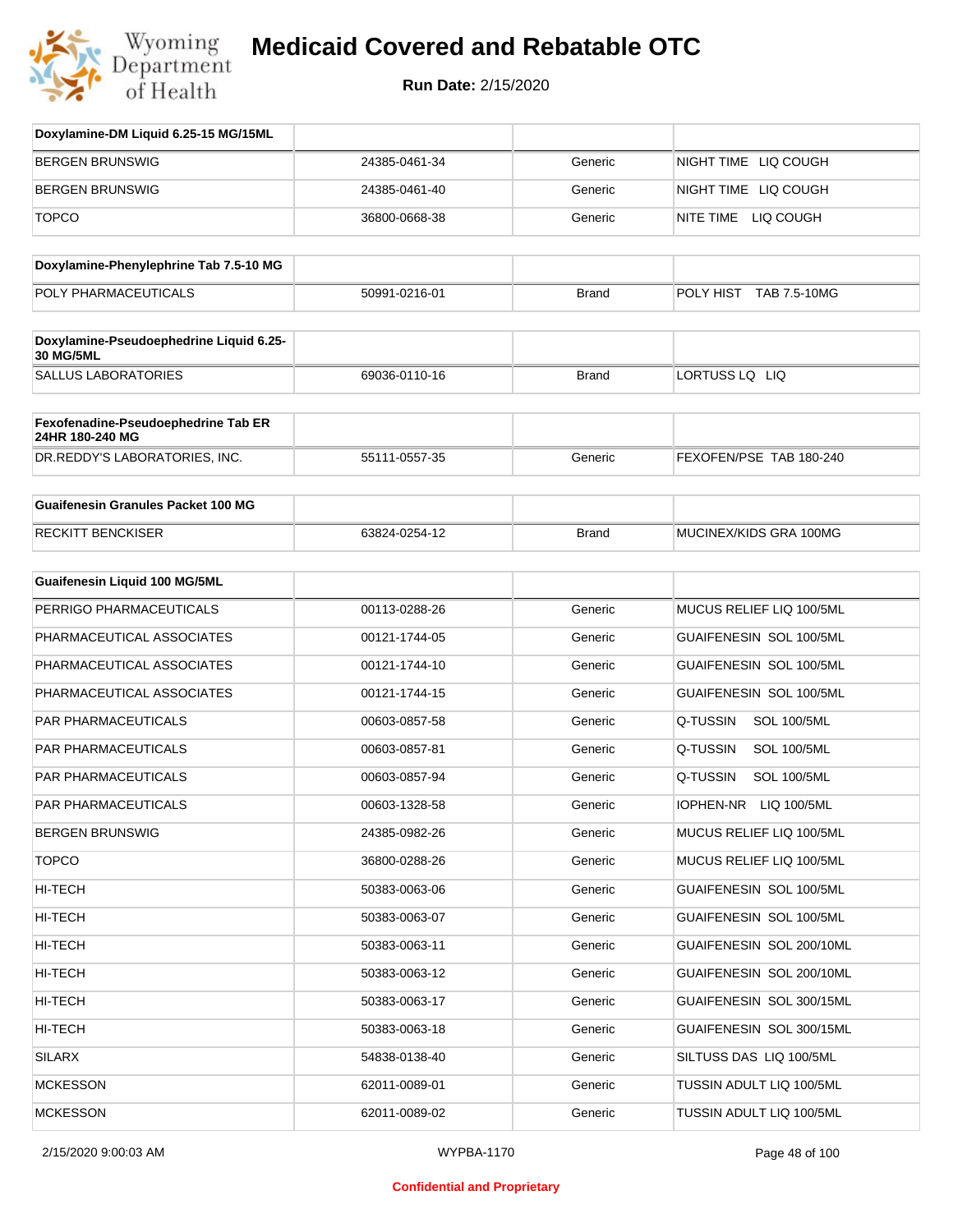

|               | usiici        | <b>IVIUUIIVEA UNLU LIU IUU/JIVIL</b> |
|---------------|---------------|--------------------------------------|
|               |               |                                      |
|               |               |                                      |
| 00113-0061-26 | Generic       | TUSSIN CHEST SYP 100/5ML             |
| 00113-0061-34 | Generic       | TUSSIN CHEST SYP 100/5ML             |
| 00536-0825-85 | Generic       | <b>COUGH</b><br><b>SYP 100/5ML</b>   |
| 00536-0825-97 | Generic       | <b>COUGH</b><br><b>SYP 100/5ML</b>   |
| 00904-0061-00 | Generic       | <b>ROBAFEN</b><br><b>SYP 100/5ML</b> |
| 00904-0061-09 | Generic       | <b>SYP 100/5ML</b><br><b>ROBAFEN</b> |
| 00904-0061-16 | Generic       | <b>SYP 100/5ML</b><br><b>ROBAFEN</b> |
| 15127-0940-44 | Generic       | SB CGH CONTR SYP 100/5ML             |
| 15127-0940-48 | Generic       | SB CGH CONTR SYP 100/5ML             |
| 24385-0310-34 | Generic       | GNP TUSSIN SYP 100/5ML               |
| 36800-0310-26 | Generic       | TUSSIN CHEST SYP 100/5ML             |
| 49348-0278-34 | Generic       | SM TUSSIN SYP 100/5ML                |
| 49348-0278-37 | Generic       | SM TUSSIN SYP 100/5ML                |
| 54838-0117-40 | Generic       | SILTUSSIN SA SYP 100/5ML             |
| 54838-0117-70 | Generic       | SILTUSSIN SA SYP 100/5ML             |
| 54838-0117-80 | Generic       | SILTUSSIN SA SYP 100/5ML             |
|               | 00024-0200-04 |                                      |

| Guaifenesin Tab 200 MG     |               |         |                                     |
|----------------------------|---------------|---------|-------------------------------------|
| <b>PAR PHARMACEUTICALS</b> | 00603-4886-21 | Generic | ORGAN-INR TAB 200MG                 |
| <b>PAR PHARMACEUTICALS</b> | 00603-4890-21 | Generic | ORGAN-INR TAB 200MG                 |
| MAJOR PHARMACEUTICALS      | 00904-5154-60 | Generic | GUAIFENESIN TAB 200MG               |
| <b>SELECT BRAND</b>        | 15127-0129-60 | Generic | SB COUGHTAB TAB 200MG               |
| LEADER BRAND PRODUCTS      | 37205-0466-72 | Generic | <b>TAB 200MG</b><br><b>COUGHTAB</b> |

| <b>Guaifenesin Tab 400 MG</b> |               |         |                               |
|-------------------------------|---------------|---------|-------------------------------|
| <b>MAJOR PHARMACEUTICALS</b>  | 00904-6232-46 | Generic | MUCUS RELIEF TAB 400MG        |
| <b>MAJOR PHARMACEUTICALS</b>  | 00904-6232-52 | Generic | MUCUS RELIEF TAB 400MG        |
| <b>BERGEN BRUNSWIG</b>        | 24385-0602-71 | Generic | MUCUS RELIEF TAB 400MG        |
| LEADER BRAND PRODUCTS         | 37205-0476-71 | Generic | CHEST CONGES TAB 400MG        |
| LEADER BRAND PRODUCTS         | 37205-0674-62 | Generic | <b>TAB 400MG</b><br>TABTUSSIN |
| AMERISOURCE BERGEN DRUGS      | 46122-0057-62 | Generic | TAB TUSSIN TAB 400MG          |
| <b>MCKESSON SUNMARK</b>       | 49348-0729-09 | Generic | CHEST CONGES TAB 400MG        |
| TIME-CAP LABS                 | 49483-0272-06 | Generic | <b>MUCOSA</b><br>TAB 400MG    |
| <b>MCKESSON</b>               | 62011-0060-01 | Generic | CHEST CONGES TAB 400MG        |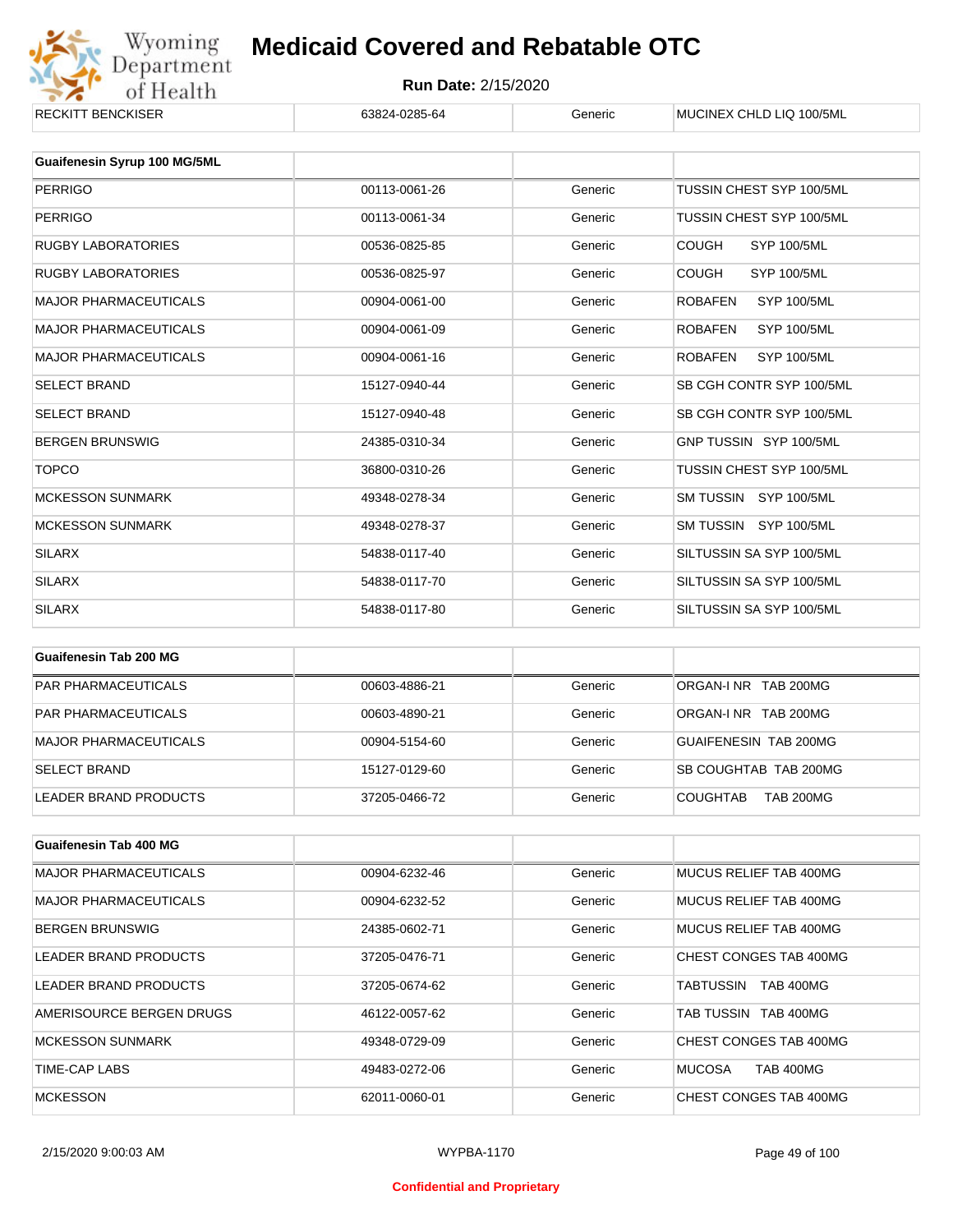

| <b>CHAIN DRUG MARKETING ASSOC</b>            | 63868-0998-50 | Generic      | MEDIFIN 400 TAB 400MG               |
|----------------------------------------------|---------------|--------------|-------------------------------------|
| Guaifenesin Tab ER 12HR 1200 MG              |               |              |                                     |
| RECKITT BENCKISER                            | 63824-0023-35 | <b>Brand</b> | <b>TAB 1200MG</b><br><b>MUCINEX</b> |
| RECKITT BENCKISER                            | 63824-0023-36 | <b>Brand</b> | <b>MUCINEX</b><br><b>TAB 1200MG</b> |
| <b>RECKITT BENCKISER</b>                     | 63824-0023-46 | <b>Brand</b> | <b>MUCINEX</b><br><b>TAB 1200MG</b> |
| <b>RECKITT BENCKISER</b>                     | 63824-0023-48 | <b>Brand</b> | <b>MUCINEX</b><br><b>TAB 1200MG</b> |
| Guaifenesin Tab ER 12HR 600 MG               |               |              |                                     |
|                                              |               |              |                                     |
| <b>RUGBY LABORATORIES</b>                    | 00536-1026-37 | Generic      | MUCUS-ER TAB 600MG                  |
| LEADER BRAND PRODUCTS                        | 37205-0628-58 | Generic      | MUCUS-ER TAB 600MG                  |
| PERRIGO PHARMACEUTICALS                      | 45802-0498-58 | Generic      | GUAIFENESIN TAB 600MG ER            |
| PERRIGO PHARMACEUTICALS                      | 45802-0498-60 | Generic      | GUAIFENESIN TAB 600MG ER            |
| PERRIGO PHARMACEUTICALS                      | 45802-0498-78 | Generic      | <b>GUAIFENESIN TAB 600MG ER</b>     |
| AMERISOURCE BERGEN DRUGS                     | 46122-0028-58 | Generic      | GNP MUCUS-ER TAB 600MG              |
| AMERISOURCE BERGEN DRUGS                     | 46122-0028-60 | Generic      | GNP MUCUS-ER TAB 600MG              |
| <b>MCKESSON SUNMARK</b>                      | 49348-0905-47 | Generic      | SM MUCUS ER TAB 600MG               |
| <b>MCKESSON SUNMARK</b>                      | 49348-0905-59 | Generic      | SM MUCUS ER TAB 600MG               |
| <b>MCKESSON</b>                              | 62011-0076-01 | Generic      | HM MUCUS ER TAB 600MG               |
| MCKESSON                                     | 62011-0076-02 | Generic      | HM MUCUS ER TAB 600MG               |
| RECKITT BENCKISER                            | 63824-0008-15 | <b>Brand</b> | <b>MUCINEX</b><br>TAB 600MG ER      |
| RECKITT BENCKISER                            | 63824-0008-27 | <b>Brand</b> | <b>MUCINEX</b><br>TAB 600MG ER      |
| <b>RECKITT BENCKISER</b>                     | 63824-0008-32 | <b>Brand</b> | <b>MUCINEX</b><br>TAB 600MG ER      |
| RECKITT BENCKISER                            | 63824-0008-34 | <b>Brand</b> | <b>MUCINEX</b><br>TAB 600MG ER      |
| RECKITT BENCKISER                            | 63824-0008-36 | <b>Brand</b> | <b>MUCINEX</b><br>TAB 600MG ER      |
| RECKITT BENCKISER                            | 63824-0008-50 | <b>Brand</b> | <b>MUCINEX</b><br>TAB 600MG ER      |
| <b>RECKITT BENCKISER</b>                     | 63824-0008-61 | <b>Brand</b> | <b>MUCINEX</b><br>TAB 600MG ER      |
| <b>RECKITT BENCKISER</b>                     | 63824-0008-69 | <b>Brand</b> | <b>MUCINEX</b><br>TAB 600MG ER      |
| Guaifenesin-Codeine Liquid 200-8 MG/5ML      |               |              |                                     |
| <b>CENTURION LABS</b>                        | 23359-0040-16 | <b>Brand</b> | NINJACOF-XG LIQ 200-8/5             |
|                                              |               |              |                                     |
| Guaifenesin-Codeine Liquid 225-7.5<br>MG/5ML |               |              |                                     |
| ALLEGIS PHARMACEUTICALS                      | 00682-0475-16 | <b>Brand</b> | MAR-COF CG LIQ 225-7.5              |
|                                              |               |              |                                     |

| Guaifenesin-Codeine Soln 100-10 MG/5ML |               |         |                         |
|----------------------------------------|---------------|---------|-------------------------|
| PHARMACEUTICAL ASSOCIATES              | 00121-0775-04 | Generic | GG/CODEINE SOL 100-10/5 |
| PHARMACEUTICAL ASSOCIATES              | 00121-0775-16 | Generic | GG/CODEINE SOL 100-10/5 |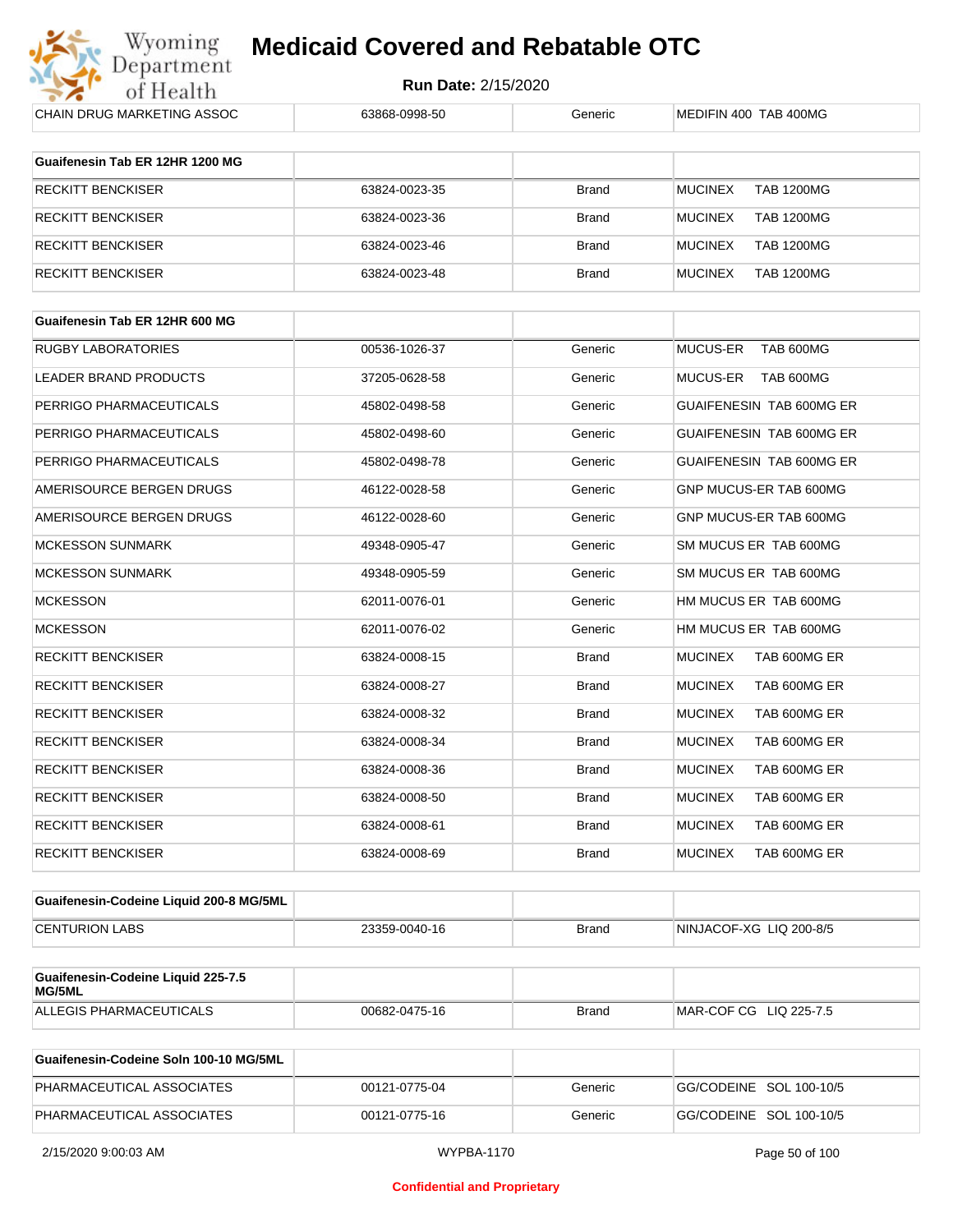| Wyoming<br>Department              | <b>Medicaid Covered and Rebatable OTC</b> |         |                                 |
|------------------------------------|-------------------------------------------|---------|---------------------------------|
| of Health                          | <b>Run Date: 2/15/2020</b>                |         |                                 |
| PHARMACEUTICAL ASSOCIATES          | 00121-1775-05                             | Generic | GG/CODEINE SOL 100-10/5         |
| PHARMACEUTICAL ASSOCIATES          | 00121-1775-10                             | Generic | GG/CODEINE SOL 100-10/5         |
| <b>PAR PHARMACEUTICALS</b>         | 00603-1075-54                             | Generic | CHERATUSSIN SYP AC              |
| <b>PAR PHARMACEUTICALS</b>         | 00603-1075-56                             | Generic | CHERATUSSIN SYP AC              |
| <b>PAR PHARMACEUTICALS</b>         | 00603-1075-58                             | Generic | CHERATUSSIN SYP AC              |
| <b>PAR PHARMACEUTICALS</b>         | 00603-1329-58                             | Generic | <b>IOPHEN C-NR LIQ 100-10/5</b> |
| PACK PHARMACEUTICALS, LLC          | 16571-0302-16                             | Generic | GUAIFENESIN SYP 100-10/5        |
| <b>HI-TECH</b>                     | 50383-0087-04                             | Generic | GUAIATUSS AC SYP 100-10/5       |
| HI-TECH                            | 50383-0087-05                             | Generic | GUAIATUSS AC SYP 100-10/5       |
| HI-TECH                            | 50383-0087-07                             | Generic | GUAIATUSS AC SYP 100-10/5       |
| HI-TECH                            | 50383-0087-10                             | Generic | GUAIATUSS AC SYP 100-10/5       |
| <b>HI-TECH</b>                     | 50383-0087-12                             | Generic | GUAIATUSS AC SYP 100-10/5       |
| HI-TECH                            | 50383-0087-16                             | Generic | GUAIATUSS AC SYP 100-10/5       |
| <b>METHOD PHARMACEUTICALS</b>      | 58657-0500-04                             | Generic | CODEINE/GG SOL 10-100/5         |
| <b>METHOD PHARMACEUTICALS</b>      | 58657-0500-16                             | Generic | CODEINE/GG SOL 10-100/5         |
| <b>VIRTUS PHARMACEUTICALS OPCO</b> | 76439-0252-04                             | Generic | VIRTUSSIN AC SOL 100-10/5       |
| <b>VIRTUS PHARMACEUTICALS OPCO</b> | 76439-0252-16                             | Generic | VIRTUSSIN AC SOL 100-10/5       |

| Guaifenesin-Codeine Soln 100-6.3 MG/5ML |               |         |                        |
|-----------------------------------------|---------------|---------|------------------------|
| R A MCNEIL                              | 12830-0717-16 | Brand   | M-CLEAR WC LIQ 100-6.3 |
| BUREL PHARMACEUTICALS                   | 35573-0006-16 | Generic | RELCOF C SOL 100-6.3   |

| Loratadine & Pseudoephedrine Tab ER<br>12HR 5-120 MG |               |         |                          |
|------------------------------------------------------|---------------|---------|--------------------------|
| <b>PERRIGO</b>                                       | 00113-2013-39 | Generic | ALLERGY/CONG TAB 5-120MG |
| <b>PERRIGO</b>                                       | 00113-2013-52 | Generic | ALLERGY/CONG TAB 5-120MG |
| <b>PERRIGO</b>                                       | 00113-2013-60 | Generic | ALLERGY/CONG TAB 5-120MG |
| PERRIGO PHARMACEUTICALS                              | 45802-0106-39 | Generic | LORATADINE-D TAB 5-120MG |
| PERRIGO PHARMACEUTICALS                              | 45802-0106-52 | Generic | LORATADINE-D TAB 5-120MG |
| PERRIGO PHARMACEUTICALS                              | 45802-0106-60 | Generic | LORATADINE-D TAB 5-120MG |
| AMERISOURCE BERGEN DRUGS                             | 46122-0109-52 | Generic | LORATADINE-D TAB 5-120MG |
| <b>MCKESSON SUNMARK</b>                              | 49348-0183-47 | Generic | LORATADINE D TAB 5-120MG |
| <b>MCKESSON</b>                                      | 62011-0120-01 | Generic | ALLERGY/CONG TAB 5-120MG |

| Loratadine & Pseudoephedrine Tab ER<br>24HR 10-240 MG |               |         |                           |
|-------------------------------------------------------|---------------|---------|---------------------------|
| PERRIGO                                               | 00113-0165-22 | Generic | ALLERGY/CONG TAB RELIEF   |
| PERRIGO                                               | 00113-0165-52 | Generic | ALLERGY/CONG TAB RELIEF   |
| MAJOR PHARMACEUTICALS                                 | 00904-5833-15 | Generic | LORATADINE-D TAB 10-240MG |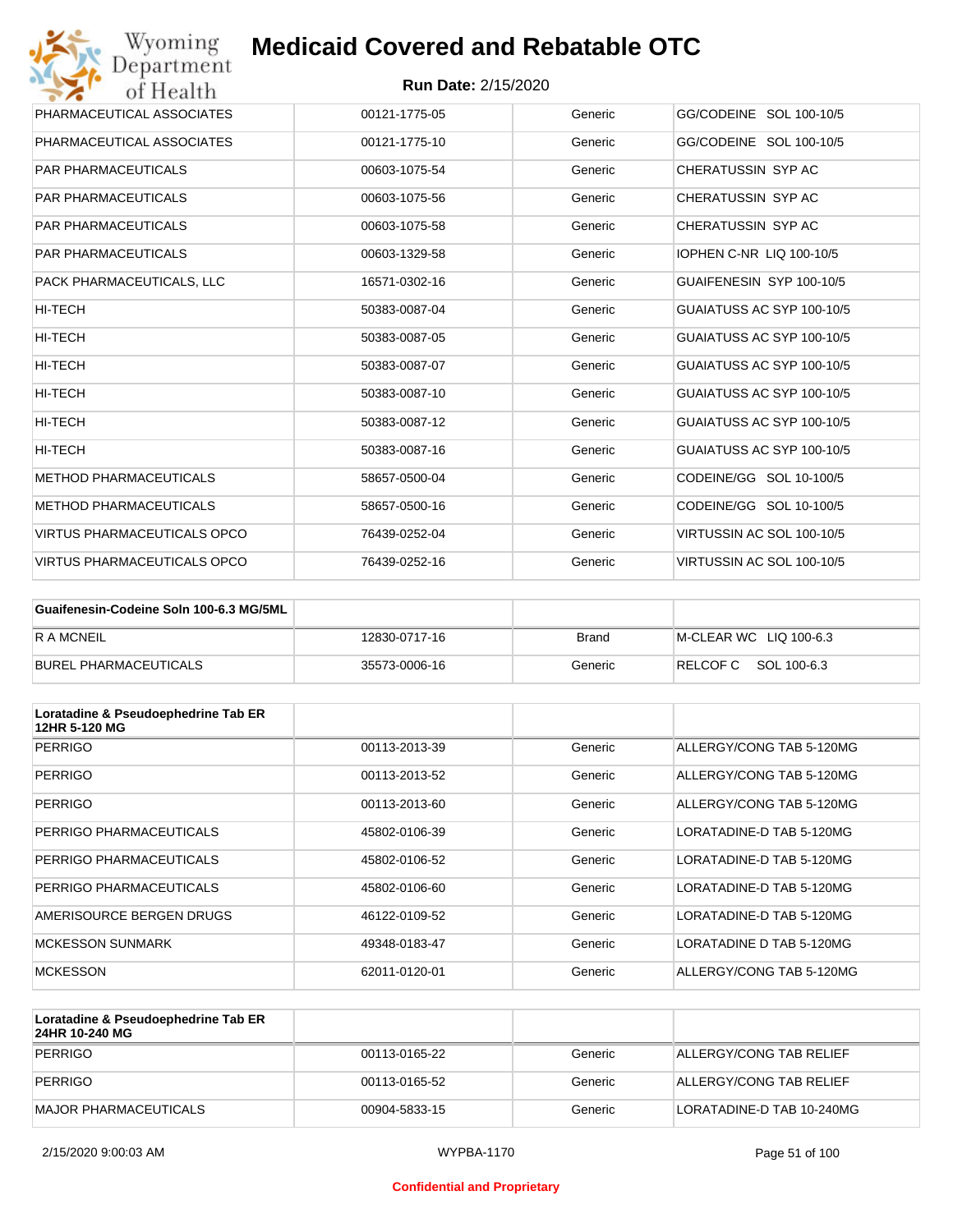#### **Run Date:** 2/15/2020

| Wyoming<br><b>Medicaid Covered and Rebatable OTC</b><br>Department |                            |         |                           |  |
|--------------------------------------------------------------------|----------------------------|---------|---------------------------|--|
| of Health                                                          | <b>Run Date: 2/15/2020</b> |         |                           |  |
| <b>MAJOR PHARMACEUTICALS</b>                                       | 00904-5833-48              | Generic | LORATADINE-D TAB 10-240MG |  |
| <b>LEADER BRAND PRODUCTS</b>                                       | 37205-0348-52              | Generic | ALLERGY RELF TAB D-24     |  |
| <b>LEADER BRAND PRODUCTS</b>                                       | 37205-0348-88              | Generic | ALLERGY RELF TAB D-24     |  |
| PERRIGO PHARMACEUTICALS                                            | 45802-0008-22              | Generic | LORATADINE-D TAB 10-240MG |  |
| PERRIGO PHARMACEUTICALS                                            | 45802-0008-52              | Generic | LORATADINE-D TAB 10-240MG |  |
| AMERISOURCE BERGEN DRUGS                                           | 46122-0167-52              | Generic | ALLER/CONGES TAB 10-240MG |  |
| AMERISOURCE BERGEN DRUGS                                           | 46122-0206-22              | Generic | LORATADINE-D TAB 10-240MG |  |
| <b>MCKESSON SUNMARK</b>                                            | 49348-0543-01              | Generic | LORATA-DINE TAB D 24HR    |  |
| <b>MCKESSON SUNMARK</b>                                            | 49348-0543-57              | Generic | LORATA-DINE TAB D 24HR    |  |
| <b>OHM LABS</b>                                                    | 51660-0724-15              | Generic | ALLERGY RELF TAB DECONGES |  |
| <b>OHM LABS</b>                                                    | 51660-0724-69              | Generic | ALLERGY RELF TAB DECONGES |  |
| <b>MCKESSON</b>                                                    | 62011-0071-01              | Generic | ALLERGY REL/TAB DECONGES  |  |
| CHAIN DRUG MARKETING ASSOC                                         | 63868-0154-10              | Generic | LORATADINE-D TAB 10-240MG |  |

| PE-DM-APAP & PE-CPM-DM-APAP Tab<br>Day/Night Therapy Pack |               |         |                                  |
|-----------------------------------------------------------|---------------|---------|----------------------------------|
| ISELECT BRAND                                             | 15127-0927-24 | Generic | <b>SB COLD MULT PAK DAY/NGHT</b> |
| BERGEN BRUNSWIG                                           | 24385-0963-60 | Generic | COLD HEAD PAK DAY/NGHT           |

| <b>PE-GG-APAP Tab 5-200-325MG &amp;PE-</b><br>Diphenhyd-APAP Tab 5-25-325MG |               |         |                           |
|-----------------------------------------------------------------------------|---------------|---------|---------------------------|
| <b>RECKITT BENCKISER</b>                                                    | 63824-0202-20 | Generic | MIS DAY/NGHT<br>SINUS-MAX |

| Pheniramine-Phenylephrine w/ APAP<br>Powd Pack 20-10-650 MG |               |       |                                  |
|-------------------------------------------------------------|---------------|-------|----------------------------------|
| GLAXO CONSUMER HEALTHCARE L.P.                              | 00067-7916-06 | Brand | 'THERAFLU FLU PAK SORE THR       |
| <b>TOPCO</b>                                                | 36800-0133-91 | Brand | <b>FLU &amp; SORE POW THROAT</b> |

| Phenyleph-Chlorphen-DM w/APAP Susp<br>2.5-1-5-160 MG/5ML |               |         |                          |
|----------------------------------------------------------|---------------|---------|--------------------------|
| <b>GLAXO CONSUMER HEALTHCARE L.P.</b>                    | 00067-8116-04 | Generic | TRIAMINIC<br>SUS FEV&CLD |
| <b>BERGEN BRUNSWIG</b>                                   | 24385-0984-26 | Generic | PAIN RELIEF SUS PLS COLD |
| <b>TOPCO</b>                                             | 36800-0903-26 | Generic | PAIN RELIEF SUS PLS COLD |
| AMERISOURCE BERGEN DRUGS                                 | 46122-0036-26 | Generic | MULTI-SYMPT SUS PLS COLD |
| <b>MCKESSON SUNMARK</b>                                  | 49348-0879-34 | Generic | SM CHILDRENS SUS MS COLD |
| CHAIN DRUG MARKETING ASSOC                               | 63868-0063-04 | Generic | OC COLD RELF SUS PLUS MS |

| Phenyleph-Chlorphen-DM w/APAP Tab 5-2-<br>10-325 MG |               |         |                            |
|-----------------------------------------------------|---------------|---------|----------------------------|
| BERGEN BRUNSWIG                                     | 24385-0195-62 | Generic | ICLD HEAD CNG TAB NIGHTTIM |
| <b>TOPCO</b>                                        | 36800-0014-62 | Generic | COLD MULTI-S TAB NIGHTTIM  |
| <b>TOPCO</b>                                        | 36800-0393-62 | Generic | ICLD HEAD CNG TAB NIGHTTIM |

#### **Confidential and Proprietary**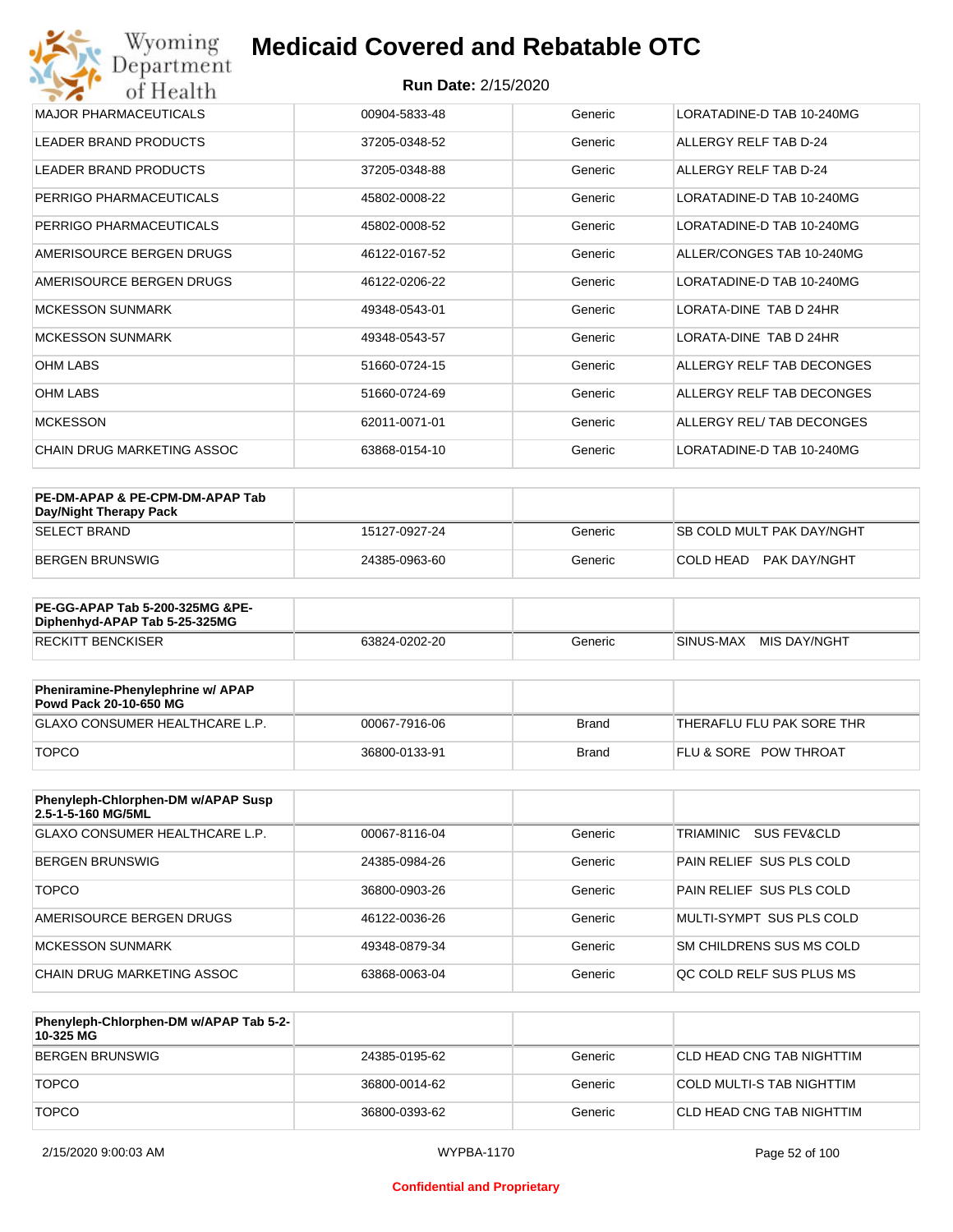#### **Run Date:** 2/15/2020

| Wyoming<br><b>Medicaid Covered and Rebatable OTC</b><br>Department |                            |         |                                  |
|--------------------------------------------------------------------|----------------------------|---------|----------------------------------|
| of Health                                                          | <b>Run Date: 2/15/2020</b> |         |                                  |
| CHAIN DRUG MARKETING ASSOC                                         | 63868-0072-24              | Generic | <b>MULTI-SYMPTM TAB NIGHTTIM</b> |
| CHAIN DRUG MARKETING ASSOC                                         | 63868-0074-24              | Generic | QC COLD/HEAD TAB NIGHTTIM        |

| Phenylephrine w/ Acetaminophen Tab 5-<br>325 MG |               |         |                                         |
|-------------------------------------------------|---------------|---------|-----------------------------------------|
| <b>PERRIGO</b>                                  | 00113-0272-62 | Generic | SINUS CONGST TAB /PAIN DT               |
| MAJOR PHARMACEUTICALS                           | 00904-5783-24 | Generic | MAPAP SINUS TAB MAX ST                  |
| <b>SELECT BRAND</b>                             | 15127-0965-24 | Generic | SB SINUS CNG TAB / PAIN DT              |
| BERGEN BRUNSWIG                                 | 24385-0169-62 | Generic | <b>GNP SINUS</b><br><b>TAB CNG/PAIN</b> |
| <b>TOPCO</b>                                    | 36800-0272-62 | Generic | SINUS CONGST TAB /PAIN DT               |
| LEADER BRAND PRODUCTS                           | 37205-0571-62 | Generic | PAIN RLF SIN TAB PE DAY                 |
| CHAIN DRUG MARKETING ASSOC                      | 63868-0984-24 | Generic | OC SINUS PAI TAB RELIEF                 |

| Phenylephrine w/ DM-GG Ligd 10-18-200<br>MG/15ML |               |              |                |
|--------------------------------------------------|---------------|--------------|----------------|
| <b>GM PHARMACEUTICALS</b>                        | 58809-0555-08 | <b>Brand</b> | VANACOF DM LIQ |

| Phenylephrine w/ DM-GG Ligd 2.5-5-100<br>MG/5ML |               |              |                           |
|-------------------------------------------------|---------------|--------------|---------------------------|
| MCKESSON SUNMARK                                | 49348-0083-36 | Generic      | SEVERE CONG LIQ COUGH     |
| <b>RECKITT BENCKISER</b>                        | 63824-0014-66 | <b>Brand</b> | MUCINEX CONG LIO COUGH    |
| <b>RECKITT BENCKISER</b>                        | 63824-0014-69 | <b>Brand</b> | MUCINEX CONG LIO COUGH    |
| <b>RECKITT BENCKISER</b>                        | 63824-0282-64 | <b>Brand</b> | MUCINEX COLD LIQ CHILDREN |
| <b>RECKITT BENCKISER</b>                        | 63824-0282-67 | <b>Brand</b> | MUCINEX COLD LIQ CHILDREN |
| <b>RECKITT BENCKISER</b>                        | 63824-0283-67 | <b>Brand</b> | MUCINEX CONG LIO & COUGH  |

| Phenylephrine w/ DM-GG Ligd 5-10-100<br><b>MG/5ML</b> |               |         |                                  |
|-------------------------------------------------------|---------------|---------|----------------------------------|
| PERRIGO PHARMACEUTICALS                               | 00113-0516-26 | Generic | LIQ CGH/COLD<br><b>TUSSIN CF</b> |
| PERRIGO PHARMACEUTICALS                               | 00113-0516-34 | Generic | LIQ CGH/COLD<br><b>TUSSIN CF</b> |
| <b>SELECT BRAND</b>                                   | 15127-0943-04 | Generic | SB CGH CONTR LIQ CF              |
| <b>SELECT BRAND</b>                                   | 15127-0943-08 | Generic | SB CGH CONTR LIQ CF              |
| <b>TOPCO</b>                                          | 36800-0516-26 | Generic | TUSSIN CF LIQ                    |
| <b>TOPCO</b>                                          | 36800-0516-34 | Generic | <b>TUSSIN CF</b><br>LIQ.         |
| <b>LEADER BRAND PRODUCTS</b>                          | 37205-0709-26 | Generic | <b>TUSSIN CF</b><br>LIQ.         |
| <b>LEADER BRAND PRODUCTS</b>                          | 37205-0709-34 | Generic | <b>TUSSIN CF</b><br>LIQ          |
| <b>MCKESSON SUNMARK</b>                               | 49348-0737-34 | Generic | <b>SM TUSSIN CF LIQ</b>          |
| <b>MCKESSON SUNMARK</b>                               | 49348-0737-37 | Generic | <b>SM TUSSIN CF LIQ</b>          |
| <b>MCKESSON</b>                                       | 62011-0090-01 | Generic | TUSSIN ADULT LIQ COLD            |
| CHAIN DRUG MARKETING ASSOC                            | 63868-0244-04 | Generic | TUSSIN CF LIQ                    |
| CHAIN DRUG MARKETING ASSOC                            | 63868-0244-08 | Generic | <b>TUSSIN CF</b><br>LIQ.         |

#### **Confidential and Proprietary**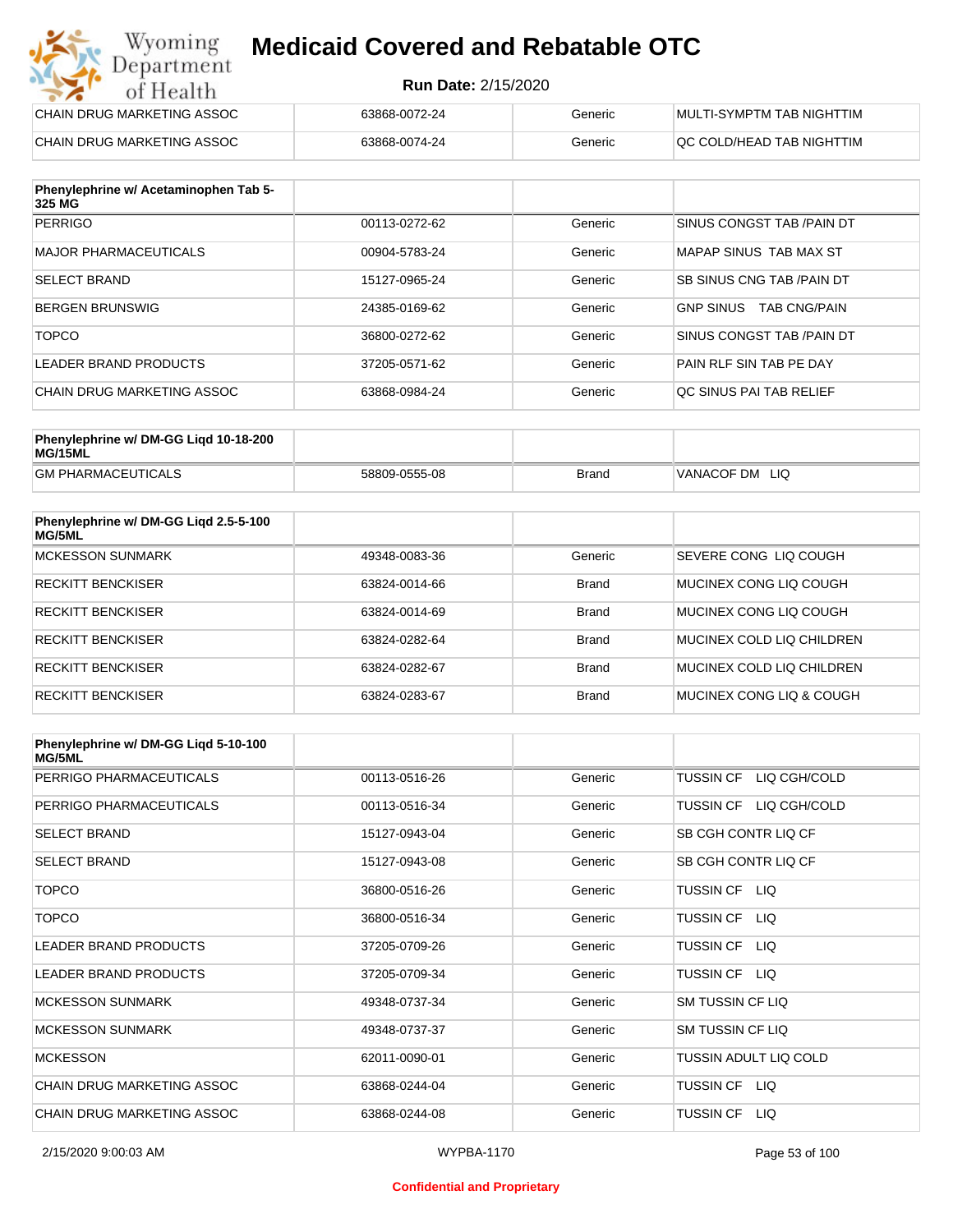

| Phenylephrine w/ DM-GG Ligd 5-10-200<br>MG/5ML |               |         |                                 |
|------------------------------------------------|---------------|---------|---------------------------------|
| AMERISOURCE BERGEN DRUGS                       | 46122-0138-26 | Generic | <b>TUSSIN CF</b><br>LIO MAX/M-S |
| AMERISOURCE BERGEN DRUGS                       | 46122-0138-34 | Generic | LIO MAX/M-S<br><b>TUSSIN CF</b> |
| Phenylenhrine w/ DM-GG Syrun 5-10-100          |               |         |                                 |

| <b>FUSILYISPILLING W/ DIVI-GG SYLUP 3-10-100</b><br>MG/5ML |               |         |                        |
|------------------------------------------------------------|---------------|---------|------------------------|
| MAJOR PHARMACEUTICALS                                      | 00904-6309-20 | Generic | ROBAFEN CF SYP CGH/CLD |
| BERGEN BRUNSWIG                                            | 24385-0904-26 | Generic | GNP TUSSIN SYP CF      |
| BERGEN BRUNSWIG                                            | 24385-0904-34 | Generic | GNP TUSSIN SYP CF      |

| Phenylephrine w/ DM-GG Tab 10-15-380<br>MG |               |       |                 |
|--------------------------------------------|---------------|-------|-----------------|
| POLY PHARMACEUTICALS                       | 50991-0730-60 | Brand | DECONEX DMX TAB |
| NIVAGEN PHARMACEUTICALS                    | 75834-0040-60 | Brand | NIVANEX DMX TAB |

| Phenylephrine w/ DM-GG Tab 10-15-395<br>MG |               |       |                 |
|--------------------------------------------|---------------|-------|-----------------|
| ALLEGIS PHARMACEUTICALS                    | 28595-0906-60 | Brand | DURAVENT DM TAB |

| Phenylephrine w/ DM-GG Tab 5-10-200 MG |               |       |                           |
|----------------------------------------|---------------|-------|---------------------------|
| RECKITT BENCKISER                      | 63824-0193-20 | Brand | MUCINEX FAST TAB 5-10-200 |
| RECKITT BENCKISER                      | 63824-0193-30 | Brand | MUCINEX FAST TAB 5-10-200 |

| Phenylephrine-APAP-GG Ligd 10-650-400<br>MG/20ML |               |              |                              |
|--------------------------------------------------|---------------|--------------|------------------------------|
| <b>RECKITT BENCKISER</b>                         | 63824-0016-66 | <b>Brand</b> | MUCINEX COLD LIQ SINUS       |
| <b>RECKITT BENCKISER</b>                         | 63824-0260-66 | Generic      | <b>LIQ</b><br><b>MUCINEX</b> |
| RECKITT BENCKISER                                | 63824-0261-66 | Generic      | <b>LIQ</b><br><b>MUCINEX</b> |

| Phenylephrine-APAP-GG Tab 5-325-200<br>MG |               |         |                                    |
|-------------------------------------------|---------------|---------|------------------------------------|
| <b>SELECT BRAND</b>                       | 15127-0963-24 | Generic | SB SINUS CNG TAB /PAIN             |
| AMERISOURCE BERGEN DRUGS                  | 46122-0194-60 | Generic | <b>MUCUS RELIEF TAB CLD/SINU</b>   |
| <b>RECKITT BENCKISER</b>                  | 63824-0190-20 | Generic | MUCINEX COLD TAB SINUS             |
| <b>RECKITT BENCKISER</b>                  | 63824-0190-30 | Generic | MUCINEX COLD TAB SINUS             |
| <b>RECKITT BENCKISER</b>                  | 63824-0200-20 | Generic | <b>TAB SINUS</b><br><b>MUCINEX</b> |
| <b>RECKITT BENCKISER</b>                  | 63824-0200-30 | Generic | <b>MUCINEX</b><br><b>TAB SINUS</b> |
| <b>RECKITT BENCKISER</b>                  | 63824-0201-20 | Generic | <b>MUCINEX</b><br><b>TAB SINUS</b> |
| <b>RECKITT BENCKISER</b>                  | 63824-0201-30 | Generic | <b>MUCINEX</b><br><b>TAB SINUS</b> |
| CHAIN DRUG MARKETING ASSOC                | 63868-0071-24 | Generic | SINUS CONGST TAB /PAIN             |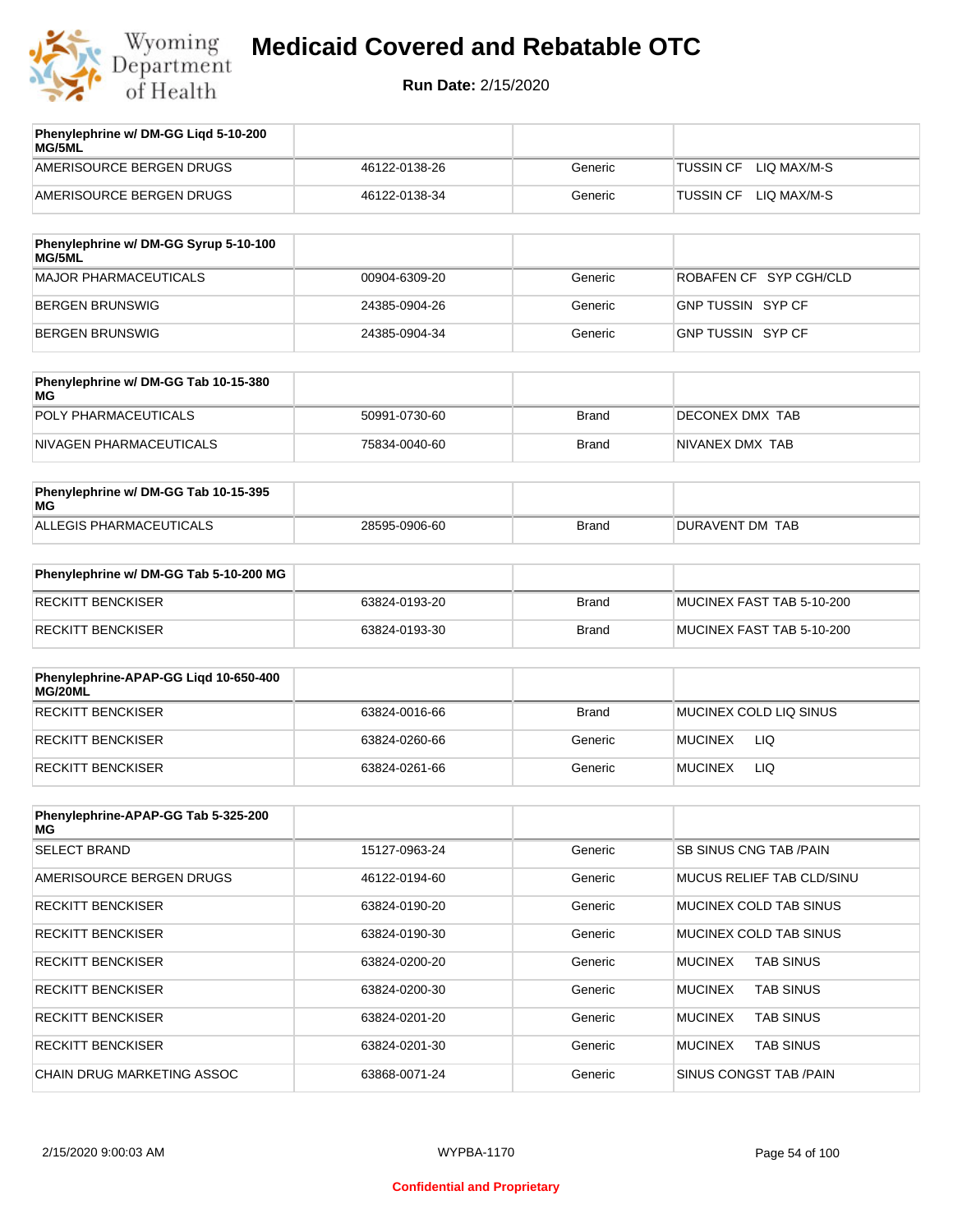

**3.33-1.33-6.33 MG/5ML**

**Phenylephrine-Bromphen w/ Codeine Liqd** 

## **Medicaid Covered and Rebatable OTC**

| 50991-0723-16<br>00113-0987-26<br>00904-5782-20 | <b>Brand</b> | POLY-TUSSIN LIQ 10-4-10       |
|-------------------------------------------------|--------------|-------------------------------|
|                                                 |              |                               |
|                                                 |              |                               |
|                                                 |              |                               |
|                                                 |              |                               |
|                                                 | Generic      | COLD/COUGH ELX CHILD          |
|                                                 | Generic      | DIMAPHEN DM ELX COLD/CGH      |
| 24385-0519-26                                   | Generic      | <b>GNP COLD/CGH ELX CHILD</b> |
| 36800-0987-26                                   | Generic      | COLD/COUGH ELX CHILD          |
| 37205-0969-26                                   | Generic      | COLD/COUGH ELX DM CHILD       |
| 49348-0775-34                                   | Generic      | SM COLD/CGH ELX DM CHILD      |
| 62011-0063-01                                   | Generic      | HM COLD/CGH ELX CHILDREN      |
|                                                 |              |                               |
|                                                 |              |                               |
| 00485-0204-04                                   | Generic      | <b>RYNEX DM</b><br>LIQ.       |
| 00485-0204-16                                   | Generic      | RYNEX DM<br>LIQ.              |
| 68047-0143-16                                   | Generic      | ENDACOF-DM LIQ 2.5-1-5        |
|                                                 |              |                               |
|                                                 |              |                               |
| 28595-0800-16                                   | <b>Brand</b> | AP-HIST DM LIQ 7.5-4-15       |
| 50991-0814-16                                   | <b>Brand</b> | ALAHIST DM LIQ 7.5-4-15       |
| 75834-0060-16                                   | Generic      | NIVA-HIST DM LIQ 7.5-4-15     |
|                                                 |              |                               |
|                                                 |              |                               |
| 68047-0129-16                                   | <b>Brand</b> | LOHIST-DM<br>SYP 5-2-10MG     |
|                                                 |              |                               |
|                                                 |              |                               |
| 29978-0420-16                                   | Brand        | CAPCOF<br>SYP 5-2-10MG        |
|                                                 |              |                               |
| 00485-0171-16                                   | Generic      | ED A-HIST DM LIQ              |
| 68047-0186-16                                   | Generic      | NOHIST-DM LIQ                 |
|                                                 |              |                               |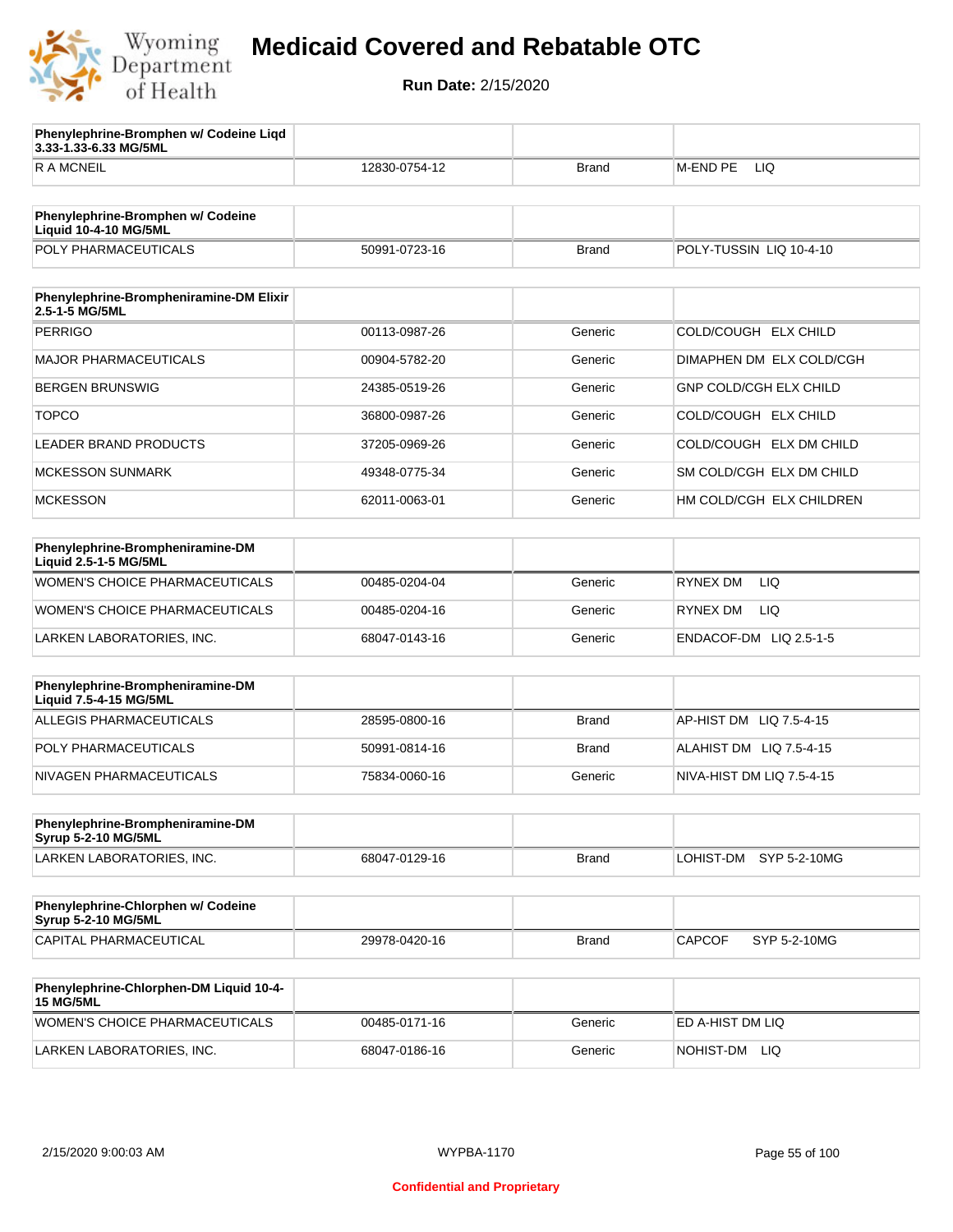

| Phenylephrine-Chlorphen-DM Liquid 3.5-1-<br>3 MG/ML              |               |              |                           |
|------------------------------------------------------------------|---------------|--------------|---------------------------|
| <b>VIRTUS PHARMACEUTICALS OPCO</b>                               | 76439-0320-30 | Generic      | VIRDEC DM<br>DRO 3.5-1-3  |
|                                                                  |               |              |                           |
| Phenylephrine-Chlorphen-DM Syrup 10-4-<br><b>20 MG/5ML</b>       |               |              |                           |
| <b>LASER PHARMACEUTICALS</b>                                     | 16477-0186-01 | <b>Brand</b> | DONATUSSIN SYP            |
|                                                                  |               |              |                           |
| Phenylephrine-Chlorphen-DM Tab 10-4-10<br>МG                     |               |              |                           |
| WOMEN'S CHOICE PHARMACEUTICALS                                   | 00485-0240-01 | <b>Brand</b> | ED A-HIST DM TAB 10-4-10  |
| Phenylephrine-Dexbromphen-<br>Chlophedianol Liqd 5-1-12.5 MG/5ML |               |              |                           |
| <b>RAMCNEIL</b>                                                  | 12830-0760-16 | <b>Brand</b> | CHLO TUSS<br><b>LIQ</b>   |
|                                                                  |               |              |                           |
| Phenylephrine-Dexchlorphenir-Codeine<br>Syrup 5-1-9 MG/5ML       |               |              |                           |
| PRO-PHARMA LLC                                                   | 66594-0499-16 | <b>Brand</b> | PRO-RED AC SYP 5-1-9/5    |
|                                                                  |               |              |                           |
| Phenylephrine-DM Soln 2.5-5 MG/5ML                               |               |              |                           |
| <b>BERGEN BRUNSWIG</b>                                           | 24385-0981-26 | Generic      | TRIACTING DT LIQ COLD/CGH |
| <b>TOPCO</b>                                                     | 36800-0444-26 | Generic      | TRIACTING DT LIQ COLD/CGH |
| Phenylephrine-DM Syrup 2.5-5 MG/5ML                              |               |              |                           |
| GLAXO CONSUMER HEALTHCARE L.P.                                   |               |              | SOL COLD/CGH              |
|                                                                  | 00067-8105-04 | <b>Brand</b> | TRIAMINIC                 |
| Phenylephrine-DM-GG w/ APAP Lig 5-10-<br>200-325 MG/10ML         |               |              |                           |
| <b>RECKITT BENCKISER</b>                                         | 63824-0015-66 | <b>Brand</b> | MUCINEX COLD LIQ FLU&SORE |
| <b>RECKITT BENCKISER</b>                                         | 63824-0015-69 | <b>Brand</b> | MUCINEX COLD LIQ FLU&SORE |
| <b>RECKITT BENCKISER</b>                                         | 63824-0017-64 | Brand        | MUCINEX CHLD LIQ MULTISYM |
| <b>RECKITT BENCKISER</b>                                         | 63824-0020-66 | Brand        | MUCINEX FAST LIQ SEV COLD |
| <b>RECKITT BENCKISER</b>                                         | 63824-0215-66 | Generic      | CGH/COLD DAY LIQ DELSYM   |
| <b>RECKITT BENCKISER</b>                                         | 63824-0278-64 | Brand        | MUCINEX COLD LIQ CHILD    |
|                                                                  |               |              |                           |
| Phenylephrine-DM-GG w/ APAP Liq 5-10-<br>200-325 MG/15ML         |               |              |                           |
| <b>PERRIGO</b>                                                   | 00113-0603-34 | Generic      | COLD & FLU LIQ DAY TIME   |
| PERRIGO                                                          | 00113-0603-40 | Generic      | COLD & FLU LIQ DAY TIME   |
| Phenylephrine-DM-GG w/ APAP Packet 10-<br>20-400-650 MG          |               |              |                           |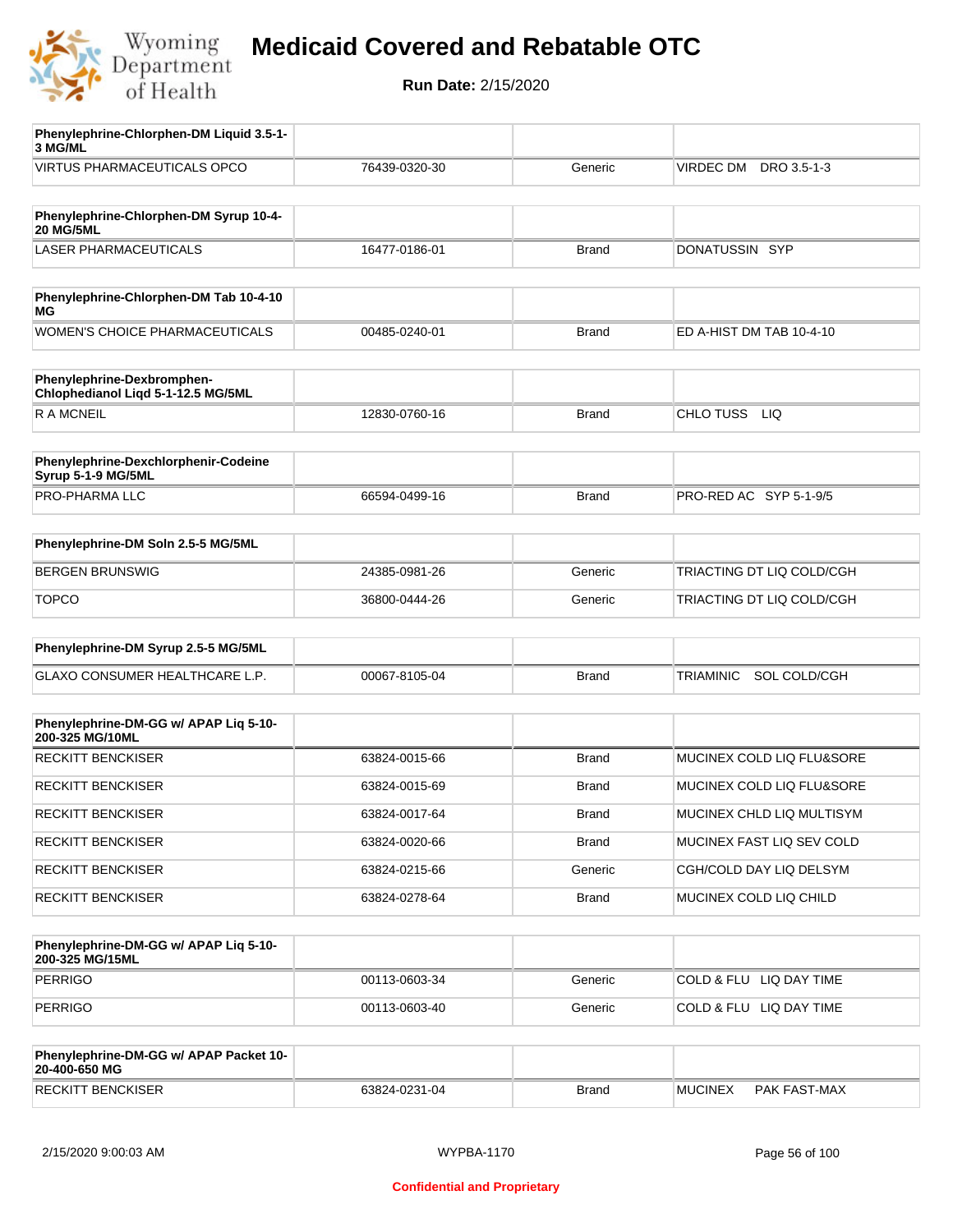

| <b>RECKITT BENCKISER</b>                            | 63824-0232-08 | <b>Brand</b> | <b>MUCINEX</b><br><b>PAK FAST-MAX</b> |
|-----------------------------------------------------|---------------|--------------|---------------------------------------|
| Phenylephrine-DM-GG w/ APAP Tab 5-10-<br>200-325 MG |               |              |                                       |
| PERRIGO PHARMACEUTICALS                             | 00113-0234-62 | Generic      | COLD HEAD TAB CONG DT                 |
| PERRIGO PHARMACEUTICALS                             | 00113-0308-62 | Generic      | COLD MULT-SY TAB SEVR DAY             |
| <b>PERRIGO</b>                                      | 00113-0548-53 | Generic      | COLD & FLU TAB DAYTIME                |
| <b>PERRIGO</b>                                      | 00113-0548-62 | Generic      | COLD & FLU TAB DAYTIME                |
| <b>SELECT BRAND</b>                                 | 15127-0962-24 | Generic      | SB COLD MULT TAB SYMP SEV             |
| <b>SELECT BRAND</b>                                 | 15127-0964-24 | Generic      | SB COLD HEAD TAB CONGEST              |
| <b>TOPCO</b>                                        | 36800-0234-62 | Generic      | COLD HEAD TAB CONG DT                 |
| <b>TOPCO</b>                                        | 36800-0308-62 | Generic      | COLD MULT-SY TAB SEVR DAY             |
| AMERISOURCE BERGEN DRUGS                            | 46122-0072-62 | Generic      | COLD RELIEF TAB MULTI-SY              |
| AMERISOURCE BERGEN DRUGS                            | 46122-0126-62 | Generic      | GNP COLD RLF TAB DAYTIME              |
| AMERISOURCE BERGEN DRUGS                            | 46122-0192-60 | Generic      | MUCUS RELIEF TAB COLD/FLU             |
| AMERISOURCE BERGEN DRUGS                            | 46122-0193-60 | Generic      | MUCUS RELIEF TAB CONG/CLD             |
| <b>MCKESSON SUNMARK</b>                             | 49348-0104-04 | Generic      | SM COLD&FLU TAB SEVERE                |
| <b>MCKESSON SUNMARK</b>                             | 49348-0118-04 | Generic      | SM COLD&FLU TAB SEVERE                |
| <b>MCKESSON</b>                                     | 62011-0241-01 | Generic      | HM SEVERE TAB COLD/FLU                |
| <b>RECKITT BENCKISER</b>                            | 63824-0191-20 | Generic      | MUCINEX COLD TAB FLU&SORE             |
| <b>RECKITT BENCKISER</b>                            | 63824-0191-30 | Generic      | MUCINEX COLD TAB FLU&SORE             |
| <b>RECKITT BENCKISER</b>                            | 63824-0192-20 | Generic      | MUCINEX FAST TAB CONGEST              |
| <b>RECKITT BENCKISER</b>                            | 63824-0192-30 | Generic      | MUCINEX FAST TAB CONGEST              |
| <b>RECKITT BENCKISER</b>                            | 63824-0196-20 | Generic      | MUCINEX FAST TAB SEV COLD             |
| <b>RECKITT BENCKISER</b>                            | 63824-0196-30 | Generic      | MUCINEX FAST TAB SEV COLD             |
| <b>CHAIN DRUG MARKETING ASSOC</b>                   | 63868-0073-24 | Generic      | MULTI-SYMPTM TAB DAYTIME              |

| Phenylephrine-Doxylamine-DM-APAP Liq 5<br>-6.25-10-325 MG/15ML |               |         |                          |
|----------------------------------------------------------------|---------------|---------|--------------------------|
| PERRIGO                                                        | 00113-0763-34 | Generic | COLD & FLU LIQ NIGHTTIM  |
| PERRIGO                                                        | 00113-0763-40 | Generic | COLD & FLU LIQ NIGHTTIM  |
| AMERISOURCE BERGEN DRUGS                                       | 46122-0034-34 | Generic | MULTI-SYMPT LIQ CLD NGHT |

| Phenylephrine-Guaifenesin Ligd 2.5-100<br>MG/5ML |               |              |                          |
|--------------------------------------------------|---------------|--------------|--------------------------|
| RECKITT BENCKISER                                | 63824-0284-64 | <b>Brand</b> | MUCINEX COLD LIQ 2.5-100 |

| <b>Phenylephrine-Guaifenesin Ligd 5-100</b><br><b>MG/5ML</b> |               |       |                    |
|--------------------------------------------------------------|---------------|-------|--------------------|
| WOMEN'S CHOICE PHARMACEUTICALS                               | 00485-0208-16 | Brand | ED BRON GPLIO      |
| CAPELLON PHARMACEUTICALS                                     | 64543-0044-04 | Brand | RESCON-GG<br>- LIQ |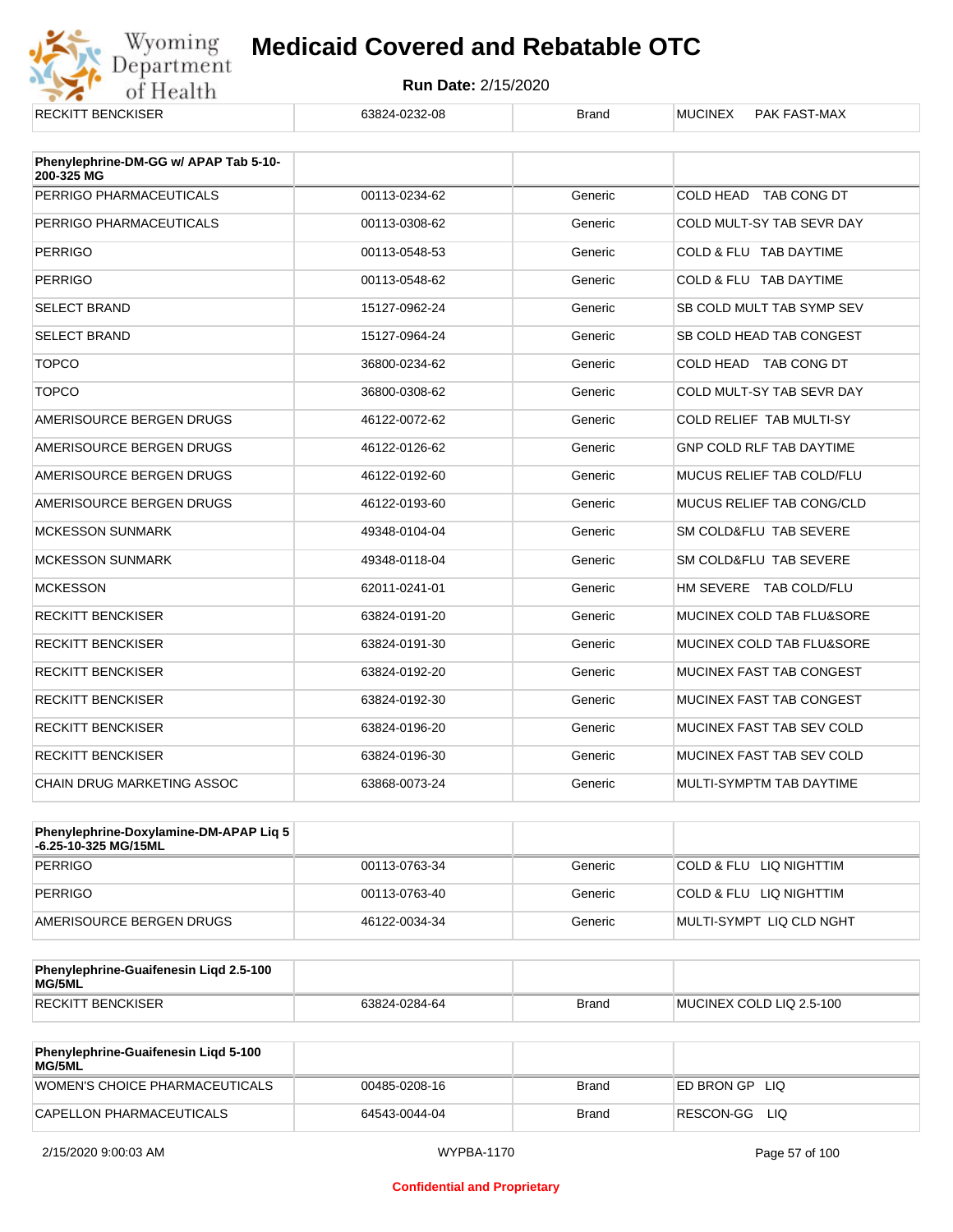## **Myoming Medicaid Covered and Rebatable OTC**

| Department                                             |                            |              |                                 |  |
|--------------------------------------------------------|----------------------------|--------------|---------------------------------|--|
| of Health                                              | <b>Run Date: 2/15/2020</b> |              |                                 |  |
| CAPELLON PHARMACEUTICALS                               | 64543-0044-16              | <b>Brand</b> | RESCON-GG<br>LIQ.               |  |
| Phenylephrine-Guaifenesin Syrup 5-200<br>MG/5ML        |                            |              |                                 |  |
| JAYMAC PHARMACEUTICAL LLC                              | 64661-0011-16              | <b>Brand</b> | J-MAX<br>SYP 5-200MG            |  |
| Phenylephrine-Guaifenesin Tab 10-380 MG                |                            |              |                                 |  |
| POLY PHARMACEUTICALS                                   | 50991-0716-60              | <b>Brand</b> | DECONEX IR TAB 10-380MG         |  |
| Phenylephrine-Guaifenesin Tab 10-400 MG                |                            |              |                                 |  |
| <b>WOMEN'S CHOICE PHARMACEUTICALS</b>                  | 00485-0250-01              | Generic      | <b>MUCAPHED</b><br>TAB 10-400MG |  |
| <b>MAJOR PHARMACEUTICALS</b>                           | 00904-5792-46              | Generic      | MUCUSRELIEF TAB SINUS           |  |
| <b>MAJOR PHARMACEUTICALS</b>                           | 00904-5792-52              | Generic      | MUCUSRELIEF TAB SINUS           |  |
| <b>BERGEN BRUNSWIG</b>                                 | 24385-0925-71              | Generic      | <b>MUCUS RELIEF TAB PE</b>      |  |
| <b>LEADER BRAND PRODUCTS</b>                           | 37205-0874-71              | Generic      | CHEST CONGST TAB RLF PE         |  |
| <b>MCKESSON SUNMARK</b>                                | 49348-0774-09              | Generic      | CHEST CONGST TAB RLF PE         |  |
| CHAIN DRUG MARKETING ASSOC                             | 63868-0752-50              | <b>Brand</b> | MEDIFIN PE TAB 10-400MG         |  |
| Phenylephrine-Ibuprofen Tab 10-200 MG                  |                            |              |                                 |  |
| <b>RUGBY LABORATORIES</b>                              | 00536-1044-19              | Generic      | CONGESTION TAB 10-200MG         |  |
| <b>RUGBY LABORATORIES</b>                              | 00536-1044-34              | Generic      | CONGESTION TAB 10-200MG         |  |
| Phenylephrine-Pyrilamine-DM Syrup 5-8.33<br>-10 MG/5ML |                            |              |                                 |  |
| <b>PAR PHARMACEUTICALS</b>                             | 00603-0728-54              | <b>Brand</b> | <b>CODITUSS DM SYP</b>          |  |

| <b>Phenylephrine-Thonzylamine-DM Liquid 5-</b><br><b>25-10 MG/5ML</b> |               |       |                          |
|-----------------------------------------------------------------------|---------------|-------|--------------------------|
| <b>POLY PHARMACEUTICALS</b>                                           | 50991-0220-16 | Brand | POLY-HIST DM LIQ 5-25-10 |

| Phenyleph-Triprolidine-DM Syrup 10-2.5-20<br>MG/5ML |               |       |               |  |
|-----------------------------------------------------|---------------|-------|---------------|--|
| ALLEGIS PHARMACEUTICALS                             | 28595-0804-16 | Brand | HISTEX-DM SYP |  |

| <b>Pseudoephed-Bromphen-DM Elixir 15-1-5</b><br>MG/5ML |               |              |                         |
|--------------------------------------------------------|---------------|--------------|-------------------------|
| <b>PAR PHARMACEUTICALS</b>                             | 00603-0852-94 | Generic      | Q-TAPP DM ELX           |
| SILARX                                                 | 54838-0136-40 | <b>Brand</b> | BROTAPP DM LIQ 15-1-5/5 |
| <b>SILARX</b>                                          | 54838-0136-70 | <b>Brand</b> | BROTAPP DM LIQ 15-1-5/5 |

| Pseudoephed-Chlorphen-DM Lig 15-1-5<br>MG/5ML |               |         |                           |
|-----------------------------------------------|---------------|---------|---------------------------|
| RUGBY LABORATORIES                            | 00536-2310-97 | Generic | KIDKARE<br>LIQ CGH/COLD   |
| MAJOR PHARMACEUTICALS                         | 00904-5050-20 | Generic | PEDIA RELIEF LIQ CGH/COLD |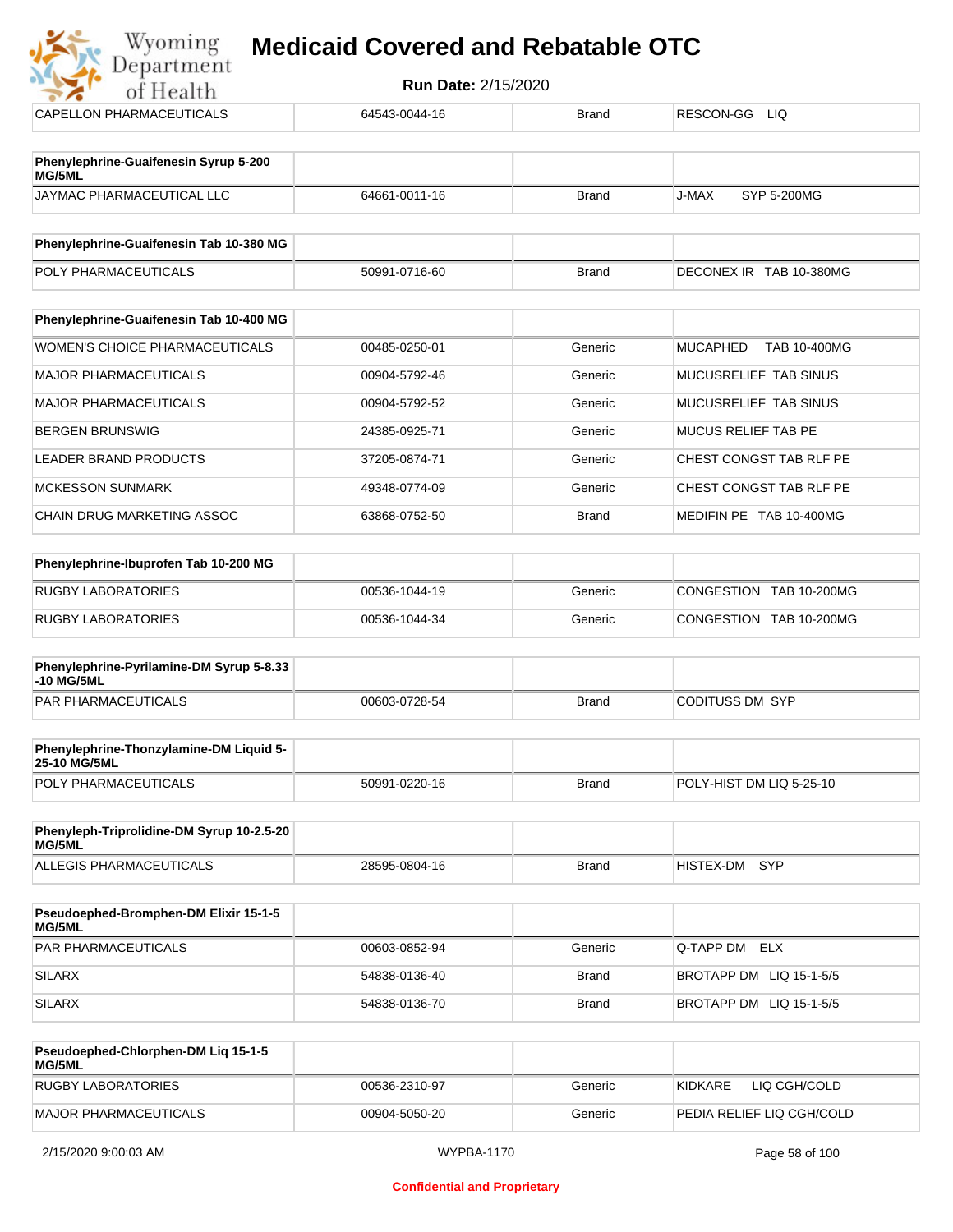

| <b>SILARX</b>                                                    | 54838-0115-40 | <b>Brand</b> | PEDIATRIC LIQ CGH/COLD  |
|------------------------------------------------------------------|---------------|--------------|-------------------------|
| Pseudoephed-Chlorphen-DM Liq 15-2-15<br><b>MG/5ML</b>            |               |              |                         |
| <b>RAMCNEIL</b>                                                  | 12830-0810-16 | Generic      | M-END DM<br>LIQ         |
|                                                                  |               |              |                         |
| Pseudoephed-Chlorphen-DM Syrup 30-2-<br><b>10 MG/5ML</b>         |               |              |                         |
| CAPELLON PHARMACEUTICALS                                         | 64543-0105-04 | <b>Brand</b> | <b>SYP</b><br>RESCON-DM |
| CAPELLON PHARMACEUTICALS                                         | 64543-0105-16 | <b>Brand</b> | RESCON-DM<br>SYP        |
| Pseudoephed-Dexbromphen-<br>Chlophedianol Liqd 30-1-12.5 MG/5ML  |               |              |                         |
| <b>RAMCNEIL</b>                                                  | 12830-0762-16 | <b>Brand</b> | CHLO TUSS<br><b>LIQ</b> |
| Pseudoephed-Dexbrompheniramine-DM<br>Liqd 20-0.667-10 MG/5ML     |               |              |                         |
| <b>RAMCNEIL</b>                                                  | 12830-0816-16 | <b>Brand</b> | M-END DMX LIQ           |
| Pseudoephed-Dexchlorphen-<br>Chlophedianol Liqd 30-1-12.5 MG/5ML |               |              |                         |
| <b>GM PHARMACEUTICALS</b>                                        | 58809-0999-01 | <b>Brand</b> | <b>VANACOF</b><br>LIQ   |
| Pseudoephed-Doxylamine-DM Liquid 30-<br>6.25-15 MG/5ML           |               |              |                         |
| SALLUS LABORATORIES                                              | 69036-0120-16 | <b>Brand</b> | LORTUSS DM LIQ          |
| Pseudoephedrine w/ COD-GG Liquid 30-10<br>-100 MG/5ML            |               |              |                         |
| SALLUS LABORATORIES                                              | 69036-0130-16 | <b>Brand</b> | LORTUSS EX LIQ          |
| Pseudoephedrine w/ COD-GG Soln 30-10-<br><b>100 MG/5ML</b>       |               |              |                         |
| PAR PHARMACEUTICALS                                              | 00603-1078-58 | Generic      | CHERATUSSIN SOL DAC     |
| VIRTUS PHARMACEUTICALS OPCO                                      | 76439-0253-16 | Generic      | VIRTUSSIN SOL DAC       |
| Pseudoephedrine w/ COD-GG Syrup 30-10-<br><b>100 MG/5ML</b>      |               |              |                         |
| LLORENS PHARMACEUTICAL                                           | 54859-0520-16 | <b>Brand</b> | SYP<br><b>TUSNEL C</b>  |
| Pseudoephedrine w/ DM-GG Liquid 15-5-50<br>MG/5ML                |               |              |                         |
| LLORENS PHARMACEUTICAL                                           | 54859-0544-04 | <b>Brand</b> | TUSNEL PEDI LIQ 15-5-50 |
| Pseudoephedrine w/ DM-GG Liquid 30-15-<br><b>200 MG/5ML</b>      |               |              |                         |
| LLORENS PHARMACEUTICAL                                           | 54859-0502-06 | <b>Brand</b> | <b>TUSNEL</b><br>LIQ.   |
| LLORENS PHARMACEUTICAL                                           | 54859-0502-10 | <b>Brand</b> | <b>TUSNEL</b><br>LIQ.   |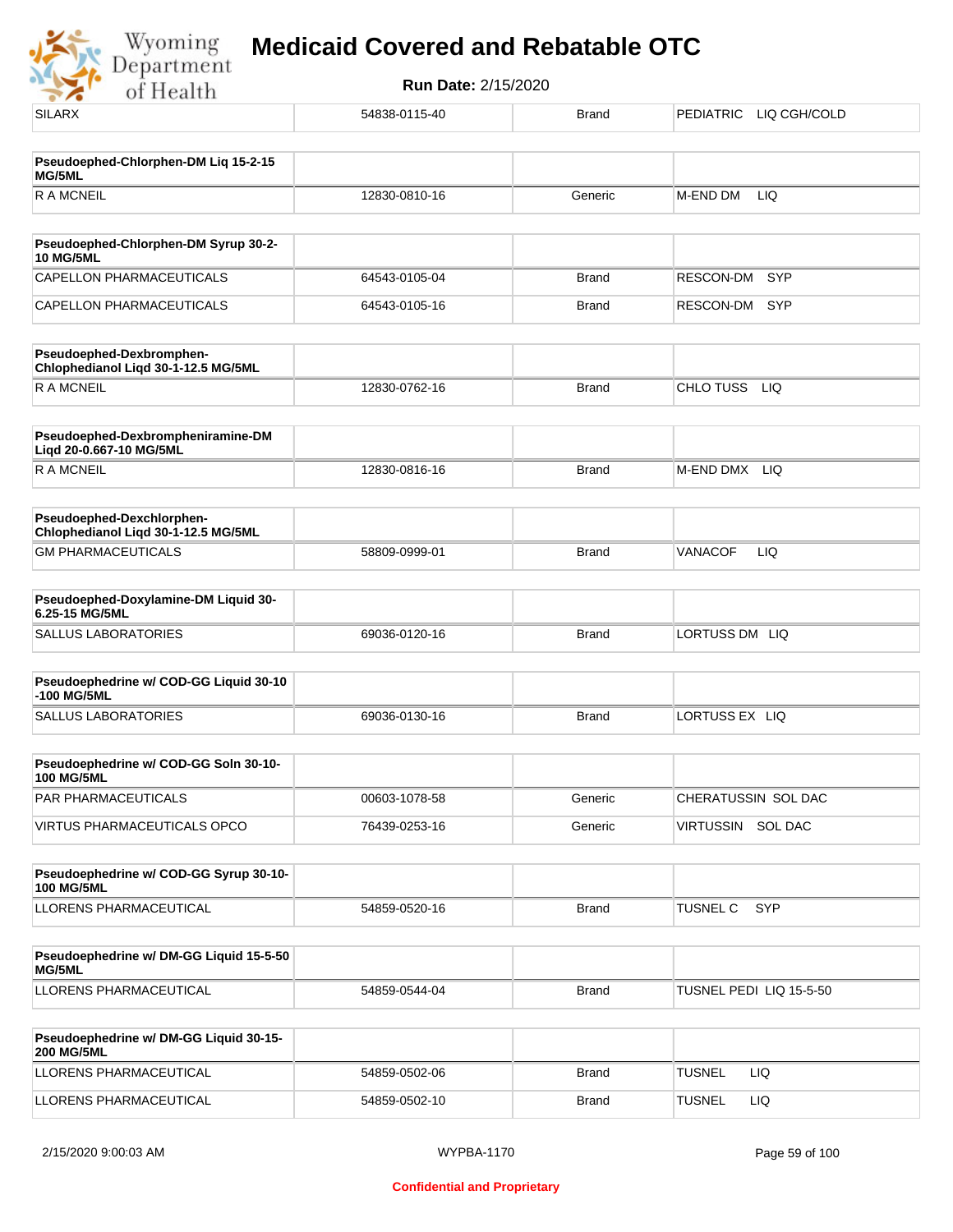|  |  | <b>Medicaid Covered and Rebatable OTC</b> |  |
|--|--|-------------------------------------------|--|
|  |  |                                           |  |

| Wyoming<br>Department<br>of Health                            | <b>Run Date: 2/15/2020</b> |              |                                  |
|---------------------------------------------------------------|----------------------------|--------------|----------------------------------|
| LLORENS PHARMACEUTICAL                                        | 54859-0502-16              | <b>Brand</b> | <b>TUSNEL</b><br>LIQ             |
| Pseudoephedrine w/ DM-GG Liquid 7.5-2.5-<br>25 MG/ML          |                            |              |                                  |
| <b>LLORENS PHARMACEUTICAL</b>                                 | 54859-0603-02              | <b>Brand</b> | <b>DRO PEDIATRC</b><br>TUSNEL-DM |
| Pseudoephedrine w/ DM-GG Tab 60-15-400<br>МG                  |                            |              |                                  |
| CAPITAL PHARMACEUTICAL                                        | 29978-0601-90              | Brand        | CAPMIST DM TAB                   |
| Pseudoephedrine w/ DM-GG Tab 60-20-380<br>МG                  |                            |              |                                  |
| POLY PHARMACEUTICALS                                          | 50991-0214-01              | Brand        | POLY-VENT DM TAB                 |
| Pseudoephedrine-Bromphen-Codeine Liq<br>10-1.33-6.33 MG/5ML   |                            |              |                                  |
| <b>RAMCNEIL</b>                                               | 12830-0735-16              | Generic      | M-END WC<br>LIQ                  |
| <b>CENTURION LABS</b>                                         | 23359-0023-16              | Brand        | <b>RYDEX</b><br>LIQ              |
| Pseudoephedrine-Bromphen-Codeine Liqd<br>30-2-7.5 MG/5ML      |                            |              |                                  |
| <b>ALLEGIS PHARMACEUTICALS</b>                                | 00682-0480-16              | <b>Brand</b> | MAR-COF BP LIQ 30-2-7.5          |
| Pseudoephedrine-Chlorphen w/ Codeine<br>Liq 30-2-10 MG/5ML    |                            |              |                                  |
| <b>PAR PHARMACEUTICALS</b>                                    | 00603-1520-54              | <b>Brand</b> | PHENHIST DH LIQ 30-2-10          |
| PAR PHARMACEUTICALS                                           | 00603-1520-58              | Brand        | PHENHIST DH LIQ 30-2-10          |
| Pseudoephedrine-Dexbromphen-Codeine<br>Liqd 20-0.667-6 MG/5ML |                            |              |                                  |
| <b>RAMCNEIL</b>                                               | 12830-0739-16              | <b>Brand</b> | M-END MAX D LIQ                  |
| Pseudoephedrine-DM-GG w/ APAP Tab 60-<br>20-200-500 MG        |                            |              |                                  |
| POLY PHARMACEUTICALS                                          | 50991-0510-01              | <b>Brand</b> | <b>TAB</b><br><b>DURAFLU</b>     |
| Pseudoephedrine-Guaifenesin Cap 30-150<br>МG                  |                            |              |                                  |
| LASER PHARMACEUTICALS                                         | 16477-0306-01              | <b>Brand</b> | RESPAIRE-30 CAP                  |

| <b>Pseudoephedrine-Guaifenesin Ligd 7.5-50</b><br><b>MG/ML</b> |               |       |                           |
|----------------------------------------------------------------|---------------|-------|---------------------------|
| LLORENS PHARMACEUTICAL                                         | 54859-0602-02 | Brand | 'TUSNEL PED<br>DRO 7.5-50 |

| <b>Pseudoephedrine-Guaifenesin Tab 60-380</b><br>MG |               |       |                           |
|-----------------------------------------------------|---------------|-------|---------------------------|
| <b>POLY PHARMACEUTICALS</b>                         | 50991-0212-01 | Brand | POLY-VENT IR TAB 60-380MG |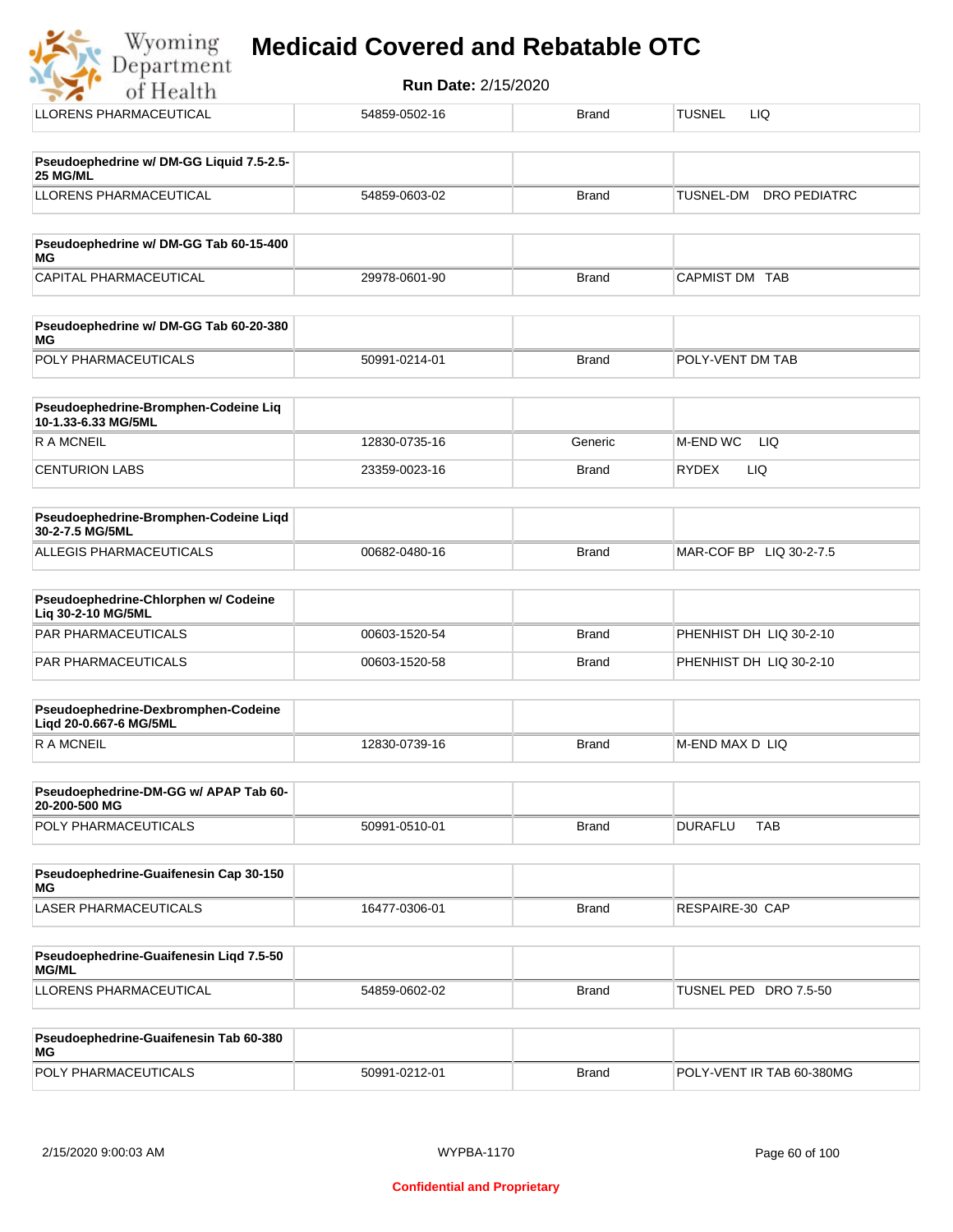

| Pseudoephedrine-Guaifenesin Tab 60-400<br>МG              |               |              |                                    |
|-----------------------------------------------------------|---------------|--------------|------------------------------------|
| <b>B.F. ASCHER</b>                                        | 00225-0580-06 | <b>Brand</b> | CONGESTAC<br>TAB 60-400MG          |
| B.F. ASCHER                                               | 00225-0580-08 | <b>Brand</b> | CONGESTAC<br>TAB 60-400MG          |
| Pseudoephedrine-Guaifenesin Tab ER<br>12HR 120-1200 MG    |               |              |                                    |
| <b>RECKITT BENCKISER</b>                                  | 63824-0041-24 | <b>Brand</b> | MUCINEX D TAB 120-1200             |
| <b>RECKITT BENCKISER</b>                                  | 63824-0041-36 | <b>Brand</b> | MUCINEX D TAB 120-1200             |
| Pseudoephedrine-Guaifenesin Tab ER<br>12HR 60-600 MG      |               |              |                                    |
| <b>RECKITT BENCKISER</b>                                  | 63824-0057-18 | <b>Brand</b> | <b>MUCINEX D</b><br>TAB 60-600MG   |
| RECKITT BENCKISER                                         | 63824-0057-36 | <b>Brand</b> | MUCINEX D TAB 60-600MG             |
| Pseudoephedrine-Ibuprofen Tab 30-200<br>ΜG                |               |              |                                    |
| <b>BERGEN BRUNSWIG</b>                                    | 24385-0465-60 | Generic      | <b>GNP IBUPROFN TAB COLD/SIN</b>   |
| <b>TOPCO</b>                                              | 36800-0083-60 | Generic      | IBUPROFEN TAB COLD/SIN             |
| <b>MCKESSON</b>                                           | 62011-0070-01 | Generic      | <b>COLD &amp; SINUS TAB RELIEF</b> |
| CHAIN DRUG MARKETING ASSOC                                | 63868-0453-20 | Generic      | QC IBUPROFEN TAB COLD/SIN          |
| Pseudoephedrine-Naproxen Sodium Tab<br>ER 12HR 120-220 MG |               |              |                                    |
| <b>PERRIGO</b>                                            | 00113-2417-01 | Generic      | SINUS&COLD-D TAB NON-DRSY          |
| AMERISOURCE BERGEN DRUGS                                  | 46122-0197-52 | Generic      | SINUS/COLD-D TAB 120-220           |
| <b>MCKESSON</b>                                           | 62011-0204-01 | Generic      | SINUS/COLD-D TAB 120-220           |
| Pyrilamine-Phenylephrine Tab 25-10 MG                     |               |              |                                    |
| <b>XSPIRE PHARMA</b>                                      | 42195-0210-10 | Generic      | PYRILAMIN/PE TAB 25-10MG           |
| Pyrilamine-Phenylephrine Tab 30-10 MG                     |               |              |                                    |
| <b>CARWIN ASSOCIATES</b>                                  | 15370-0031-10 | <b>Brand</b> | RU-HIST-D TAB 30-10MG              |
| Thonzylamine-Chlophedianol Liquid 6.25-<br>6.25 MG/ML     |               |              |                                    |
| POLY PHARMACEUTICALS                                      | 50991-0222-45 | <b>Brand</b> | POLY-HIST PD LIQ                   |
| Thonzylamine-Phenylephrine Liquid 50-10<br>MG/15ML        |               |              |                                    |
| <b>GM PHARMACEUTICALS</b>                                 | 58809-0729-04 | <b>Brand</b> | NASOPEN PE LIQ                     |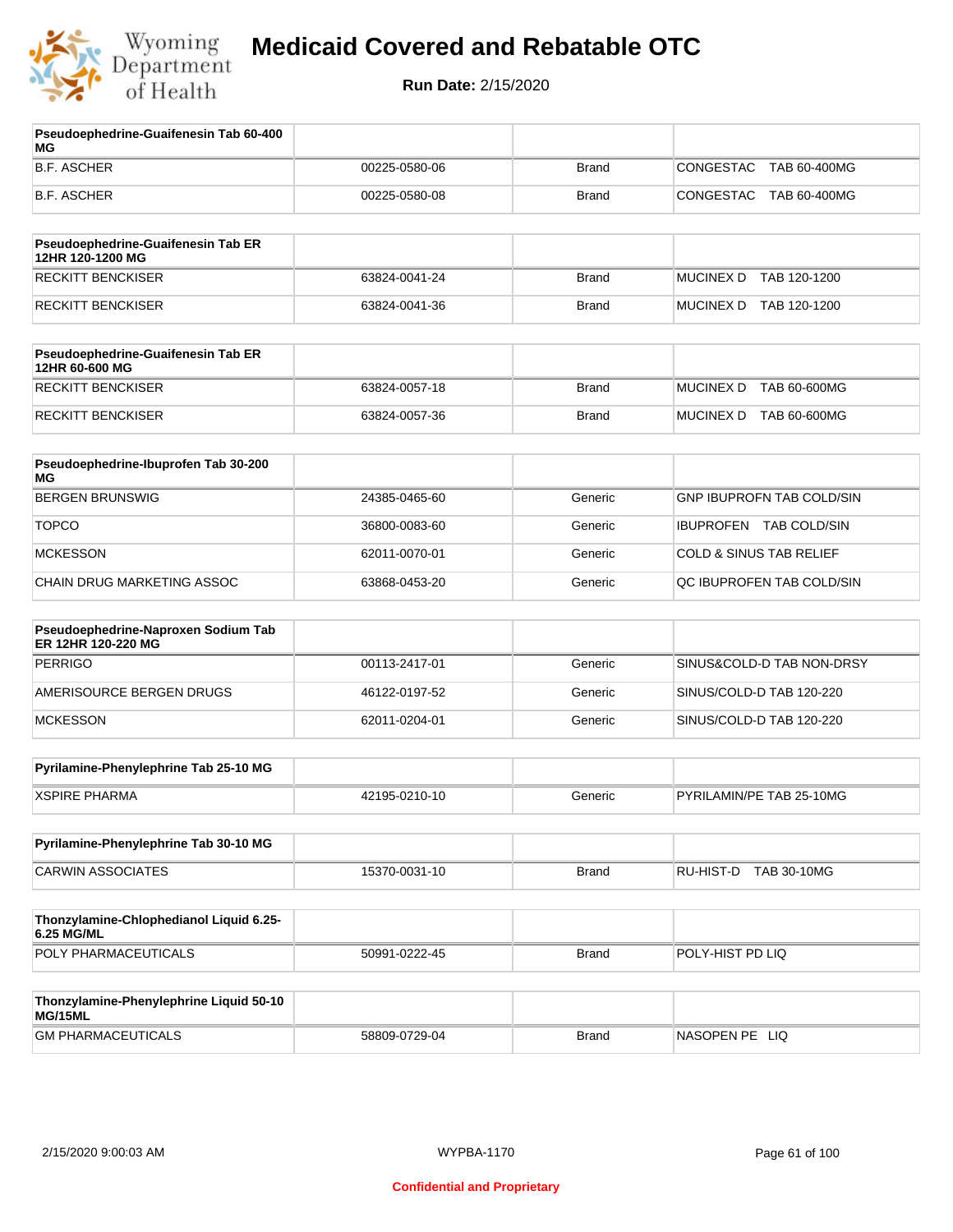

| Triprolidine & Pseudoephedrine Tab 2.5-60<br>MG |               |         |                           |
|-------------------------------------------------|---------------|---------|---------------------------|
| WOMEN'S CHOICE PHARMACEUTICALS                  | 00485-0210-01 | Generic | TAB 2.5-60MG<br>ED A-HIST |
| MAJOR PHARMACEUTICALS                           | 00904-0250-24 | Generic | APRODINE<br>TAB 2.5-60MG  |
| MAJOR PHARMACEUTICALS                           | 00904-0250-59 | Generic | TAB 2.5-60MG<br>APRODINE  |

| Triprolidine-Phenylephrine Liquid 2.5-10<br>MG/5ML |               |       |                        |  |
|----------------------------------------------------|---------------|-------|------------------------|--|
| ALLEGIS PHARMACEUTICALS                            | 28595-0803-16 | Brand | HISTEX-PE SYP 2.5-10/5 |  |
| <b>DERMATOLOGICALS</b>                             |               |       |                        |  |

| *Bacitracin-Polymyxin B Oint*** |               |         |                  |
|---------------------------------|---------------|---------|------------------|
| <b>FOUGERA</b>                  | 00168-0021-09 | Generic | DOUBLE ANTIB OIN |
| <b>FOUGERA</b>                  | 00168-0021-31 | Generic | DOUBLE ANTIB OIN |
| <b>FOUGERA</b>                  | 00168-0021-35 | Generic | DOUBLE ANTIB OIN |
| MCKESSON SUNMARK                | 49348-0274-72 | Generic | DOUBLE ANTIB OIN |
| <b>MCKESSON</b>                 | 62011-0097-01 | Generic | DOUBLE ANTIB OIN |

| *Neomycin-Bacitracin-Polymyxin Oint*** |               |         |                                |
|----------------------------------------|---------------|---------|--------------------------------|
| PERRIGO PHARMACEUTICALS                | 00113-0067-64 | Generic | <b>TRIPLE ANTIB OIN</b>        |
| <b>FOUGERA</b>                         | 00168-0012-09 | Generic | <b>BAC/NEO/POLY OIN</b>        |
| <b>FOUGERA</b>                         | 00168-0012-31 | Generic | <b>BAC/NEO/POLY OIN</b>        |
| <b>FOUGERA</b>                         | 00168-0012-35 | Generic | <b>BAC/NEO/POLY OIN</b>        |
| <b>ACTAVIS MID ATLANTIC</b>            | 00472-0179-34 | Generic | TRIPLE ANTIB OIN               |
| <b>ACTAVIS MID ATLANTIC</b>            | 00472-0179-56 | Generic | TRIPLE ANTIB OIN               |
| <b>PAR PHARMACEUTICAL</b>              | 00603-0644-50 | Generic | TRIPLE ANTIB OIN               |
| <b>COSETTE PHARMACEUTICALS</b>         | 00713-0268-31 | Generic | TRIPLE ANTIB OIN               |
| <b>MAJOR PHARMACEUTICALS</b>           | 00904-0734-31 | Generic | TRIPLE ANTIB OIN               |
| <b>MAJOR PHARMACEUTICALS</b>           | 00904-0734-36 | Generic | TRIPLE ANTIB OIN               |
| <b>BERGEN BRUNSWIG</b>                 | 24385-0061-01 | Generic | <b>GNP TRIPLE OIN ANTIBIOT</b> |
| <b>BERGEN BRUNSWIG</b>                 | 24385-0061-03 | Generic | GNP TRIPLE OIN ANTIBIOT        |
| <b>LEADER BRAND PRODUCTS</b>           | 37205-0273-10 | Generic | TRIPLE ANTIB OIN               |
| <b>PERRIGO</b>                         | 45802-0061-01 | Generic | TRIPLE ANTIB OIN               |
| <b>PERRIGO</b>                         | 45802-0061-03 | Generic | <b>TRIPLE ANTIB OIN</b>        |
| <b>PERRIGO</b>                         | 45802-0061-70 | Generic | TRIPLE ANTIB OIN               |
| PERRIGO PHARMACEUTICALS                | 45802-0143-01 | Generic | <b>TRIPLE ANTIB OIN</b>        |
| PERRIGO PHARMACEUTICALS                | 45802-0143-03 | Generic | TRIPLE ANTIB OIN               |
| PERRIGO PHARMACEUTICALS                | 45802-0143-70 | Generic | TRIPLE ANTIB OIN               |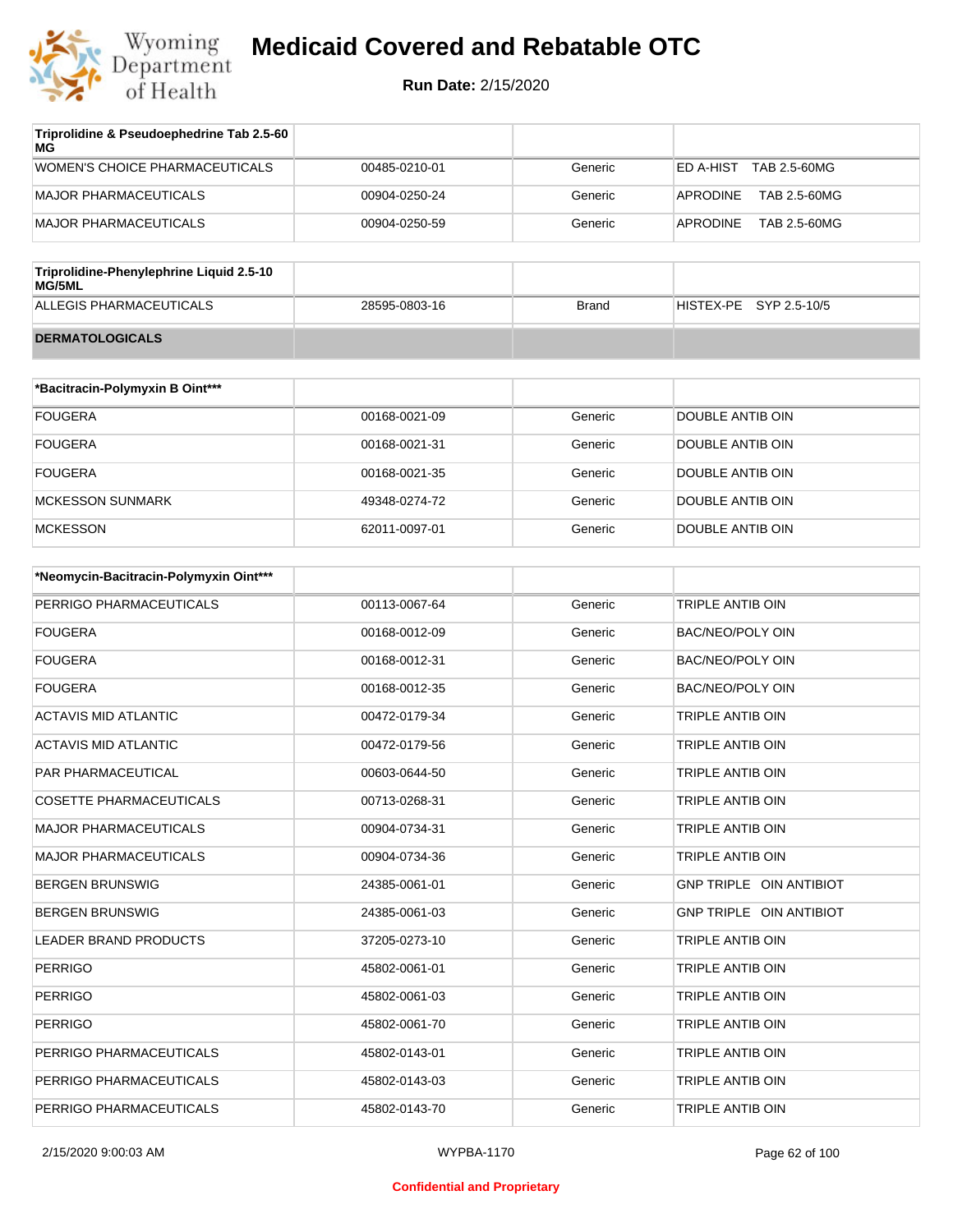## Wyoming<br>Department<br>of Health **Medicaid Covered and Rebatable OTC**

#### **Run Date:** 2/15/2020

| <b>IMCKESSON SUNMARK</b> | 49348-0029-72 | Generic | SM TRIPLE OIN ANTIBIOT    |
|--------------------------|---------------|---------|---------------------------|
| <b>TARO</b>              | 51672-2016-01 | Generic | TRIPLE ANTIB OIN          |
| <b>TARO</b>              | 51672-2016-02 | Generic | TRIPLE ANTIB OIN          |
| <b>IMCKESSON</b>         | 62011-0098-01 | Generic | HM TRIPLE<br>OIN ANTIBIOT |

| Bacitracin Oint 500 Unit/GM |               |         |                       |
|-----------------------------|---------------|---------|-----------------------|
| COSETTE PHARMACEUTICALS     | 00713-0280-31 | Generic | BACITRACIN OIN 500/GM |
| LEADER BRAND PRODUCTS       | 37205-0275-10 | Generic | BACITRACIN OIN 500/GM |
| PERRIGO PHARMACEUTICALS     | 45802-0060-01 | Generic | BACITRACIN OIN 500/GM |
| PERRIGO PHARMACEUTICALS     | 45802-0060-03 | Generic | BACITRACIN OIN 500/GM |
| PERRIGO PHARMACEUTICALS     | 45802-0060-70 | Generic | BACITRACIN OIN 500/GM |

| Bacitracin Zinc Oint 500 Unit/GM |               |         |                         |
|----------------------------------|---------------|---------|-------------------------|
| <b>FOUGERA</b>                   | 00168-0011-04 | Generic | BACITR ZINC OIN 500/GM  |
| FOUGERA                          | 00168-0011-16 | Generic | BACITR ZINC OIN 500/GM  |
| <b>FOUGERA</b>                   | 00168-0011-31 | Generic | BACITR ZINC OIN 500/GM  |
| <b>FOUGERA</b>                   | 00168-0011-35 | Generic | BACITR ZINC OIN 500/GM  |
| <b>FOUGERA</b>                   | 00168-0111-09 | Generic | BACITR ZINC OIN 500/GM  |
| <b>ACTAVIS MID ATLANTIC</b>      | 00472-1105-34 | Generic | BACITR ZINC OIN 500/GM  |
| <b>ACTAVIS MID ATLANTIC</b>      | 00472-1105-56 | Generic | BACITR ZINC OIN 500/GM  |
| <b>PAR PHARMACEUTICAL</b>        | 00603-0441-50 | Generic | BACITR ZINC OIN 500/GM  |
| <b>BERGEN BRUNSWIG</b>           | 24385-0060-03 | Generic | BACITR ZINC OIN 500/GM  |
| <b>MCKESSON SUNMARK</b>          | 49348-0154-72 | Generic | SM ANTIBIOTI OIN 500/GM |
| <b>TARO</b>                      | 51672-2075-01 | Generic | BACITR ZINC OIN 500/GM  |
| <b>TARO</b>                      | 51672-2075-02 | Generic | BACITR ZINC OIN 500/GM  |
| <b>MCKESSON</b>                  | 62011-0094-01 | Generic | BACITRACIN OIN 500/GM   |

| ∣Castellani Paint |               |         |                         |
|-------------------|---------------|---------|-------------------------|
| BAUSCH HEALTH     | 00884-2893-01 | Generic | CASTELLANI LIQ PAINT    |
| BAUSCH HEALTH     | 00884-2993-01 | Generic | CASTELLANI LIQ PAINT/CL |

| <b>Clotrimazole Cream 1%</b> |               |         |                            |
|------------------------------|---------------|---------|----------------------------|
| <b>MAJOR PHARMACEUTICALS</b> | 00904-7822-31 | Generic | <b>CLOTRIMAZOLE CRE 1%</b> |
| <b>MAJOR PHARMACEUTICALS</b> | 00904-7822-36 | Generic | CLOTRIMAZOLE CRE 1%        |
| <b>BERGEN BRUNSWIG</b>       | 24385-0205-01 | Generic | ATHLETE FOOT CRE 1%        |
| BERGEN BRUNSWIG              | 24385-0205-03 | Generic | ATHLETE FOOT CRE 1%        |
| <b>PERRIGO</b>               | 45802-0434-01 | Generic | <b>CLOTRIMAZOLE CRE 1%</b> |
| <b>PERRIGO</b>               | 45802-0434-11 | Generic | <b>CLOTRIMAZOLE CRE 1%</b> |

#### **Confidential and Proprietary**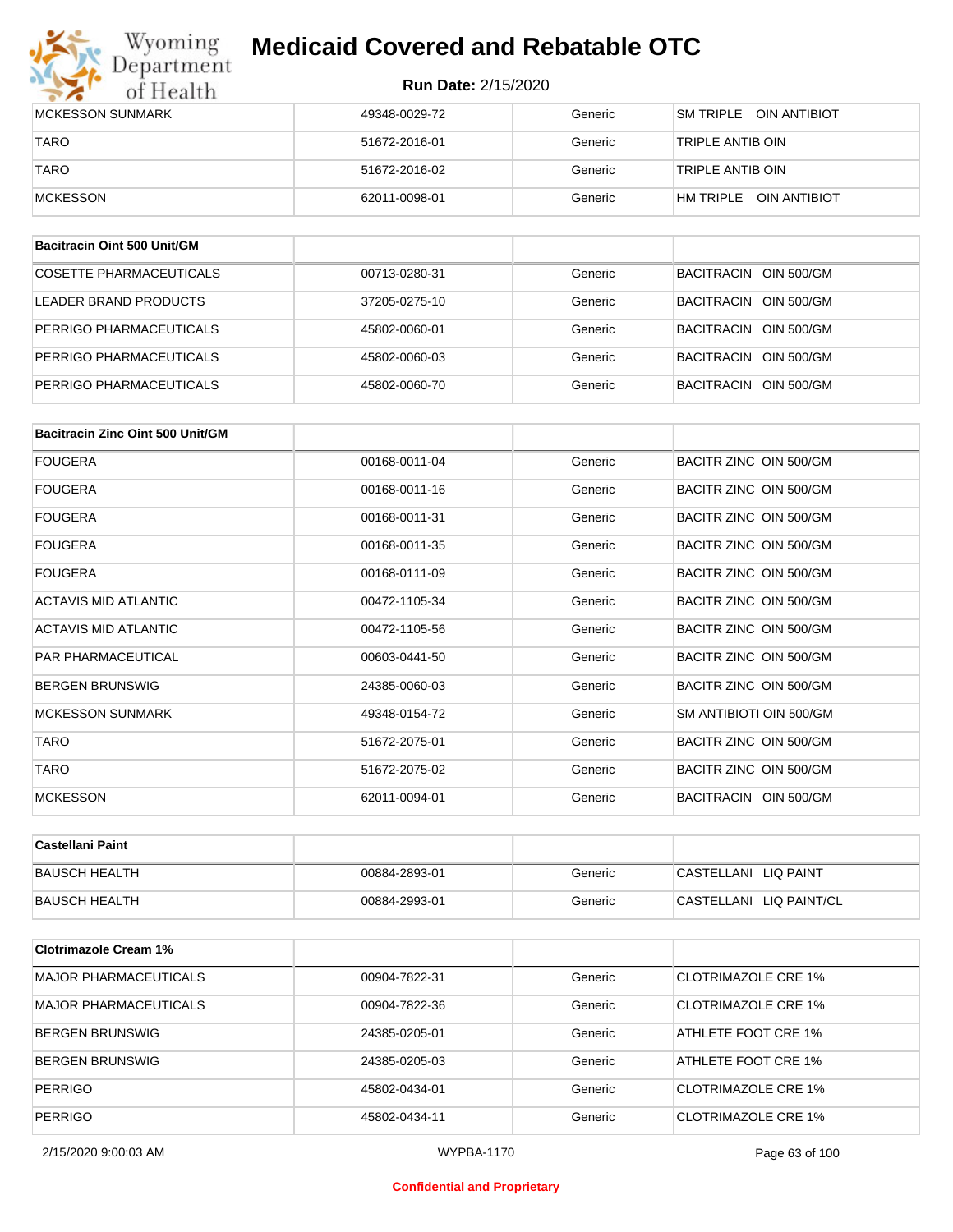

| <b>IMCKESSON SUNMARK</b> | 49348-0279-72 | Generic | <b>CLOTRIMAZOLE CRE 1%</b>  |
|--------------------------|---------------|---------|-----------------------------|
| TARO                     | 51672-2002-01 | Generic | <b>ICLOTRIMAZOLE CRE 1%</b> |
| <b>TARO</b>              | 51672-2002-02 | Generic | CLOTRIMAZOLE CRE 1%         |

| <b>Clotrimazole Ointment 1%</b> |               |              |                           |
|---------------------------------|---------------|--------------|---------------------------|
| <b>CAPITAL PHARMACEUTICAL</b>   | 29978-0918-60 | <b>Brand</b> | <b>OIN 1%</b><br>ALEVAZOL |

| <b>Clotrimazole Soln 1%</b> |               |         |                            |
|-----------------------------|---------------|---------|----------------------------|
| <b>TARO</b>                 | 51672-2037-01 | Generic | <b>CLOTRIMAZOLE SOL 1%</b> |

| Hydrocortisone Cream 0.5% |               |         |                              |
|---------------------------|---------------|---------|------------------------------|
| <b>FOUGERA</b>            | 00168-0014-31 | Generic | CRE 0.5%<br><b>HYDROCORT</b> |
| BERGEN BRUNSWIG           | 24385-0190-03 | Generic | CRE 0.5%<br><b>HYDROCORT</b> |

| <b>Hydrocortisone Cream 1%</b> |               |         |                                 |
|--------------------------------|---------------|---------|---------------------------------|
| PERRIGO PHARMACEUTICALS        | 00113-0541-64 | Generic | ANTI-ITCH CRE 1%                |
| PERRIGO PHARMACEUTICALS        | 00113-0973-64 | Generic | ANTI-ITCH CRE 1%                |
| <b>FOUGERA</b>                 | 00168-0154-08 | Generic | HYDROCORT CRE 1%                |
| <b>FOUGERA</b>                 | 00168-0154-31 | Generic | HYDROCORT CRE 1%                |
| <b>ACTAVIS MID ATLANTIC</b>    | 00472-0343-56 | Generic | HYDROCORT CRE 1%                |
| <b>RUGBY LABORATORIES</b>      | 00536-5108-95 | Generic | HYDROSKIN CRE 1%                |
| <b>PAR PHARMACEUTICAL</b>      | 00603-0535-50 | Generic | HYDROCORT CRE 1%                |
| <b>MAJOR PHARMACEUTICALS</b>   | 00904-7623-31 | Generic | HYDROCORT CRE 1%                |
| <b>SELECT BRAND</b>            | 15127-0127-01 | Generic | SB HYDROCORT CRE 1%             |
| <b>BERGEN BRUNSWIG</b>         | 24385-0021-03 | Generic | <b>GNP HYDROCOR CRE 1% PLUS</b> |
| <b>LEADER BRAND PRODUCTS</b>   | 37205-0162-10 | Generic | HYDROCORT CRE 1%                |
| <b>PERRIGO</b>                 | 45802-0438-03 | Generic | HYDROCORT CRE 1%                |
| <b>PERRIGO</b>                 | 45802-0438-05 | Generic | HYDROCORT CRE 1%                |
| <b>MCKESSON SUNMARK</b>        | 49348-0521-72 | Generic | SM HYDROCORT CRE 1%             |
| <b>TARO</b>                    | 51672-2013-01 | Generic | HYDROCORT CRE 1%                |
| <b>TARO</b>                    | 51672-2013-02 | Generic | HYDROCORT CRE 1%                |
| <b>TARO</b>                    | 51672-2063-02 | Generic | HYDROCORT CRE 1%                |
| <b>TARO</b>                    | 51672-2069-02 | Generic | HYDROCORT CRE 1%                |

| <b>Hydrocortisone Lotion 1%</b> |               |         |                     |
|---------------------------------|---------------|---------|---------------------|
| RUGBY LABORATORIES              | 00536-5105-97 | Generic | HYDRO SKIN LOT 1%   |
| BERGEN BRUNSWIG                 | 24385-0283-06 | Generic | HYDRO-LOTION LOT 1% |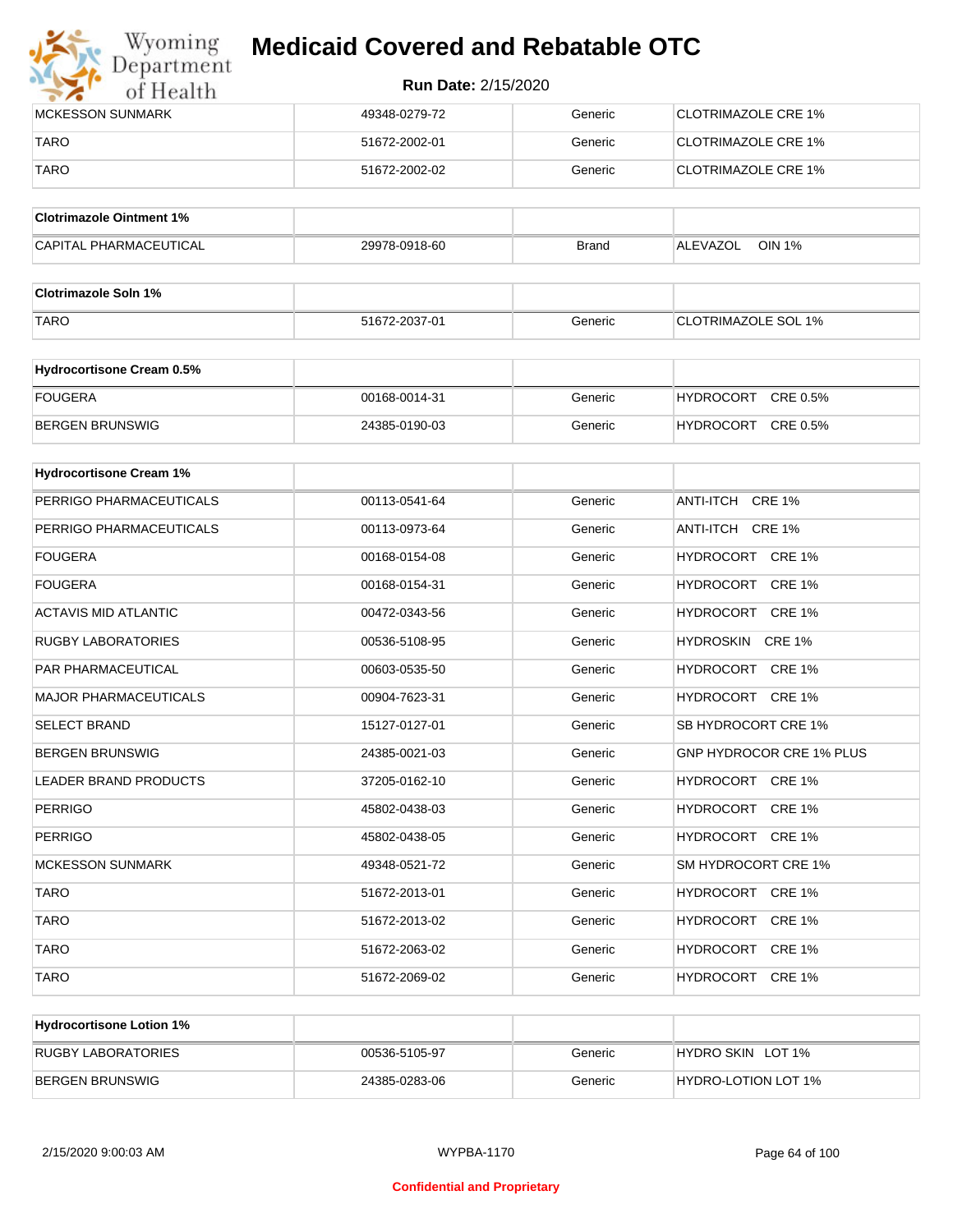

| Hydrocortisone Oint 0.5%                 |               |         |                                   |
|------------------------------------------|---------------|---------|-----------------------------------|
| <b>FOUGERA</b>                           | 00168-0016-31 | Generic | <b>HYDROCORT</b><br>OIN 0.5%      |
|                                          |               |         |                                   |
| <b>Hydrocortisone Oint 1%</b>            |               |         |                                   |
| <b>FOUGERA</b>                           | 00168-0181-31 | Generic | <b>HYDROCORT</b><br><b>OIN 1%</b> |
| <b>ACTAVIS MID ATLANTIC</b>              | 00472-0345-56 | Generic | HYDROCORT OIN 1%                  |
| <b>SELECT BRAND</b>                      | 15127-0128-01 | Generic | SB HYDROCORT OIN 1%               |
| <b>BERGEN BRUNSWIG</b>                   | 24385-0276-03 | Generic | HYDROCORT OIN 1%                  |
| PERRIGO PHARMACEUTICALS                  | 45802-0276-03 | Generic | HYDROCORT OIN 1%                  |
| <b>MCKESSON SUNMARK</b>                  | 49348-0522-72 | Generic | SM HYDROCORT OIN 1%               |
| TARO                                     | 51672-2018-02 | Generic | HYDROCORT OIN 1%                  |
| <b>Hydrocortisone Soln 1%</b>            |               |         |                                   |
|                                          |               |         |                                   |
| <b>RECKITT BENCKISER</b>                 | 63824-0850-15 | Generic | SCALPICIN SOL 1%                  |
| Hydrocortisone-Aloe Vera Cream 0.5%      |               |         |                                   |
| <b>TARO</b>                              | 51672-2010-02 | Generic | CRE 0.5%<br><b>HC/ALOE</b>        |
|                                          |               |         |                                   |
| Hydrocortisone-Aloe Vera Cream 1%        |               |         |                                   |
| <b>ACTAVIS MID ATLANTIC</b>              | 00472-0339-56 | Generic | HYDROCORT/ CRE ALOE 1%            |
| <b>BERGEN BRUNSWIG</b>                   | 24385-0274-03 | Generic | HYDROCORT/ CRE ALOE 1%            |
| <b>LEADER BRAND PRODUCTS</b>             | 37205-0272-10 | Generic | HYDROCORT/ CRE ALOE 1%            |
| <b>MCKESSON SUNMARK</b>                  | 49348-0441-72 | Generic | SM HYDROCORT CRE 1% PLUS          |
| <b>MCKESSON</b>                          | 62011-0095-01 | Generic | HYDROCORT/ CRE ALOE 1%            |
| <b>MCKESSON</b>                          | 62011-0096-01 | Generic | HM HYDROCORT CRE 1% PLUS          |
| Miconazole Nitrate Aerosol 2%            |               |         |                                   |
| <b>GLAXO CONSUMER HEALTHCARE L.P.</b>    | 00067-0969-46 | Generic | DESENEX SPRY AER LIQUID           |
|                                          |               |         |                                   |
| <b>Miconazole Nitrate Aerosol Pow 2%</b> |               |         |                                   |
| GLAXO CONSUMER HEALTHCARE L.P.           | 00067-0959-40 | Generic | <b>AER 2%</b><br><b>DESENEX</b>   |
| <b>LEADER BRAND PRODUCTS</b>             | 37205-0998-66 | Generic | <b>AER 2%</b><br><b>MICATIN</b>   |
| <b>Miconazole Nitrate Cream 2%</b>       |               |         |                                   |
| <b>ACTAVIS MID ATLANTIC</b>              | 00472-0735-14 | Generic | ANTIFUNGAL CRE 2%                 |
| <b>ACTAVIS MID ATLANTIC</b>              | 00472-0735-42 | Generic | ANTIFUNGAL CRE 2%                 |
| <b>ACTAVIS MID ATLANTIC</b>              | 00472-0735-56 | Generic | ANTIFUNGAL CRE 2%                 |
| PAR PHARMACEUTICAL                       | 00603-7805-50 | Generic | MICONAZOLE CRE 2%                 |
|                                          |               |         |                                   |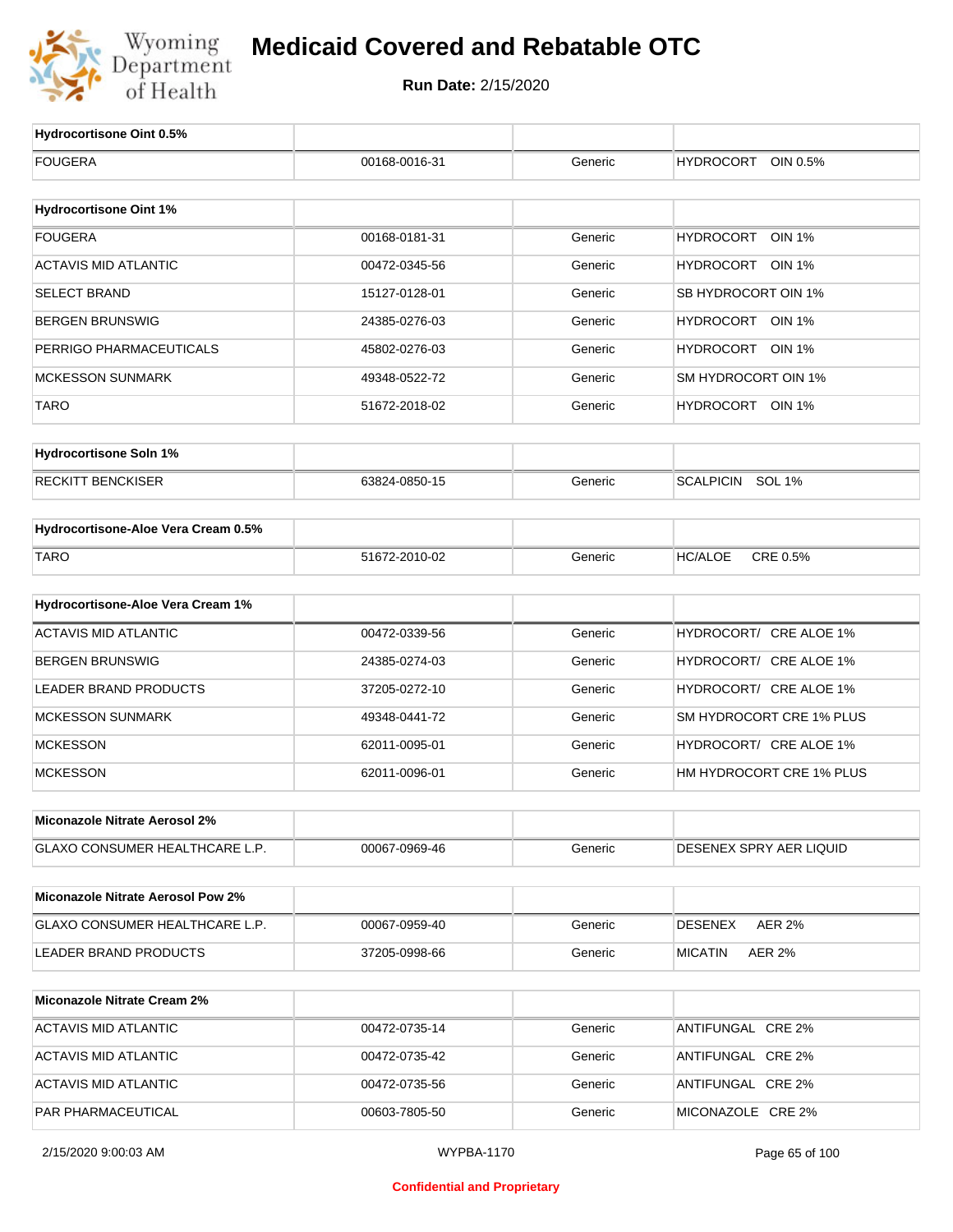

| <b>COLOPLAST</b>          | 11701-0045-14 | Generic | BAZA ANTIFUN CRE 2%           |
|---------------------------|---------------|---------|-------------------------------|
| <b>COLOPLAST</b>          | 11701-0045-22 | Generic | <b>BAZA ANTIFUN CRE 2%</b>    |
| <b>COLOPLAST</b>          | 11701-0045-23 | Generic | <b>BAZA ANTIFUN CRE 2%</b>    |
| <b>MCKESSON SUNMARK</b>   | 49348-0689-72 | Generic | SM ANTIFUNGL CRE 2%           |
| SMITH & NEPHEW UNITED     | 50484-0328-00 | Generic | ANTIFUNGAL CRE 2%             |
| SMITH & NEPHEW UNITED     | 50484-0329-00 | Generic | ANTIFUNGAL CRE 2%             |
| <b>TARO</b>               | 51672-2001-01 | Generic | MICONAZOLE CRE 2%             |
| <b>TARO</b>               | 51672-2001-02 | Generic | MICONAZOLE CRE 2%             |
| MEDLINE/DERMAL MANAGEMENT | 53329-0079-64 | Generic | ANTIFUNGAL CRE 2%             |
| MEDLINE/DERMAL MANAGEMENT | 53329-0080-57 | Generic | SOOTHE&COOL CRE INZO 2%       |
| MEDLINE/DERMAL MANAGEMENT | 53329-0080-58 | Generic | SOOTHE&COOL CRE INZO 2%       |
| MEDLINE/DERMAL MANAGEMENT | 53329-0162-04 | Generic | REMEDY<br><b>CRE ANTIFUNG</b> |

| Miconazole Nitrate Kit 2% |               |       |                         |
|---------------------------|---------------|-------|-------------------------|
| <b>BAUSCH HEALTH</b>      | 00884-5493-01 | Brand | <b>FUNGOID TINC KIT</b> |

| Miconazole Nitrate Ointment 2% |               |         |                   |
|--------------------------------|---------------|---------|-------------------|
| <b>COLOPLAST</b>               | 11701-0067-14 | Generic | CRITIC-AID OIN 2% |
| <b>COLOPLAST</b>               | 11701-0067-22 | Generic | CRITIC-AID OIN 2% |
| <b>COLOPLAST</b>               | 11701-0067-23 | Generic | CRITIC-AID OIN 2% |

| Miconazole Nitrate Powder 2%   |               |         |                            |
|--------------------------------|---------------|---------|----------------------------|
| GLAXO CONSUMER HEALTHCARE L.P. | 00067-0949-15 | Generic | DESENEX SHAK POW 2%        |
| GLAXO CONSUMER HEALTHCARE L.P. | 00067-0949-30 | Generic | <b>DESENEX SHAK POW 2%</b> |
| GLAXO CONSUMER HEALTHCARE L.P. | 00145-1501-03 | Generic | ZEASORB-AF POW 2%          |
| GLAXO CONSUMER HEALTHCARE L.P. | 00145-1506-05 | Generic | ZEASORB-AF POW 2%          |
| COLOPLAST                      | 11701-0038-16 | Generic | MICRO GUARD POW 2%         |
| LEADER BRAND PRODUCTS          | 37205-0653-18 | Generic | MICONAZORB POW AF 2%       |
| AMERISOURCE BERGEN DRUGS       | 46122-0039-27 | Generic | MICONAZORB POW AF 2%       |

| Miconazole Nitrate Soln 2% |               |       |                     |
|----------------------------|---------------|-------|---------------------|
| BAUSCH HEALTH              | 00884-0293-01 | Brand | FUNGOID TINC SOL 2% |

| Neomycin-Bacitracin-Polymyxin-<br><b>Pramoxine Oint 1%</b> |               |         |                         |
|------------------------------------------------------------|---------------|---------|-------------------------|
| <b>COSETTE PHARMACEUTICALS</b>                             | 00713-0622-31 | Generic | TRIPLE ANTIB OIN PLUS   |
| BERGEN BRUNSWIG                                            | 24385-0143-03 | Generic | TRIPLE ANTIB OIN PLUS   |
| LEADER BRAND PRODUCTS                                      | 37205-0266-10 | Generic | TRIPLE ANTIB OIN PLUS   |
| MCKESSON SUNMARK                                           | 49348-0600-72 | Generic | TRIPLE ANTIB OIN MAX ST |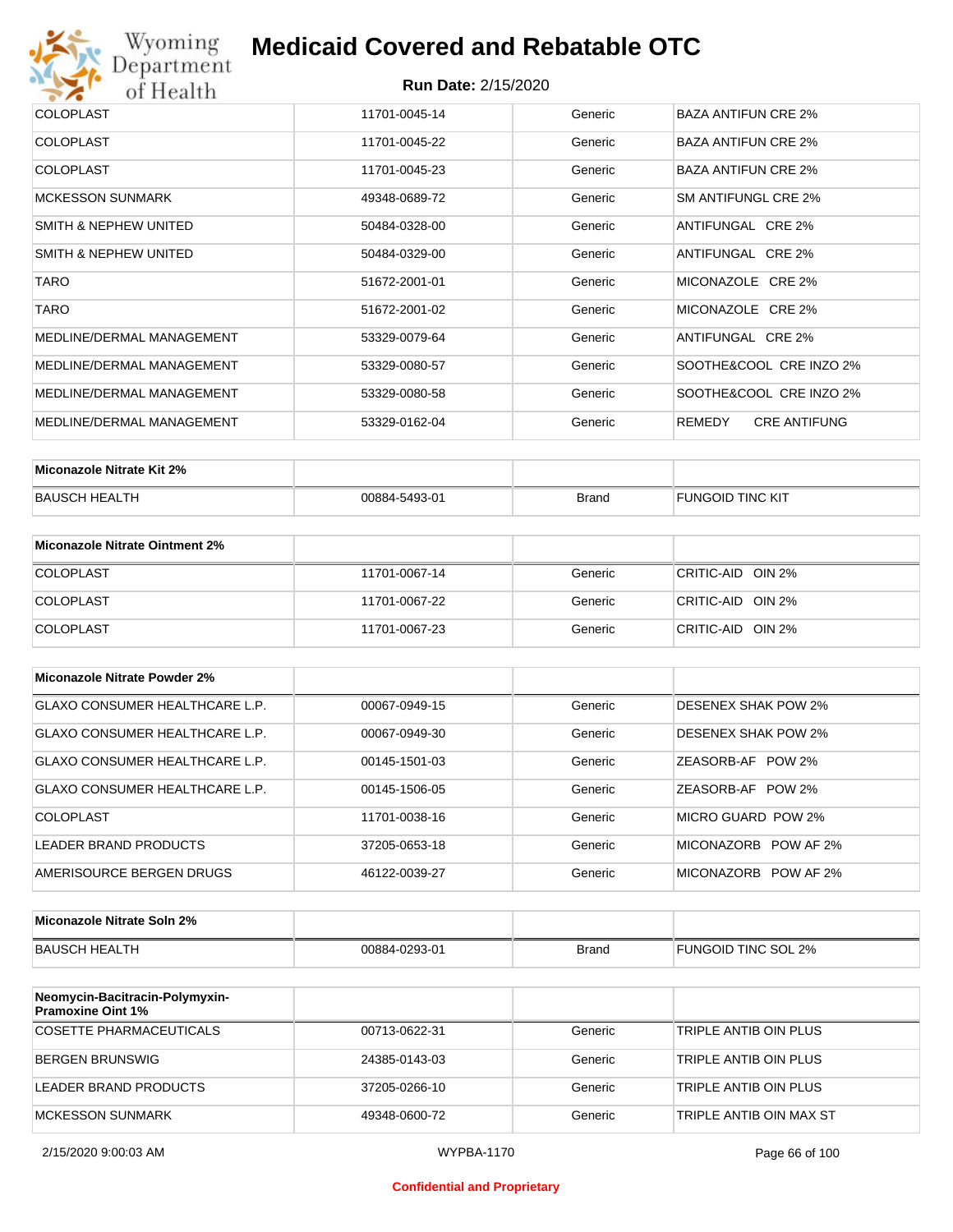| Wyoming<br>Department | <b>Medicaid Covered and Rebatable OTC</b> |         |                         |
|-----------------------|-------------------------------------------|---------|-------------------------|
| of Health             | <b>Run Date: 2/15/2020</b>                |         |                         |
| <b>TARO</b>           | 51672-2027-01                             | Generic | TRIPLE ANTIB OIN PLUS   |
| <b>TARO</b>           | 51672-2027-02                             | Generic | TRIPLE ANTIB OIN PLUS   |
| MCKESSON              | 62011-0099-01                             | Generic | TRIPLE ANTIB OIN MAX ST |

| Neomycin-Polymyxin w/ Pramoxine Cream<br>1% |               |         |                              |
|---------------------------------------------|---------------|---------|------------------------------|
| MCKESSON SUNMARK                            | 49348-0690-69 | Generic | <b>SM ANTIBIOTI CRE PLUS</b> |
|                                             |               |         |                              |
| <b>Permethrin Creme Rinse 1%</b>            |               |         |                              |

| Fermedirin Creme Rinse 170 |               |         |                              |
|----------------------------|---------------|---------|------------------------------|
| AMERISOURCE BERGEN DRUGS   | 46122-0108-46 | Beneric | LIQ 1%<br><b>LICE TRTMNT</b> |

| <b>Permethrin Lotion 1%</b> |               |         |                                       |
|-----------------------------|---------------|---------|---------------------------------------|
| ACTAVIS MID ATLANTIC        | 00472-5242-67 | Generic | PERMETHRIN LOT 1%                     |
| ACTAVIS MID ATLANTIC        | 00472-5242-69 | Generic | PERMETHRIN LOT 1%                     |
| <b>MCKESSON SUNMARK</b>     | 49348-0460-30 | Generic | <b>SM LICE</b><br><b>LOT TREATMNT</b> |
| <b>MCKESSON SUNMARK</b>     | 49348-0460-34 | Generic | <b>SM LICE</b><br><b>LOT TREATMNT</b> |
| <b>MCKESSON</b>             | 62011-0112-01 | Generic | LICE TREATME LOT 1%                   |

| <b>Pyreth-Piperonyl Butox Sham-Permeth</b><br>Aero-Nit Remover Gel Kit |               |         |                        |
|------------------------------------------------------------------------|---------------|---------|------------------------|
| BERGEN BRUNSWIG                                                        | 24385-0634-23 | Generic | <b>GNP LICE</b><br>KIT |
| LEADER BRAND PRODUCTS                                                  | 37205-0519-02 | Generic | LICE SOLN<br>KIT       |

| Pyrethrins-Piperonyl Butoxide Lig 0.33-4% |               |         |                          |
|-------------------------------------------|---------------|---------|--------------------------|
| LEADER BRAND PRODUCTS                     | 37205-0285-16 | Generic | LICE TRTMNT LIQ CRM RNSE |

| <b>Pyrethrins-Piperonyl Butoxide Shampoo</b><br>$0.33 - 4%$ |               |         |                          |
|-------------------------------------------------------------|---------------|---------|--------------------------|
| PERRIGO PHARMACEUTICALS                                     | 00113-0866-26 | Generic | LICE KILLING SHA 0.33-4% |
| MAJOR PHARMACEUTICALS                                       | 00904-2528-20 | Generic | LICE KILLING SHA 0.33-4% |
| BERGEN BRUNSWIG                                             | 24385-0116-03 | Generic | LICE TREATMT SHA 0.33-4% |
| LEADER BRAND PRODUCTS                                       | 37205-0165-26 | Generic | LICE KILLING SHA 0.33-4% |
| MCKESSON SUNMARK                                            | 49348-0443-34 | Generic | LICE KILLING SHA 0.33-4% |
| <b>MCKESSON</b>                                             | 62011-0119-02 | Generic | LICE KILLING SHA 0.33-4% |

| <b>⊺Terbinafine Gel 1%</b>           |               |              |                    |
|--------------------------------------|---------------|--------------|--------------------|
| <b>GLAXO CONSUMER HEALTHCARE L.P</b> | 00067-6239-42 | <b>Brand</b> | LAMISIL ADV GEL 1% |

| Terbinafine HCI Cream 1%              |               |       |                   |
|---------------------------------------|---------------|-------|-------------------|
| <b>GLAXO CONSUMER HEALTHCARE L.P.</b> | 00067-3998-42 | Brand | LAMISIL AT CRE 1% |
| <b>GLAXO CONSUMER HEALTHCARE L.P.</b> | 00067-8100-12 | Brand | LAMISIL AT CRE 1% |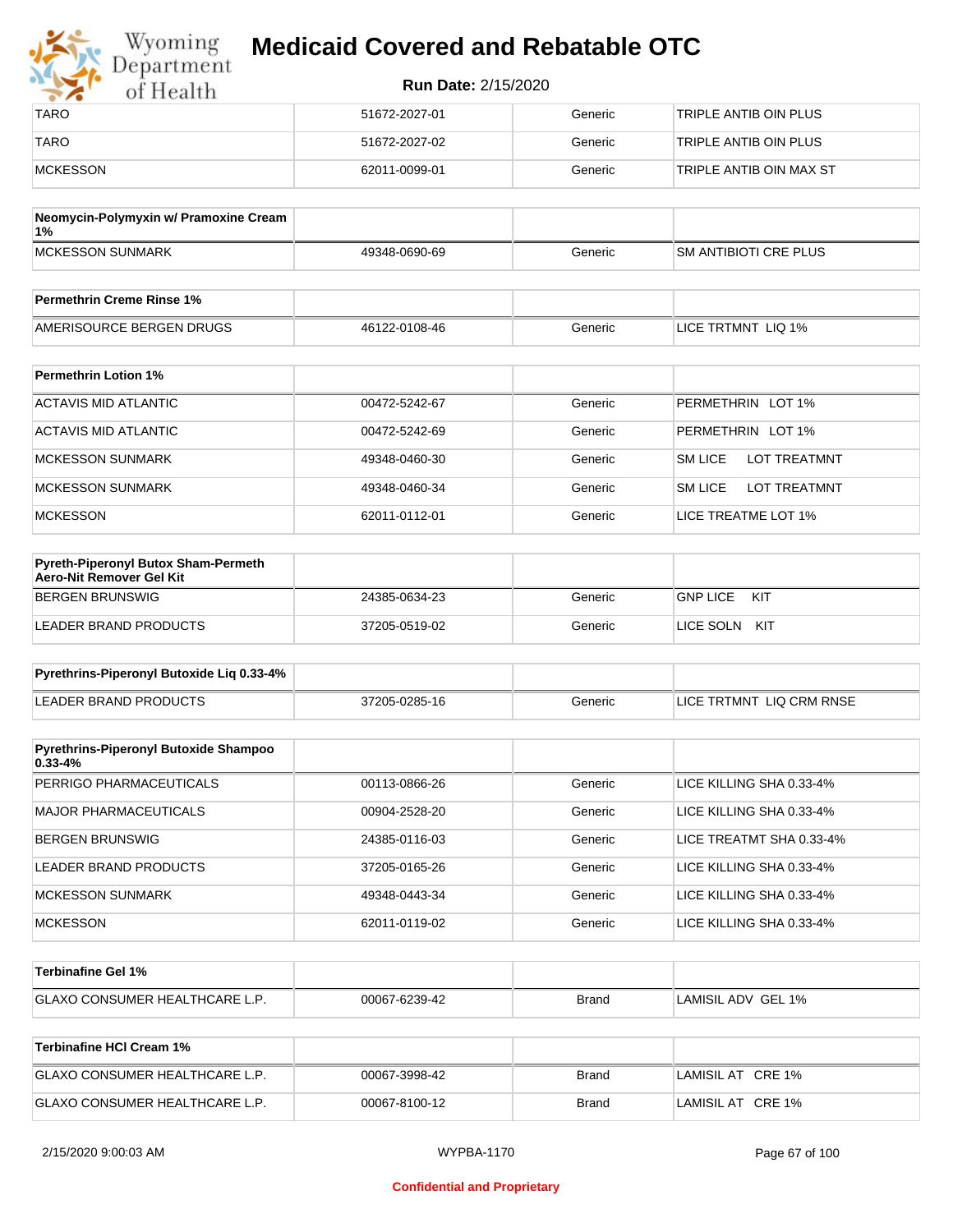| Wyoming<br><b>Medicaid Covered and Rebatable OTC</b><br>Department |                            |              |                           |  |
|--------------------------------------------------------------------|----------------------------|--------------|---------------------------|--|
| of Health                                                          | <b>Run Date: 2/15/2020</b> |              |                           |  |
| <b>GLAXO CONSUMER HEALTHCARE L.P.</b>                              | 00067-8100-30              | <b>Brand</b> | LAMISIL AT CRE 1%         |  |
| <b>GLAXO CONSUMER HEALTHCARE L.P.</b>                              | 00067-8114-12              | Brand        | LAMISIL AT CRE 1%         |  |
| BERGEN BRUNSWIG                                                    | 24385-0524-03              | Generic      | TERBINAFINE CRE 1%        |  |
| <b>BERGEN BRUNSWIG</b>                                             | 24385-0524-05              | Generic      | TERBINAFINE CRE 1%        |  |
| LEADER BRAND PRODUCTS                                              | 37205-0941-99              | Generic      | ATHLETE FOOT CRE AF       |  |
| <b>MCKESSON SUNMARK</b>                                            | 49348-0790-72              | Generic      | ATHLETE FOOT CRE 1%       |  |
| <b>TARO</b>                                                        | 51672-2080-01              | Generic      | TERBINAFINE CRE 1%        |  |
| <b>TARO</b>                                                        | 51672-2080-02              | Generic      | <b>TERBINAFINE CRE 1%</b> |  |

| Terbinafine HCI Soln 1%               |               |       |                   |
|---------------------------------------|---------------|-------|-------------------|
| <b>GLAXO CONSUMER HEALTHCARE L.P.</b> | 00067-6292-83 | Brand | LAMISIL AT SPR 1% |
| <b>GLAXO CONSUMER HEALTHCARE L.P.</b> | 00067-6293-83 | Brand | LAMISIL AT SPR 1% |

| Tolnaftate Aerosol 1%   |               |         |                     |
|-------------------------|---------------|---------|---------------------|
| PERRIGO PHARMACEUTICALS | 00113-0154-73 | Generic | ATH FOOT SPR AER 1% |
| LEADER BRAND PRODUCTS   | 37205-0344-66 | Generic | ANTIFUNGAL AER 1%   |

| Tolnaftate Aerosol Pow 1%      |               |         |                   |
|--------------------------------|---------------|---------|-------------------|
| GLAXO CONSUMER HEALTHCARE L.P. | 00067-6114-46 | Generic | LAMISIL AF AER 1% |
| <b>PERRIGO PHARMACEUTICALS</b> | 00113-0695-90 | Generic | JOCK ITCH AER 1%  |

| <b>Tolnaftate Cream 1%</b>   |               |         |                            |
|------------------------------|---------------|---------|----------------------------|
| <b>MAJOR PHARMACEUTICALS</b> | 00904-0722-36 | Generic | ANTIFUNGAL CRE 1%          |
| <b>BERGEN BRUNSWIG</b>       | 24385-0032-03 | Generic | TOLNAFTATE CRE 1%          |
| LEADER BRAND PRODUCTS        | 37205-0197-10 | Generic | ANTIFUNGAL CRE 1%          |
| <b>PERRIGO</b>               | 45802-0032-01 | Generic | TOLNAFTATE CRE 1%          |
| <b>PERRIGO</b>               | 45802-0032-03 | Generic | TOLNAFTATE CRE 1%          |
| <b>MCKESSON SUNMARK</b>      | 49348-0155-29 | Generic | <b>SM ANTIFUNGL CRE 1%</b> |
| <b>TARO</b>                  | 51672-2020-01 | Generic | TOLNAFTATE CRE 1%          |
| <b>TARO</b>                  | 51672-2020-02 | Generic | TOLNAFTATE CRE 1%          |
| CHAIN DRUG MARKETING ASSOC   | 63868-0104-46 | Generic | TOLNAFTATE CRE 1%          |

| Tolnaftate Powder 1%  |               |         |                     |
|-----------------------|---------------|---------|---------------------|
| RUGBY LABORATORIES    | 00536-5150-26 | Generic | IANTI-FUNGAL POW 1% |
| MAJOR PHARMACEUTICALS | 00904-0726-45 | Generic | TOLNAFTATE POW 1%   |

| Tolnaftate Soln 1%             |               |         |                      |
|--------------------------------|---------------|---------|----------------------|
| <b>PERRIGO PHARMACEUTICALS</b> | 45802-0701-11 | Generic | SOL 1%<br>TOLNAFTATE |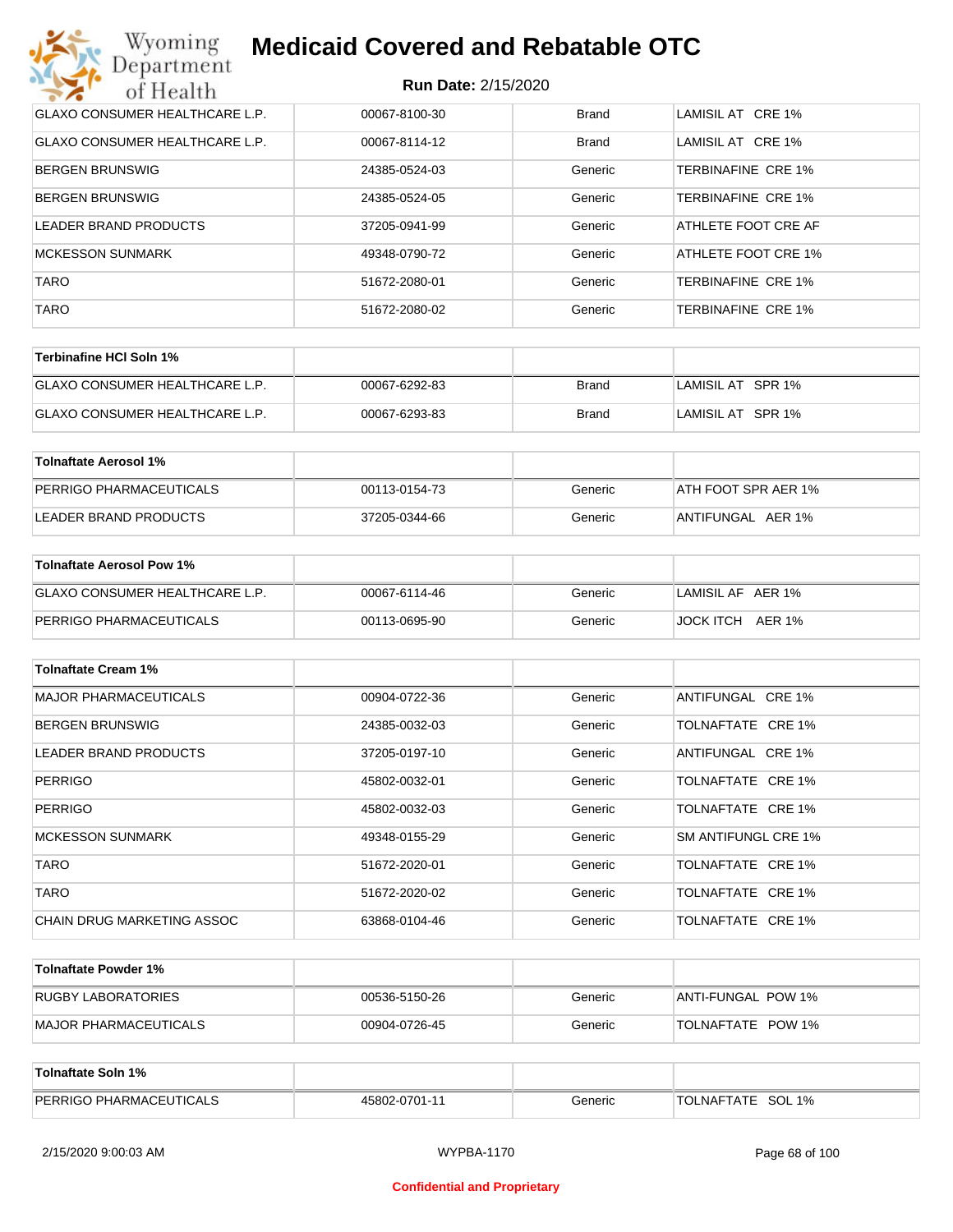**Run Date:** 2/15/2020

**GASTROINTESTINAL AGENTS - MISC.**

Wyoming<br>Department

of Health

| Calcium Acetate (Phosphate Binder) Tab<br>667 MG |               |         |                                     |
|--------------------------------------------------|---------------|---------|-------------------------------------|
| NEPHRO-TECH                                      | 59528-0331-02 | Generic | <b>TAB 667MG</b><br><b>CALPHRON</b> |
|                                                  |               |         |                                     |
| Simethicone Cap 125 MG                           |               |         |                                     |
| GLAXO CONSUMER HEALTHCARE L.P.                   | 00067-6275-10 | Generic | GAS-X<br><b>CAP 125MG</b>           |
| GLAXO CONSUMER HEALTHCARE L.P.                   | 00067-6275-20 | Generic | GAS-X<br><b>CAP 125MG</b>           |
| GLAXO CONSUMER HEALTHCARE L.P.                   | 00067-6275-50 | Generic | GAS-X<br><b>CAP 125MG</b>           |
| GLAXO CONSUMER HEALTHCARE L.P.                   | 00067-6275-72 | Generic | GAS-X<br><b>CAP 125MG</b>           |
| GLAXO CONSUMER HEALTHCARE L.P.                   | 00067-6275-82 | Generic | GAS-X<br><b>CAP 125MG</b>           |
| <b>PERRIGO</b>                                   | 00113-0428-60 | Generic | GAS RELIEF CAP 125MG                |
| <b>MAJOR PHARMACEUTICALS</b>                     | 00904-5458-46 | Generic | <b>GAS FREE</b><br><b>CAP 125MG</b> |
| <b>BERGEN BRUNSWIG</b>                           | 24385-0428-65 | Generic | GAS RELIEF CAP 125MG                |
| <b>TOPCO</b>                                     | 36800-0428-60 | Generic | GAS RELIEF CAP 125MG                |
| <b>TOPCO</b>                                     | 36800-0428-71 | Generic | GAS RELIEF CAP 125MG                |
| <b>LEADER BRAND PRODUCTS</b>                     | 37205-0295-65 | Generic | GAS RELIEF CAP 125MG                |
| <b>MCKESSON</b>                                  | 62011-0160-01 | Generic | GAS RELIEF CAP 125MG                |
|                                                  |               |         |                                     |
| Simethicone Cap 180 MG                           |               |         |                                     |
| GLAXO CONSUMER HEALTHCARE L.P.                   | 00067-6274-18 | Generic | GAS-X<br>CAP 180MG                  |
| GLAXO CONSUMER HEALTHCARE L.P.                   | 00067-6274-50 | Generic | GAS-X<br>CAP 180MG                  |
| PERRIGO PHARMACEUTICALS                          | 00113-0657-72 | Generic | GAS RELIEF CAP 180MG                |
| <b>RUGBY LABORATORIES</b>                        | 00536-3604-08 | Generic | SIMETHICONE CAP 180MG               |
| <b>MAJOR PHARMACEUTICALS</b>                     | 00904-5572-52 | Generic | GAS RELIEF CAP 180MG                |

| IMAJOR PHARMACEUTICALS   | 00904-5572-52 | Generic | GAS RELIEF CAP 180MG  |
|--------------------------|---------------|---------|-----------------------|
| BERGEN BRUNSWIG          | 24385-0460-72 | Generic | CAP 180MG<br>ANTI-GAS |
| LEADER BRAND PRODUCTS    | 37205-0292-72 | Generic | GAS RELIEF CAP 180MG  |
| <b>IMCKESSON SUNMARK</b> | 49348-0489-12 | Generic | GAS RELIEF CAP 180MG  |

| Simethicone Chew Tab 125 MG           |               |              |                        |
|---------------------------------------|---------------|--------------|------------------------|
| <b>GLAXO CONSUMER HEALTHCARE L.P.</b> | 00067-0117-18 | <b>Brand</b> | GAS-X EX-STR CHW 125MG |
| <b>GLAXO CONSUMER HEALTHCARE L.P.</b> | 00067-0117-48 | <b>Brand</b> | GAS-X EX-STR CHW 125MG |
| <b>GLAXO CONSUMER HEALTHCARE L.P.</b> | 00067-0129-18 | <b>Brand</b> | GAS-X EX-STR CHW 125MG |
| <b>RUGBY LABORATORIES</b>             | 00536-1020-08 | Generic      | GAS RELIEF CHW 125MG   |
| <b>PAR PHARMACEUTICAL</b>             | 00603-0211-20 | Generic      | MYTAB GAS<br>CHW 125MG |
| <b>SELECT BRAND</b>                   | 15127-0157-08 | Generic      | SB GAS RELF CHW 125MG  |
| <b>BERGEN BRUNSWIG</b>                | 24385-0307-89 | Generic      | GNP GAS RELF CHW 125MG |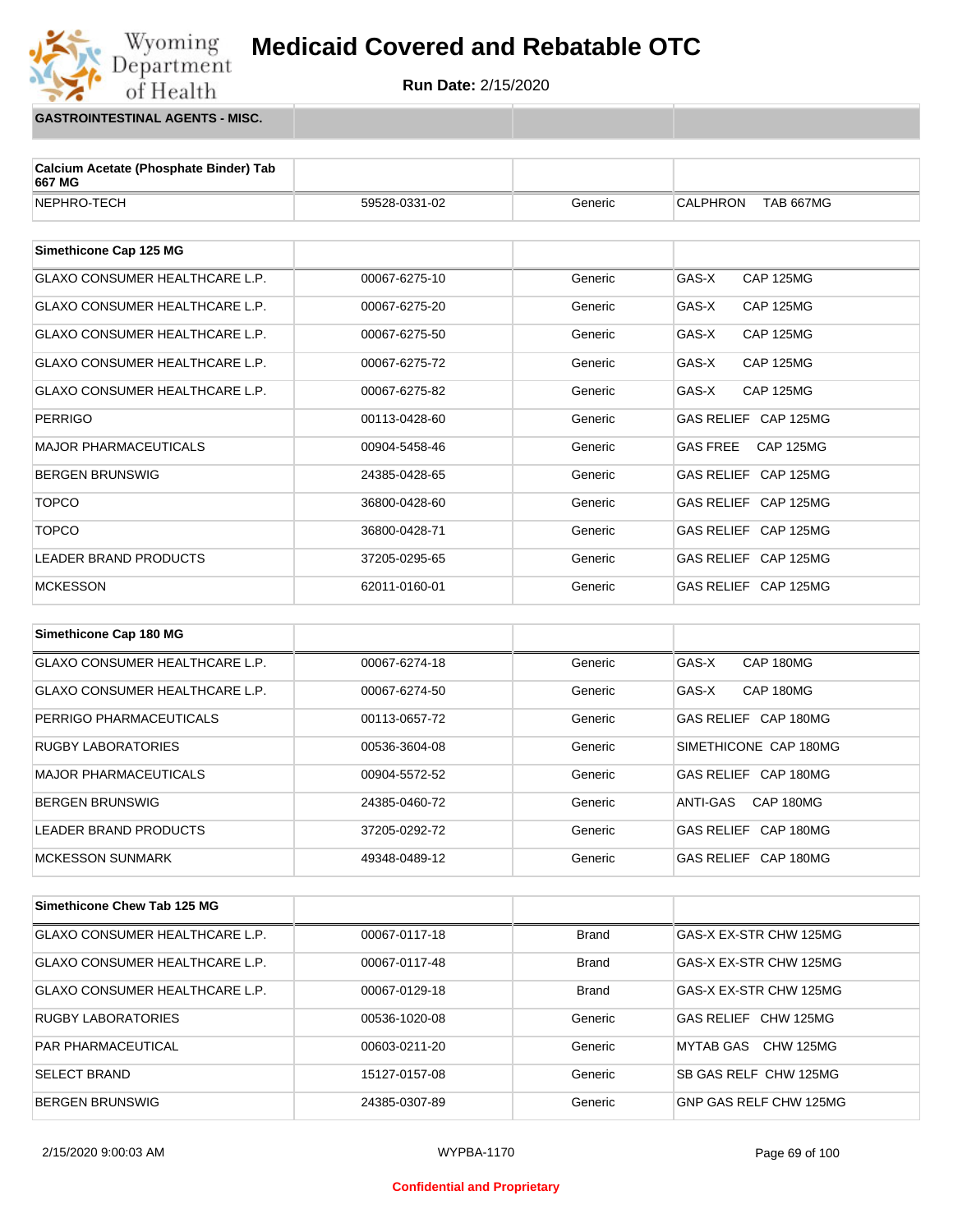| Wyoming<br>Department | <b>Medicaid Covered and Rebatable OTC</b> |         |                       |  |
|-----------------------|-------------------------------------------|---------|-----------------------|--|
| of Health             | <b>Run Date: 2/15/2020</b>                |         |                       |  |
| MCKESSON SUNMARK      | 49348-0863-48                             | Generic | SM GAS REL CHW 125MG  |  |
| <b>MCKESSON</b>       | 62011-0189-01                             | Generic | HM GAS RELF CHW 125MG |  |

| Simethicone Chew Tab 80 MG            |               |              |                       |
|---------------------------------------|---------------|--------------|-----------------------|
| <b>GLAXO CONSUMER HEALTHCARE L.P.</b> | 00067-0113-36 | <b>Brand</b> | GAS-X<br>CHW 80MG     |
| <b>GLAXO CONSUMER HEALTHCARE L.P.</b> | 00067-0116-36 | <b>Brand</b> | GAS-X<br>CHW 80MG     |
| <b>RUGBY LABORATORIES</b>             | 00536-1019-01 | Generic      | GAS RELIEF CHW 80MG   |
| <b>PAR PHARMACEUTICAL</b>             | 00603-0210-21 | Generic      | MYTAB GAS CHW 80MG    |
| <b>MAJOR PHARMACEUTICALS</b>          | 00904-5068-60 | Generic      | MI-ACID GAS CHW 80MG  |
| <b>BERGEN BRUNSWIG</b>                | 24385-0118-78 | Generic      | GNP GAS RELF CHW 80MG |
| <b>LEADER BRAND PRODUCTS</b>          | 37205-0112-78 | Generic      | GAS RELIEF CHW 80MG   |
| MCKESSON SUNMARK                      | 49348-0509-07 | Generic      | SM GAS RELF CHW 80MG  |
| <b>MCKESSON</b>                       | 62011-0138-01 | Generic      | HM GAS RELF CHW 80MG  |

| Simethicone Susp 40 MG/0.6ML |               |         |                          |
|------------------------------|---------------|---------|--------------------------|
| PERRIGO PHARMACEUTICALS      | 00113-0882-10 | Generic | SIMETHICONE DRO 20/0.3ML |
| <b>RUGBY LABORATORIES</b>    | 00536-2220-75 | Generic | GAS RELIEF DRO 20/0.3ML  |
| <b>PAR PHARMACEUTICALS</b>   | 00603-0894-50 | Generic | SIMETHICONE DRO 40/0.6ML |
| <b>MAJOR PHARMACEUTICALS</b> | 00904-5894-30 | Generic | GAS RELIEF DRO 20/0.3ML  |
| <b>SELECT BRAND</b>          | 15127-0042-17 | Generic | GAS RELIEF DRO 40/0.6ML  |
| <b>TOPCO</b>                 | 36800-0882-10 | Generic | GAS RELIEF DRO 40/0.6ML  |
| <b>LEADER BRAND PRODUCTS</b> | 37205-0119-10 | Generic | SIMETHICONE DRO 40/0.6ML |
| AMERISOURCE BERGEN DRUGS     | 46122-0051-03 | Generic | GAS RELIEF DRO 20/0.3ML  |
| <b>MCKESSON SUNMARK</b>      | 49348-0740-27 | Generic | GAS RELIEF DRO 20/0.3ML  |
| <b>MCKESSON</b>              | 62011-0139-01 | Generic | GAS RELIEF DRO 40/0.6ML  |
| <b>MCKESSON</b>              | 62011-0187-01 | Generic | GAS RELIEF DRO 20/0.3ML  |
| <b>HEMATOPOIETIC AGENTS</b>  |               |         |                          |

| <b>Carbonyl Iron Susp 15 MG/1.25ML</b><br>(Elemental Iron) |               |         |          |             |
|------------------------------------------------------------|---------------|---------|----------|-------------|
| <b>CENTURION LABS</b>                                      | 23359-0012-04 | Generic | WEE CARE | SUS 15/1.25 |

| <b>Polysaccharide Iron Complex Cap 150 MG</b><br>(Iron Equivalent) |               |         |                |
|--------------------------------------------------------------------|---------------|---------|----------------|
| NNODUM CORPORATION                                                 | 63044-0203-01 | Generic | IFEREX 150 CAP |
| NNODUM CORPORATION                                                 | 63044-0203-61 | Generic | IFEREX 150 CAP |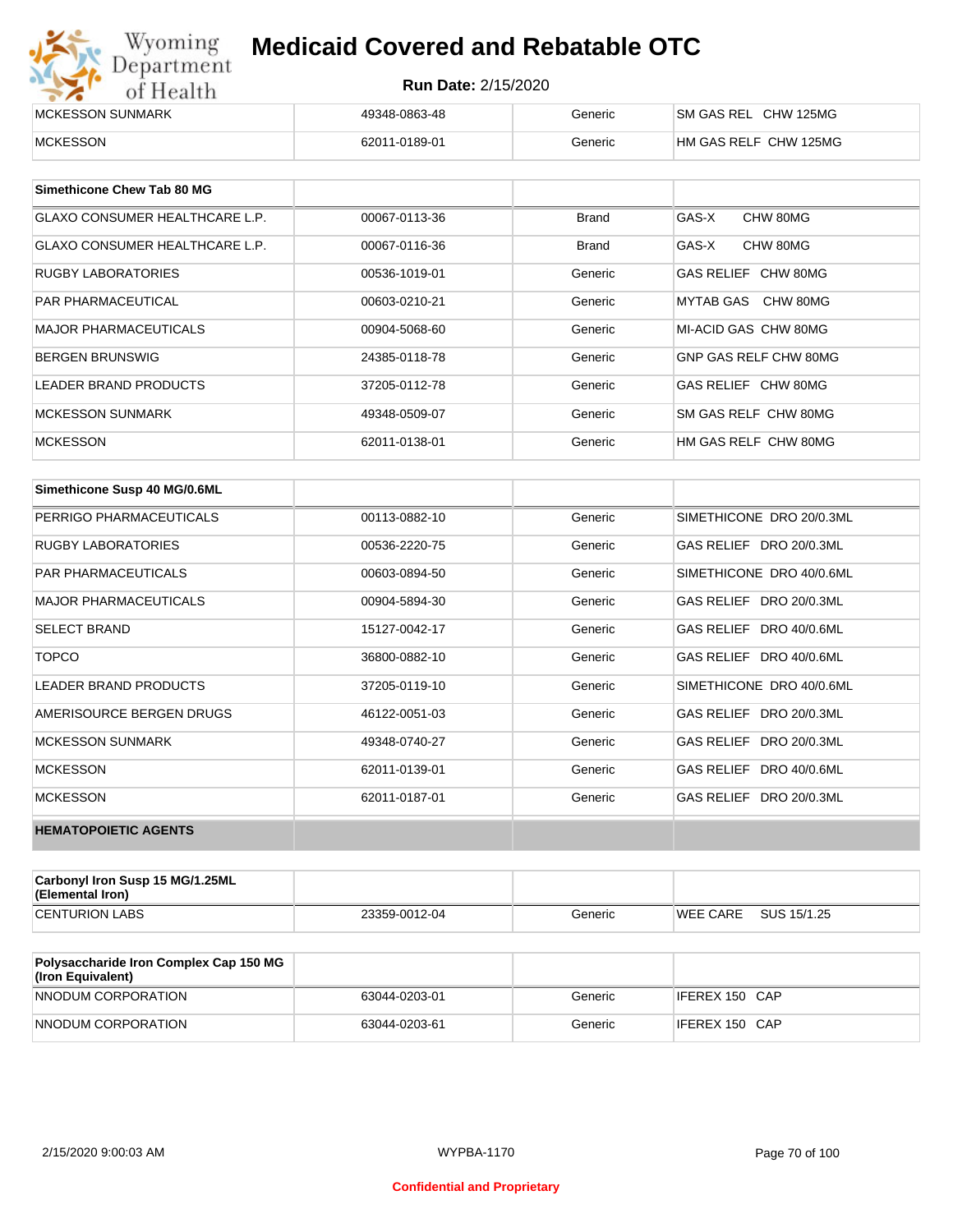

**\*Sodium Phosphates - Enema (Pediatric)\*\*\***

| FLEET PHARMACEUTICALS                                              | 00132-0202-20 | <b>Brand</b> | <b>FLEET</b><br>ENE PED           |  |  |
|--------------------------------------------------------------------|---------------|--------------|-----------------------------------|--|--|
| *Sodium Phosphates - Enema***                                      |               |              |                                   |  |  |
| FLEET PHARMACEUTICALS                                              | 00132-0201-40 | <b>Brand</b> | <b>FLEET</b><br><b>ENE</b>        |  |  |
| FLEET PHARMACEUTICALS                                              | 00132-0201-42 | <b>Brand</b> | FLEET<br><b>ENE</b>               |  |  |
| FLEET PHARMACEUTICALS                                              | 00132-0201-45 | <b>Brand</b> | <b>ENE</b><br><b>FLEET</b>        |  |  |
| <b>RUGBY LABORATORIES</b>                                          | 00536-7415-51 | Generic      | ENEMA READY- ENE-TO-USE           |  |  |
| <b>MAJOR PHARMACEUTICALS</b>                                       | 00904-6320-78 | Generic      | ENEMA READY- ENE -TO-USE          |  |  |
| BERGEN BRUNSWIG                                                    | 24385-0039-36 | Generic      | <b>GNP ENEMA ENE</b>              |  |  |
| <b>TOPCO</b>                                                       | 36800-0002-02 | Generic      | <b>ENEMA</b><br><b>ENE SINGLE</b> |  |  |
| <b>TOPCO</b>                                                       | 36800-0002-36 | Generic      | <b>ENE SINGLE</b><br><b>ENEMA</b> |  |  |
| AMERISOURCE BERGEN DRUGS                                           | 46122-0161-28 | Generic      | <b>GNP ENEMA ENE</b>              |  |  |
| AMERISOURCE BERGEN DRUGS                                           | 46122-0161-36 | Generic      | GNP ENEMA<br><b>ENE</b>           |  |  |
| <b>MCKESSON SUNMARK</b>                                            | 49348-0864-20 | Generic      | <b>SM ENEMA</b><br>ENE            |  |  |
| <b>MCKESSON</b>                                                    | 62011-0154-01 | Generic      | HM ENEMA<br>ENE                   |  |  |
| <b>MCKESSON</b>                                                    | 62011-0191-01 | Generic      | HM ENEMA<br>ENE R-T-U             |  |  |
| <b>MCKESSON</b>                                                    | 62011-0191-02 | Generic      | HM ENEMA<br>ENE R-T-U             |  |  |
| <b>Benzocaine-Docusate Sodium Rectal</b><br><b>Enema 20-283 MG</b> |               |              |                                   |  |  |
| ENEMEEZ                                                            | 17433-9877-03 | <b>Brand</b> | ENEMEEZ PLUS ENE 20-283           |  |  |
| ENEMEEZ                                                            | 17433-9883-05 | <b>Brand</b> | DOCUSOL PLUS ENE 20-283           |  |  |
|                                                                    |               |              |                                   |  |  |
| <b>Bisacodyl Enema 10 MG/30ML</b>                                  |               |              |                                   |  |  |
| FLEET PHARMACEUTICALS                                              | 00132-0703-36 | <b>Brand</b> | FLEET BISACO ENE 10/30ML          |  |  |
| <b>Bisacodyl Suppos 10 MG</b>                                      |               |              |                                   |  |  |
| RUGBY LABORATORIES                                                 | 00536-1355-01 | Generic      | SUP 10MG<br>LAXATIVE              |  |  |
| RUGBY LABORATORIES                                                 | 00536-1355-12 | Generic      | LAXATIVE<br>SUP <sub>10MG</sub>   |  |  |
| <b>PERRIGO</b>                                                     | 00574-7050-12 | Generic      | BISACODYL SUP 10MG                |  |  |
| <b>PERRIGO</b>                                                     | 00574-7050-50 | Generic      | BISACODYL SUP 10MG                |  |  |
| COSETTE PHARMACEUTICALS                                            | 00713-0109-01 | Generic      | BISAC-EVAC SUP 10MG               |  |  |
| <b>COSETTE PHARMACEUTICALS</b>                                     | 00713-0109-05 | Generic      | BISAC-EVAC SUP 10MG               |  |  |
| <b>COSETTE PHARMACEUTICALS</b>                                     | 00713-0109-08 | Generic      | BISAC-EVAC SUP 10MG               |  |  |
| COSETTE PHARMACEUTICALS                                            | 00713-0109-10 | Generic      | BISAC-EVAC SUP 10MG               |  |  |
|                                                                    |               |              |                                   |  |  |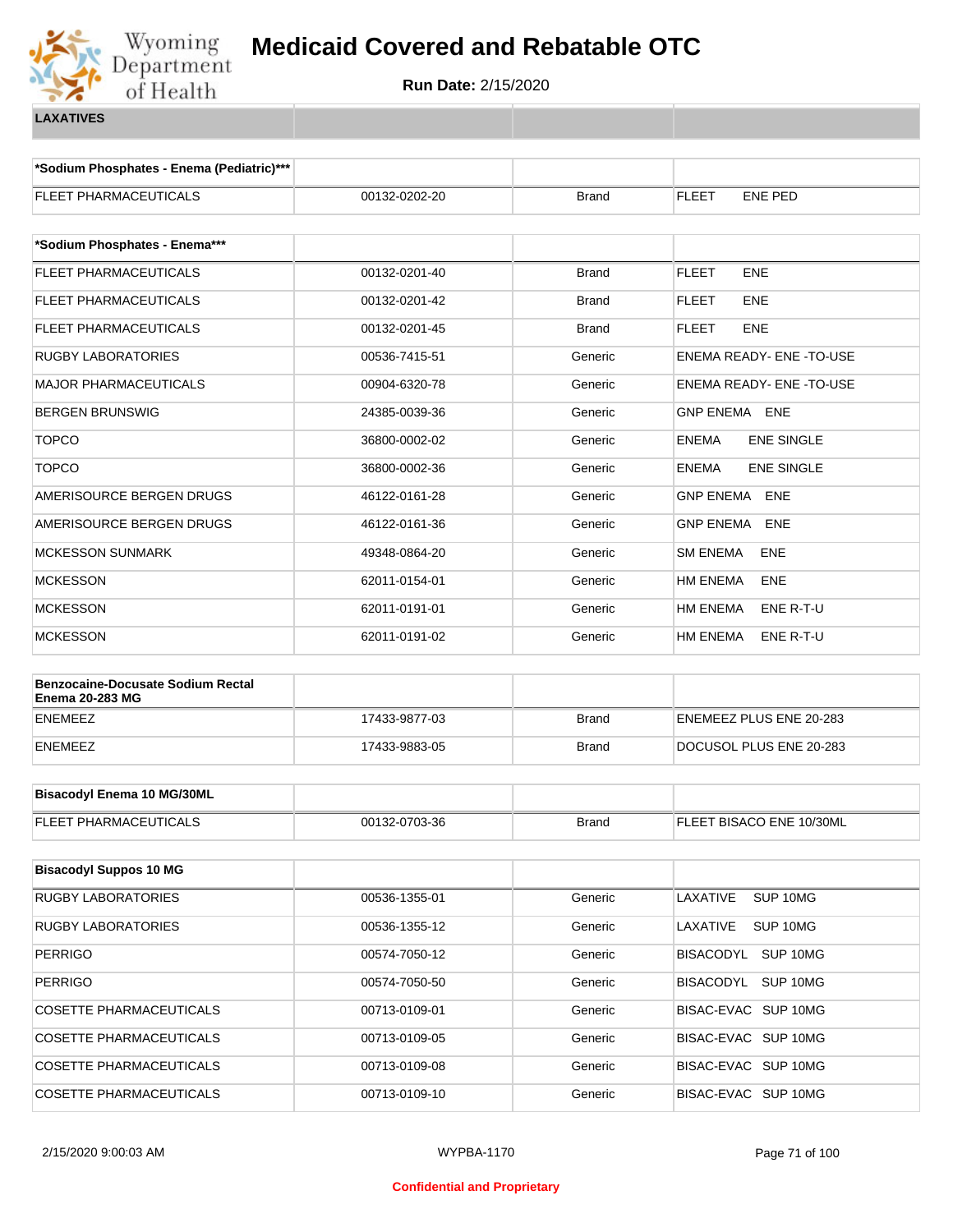#### Wyoming<br>Department **Medicaid Covered and Rebatable OTC**

#### **Run Date:** 2/15/2020

| $\sim$ $\sim$<br>от пеани                 |               |         |                                |
|-------------------------------------------|---------------|---------|--------------------------------|
| <b>COSETTE PHARMACEUTICALS</b>            | 00713-0109-12 | Generic | BISAC-EVAC SUP 10MG            |
| COSETTE PHARMACEUTICALS                   | 00713-0109-50 | Generic | BISAC-EVAC SUP 10MG            |
| <b>MAJOR PHARMACEUTICALS</b>              | 00904-5058-12 | Generic | BISCOLAX SUP 10MG              |
| <b>MAJOR PHARMACEUTICALS</b>              | 00904-5058-60 | Generic | BISCOLAX SUP 10MG              |
| CHAIN DRUG MARKETING ASSOC                | 63868-0328-08 | Generic | QC LAXATIVE SUP 10MG           |
|                                           |               |         |                                |
| <b>Bisacodyl Tab Delayed Release 5 MG</b> |               |         |                                |
| <b>FLEET PHARMACEUTICALS</b>              | 00132-0704-02 | Generic | FLEET LAXATI TAB 5MG EC        |
| RUGBY LABORATORIES                        | 00536-3381-01 | Generic | STIM LAXAT TAB 5MG EC          |
| RUGBY LABORATORIES                        | 00536-3381-10 | Generic | STIM LAXAT TAB 5MG EC          |
| PAR PHARMACEUTICALS                       | 00603-2483-21 | Generic | BISACODYL TAB 5MG EC           |
| <b>MAJOR PHARMACEUTICALS</b>              | 00904-6407-61 | Generic | BISACODYL TAB 5MG EC           |
| <b>MAJOR PHARMACEUTICALS</b>              | 00904-7927-17 | Generic | BISACODYL TAB 5MG EC           |
| <b>MAJOR PHARMACEUTICALS</b>              | 00904-7927-60 | Generic | BISACODYL TAB 5MG EC           |
| <b>MAJOR PHARMACEUTICALS</b>              | 00904-7927-80 | Generic | BISACODYL TAB 5MG EC           |
| <b>SELECT BRAND</b>                       | 15127-0178-07 | Generic | SB BISACODYL TAB 5MG EC        |
| <b>BERGEN BRUNSWIG</b>                    | 24385-0193-65 | Generic | <b>GNP LAXATIVE TAB 5MG EC</b> |
| <b>BERGEN BRUNSWIG</b>                    | 24385-0903-63 | Generic | <b>GNP LAXATIVE TAB 5MG EC</b> |
| <b>BERGEN BRUNSWIG</b>                    | 24385-0903-78 | Generic | GNP BISA-LAX TAB 5MG EC        |
| <b>TOPCO</b>                              | 36800-0086-63 | Generic | LAXATIVE TAB 5MG EC            |
| <b>TOPCO</b>                              | 36800-0174-65 | Generic | WOMANS LAXAT TAB 5MG EC        |
| <b>LEADER BRAND PRODUCTS</b>              | 37205-0128-63 | Generic | BISACODYL TAB 5MG EC           |
| <b>LEADER BRAND PRODUCTS</b>              | 37205-0298-65 | Generic | FEMININE LAX TAB 5MG EC        |
| <b>MCKESSON SUNMARK</b>                   | 49348-0599-05 | Generic | SM LAXATIVE TAB 5MG EC         |
| <b>MCKESSON SUNMARK</b>                   | 49348-0920-44 | Generic | WOMENS LAXAT TAB 5MG EC        |
| TIME-CAP LABS                             | 49483-0003-01 | Generic | BISACODYL TAB 5MG EC           |
| TIME-CAP LABS                             | 49483-0003-10 | Generic | BISACODYL TAB 5MG EC           |
| <b>MCKESSON</b>                           | 62011-0159-01 | Generic | HM LAXATIVE TAB 5MG EC         |
| AUBURN PHARMACEUTICAL                     | 62107-0030-01 | Generic | <b>DUCODYL</b><br>TAB 5MG EC   |
| AUBURN PHARMACEUTICAL                     | 62107-0030-10 | Generic | <b>DUCODYL</b><br>TAB 5MG EC   |
|                                           |               |         |                                |
| Calcium Polycarbophil Tab 625 MG          |               |         |                                |
| PERRIGO PHARMACEUTICALS                   | 00113-0477-75 | Generic | FIBER LAXATV TAB 625MG         |
| KONSYL PHARMACEUTICAL                     | 00224-0500-80 | Generic | KONSYL FIBER TAB 625MG         |

KONSYL PHARMACEUTICAL **1999** 00224-0500-90 Generic KONSYL FIBER TAB 625MG RUGBY LABORATORIES 
and the october 100536-4306-05 (Seneric FIBER-LAX TAB 625MG RUGBY LABORATORIES 00536-4306-08 Generic FIBER-LAX TAB 625MG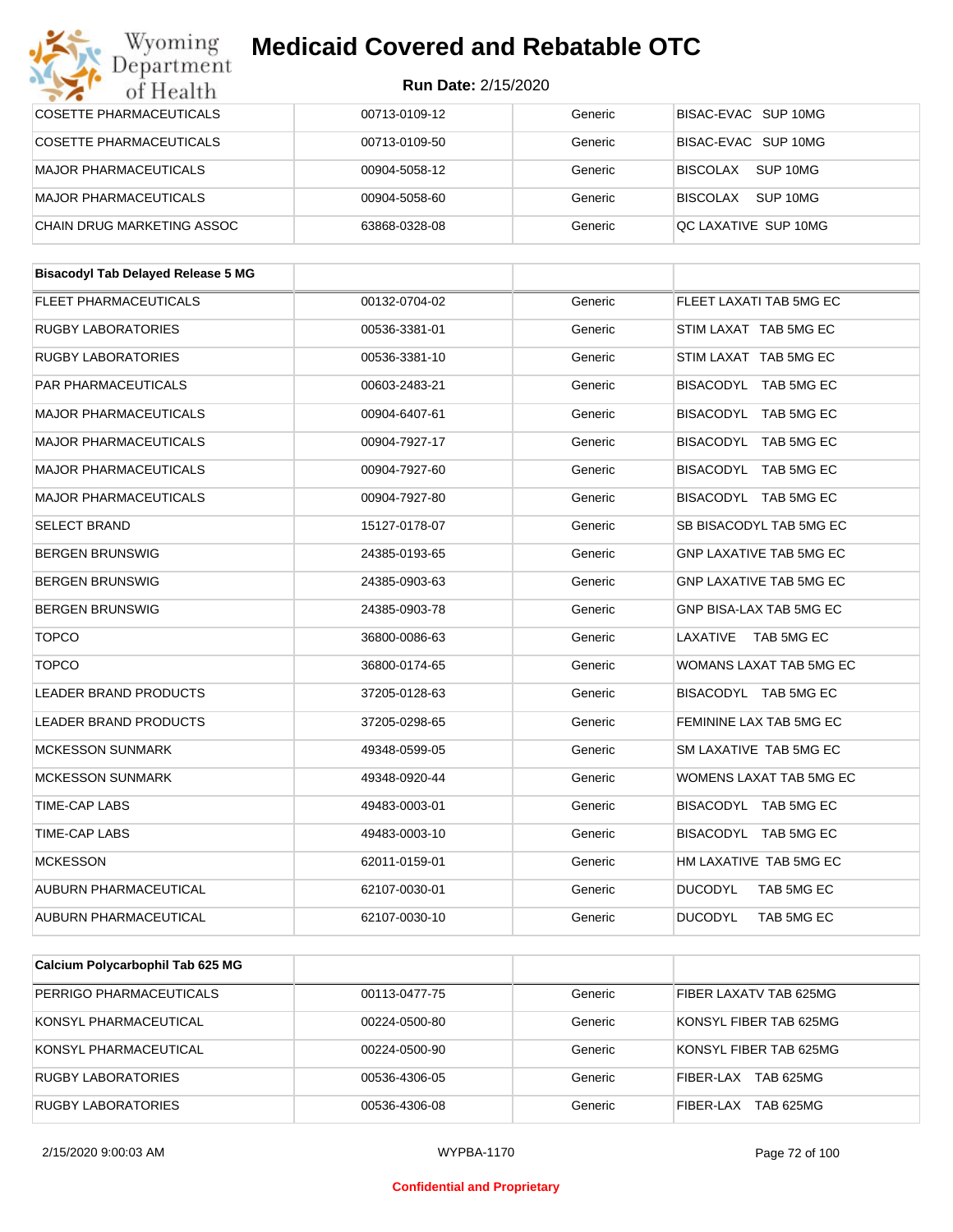| <b>RUGBY LABORATORIES</b> | 00536-4306-11 | Generic | TAB 625MG<br>FIBER-LAX           |
|---------------------------|---------------|---------|----------------------------------|
| MAJOR PHARMACEUTICALS     | 00904-2500-91 | Generic | <b>TAB 625MG</b><br><b>FIBER</b> |
| BERGEN BRUNSWIG           | 24385-0125-76 | Generic | FIBER-CAPS TAB 625MG             |
| <b>TOPCO</b>              | 36800-0477-75 | Generic | FIBER LAXATV TAB 625MG           |
| <b>TOPCO</b>              | 36800-0477-92 | Generic | FIBER LAXATV TAB 625MG           |
| LEADER BRAND PRODUCTS     | 37205-0213-75 | Generic | FIBER LAXATV TAB 625MG           |
| MCKESSON SUNMARK          | 49348-0759-13 | Generic | FIBER LAXATV TAB 625MG           |

| Castor Oil 100%         |               |         |                                 |
|-------------------------|---------------|---------|---------------------------------|
| <b>MCKESSON SUNMARK</b> | 49348-0016-36 | Beneric | OIL<br><b>SM CASTOR</b><br>100% |

| Docusate Calcium Cap 240 MG  |               |         |                             |
|------------------------------|---------------|---------|-----------------------------|
| <b>RUGBY LABORATORIES</b>    | 00536-1065-01 | Generic | STOOL SOFTNR CAP 240MG      |
| <b>RUGBY LABORATORIES</b>    | 00536-1065-05 | Generic | STOOL SOFTNR CAP 240MG      |
| <b>RUGBY LABORATORIES</b>    | 00536-3755-01 | Generic | STOOL SOFTNR CAP 240MG      |
| <b>RUGBY LABORATORIES</b>    | 00536-3755-05 | Generic | STOOL SOFTNR CAP 240MG      |
| RUGBY LABORATORIES           | 00536-3755-10 | Generic | STOOL SOFTNR CAP 240MG      |
| <b>MAJOR PHARMACEUTICALS</b> | 00904-5779-40 | Generic | <b>CAP 240MG</b><br>KAO-TIN |
| <b>MAJOR PHARMACEUTICALS</b> | 00904-5779-60 | Generic | <b>CAP 240MG</b><br>KAO-TIN |
| <b>MAJOR PHARMACEUTICALS</b> | 00904-6459-59 | Generic | <b>CAP 240MG</b><br>KAO-TIN |
| <b>BERGEN BRUNSWIG</b>       | 24385-0435-78 | Generic | DOCUSATE CAL CAP 240MG      |
| <b>MCKESSON SUNMARK</b>      | 49348-0280-10 | Generic | DOCUSATE CAL CAP 240MG      |

| Docusate Sodium Cap 100 MG   |               |         |                              |
|------------------------------|---------------|---------|------------------------------|
| PERRIGO PHARMACEUTICALS      | 00113-0486-72 | Generic | STOOL SOFTNR CAP 100MG       |
| FLEET PHARMACEUTICALS        | 00132-0751-60 | Generic | CAP 100MG<br>SOF-LAX         |
| <b>RUGBY LABORATORIES</b>    | 00536-1062-10 | Generic | STOOL SOFTNR CAP 100MG       |
| <b>RUGBY LABORATORIES</b>    | 00536-1062-29 | Generic | STOOL SOFTNR CAP 100MG       |
| <b>RUGBY LABORATORIES</b>    | 00536-3756-01 | Generic | STOOL SOFTNR CAP 100MG       |
| <b>RUGBY LABORATORIES</b>    | 00536-3756-10 | Generic | STOOL SOFTNR CAP 100MG       |
| <b>PAR PHARMACEUTICALS</b>   | 00603-0150-21 | Generic | CAP 100MG<br><b>DOCQLACE</b> |
| <b>PAR PHARMACEUTICALS</b>   | 00603-0150-32 | Generic | <b>DOCQLACE</b><br>CAP 100MG |
| <b>MAJOR PHARMACEUTICALS</b> | 00904-2244-61 | Generic | DOK.<br>CAP 100MG            |
| <b>MAJOR PHARMACEUTICALS</b> | 00904-6457-60 | Generic | <b>DOK</b><br>CAP 100MG      |
| <b>MAJOR PHARMACEUTICALS</b> | 00904-6457-80 | Generic | DOK.<br>CAP 100MG            |
| <b>MAJOR PHARMACEUTICALS</b> | 00904-7889-59 | Generic | <b>DOK</b><br>CAP 100MG      |
| <b>MAJOR PHARMACEUTICALS</b> | 00904-7889-60 | Generic | DOK.<br>CAP 100MG            |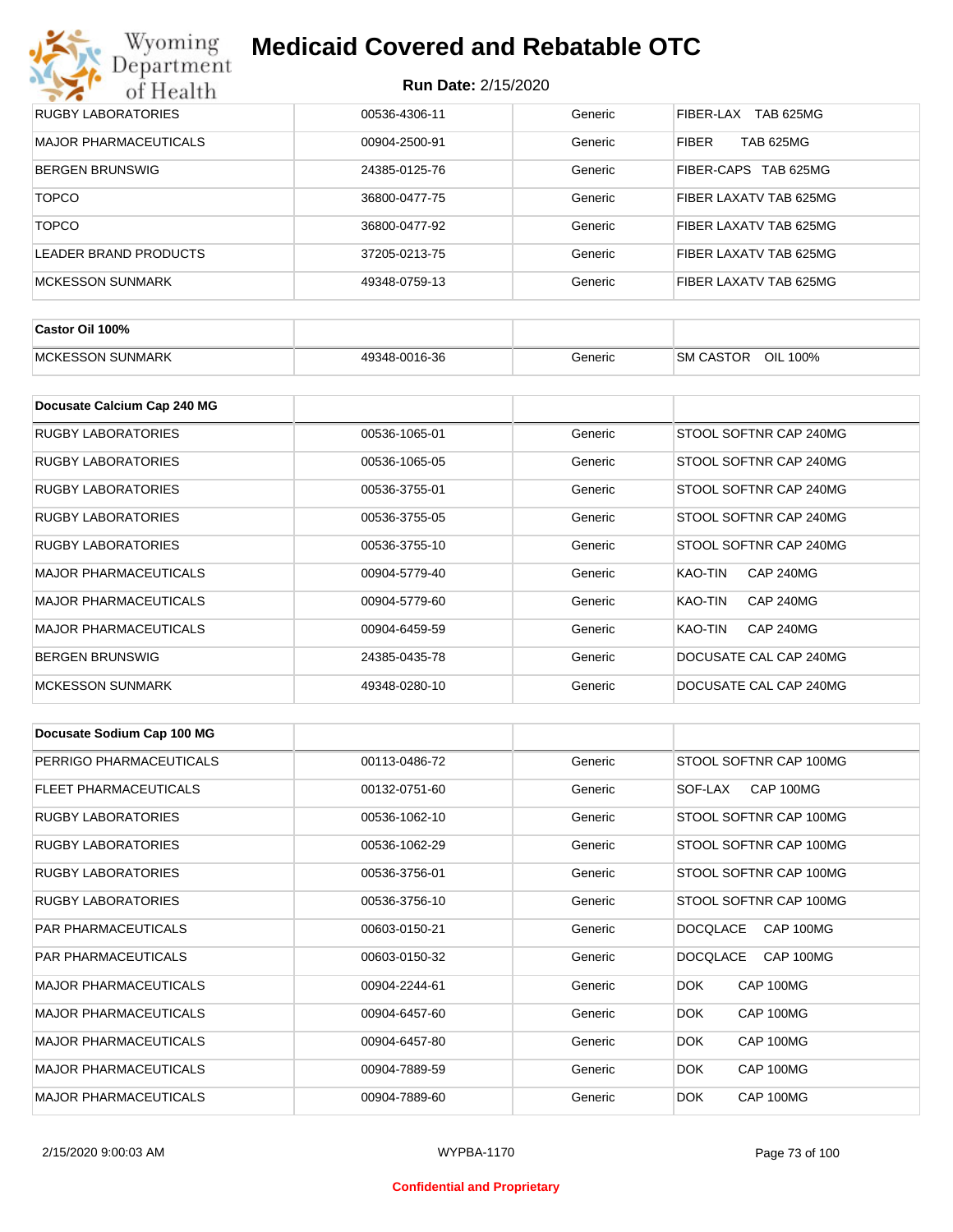

| Wyoming<br>Jepartment              | <b>Medicaid Covered and Rebatable OTC</b> |              |                             |
|------------------------------------|-------------------------------------------|--------------|-----------------------------|
| of Health                          | <b>Run Date: 2/15/2020</b>                |              |                             |
| <b>MAJOR PHARMACEUTICALS</b>       | 00904-7889-80                             | Generic      | <b>DOK</b><br>CAP 100MG     |
| <b>SELECT BRAND</b>                | 15127-0288-10                             | Generic      | DOCUSATE SOD CAP 100MG      |
| PHARBEST PHARMACEUTICALS           | 16103-0384-08                             | Generic      | DOCUSATE SOD CAP 100MG      |
| PHARBEST PHARMACEUTICALS           | 16103-0384-11                             | Generic      | DOCUSATE SOD CAP 100MG      |
| <b>BERGEN BRUNSWIG</b>             | 24385-0436-78                             | Generic      | STOOL SOFTNR CAP 100MG      |
| <b>TOPCO</b>                       | 36800-0486-72                             | Generic      | STOOL SOFTNR CAP 100MG      |
| <b>TOPCO</b>                       | 36800-0486-78                             | Generic      | STOOL SOFTNR CAP 100MG      |
| PERRIGO PHARMACEUTICALS            | 45802-0486-78                             | Generic      | DOCUSATE SOD CAP 100MG      |
| AMERISOURCE BERGEN DRUGS           | 46122-0231-72                             | Generic      | STOOL SOFTNR CAP 100MG      |
| AMERISOURCE BERGEN DRUGS           | 46122-0231-78                             | Generic      | STOOL SOFTNR CAP 100MG      |
| <b>MCKESSON SUNMARK</b>            | 49348-0058-19                             | Generic      | STOOL SOFTNR CAP 100MG      |
| <b>MCKESSON SUNMARK</b>            | 49348-0483-10                             | Generic      | STOOL SOFTNR CAP 100MG      |
| <b>MCKESSON SUNMARK</b>            | 49348-0483-19                             | Generic      | STOOL SOFTNR CAP 100MG      |
| <b>MCKESSON SUNMARK</b>            | 49348-0483-90                             | Generic      | STOOL SOFTNR CAP 100MG      |
| <b>MCKESSON SUNMARK</b>            | 49348-0616-90                             | Generic      | STOOL SOFTNR CAP 100MG      |
| <b>MCKESSON SUNMARK</b>            | 49348-0917-05                             | Generic      | STOOL SOFTNR CAP 100MG      |
| <b>MCKESSON</b>                    | 62011-0163-03                             | Generic      | STOOL SOFTNR CAP 100MG      |
| <b>MCKESSON</b>                    | 62011-0224-01                             | Generic      | STOOL SOFTNR CAP 100MG      |
| AUBURN PHARMACEUTICAL              | 62107-0033-01                             | Generic      | <b>DOCUSIL</b><br>CAP 100MG |
| AUBURN PHARMACEUTICAL              | 62107-0033-10                             | Generic      | <b>DOCUSIL</b><br>CAP 100MG |
| AMERICAN HEALTH PACKAGING          | 62584-0683-01                             | Generic      | DOCUSATE SOD CAP 100MG      |
| AMERICAN HEALTH PACKAGING          | 62584-0683-11                             | Generic      | DOCUSATE SOD CAP 100MG      |
| <b>MCKESSON PACKAGING SERVICES</b> | 63739-0478-01                             | Generic      | DOCUSATE SOD CAP 100MG      |
| <b>MCKESSON PACKAGING SERVICES</b> | 63739-0478-10                             | Generic      | DOCUSATE SOD CAP 100MG      |
| SDA LABORATORIES INC               | 66424-0030-10                             | Generic      | STOOL SOFTNR CAP 100MG      |
| PURDUE PRODUCTS LP                 | 67618-0101-10                             | Brand        | CAP 100MG<br><b>COLACE</b>  |
| PURDUE PRODUCTS LP                 | 67618-0101-30                             | <b>Brand</b> | <b>COLACE</b><br>CAP 100MG  |
| PURDUE PRODUCTS LP                 | 67618-0101-52                             | <b>Brand</b> | <b>COLACE</b><br>CAP 100MG  |
| PURDUE PRODUCTS LP                 | 67618-0101-60                             | <b>Brand</b> | <b>COLACE</b><br>CAP 100MG  |

| Docusate Sodium Cap 250 MG   |               |         |                                |
|------------------------------|---------------|---------|--------------------------------|
| <b>RUGBY LABORATORIES</b>    | 00536-1064-01 | Generic | STOOL SOFTNR CAP 250MG         |
| <b>RUGBY LABORATORIES</b>    | 00536-1064-10 | Generic | STOOL SOFTNR CAP 250MG         |
| <b>RUGBY LABORATORIES</b>    | 00536-3757-01 | Generic | STOOL SOFTNR CAP 250MG         |
| <b>RUGBY LABORATORIES</b>    | 00536-3757-10 | Generic | STOOL SOFTNR CAP 250MG         |
| <b>MAJOR PHARMACEUTICALS</b> | 00904-6458-59 | Generic | <b>CAP 250MG</b><br><b>DOK</b> |
| <b>MAJOR PHARMACEUTICALS</b> | 00904-7891-59 | Generic | <b>DOK</b><br><b>CAP 250MG</b> |

2/15/2020 9:00:03 AM WYPBA-1170 Page 74 of 100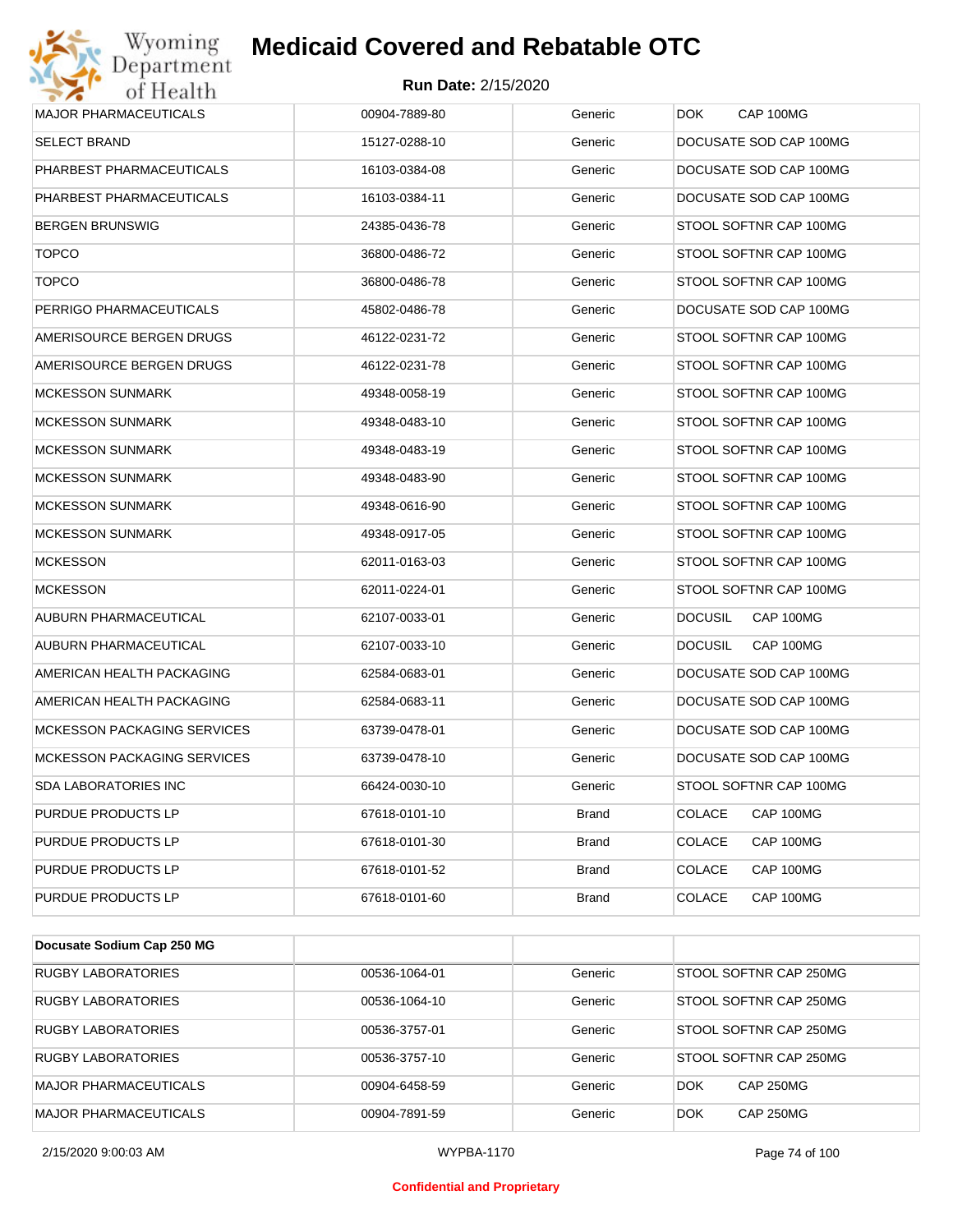| Wyoming<br>Department                                        | <b>Medicaid Covered and Rebatable OTC</b> |              |                               |
|--------------------------------------------------------------|-------------------------------------------|--------------|-------------------------------|
| of Health                                                    | <b>Run Date: 2/15/2020</b>                |              |                               |
| <b>BERGEN BRUNSWIG</b>                                       | 24385-0443-78                             | Generic      | STOOL SOFTNR CAP 250MG        |
| AMERISOURCE BERGEN DRUGS                                     | 46122-0263-78                             | Generic      | STOOL SOFTNR CAP 250MG        |
| <b>MCKESSON SUNMARK</b>                                      | 49348-0714-10                             | Generic      | STOOL SOFTNR CAP 250MG        |
| <b>MCKESSON</b>                                              | 62011-0164-01                             | Generic      | STOOL SOFTNR CAP 250MG        |
| <b>MCKESSON</b>                                              | 62011-0244-01                             | Generic      | STOOL SOFTNR CAP 250MG        |
| Docusate Sodium Cap 50 MG                                    |                                           |              |                               |
| PURDUE PRODUCTS LP                                           | 67618-0100-30                             | <b>Brand</b> | <b>COLACE</b><br>CAP 50MG     |
| PURDUE PRODUCTS LP                                           | 67618-0100-60                             | <b>Brand</b> | <b>COLACE</b><br>CAP 50MG     |
| PURDUE PRODUCTS LP                                           | 67618-0109-28                             | <b>Brand</b> | COLACE CLEAR CAP 50 MG        |
|                                                              |                                           |              |                               |
| Docusate Sodium Enema 100 MG/5ML                             |                                           |              |                               |
| <b>ENEMEEZ</b>                                               | 17433-9884-05                             | <b>Brand</b> | DOCUSOL KIDS ENE 100MG/5M     |
| Docusate Sodium Enema 283 MG                                 |                                           |              |                               |
| ENEMEEZ                                                      | 17433-9876-03                             | Generic      | ENEMEEZ MINI ENE              |
| <b>ENEMEEZ</b>                                               | 17433-9878-05                             | Generic      | DOCUSOL MINI ENE              |
| Docusate Sodium Liquid 150 MG/15ML                           |                                           |              |                               |
| PHARMACEUTICAL ASSOCIATES                                    | 00121-0544-10                             | Generic      | DOCUSATE SOD LIQ 50MG/5ML     |
| <b>RUGBY LABORATORIES</b>                                    | 00536-0590-85                             | Generic      | <b>DIOCTO</b><br>LIQ 50MG/5ML |
| HI-TECH                                                      | 50383-0771-10                             | Generic      | <b>DOCU</b><br>LIQ 50MG/5ML   |
| HI-TECH                                                      | 50383-0771-11                             | Generic      | <b>DOCU</b><br>LIQ 50MG/5ML   |
| HI-TECH                                                      | 50383-0771-16                             | Generic      | DOCU<br>LIQ 50MG/5ML          |
| <b>SILARX</b>                                                | 54838-0116-80                             | Generic      | <b>SILACE</b><br>LIQ 10MG/ML  |
| Docusate Sodium Liquid 50 MG/15ML                            |                                           |              |                               |
| FLEET PHARMACEUTICALS                                        | 00132-0106-24                             | <b>Brand</b> | PEDIA-LAX LIQ 50MG            |
|                                                              |                                           |              |                               |
| Docusate Sodium Syrup 60 MG/15ML                             |                                           |              |                               |
| <b>RUGBY LABORATORIES</b>                                    | 00536-1001-85                             | Generic      | <b>DIOCTO</b><br>SYP 60/15ML  |
| <b>SILARX</b>                                                | 54838-0107-80                             | Generic      | <b>SILACE</b><br>SYP 60/15ML  |
| Docusate Sodium Tab 100 MG                                   |                                           |              |                               |
| <b>MAJOR PHARMACEUTICALS</b>                                 | 00904-5869-60                             | Generic      | DOK.<br>TAB 100MG             |
|                                                              |                                           |              |                               |
| Glycerin Enema Adult 5.4 GM/Average<br><b>Delivered Dose</b> |                                           |              |                               |

| Deliv       |             |       |                            |
|-------------|-------------|-------|----------------------------|
| i El P<br>╌ | or oo<br>າດ | Brand | ∶ERIN<br>זוו ור<br>FNF<br> |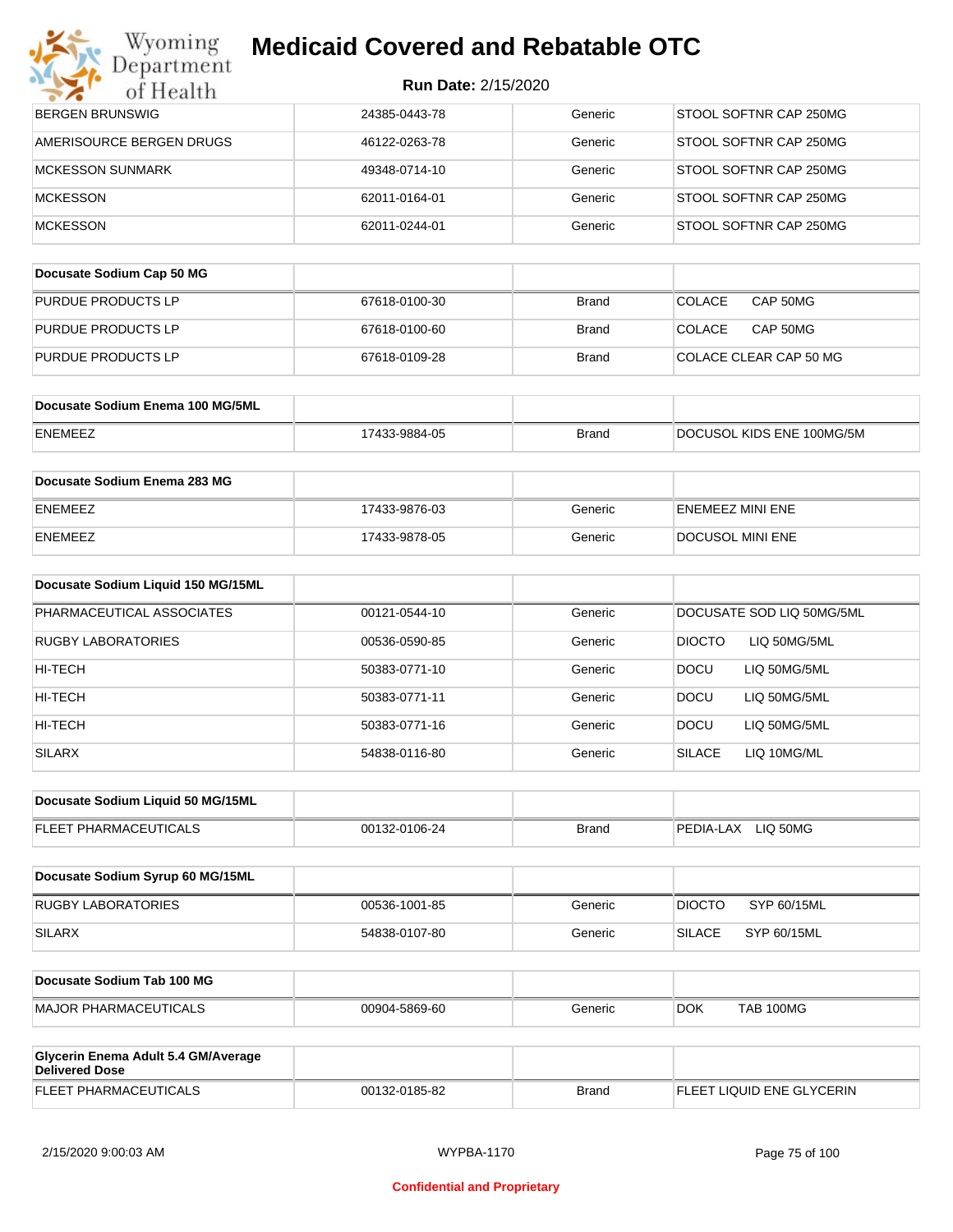

**Run Date:** 2/15/2020

| Glycerin Liquid Suppos 2.8 GM (2.7 ML) |               |              |                                       |
|----------------------------------------|---------------|--------------|---------------------------------------|
| <b>FLEET PHARMACEUTICALS</b>           | 00132-0190-12 | <b>Brand</b> | PEDIA-LAX SUP 2.8GM                   |
| <b>Glycerin Suppos 1 GM</b>            |               |              |                                       |
| FLEET PHARMACEUTICALS                  | 00132-0081-12 | <b>Brand</b> | PEDIA-LAX SUP 1GM                     |
| <b>Glycerin Suppos 1.2 GM</b>          |               |              |                                       |
| <b>COSETTE PHARMACEUTICALS</b>         | 00713-0102-09 | Generic      | SANI-SUPP<br><b>SUP PEDIATRI</b>      |
| G & W LABS                             | 00713-0102-13 | Generic      | GLYCERIN PED SUP 1.2GM                |
| <b>COSETTE PHARMACEUTICALS</b>         | 00713-0102-25 | Generic      | SANI-SUPP SUP PEDIATRI                |
| G & W LABS                             | 00713-0102-26 | Generic      | GLYCERIN PED SUP 1.2GM                |
| <b>Glycerin Suppos 2 GM</b>            |               |              |                                       |
| FLEET PHARMACEUTICALS                  | 00132-0079-12 | Generic      | SUP <sub>2GM</sub><br><b>GLYCERIN</b> |
| FLEET PHARMACEUTICALS                  | 00132-0079-24 | Generic      | <b>GLYCERIN</b><br>SUP <sub>2GM</sub> |
| FLEET PHARMACEUTICALS                  | 00132-0079-50 | Generic      | <b>GLYCERIN</b><br>SUP <sub>2GM</sub> |
| <b>COSETTE PHARMACEUTICALS</b>         | 00713-0101-09 | Generic      | SANI-SUPP<br><b>SUP ADULT</b>         |
| COSETTE PHARMACEUTICALS                | 00713-0101-25 | Generic      | SANI-SUPP<br><b>SUP ADULT</b>         |
| <b>Glycerin Suppos 2.1 GM</b>          |               |              |                                       |
| G & W LABS                             | 00713-0101-02 | Generic      | <b>GLYCERIN</b><br><b>SUP 2.1GM</b>   |
| G & W LABS                             | 00713-0101-13 | Generic      | <b>GLYCERIN</b><br><b>SUP 2.1GM</b>   |
| G & W LABS                             | 00713-0101-26 | Generic      | <b>GLYCERIN</b><br><b>SUP 2.1GM</b>   |
| G & W LABS                             | 00713-0101-51 | Generic      | <b>GLYCERIN</b><br><b>SUP 2.1GM</b>   |
| <b>Magnesium Citrate Soln</b>          |               |              |                                       |
|                                        | 00904-6304-77 |              |                                       |
| MAJOR PHARMACEUTICALS                  |               | Generic      | MAG CITRATE SOL LEMON                 |
| <b>BERGEN BRUNSWIG</b>                 | 24385-0675-10 | Generic      | MAG CITRATE SOL LEMON                 |
| <b>BERGEN BRUNSWIG</b>                 | 24385-0910-10 | Generic      | MAG CITRATE SOL CHERRY                |
| MCKESSON SUNMARK                       | 49348-0504-49 | Generic      | MAG CITRATE SOL CHERRY                |
| MCKESSON SUNMARK                       | 49348-0696-49 | Generic      | MAG CITRATE SOL LEMON                 |
| <b>MCKESSON</b>                        | 62011-0166-01 | Generic      | MAG CITRATE SOL LEMON                 |
| CHAIN DRUG MARKETING ASSOC             | 63868-0934-10 | Generic      | MAG CITRATE SOL CHERRY                |
| CHAIN DRUG MARKETING ASSOC             | 63868-0935-10 | Generic      | MAG CITRATE SOL LEMON                 |
| Magnesium Hydroxide Chew Tab 400 MG    |               |              |                                       |

| ELEE.<br>ШC<br>$\Delta$<br>PHAR<br><b>AIVI</b><br>--- | 201<br>$\cdots$ $\cdots$<br>,,,<br>ט-ככסי | Brang | ' 400MG<br>$\sim$<br>DГ<br>״ י-µ∪∟<br>.A A<br>пv. |
|-------------------------------------------------------|-------------------------------------------|-------|---------------------------------------------------|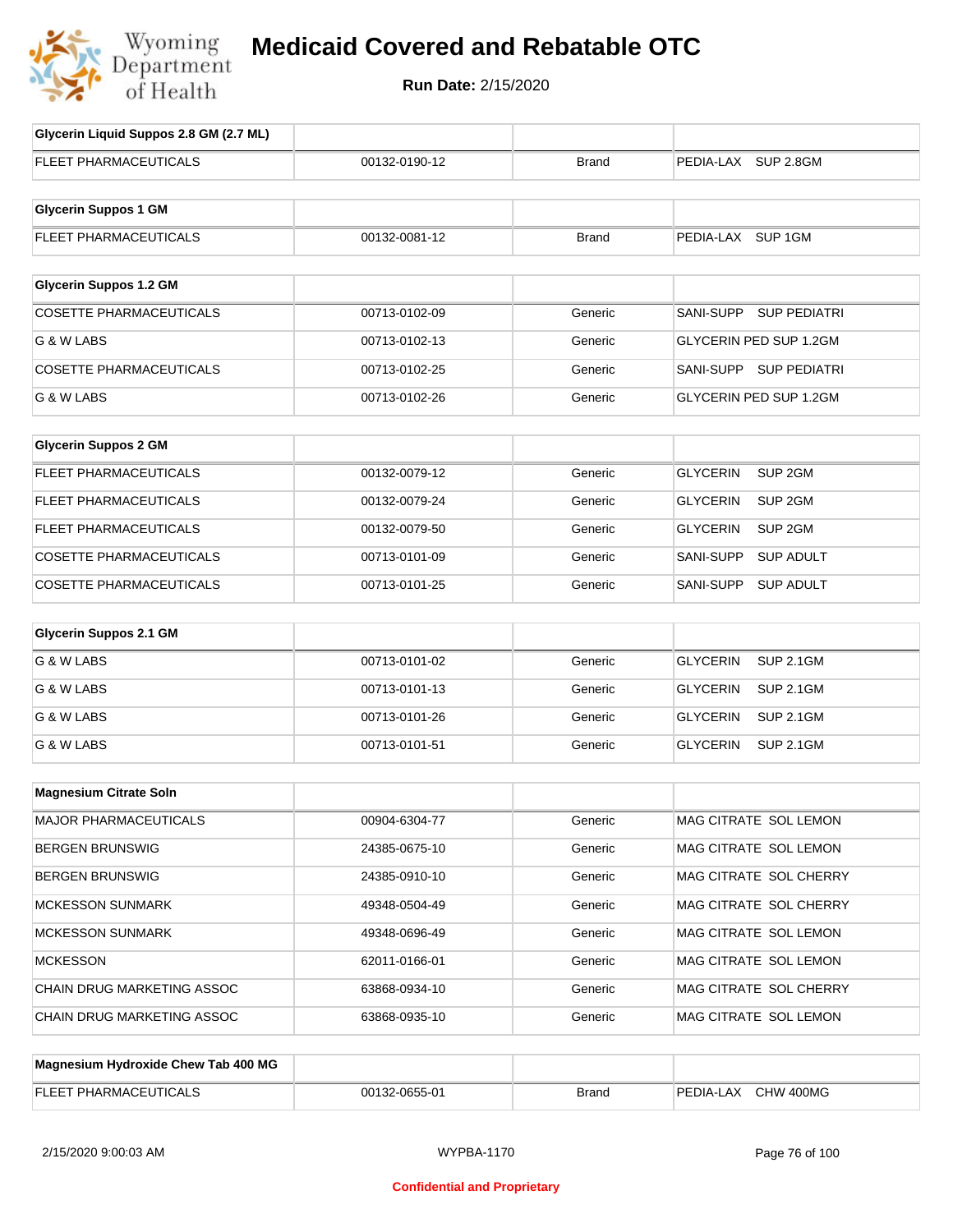

| Magnesium Hydroxide Susp 400 MG/5ML         |               |         |                           |
|---------------------------------------------|---------------|---------|---------------------------|
| <b>PERRIGO</b>                              | 00113-0332-40 | Generic | MILK OF MAGN SUS FRSH MNT |
| <b>PERRIGO</b>                              | 00113-0396-40 | Generic | <b>MILK OF MAGN SUS</b>   |
| PHARMACEUTICAL ASSOCIATES                   | 00121-0431-30 | Generic | MILK OF MAGN SUS          |
| <b>RUGBY LABORATORIES</b>                   | 00536-2470-83 | Generic | <b>MILK OF MAGN SUS</b>   |
| <b>RUGBY LABORATORIES</b>                   | 00536-2470-85 | Generic | MILK OF MAGN SUS          |
| <b>MAJOR PHARMACEUTICALS</b>                | 00904-0788-14 | Generic | MILK OF MAGN SUS 1200/15  |
| <b>MAJOR PHARMACEUTICALS</b>                | 00904-0788-16 | Generic | MILK OF MAGN SUS 1200/15  |
| <b>MAJOR PHARMACEUTICALS</b>                | 00904-0789-14 | Generic | MILK OF MAGN SUS MINT     |
| <b>SELECT BRAND</b>                         | 15127-0833-73 | Generic | <b>SB MILK MAGN SUS</b>   |
| <b>SELECT BRAND</b>                         | 15127-0835-73 | Generic | SB MILK MAGN SUS MINT     |
| <b>BERGEN BRUNSWIG</b>                      | 24385-0332-40 | Generic | <b>GNP MILK MAG SUS</b>   |
| <b>BERGEN BRUNSWIG</b>                      | 24385-0396-40 | Generic | <b>GNP MILK MAG SUS</b>   |
| <b>BERGEN BRUNSWIG</b>                      | 24385-0608-40 | Generic | <b>GNP MILK MAG SUS</b>   |
| <b>TOPCO</b>                                | 36800-0332-40 | Generic | MILK OF MAGN SUS 1200/15  |
| <b>TOPCO</b>                                | 36800-0396-40 | Generic | MILK OF MAGN SUS          |
| <b>TOPCO</b>                                | 36800-0949-40 | Generic | MILK OF MAGN SUS CHERRY   |
| LEADER BRAND PRODUCTS                       | 37205-0833-40 | Generic | MILK OF MAGN SUS 400/5ML  |
| <b>LEADER BRAND PRODUCTS</b>                | 37205-0834-40 | Generic | MILK OF MAGN SUS MINT     |
| <b>MCKESSON SUNMARK</b>                     | 49348-0307-39 | Generic | MILK OF MAGN SUS 1200/15  |
| <b>MCKESSON</b>                             | 62011-0123-01 | Generic | MILK OF MAGN SUS 400/5ML  |
| <b>MCKESSON</b>                             | 62011-0124-01 | Generic | MILK OF MAGN SUS 400/5ML  |
| CHAIN DRUG MARKETING ASSOC                  | 63868-0310-12 | Generic | MILK OF MAGN SUS 400/5ML  |
| CHAIN DRUG MARKETING ASSOC                  | 63868-0787-57 | Generic | MILK OF MAGN SUS 400/5ML  |
| CHAIN DRUG MARKETING ASSOC                  | 63868-0788-57 | Generic | MILK OF MAGN SUS 400/5ML  |
|                                             |               |         |                           |
| <b>Magnesium Hydroxide Susp Concentrate</b> |               |         |                           |

| $\mu$ in agriesium rivaled xide suspective internate<br><b>2400 MG/10ML</b> |               |         |                         |
|-----------------------------------------------------------------------------|---------------|---------|-------------------------|
| <b>HIKMA</b>                                                                | 00054-3567-49 | Generic | MILK OF MAGN SUS 2400MG |
| <b>HIKMA</b>                                                                | 00054-3567-61 | Generic | MILK OF MAGN SUS 2400MG |
| PHARMACEUTICAL ASSOCIATES                                                   | 00121-0527-10 | Generic | MILK OF MAGN SUS 2400MG |

| Magnesium Sulfate Oral Granules |               |         |                                    |
|---------------------------------|---------------|---------|------------------------------------|
| <b>BERGEN BRUNSWIG</b>          | 24385-0807-01 | Generic | GNP EPSOM<br>GRA SALT              |
| BERGEN BRUNSWIG                 | 24385-0807-04 | Generic | GRA SALT<br><b>GNP EPSOM</b>       |
| <b>IMCKESSON SUNMARK</b>        | 49348-0018-63 | Generic | <b>SM EPSOM</b><br>GRA SALT        |
| MCKESSON SUNMARK                | 49348-0018-75 | Generic | <b>SM EPSOM</b><br><b>GRA SALT</b> |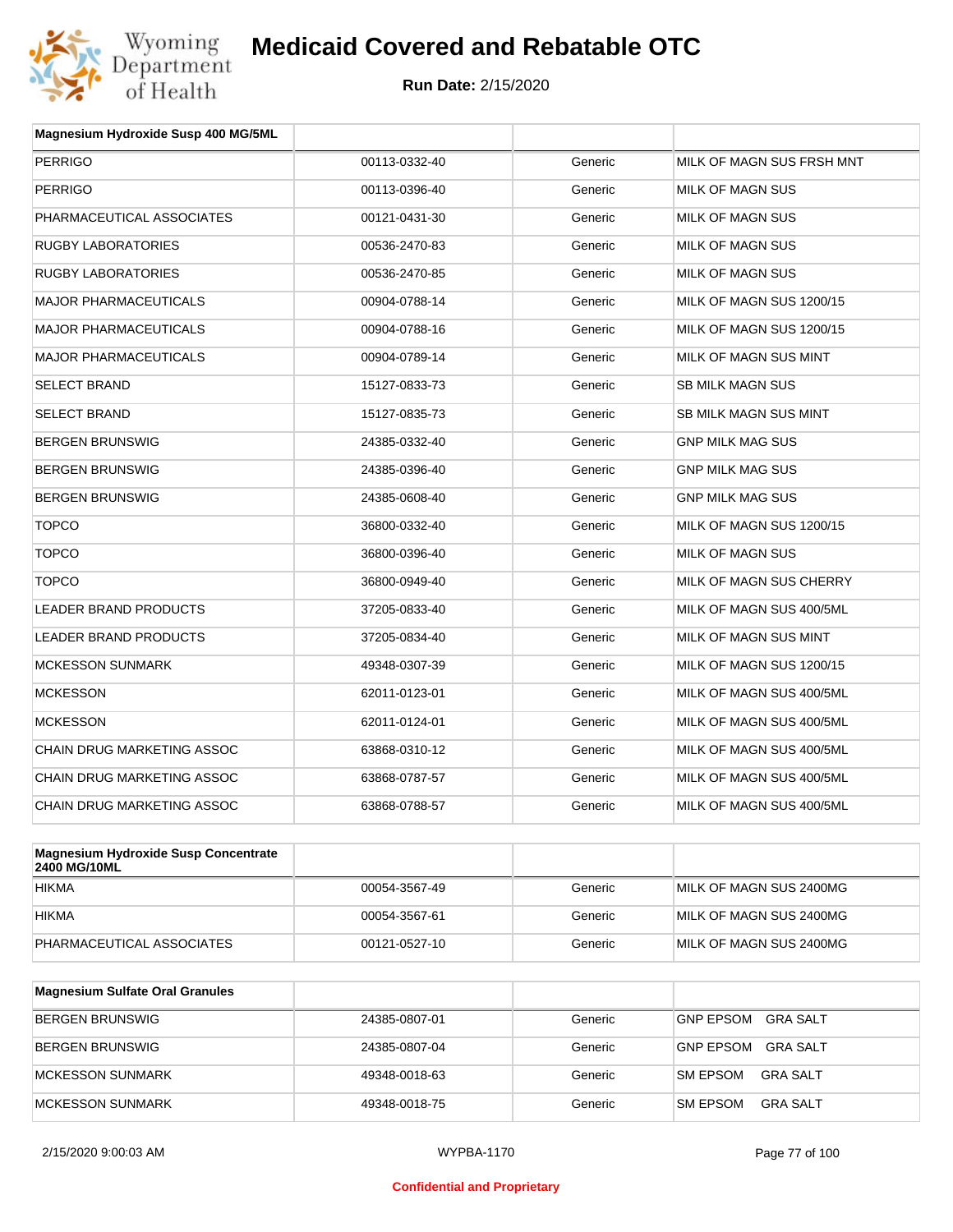

# **Medicaid Covered and Rebatable OTC**

**Run Date:** 2/15/2020

| <b>Methylcellulose Powder Laxative</b> |               |              |                                      |  |
|----------------------------------------|---------------|--------------|--------------------------------------|--|
| <b>GLAXO CONSUMER HEALTHCARE L.P.</b>  | 00135-0089-69 | <b>Brand</b> | <b>CITRUCEL</b><br><b>POW ORANGE</b> |  |
| GLAXO CONSUMER HEALTHCARE L.P.         | 00135-0089-71 | Brand        | <b>CITRUCEL</b><br><b>POW ORANGE</b> |  |
| <b>GLAXO CONSUMER HEALTHCARE L.P.</b>  | 00135-0090-70 | <b>Brand</b> | <b>CITRUCEL</b><br>POW SF ORANG      |  |
| GLAXO CONSUMER HEALTHCARE L.P.         | 00135-0090-74 | Brand        | <b>CITRUCEL</b><br>POW SF ORANG      |  |
| GLAXO CONSUMER HEALTHCARE L.P.         | 00135-0090-75 | <b>Brand</b> | <b>CITRUCEL</b><br>POW SF ORANG      |  |
| <b>MAJOR PHARMACEUTICALS</b>           | 00904-5675-16 | Generic      | SOLUBLE FIB POW THERAPY              |  |
|                                        |               |              |                                      |  |
| Methylcellulose Tab 500 MG             |               |              |                                      |  |
| GLAXO CONSUMER HEALTHCARE L.P.         | 00135-0199-01 | <b>Brand</b> | <b>CITRUCEL</b><br><b>TAB 500MG</b>  |  |
| GLAXO CONSUMER HEALTHCARE L.P.         | 00135-0199-02 | Brand        | <b>CITRUCEL</b><br>TAB 500MG         |  |
| GLAXO CONSUMER HEALTHCARE L.P.         | 00135-0199-07 | <b>Brand</b> | <b>CITRUCEL</b><br><b>TAB 500MG</b>  |  |
| BERGEN BRUNSWIG                        | 24385-0466-78 | Generic      | FIBER THERAP TAB 500MG               |  |
| <b>MCKESSON SUNMARK</b>                | 49348-0541-10 | Generic      | SM FIBER LAX TAB 500MG               |  |
| <b>MCKESSON</b>                        | 62011-0134-01 | Generic      | HM FIBER<br><b>TAB 500MG</b>         |  |
|                                        |               |              |                                      |  |
| <b>Mineral Oil</b>                     |               |              |                                      |  |
| PERRIGO                                | 00574-0618-16 | Generic      | OIL<br><b>MINERAL</b>                |  |
| <b>BERGEN BRUNSWIG</b>                 | 24385-0685-16 | Generic      | <b>GNP MINERAL OIL HEAVY</b>         |  |
| <b>MCKESSON SUNMARK</b>                | 49348-0804-38 | Generic      | SM MINERAL OIL                       |  |
| CHAIN DRUG MARKETING ASSOC             | 63868-0938-16 | Generic      | QC MINERAL OIL HEAVY                 |  |
|                                        |               |              |                                      |  |
| <b>Mineral Oil Enema</b>               |               |              |                                      |  |
| FLEET PHARMACEUTICALS                  | 00132-0301-40 | <b>Brand</b> | FLEET OIL ENE                        |  |
| <b>MCKESSON</b>                        | 62011-0190-01 | Generic      | MINERAL OIL ENE                      |  |
|                                        |               |              |                                      |  |
| Polyethylene Glycol 3350 Oral Packet   |               |              |                                      |  |
| MAJOR PHARMACEUTICALS                  | 00904-6025-61 | Generic      | PEG 3350<br><b>POW</b>               |  |
| MAJOR PHARMACEUTICALS                  | 00904-6422-81 | Generic      | PEG 3350<br><b>POW</b>               |  |
| <b>MAJOR PHARMACEUTICALS</b>           | 00904-6422-86 | Generic      | PEG 3350<br><b>POW</b>               |  |
| <b>TOPCO</b>                           | 36800-0306-52 | Generic      | <b>POW</b><br><b>CLEARLAX</b>        |  |
| MYLAN INSTITUTIONAL                    | 51079-0306-01 | Generic      | POLYETH GLYC POW 3350 NF             |  |
| <b>MYLAN INSTITUTIONAL</b>             | 51079-0306-30 | Generic      | POLYETH GLYC POW 3350 NF             |  |
| AMERICAN HEALTH PACKAGING              | 68084-0430-98 | Generic      | HEALTHYLAX POW                       |  |
| AMERICAN HEALTH PACKAGING              | 68084-0430-99 | Generic      | HEALTHYLAX POW                       |  |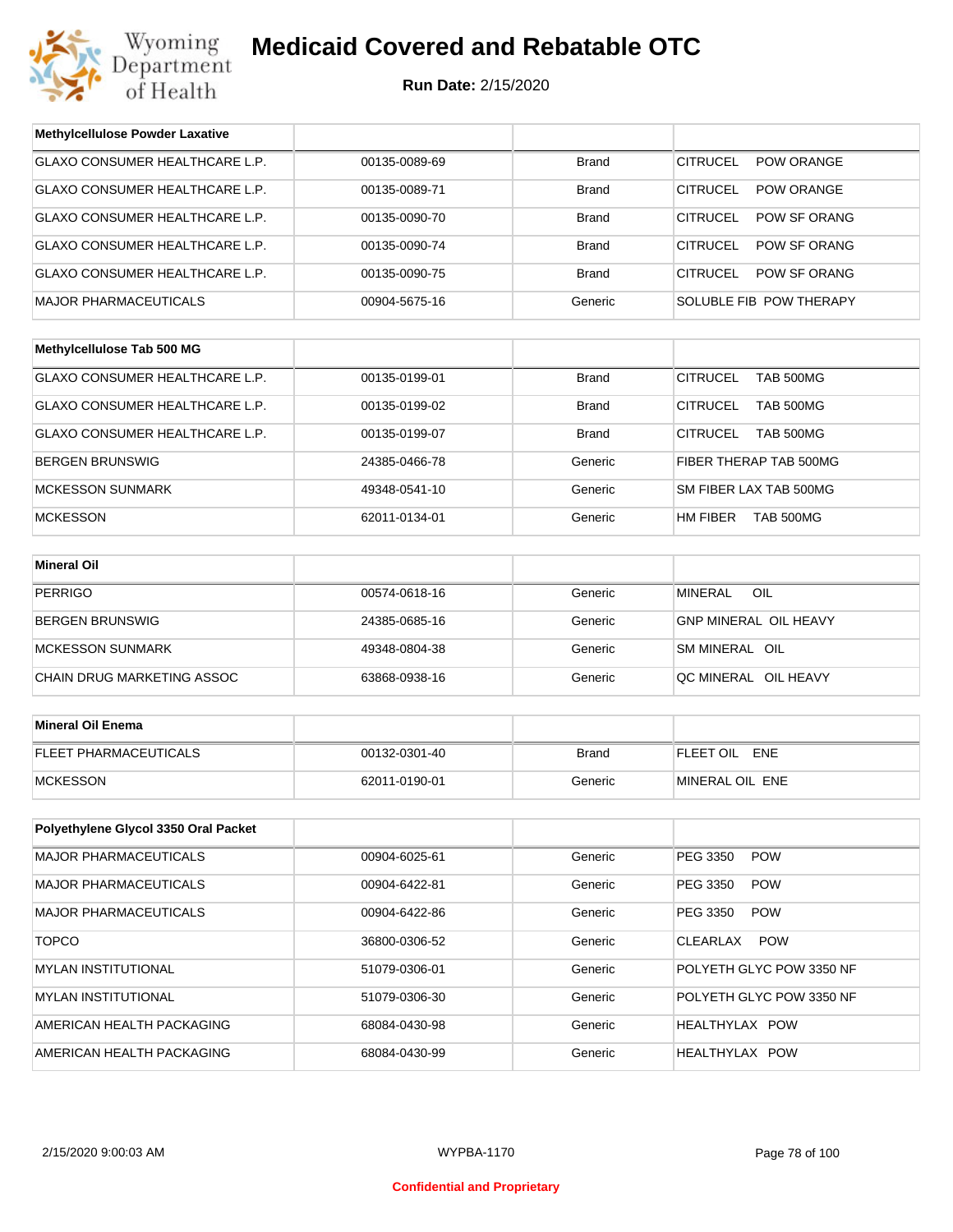

| Polyethylene Glycol 3350 Oral Powder |               |         |                                |
|--------------------------------------|---------------|---------|--------------------------------|
| <b>RUGBY LABORATORIES</b>            | 00536-1052-24 | Generic | PEG3350<br><b>POW</b>          |
| RUGBY LABORATORIES                   | 00536-1052-27 | Generic | PEG3350<br><b>POW</b>          |
| RUGBY LABORATORIES                   | 00536-1052-84 | Generic | PEG3350<br><b>POW</b>          |
| <b>MAJOR PHARMACEUTICALS</b>         | 00904-6025-76 | Generic | PEG 3350<br><b>POW</b>         |
| <b>MAJOR PHARMACEUTICALS</b>         | 00904-6025-77 | Generic | PEG 3350<br><b>POW</b>         |
| <b>MAJOR PHARMACEUTICALS</b>         | 00904-6025-84 | Generic | PEG 3350<br><b>POW</b>         |
| <b>TOPCO</b>                         | 36800-0181-04 | Generic | <b>CLEARLAX</b><br><b>POW</b>  |
| <b>TOPCO</b>                         | 36800-0306-01 | Generic | <b>CLEARLAX</b><br><b>POW</b>  |
| <b>TOPCO</b>                         | 36800-0306-02 | Generic | <b>CLEARLAX</b><br><b>POW</b>  |
| <b>TOPCO</b>                         | 36800-0306-03 | Generic | <b>CLEARLAX</b><br><b>POW</b>  |
| <b>LEADER BRAND PRODUCTS</b>         | 37205-0612-71 | Generic | <b>CLEARLAX</b><br><b>POW</b>  |
| LEADER BRAND PRODUCTS                | 37205-0612-72 | Generic | <b>CLEARLAX</b><br><b>POW</b>  |
| <b>LEADER BRAND PRODUCTS</b>         | 37205-0612-73 | Generic | <b>CLEARLAX</b><br><b>POW</b>  |
| <b>LUPIN PHARMACEUTICALS</b>         | 43386-0312-08 | Generic | <b>GAVILAX</b><br><b>POW</b>   |
| LUPIN PHARMACEUTICALS                | 43386-0312-14 | Generic | <b>GAVILAX</b><br><b>POW</b>   |
| PERRIGO PHARMACEUTICALS              | 45802-0868-01 | Generic | POLYETH GLYC POW 3350 NF       |
| PERRIGO PHARMACEUTICALS              | 45802-0868-02 | Generic | POLYETH GLYC POW 3350 NF       |
| PERRIGO PHARMACEUTICALS              | 45802-0868-03 | Generic | POLYETH GLYC POW 3350 NF       |
| AMERISOURCE BERGEN DRUGS             | 46122-0014-31 | Generic | <b>GNP CLEARLAX POW</b>        |
| AMERISOURCE BERGEN DRUGS             | 46122-0014-33 | Generic | <b>GNP CLEARLAX POW</b>        |
| AMERISOURCE BERGEN DRUGS             | 46122-0014-71 | Generic | <b>GNP CLEARLAX POW</b>        |
| <b>MCKESSON SUNMARK</b>              | 49348-0893-50 | Generic | <b>SM CLEARLAX POW</b>         |
| <b>MCKESSON SUNMARK</b>              | 49348-0893-70 | Generic | SM CLEARLAX POW                |
| <b>MCKESSON SUNMARK</b>              | 49348-0893-92 | Generic | SM CLEARLAX POW                |
| MCKESSON                             | 62011-0153-01 | Generic | HM CLEARLAX POW                |
| <b>MCKESSON</b>                      | 62011-0153-02 | Generic | HM CLEARLAX POW                |
| KREMERS URBAN                        | 62175-0190-15 | Generic | GLYCOLAX<br><b>POW 3350 NF</b> |
| KREMERS URBAN                        | 62175-0190-31 | Generic | GLYCOLAX<br><b>POW 3350 NF</b> |
| KREMERS URBAN                        | 62175-0195-07 | Generic | POLYETH GLYC POW 3350 NF       |
| KREMERS URBAN                        | 62175-0195-15 | Generic | POLYETH GLYC POW 3350 NF       |
| KREMERS URBAN                        | 62175-0195-31 | Generic | POLYETH GLYC POW 3350 NF       |
| CHAIN DRUG MARKETING ASSOC           | 63868-0002-14 | Generic | NATURA-LAX POW 3350 NF         |

| Psyllium Cap 0.52 GM  |               |         |               |           |
|-----------------------|---------------|---------|---------------|-----------|
| KONSYL PHARMACEUTICAL | 00224-1847-10 | Generic | <b>KONSYL</b> | CAP 520MG |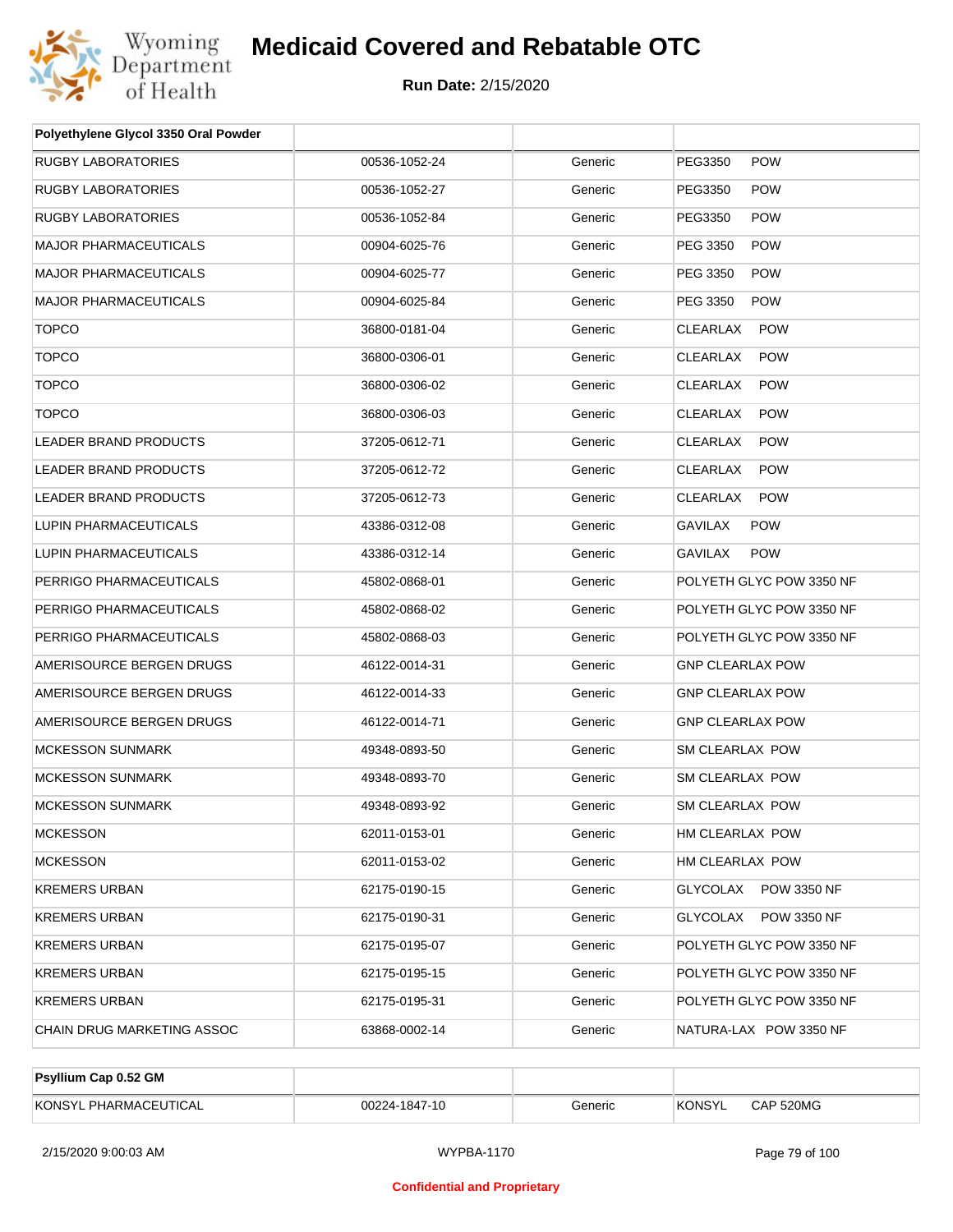## **Run Date:** 2/15/2020

| KONSYL PHARMACEUTICAL     | 00224-1847-80 | Generic      | <b>CAP 520MG</b><br><b>KONSYL</b> |
|---------------------------|---------------|--------------|-----------------------------------|
| <b>RUGBY LABORATORIES</b> | 00536-1500-60 | Generic      | CAP 0.52GM<br><b>REGULOID</b>     |
| LEADER BRAND PRODUCTS     | 37205-0372-78 | Generic      | FIBER LAXTIV CAP 0.52GM           |
| <b>MCKESSON SUNMARK</b>   | 49348-0633-49 | Generic      | SM FIBER LAX CAP 0.52GM           |
| <b>MCKESSON</b>           | 62011-0053-01 | Generic      | CAP 0.52GM<br>HM FIBER            |
|                           |               |              |                                   |
| Psyllium Powder 100%      |               |              |                                   |
| KONSYL PHARMACEUTICAL     | 00224-1801-06 | Brand        | KONSYL DAILY POW 100%             |
| KONSYL PHARMACEUTICAL     | 00224-1801-07 | <b>Brand</b> | KONSYL DAILY POW 100%             |
| KONSYL PHARMACEUTICAL     | 00224-1801-80 | <b>Brand</b> | KONSYL DAILY POW 100%             |

KONSYL PHARMACEUTICAL **1990** 00224-1801-81 Brand KONSYL DAILY POW 100%

| <b>Psyllium Powder 28.3%</b> |               |         |                              |
|------------------------------|---------------|---------|------------------------------|
| KONSYL PHARMACEUTICAL        | 00224-1852-06 | Generic | KONSYL DAILY POW 28.3%       |
| KONSYL PHARMACEUTICAL        | 00224-1852-80 | Generic | KONSYL DAILY POW 28.3%       |
| <b>RUGBY LABORATORIES</b>    | 00536-4445-54 | Generic | POW 28.3%<br><b>REGULOID</b> |
| <b>RUGBY LABORATORIES</b>    | 00536-4445-89 | Generic | REGULOID<br>POW 28.3%        |
| <b>MAJOR PHARMACEUTICALS</b> | 00904-5200-65 | Generic | NATURL FIBER POW 28.3%       |
| <b>MAJOR PHARMACEUTICALS</b> | 00904-5200-66 | Generic | NATURL FIBER POW 28.3%       |
| <b>MCKESSON SUNMARK</b>      | 49348-0047-65 | Generic | SM FIBER<br>POW 28.3%        |
| <b>MCKESSON SUNMARK</b>      | 49348-0091-68 | Generic | <b>SM FIBER</b><br>POW 28.3% |
| <b>MCKESSON</b>              | 62011-0133-01 | Generic | HM FIBER<br>POW 28.3%        |

| <b>Psyllium Powder 30.9%</b> |               |         |                            |
|------------------------------|---------------|---------|----------------------------|
| KONSYL PHARMACEUTICAL        | 00224-1841-03 | Generic | <b>KONSYL</b><br>POW 30.9% |
| KONSYL PHARMACEUTICAL        | 00224-1841-80 | Generic | KONSYL<br>POW 30.9%        |
| MCKESSON                     | 62011-0135-01 | Generic | HM FIBER<br>POW 30.9%      |

| Psyllium Powder 48.57%       |               |         |                                 |
|------------------------------|---------------|---------|---------------------------------|
| <b>RUGBY LABORATORIES</b>    | 00536-4444-54 | Generic | <b>REGULOID</b><br>POW 48.57%   |
| <b>RUGBY LABORATORIES</b>    | 00536-4444-89 | Generic | <b>REGULOID</b><br>POW 48.57%   |
| MAJOR PHARMACEUTICALS        | 00904-5199-65 | Generic | <b>POW THERAPY</b><br>NAT FIBER |
| <b>MAJOR PHARMACEUTICALS</b> | 00904-5199-66 | Generic | NAT FIBER<br><b>POW THERAPY</b> |
| BERGEN BRUNSWIG              | 24385-0301-27 | Generic | <b>NAT FIBER</b><br>POW 48.57%  |
| MCKESSON SUNMARK             | 49348-0166-65 | Generic | <b>SM FIBER</b><br>POW 48.57%   |
| MCKESSON SUNMARK             | 49348-0166-93 | Generic | <b>SM FIBER</b><br>POW 48.57%   |
| <b>MCKESSON</b>              | 62011-0136-01 | Generic | HM FIBER<br>POW 48.57%          |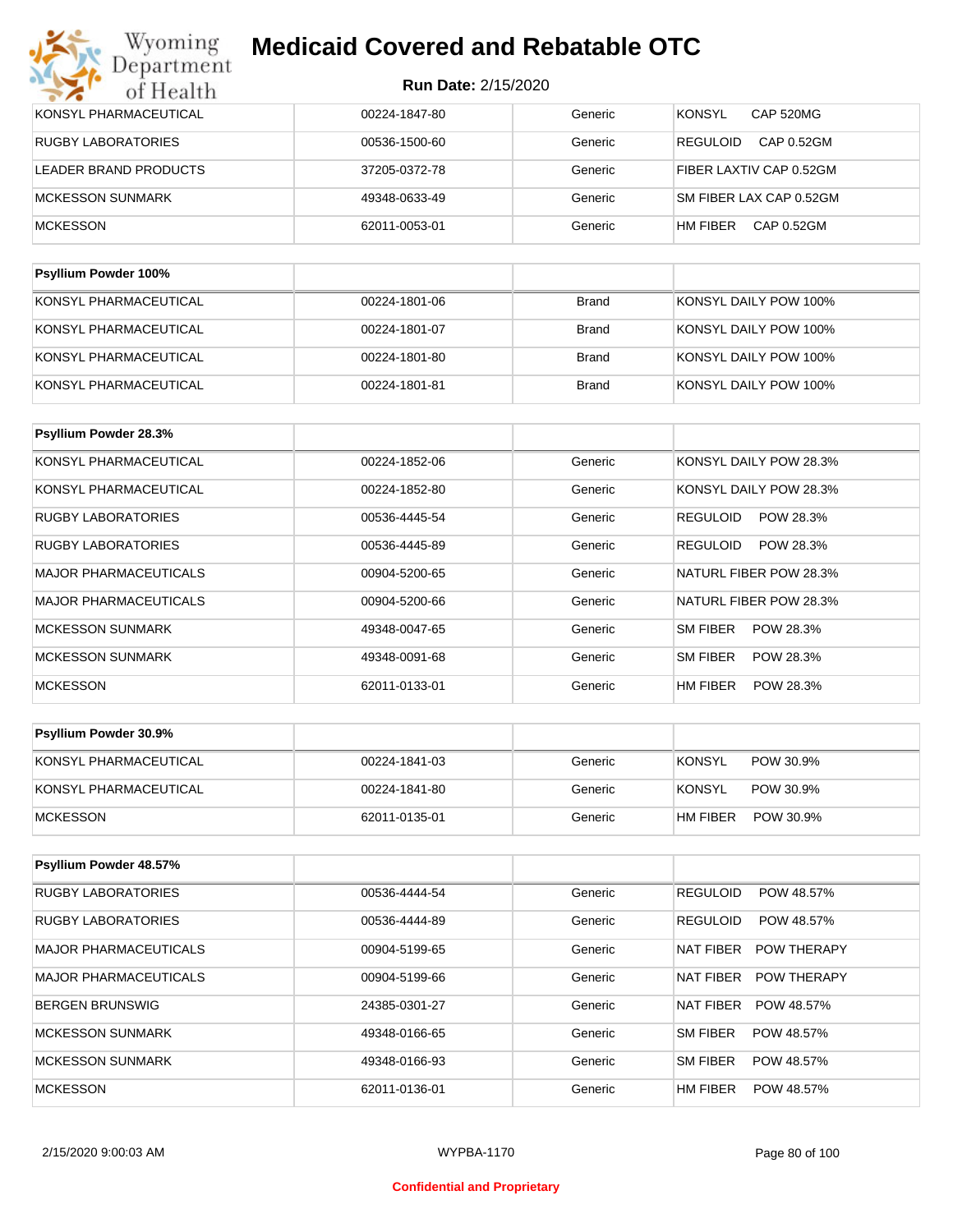

| Psyllium Powder 52.3%               |               |              |                              |
|-------------------------------------|---------------|--------------|------------------------------|
| KONSYL PHARMACEUTICAL               | 00224-1822-03 | <b>Brand</b> | KONSYL-D<br>POW 52.3%        |
| KONSYL PHARMACEUTICAL               | 00224-1822-80 | <b>Brand</b> | KONSYL-D<br>POW 52.3%        |
|                                     |               |              |                              |
| Psyllium Powder 58.6%               |               |              |                              |
| <b>RUGBY LABORATORIES</b>           | 00536-1875-16 | Generic      | <b>REGULOID</b><br>POW 58.6% |
| <b>RUGBY LABORATORIES</b>           | 00536-1875-79 | Generic      | POW 58.6%<br><b>REGULOID</b> |
| <b>RUGBY LABORATORIES</b>           | 00536-1881-16 | Generic      | <b>REGULOID</b><br>POW 58.6% |
| <b>RUGBY LABORATORIES</b>           | 00536-1881-79 | Generic      | <b>REGULOID</b><br>POW 58.6% |
| <b>MAJOR PHARMACEUTICALS</b>        | 00904-5788-77 | Generic      | FIBER THERAP POW 58.6%       |
| <b>MCKESSON SUNMARK</b>             | 49348-0090-92 | Generic      | <b>SM FIBER</b><br>POW 58.6% |
| <b>MCKESSON</b>                     | 62011-0137-01 | Generic      | HM FIBER<br>POW 58.6%        |
|                                     |               |              |                              |
| Psyllium Powder 60.3%               |               |              |                              |
| KONSYL PHARMACEUTICAL               | 00224-1855-07 | <b>Brand</b> | <b>KONSYL</b><br>POW 60.3%   |
| KONSYL PHARMACEUTICAL               | 00224-1855-81 | <b>Brand</b> | <b>KONSYL</b><br>POW 60.3%   |
| KONSYL PHARMACEUTICAL               | 00224-1866-28 | <b>Brand</b> | <b>KONSYL</b><br>POW 60.3%   |
| KONSYL PHARMACEUTICAL               | 00224-1866-80 | <b>Brand</b> | <b>KONSYL</b><br>POW 60.3%   |
| Psyllium Powder 71.67%              |               |              |                              |
| KONSYL PHARMACEUTICAL               | 00224-1856-06 | <b>Brand</b> | <b>KONSYL</b><br>POW 71.67%  |
| KONSYL PHARMACEUTICAL               | 00224-1856-80 | <b>Brand</b> | <b>KONSYL</b><br>POW 71.67%  |
|                                     |               |              |                              |
| Psyllium Powder Packet 100%         |               |              |                              |
| KONSYL PHARMACEUTICAL               | 00224-1801-24 | <b>Brand</b> | KONSYL DAILY POW 100%        |
| KONSYL PHARMACEUTICAL               | 00224-1801-35 | <b>Brand</b> | KONSYL DAILY POW 100%        |
| KONSYL PHARMACEUTICAL               | 00224-1801-84 | <b>Brand</b> | KONSYL DAILY POW 100%        |
|                                     |               |              |                              |
| Psyllium Powder Packet 28.3%        |               |              |                              |
| KONSYL PHARMACEUTICAL               | 00224-1852-13 | <b>Brand</b> | KONSYL DAILY POW 28.3%       |
| KONSYL PHARMACEUTICAL               | 00224-1852-81 | <b>Brand</b> | KONSYL DAILY POW 28.3%       |
|                                     |               |              |                              |
| <b>Psyllium Powder Packet 60.3%</b> |               |              |                              |
| KONSYL PHARMACEUTICAL               | 00224-1855-30 | <b>Brand</b> | <b>KONSYL</b><br>POW 60.3%   |
| KONSYL PHARMACEUTICAL               | 00224-1855-82 | <b>Brand</b> | <b>KONSYL</b><br>POW 60.3%   |
|                                     |               |              |                              |
| <b>Sennosides Chew Tab 15 MG</b>    |               |              |                              |
| GLAXO CONSUMER HEALTHCARE L.P.      | 00067-0005-12 | <b>Brand</b> | EX-LAX<br>CHW 15MG           |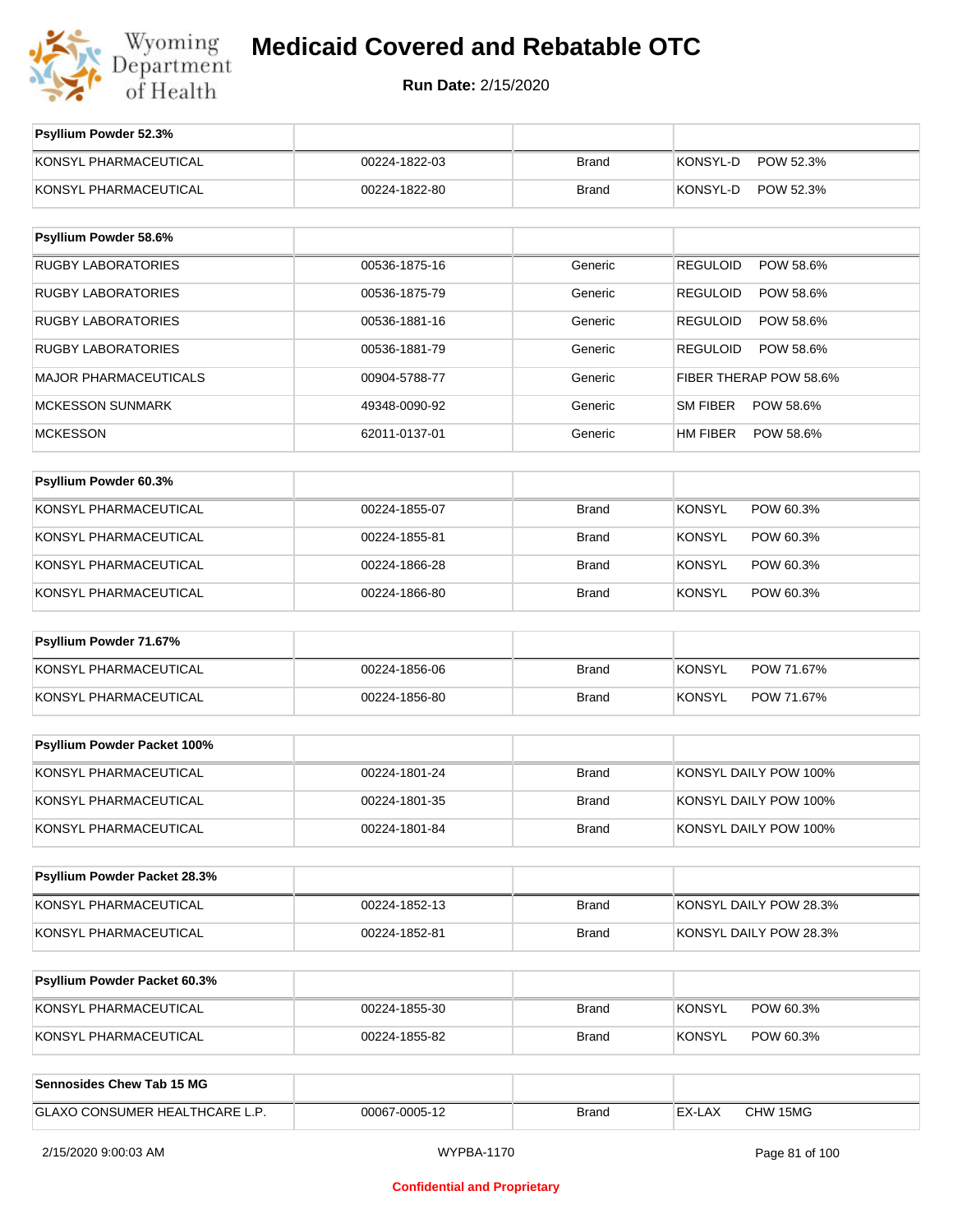| Wyoming<br><b>Medicaid Covered and Rebatable OTC</b><br>Department |                            |              |        |          |  |  |
|--------------------------------------------------------------------|----------------------------|--------------|--------|----------|--|--|
| of Health                                                          | <b>Run Date: 2/15/2020</b> |              |        |          |  |  |
| <b>GLAXO CONSUMER HEALTHCARE L.P.</b>                              | 00067-0005-24              | Brand        | EX-LAX | CHW 15MG |  |  |
| GLAXO CONSUMER HEALTHCARE L.P.                                     | 00067-0005-48              | <b>Brand</b> | EX-LAX | CHW 15MG |  |  |

| Sennosides Syrup 8.8 MG/5ML |               |         |                                |
|-----------------------------|---------------|---------|--------------------------------|
| <b>RUGBY LABORATORIES</b>   | 00536-1000-59 | Generic | LIQ 8.8MG/5<br><b>ISENEXON</b> |
| MAJOR PHARMACEUTICALS       | 00904-6289-09 | Generic | SYP 8.8MG/5<br>SENNA           |

| <b>Sennosides Tab 15 MG</b>    |               |         |                       |
|--------------------------------|---------------|---------|-----------------------|
| GLAXO CONSUMER HEALTHCARE L.P. | 00067-0003-08 | Brand   | TAB 15MG<br>EX-LAX    |
| GLAXO CONSUMER HEALTHCARE L.P. | 00067-0003-30 | Brand   | TAB 15MG<br>EX-LAX    |
| GLAXO CONSUMER HEALTHCARE L.P. | 00067-6025-60 | Generic | PERDIEM OVER TAB 15MG |

| Sennosides Tab 17.2 MG    |               |              |                         |
|---------------------------|---------------|--------------|-------------------------|
| <b>PURDUE PRODUCTS LP</b> | 67618-0315-12 | <b>Brand</b> | SENOKOT XTRA TAB 17.2MG |

| Sennosides Tab 25 MG           |               |              |                                |
|--------------------------------|---------------|--------------|--------------------------------|
| GLAXO CONSUMER HEALTHCARE L.P. | 00067-0016-24 | <b>Brand</b> | EX-LAX<br>TAB MAX ST           |
| GLAXO CONSUMER HEALTHCARE L.P. | 00067-0016-48 | <b>Brand</b> | TAB MAX ST<br>EX-LAX           |
| GLAXO CONSUMER HEALTHCARE L.P. | 00067-0016-90 | <b>Brand</b> | TAB MAX ST<br>EX-LAX           |
| <b>BERGEN BRUNSWIG</b>         | 24385-0369-62 | Generic      | <b>GNP LAXATIVE TAB 25MG</b>   |
| LEADER BRAND PRODUCTS          | 37205-0294-62 | Generic      | TAB 25MG<br>I AXATIVF          |
| <b>MCKESSON SUNMARK</b>        | 49348-0224-04 | Generic      | SM SENNA LAX TAB MAX STR       |
| CHAIN DRUG MARKETING ASSOC     | 63868-0549-24 | Generic      | LAXATIVE<br><b>TAB MAX-STR</b> |

| Sennosides Tab 8.6 MG        |               |         |                             |
|------------------------------|---------------|---------|-----------------------------|
| <b>RUGBY LABORATORIES</b>    | 00536-5904-01 | Generic | <b>SENEXON</b><br>TAB 8.6MG |
| <b>RUGBY LABORATORIES</b>    | 00536-5904-10 | Generic | SENEXON<br>TAB 8.6MG        |
| <b>PAR PHARMACEUTICAL</b>    | 00603-0282-21 | Generic | SENNA LAX TAB 8.6MG         |
| PAR PHARMACEUTICAL           | 00603-0282-32 | Generic | SENNA LAX TAB 8.6MG         |
| <b>MAJOR PHARMACEUTICALS</b> | 00904-5165-59 | Generic | <b>SENNA</b><br>TAB 8.6MG   |
| <b>MAJOR PHARMACEUTICALS</b> | 00904-5165-61 | Generic | TAB 8.6MG<br><b>SENNA</b>   |
| <b>MAJOR PHARMACEUTICALS</b> | 00904-5165-80 | Generic | TAB 8.6MG<br><b>SENNA</b>   |
| <b>MAJOR PHARMACEUTICALS</b> | 00904-6434-59 | Generic | <b>SENNA</b><br>TAB 8.6MG   |
| <b>MAJOR PHARMACEUTICALS</b> | 00904-6434-80 | Generic | <b>SENNA</b><br>TAB 8.6MG   |
| <b>SELECT BRAND</b>          | 15127-0105-01 | Generic | SB SENNA-LAX TAB 8.6MG      |
| PHARBEST PHARMACEUTICALS     | 16103-0363-08 | Generic | SENNA-TABS TAB 8.6MG        |
| PHARBEST PHARMACEUTICALS     | 16103-0363-11 | Generic | SENNA-TABS TAB 8.6MG        |
| <b>BERGEN BRUNSWIG</b>       | 24385-0404-78 | Generic | SENNA-LAX TAB 8.6MG         |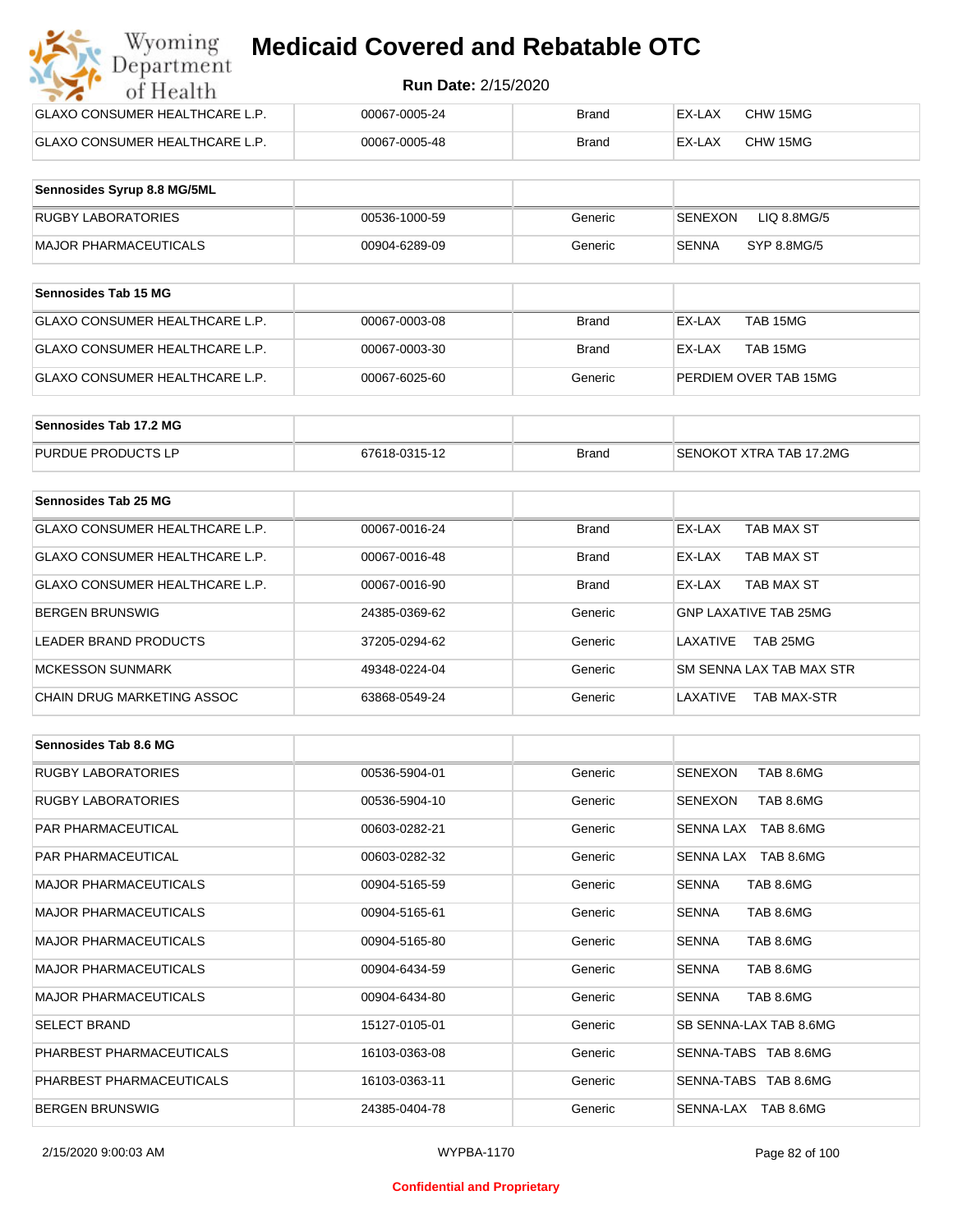

| LEADER BRAND PRODUCTS             | 37205-0241-78 | Generic      | <b>SENNA</b><br>TAB 8.6MG   |
|-----------------------------------|---------------|--------------|-----------------------------|
| TIME-CAP LABS                     | 49483-0080-01 | Generic      | TAB 8.6MG<br>SENNA-TIME     |
| TIME-CAP LABS                     | 49483-0080-10 | Generic      | TAB 8.6MG<br>SENNA-TIME     |
| <b>MCKESSON</b>                   | 62011-0192-01 | Generic      | TAB 8.6MG<br>HM SENNA       |
| AUBURN PHARMACEUTICAL             | 62107-0031-01 | Generic      | <b>SENNO</b><br>TAB 8.6MG   |
| <b>CHAIN DRUG MARKETING ASSOC</b> | 63868-0257-10 | Generic      | NAT VEG LAX TAB 8.6MG       |
| PURDUE PRODUCTS LP                | 67618-0300-10 | <b>Brand</b> | TAB 8.6MG<br><b>SENOKOT</b> |
| PURDUE PRODUCTS LP                | 67618-0300-11 | <b>Brand</b> | <b>SENOKOT</b><br>TAB 8.6MG |
| PURDUE PRODUCTS LP                | 67618-0300-20 | <b>Brand</b> | TAB 8.6MG<br><b>SENOKOT</b> |
| PURDUE PRODUCTS LP                | 67618-0300-50 | <b>Brand</b> | <b>SENOKOT</b><br>TAB 8.6MG |

| Sennosides-Docusate Sodium Tab 8.6-50<br>МG |               |         |                                |
|---------------------------------------------|---------------|---------|--------------------------------|
| RUGBY LABORATORIES                          | 00536-0355-01 | Generic | DSS/SENNA TAB 8.6-50MG         |
| RUGBY LABORATORIES                          | 00536-0355-10 | Generic | DSS/SENNA TAB 8.6-50MG         |
| RUGBY LABORATORIES                          | 00536-4086-01 | Generic | SENEXON-S TAB 8.6-50MG         |
| RUGBY LABORATORIES                          | 00536-4086-10 | Generic | SENEXON-S TAB 8.6-50MG         |
| PAR PHARMACEUTICAL                          | 00603-0149-21 | Generic | DOC-Q-LAX TAB 8.6-50MG         |
| PAR PHARMACEUTICAL                          | 00603-0149-32 | Generic | DOC-Q-LAX TAB 8.6-50MG         |
| PAR PHARMACEUTICAL                          | 00603-0283-21 | Generic | SENNALAX-S TAB 8.6-50MG        |
| PAR PHARMACEUTICAL                          | 00603-0283-32 | Generic | SENNALAX-S TAB 8.6-50MG        |
| MAJOR PHARMACEUTICALS                       | 00904-5643-60 | Generic | DOK PLUS<br>TAB 8.6-50MG       |
| <b>MAJOR PHARMACEUTICALS</b>                | 00904-5643-61 | Generic | DOK PLUS<br>TAB 8.6-50MG       |
| <b>MAJOR PHARMACEUTICALS</b>                | 00904-6339-61 | Generic | SENNA PLUS TAB 8.6-50MG        |
| BERGEN BRUNSWIG                             | 24385-0495-72 | Generic | STOOL SOFTNR TAB 8.6-50MG      |
| BERGEN BRUNSWIG                             | 24385-0495-78 | Generic | STOOL SOFTNR TAB 8.6-50MG      |
| BERGEN BRUNSWIG                             | 24385-0505-72 | Generic | SENNA PLUS TAB 8.6-50MG        |
| <b>LEADER BRAND PRODUCTS</b>                | 37205-0251-72 | Generic | SENNA PLUS TAB 8.6-50MG        |
| <b>MCKESSON SUNMARK</b>                     | 49348-0532-12 | Generic | LAX/STL SOFT TAB 8.6-50MG      |
| <b>MCKESSON SUNMARK</b>                     | 49348-0544-10 | Generic | STOOL SOFTNR TAB 8.6-50MG      |
| <b>MCKESSON SUNMARK</b>                     | 49348-0544-19 | Generic | STOOL SOFTNR TAB 8.6-50MG      |
| TIME-CAP LABS                               | 49483-0081-01 | Generic | SENNA-TIME S TAB 8.6-50MG      |
| TIME-CAP LABS                               | 49483-0081-10 | Generic | SENNA-TIME S TAB 8.6-50MG      |
| CYPRESS PHARMACEUTICAL                      | 60258-0951-06 | Generic | <b>SENNA-S</b><br>TAB 8.6-50MG |
| <b>MCKESSON</b>                             | 62011-0161-01 | Generic | SENNA-S<br>TAB 8.6-50MG        |
| <b>MCKESSON</b>                             | 62011-0165-01 | Generic | STOOL SOFTNR TAB 8.6-50MG      |
| <b>MCKESSON PACKAGING SERVICES</b>          | 63739-0432-01 | Generic | SENNA/DSS TAB 8.6-50MG         |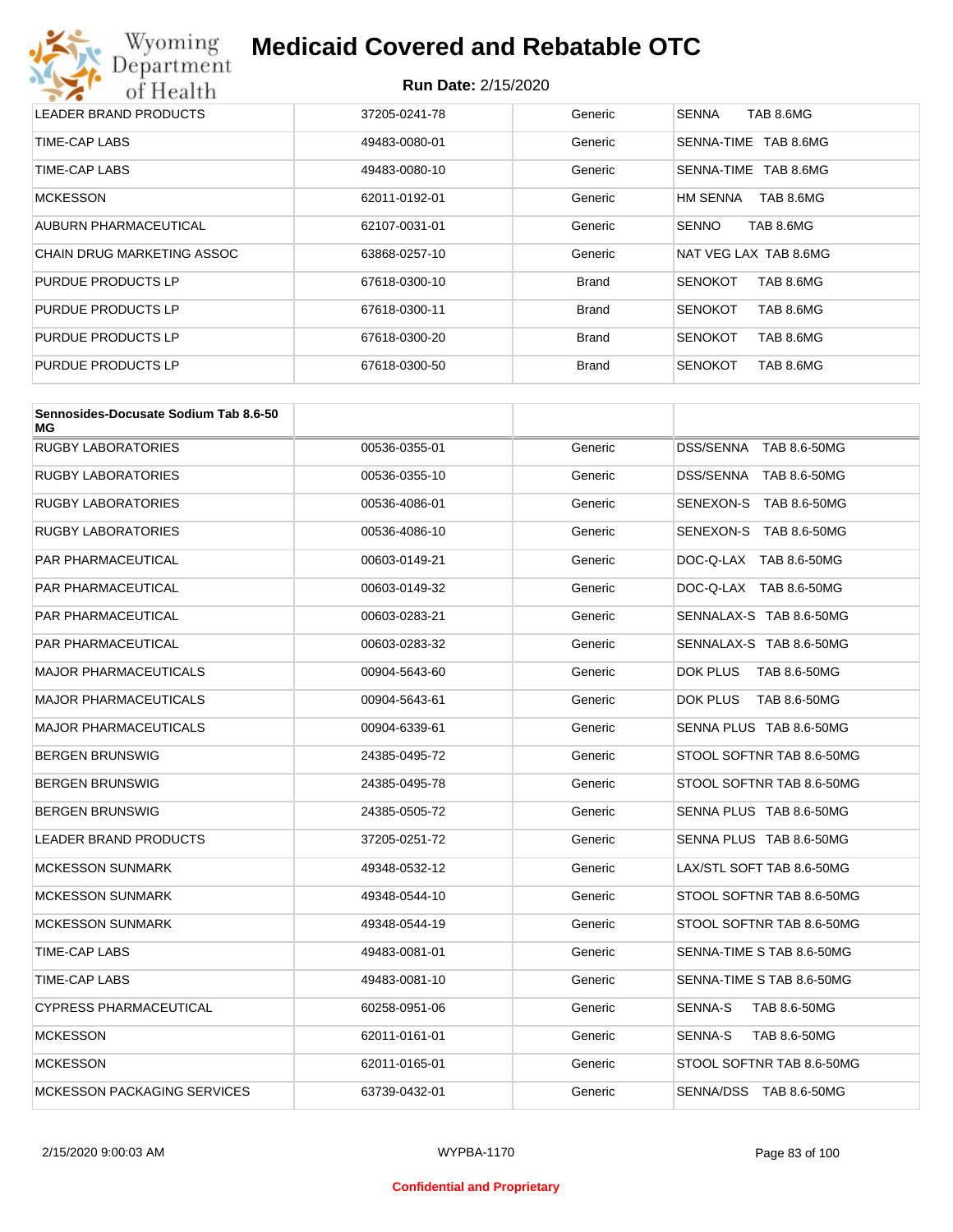| Wyoming<br><b>Medicaid Covered and Rebatable OTC</b><br>Department |                            |              |                                  |  |
|--------------------------------------------------------------------|----------------------------|--------------|----------------------------------|--|
| of Health                                                          | <b>Run Date: 2/15/2020</b> |              |                                  |  |
| MCKESSON PACKAGING SERVICES                                        | 63739-0432-10              | Generic      | SENNA/DSS<br>TAB 8.6-50MG        |  |
| <b>CHAIN DRUG MARKETING ASSOC</b>                                  | 63868-0131-01              | Generic      | STOOL SOFTNR TAB 8.6-50MG        |  |
| PURDUE PRODUCTS LP                                                 | 67618-0106-10              | Generic      | PERI-COLACE TAB 8.6-50MG         |  |
| PURDUE PRODUCTS LP                                                 | 67618-0106-30              | Generic      | PERI-COLACE TAB 8.6-50MG         |  |
| PURDUE PRODUCTS LP                                                 | 67618-0106-60              | Generic      | PERI-COLACE TAB 8.6-50MG         |  |
| PURDUE PRODUCTS LP                                                 | 67618-0310-01              | <b>Brand</b> | <b>SENOKOT S</b><br>TAB 8.6-50MG |  |
| PURDUE PRODUCTS LP                                                 | 67618-0310-11              | <b>Brand</b> | <b>SENOKOT S</b><br>TAB 8.6-50MG |  |
| PURDUE PRODUCTS LP                                                 | 67618-0310-30              | <b>Brand</b> | <b>SENOKOT S</b><br>TAB 8.6-50MG |  |
| PURDUE PRODUCTS LP                                                 | 67618-0310-60              | <b>Brand</b> | SENOKOT S<br>TAB 8.6-50MG        |  |

| Sennosides-Psyllium Cap 9-500 MG   |               |       |                          |
|------------------------------------|---------------|-------|--------------------------|
| KONSYL PHARMACEUTICAL              | 00224-1860-60 | Brand | SENNA PROMPT CAP 9-500MG |
| KONSYL PHARMACEUTICAL              | 00224-1860-81 | Brand | SENNA PROMPT CAP 9-500MG |
| <b>MINERALS &amp; ELECTROLYTES</b> |               |       |                          |

| Calcium Carbonate Tab 1250 MG (500 MG<br>Elemental Ca) |               |         |                         |
|--------------------------------------------------------|---------------|---------|-------------------------|
| <b>HIKMA</b>                                           | 00054-4120-25 | Generic | CALCIUM CARB TAB 1250MG |
| <b>HIKMA</b>                                           | 00054-8120-25 | Generic | CALCIUM CARB TAB 1250MG |

| <b>Calcium Carbonate-Magnesium Carbonate</b><br>Tab 250-300 MG |               |              |                                    |
|----------------------------------------------------------------|---------------|--------------|------------------------------------|
| NEPHRO-TECH                                                    | 59528-0508-05 | <b>Brand</b> | <b>TAB 300</b><br><b>MAGNEBIND</b> |

| Calcium Gluconate Tab 500 MG                         |               |         |                        |
|------------------------------------------------------|---------------|---------|------------------------|
| <b>HIKMA</b>                                         | 00054-0262-20 | Generic | CALCIUM GLUC TAB 500MG |
| <b>HIKMA</b>                                         | 00054-0262-25 | Generic | CALCIUM GLUC TAB 500MG |
| <b>NASAL AGENTS - SYSTEMIC AND</b><br><b>TOPICAL</b> |               |         |                        |

| Cromolyn Sodium Nasal Aerosol Soln 5.2<br><b>MG/ACT (4%)</b> |               |         |                          |
|--------------------------------------------------------------|---------------|---------|--------------------------|
| MAJOR PHARMACEUTICALS                                        | 00904-5532-67 | Generic | CROMOLYN SOD SPR 5.2/ACT |
| BAUSCH HEALTH                                                | 57782-0397-26 | Generic | CROMOLYN SOD SPR 5.2/ACT |

| Oxymetazoline HCI Nasal Soln 0.05% |               |         |                        |
|------------------------------------|---------------|---------|------------------------|
| <b>PERRIGO</b>                     | 00113-0065-10 | Generic | NASAL<br>SPR 0.05%     |
| <b>GEISS DESTIN &amp; DUNN</b>     | 00113-0304-10 | Generic | NASAL 12 HR SPR 0.05%  |
| GEISS DESTIN & DUNN                | 00113-0388-10 | Generic | 12 HR NASAL SPR 0.05%  |
| <b>GEISS DESTIN &amp; DUNN</b>     | 00113-0817-10 | Generic | SINUS NASAL SPR 0.05%  |
| <b>RUGBY LABORATORIES</b>          | 00536-1013-94 | Generic | SPR 0.05%<br>NRS NASAL |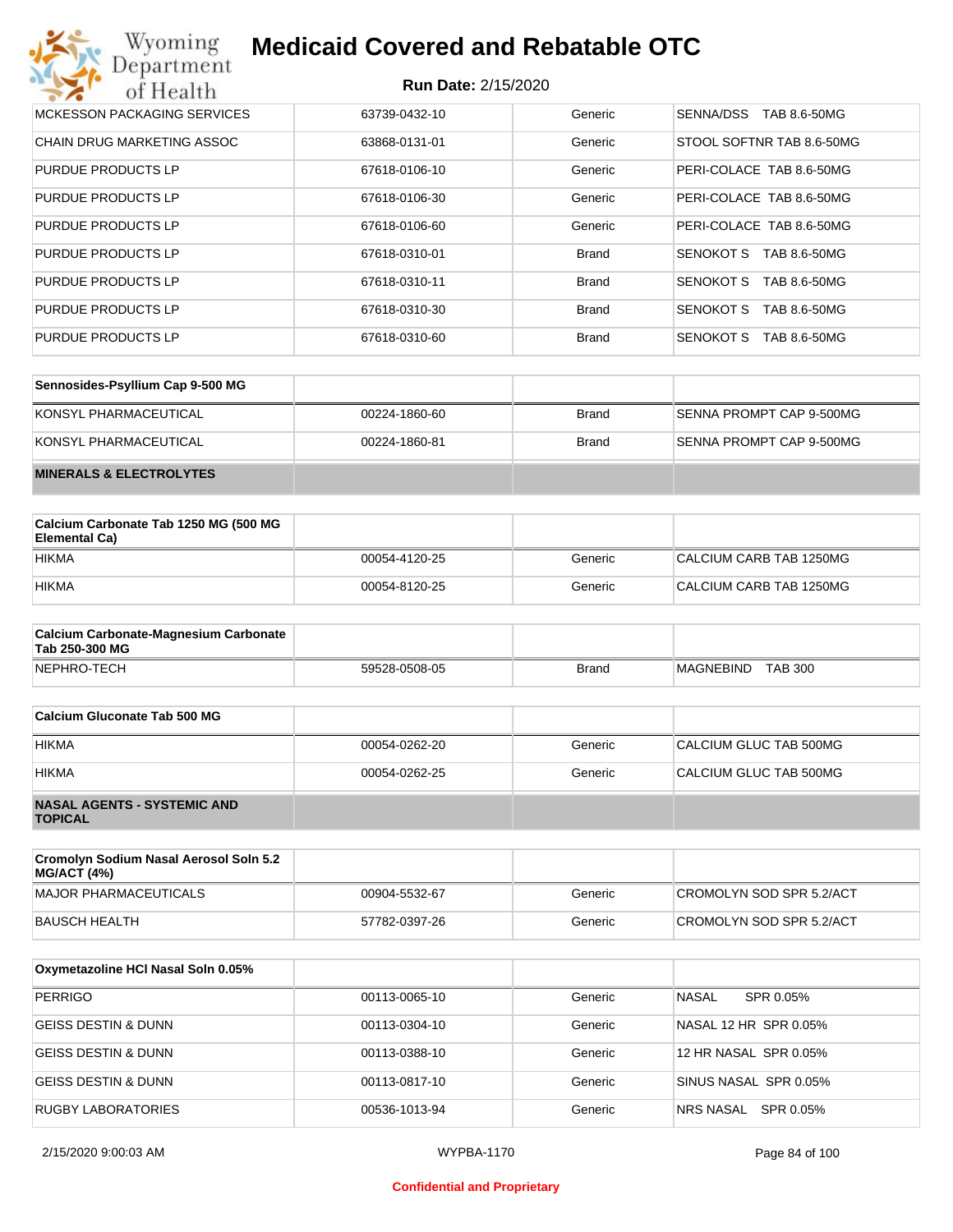## **Run Date:** 2/15/2020

| Wyoming<br>Department           | <b>Medicaid Covered and Rebatable OTC</b> |         |                        |
|---------------------------------|-------------------------------------------|---------|------------------------|
| of Health                       | <b>Run Date: 2/15/2020</b>                |         |                        |
| <b>MAJOR PHARMACEUTICALS</b>    | 00904-5711-30                             | Generic | NASAL DECONG SPR 0.05% |
| <b>MAJOR PHARMACEUTICALS</b>    | 00904-5711-35                             | Generic | NASAL DECONG SPR 0.05% |
| <b>SELECT BRAND</b>             | 15127-0304-05                             | Generic | 12 HR NASAL SPR 0.05%  |
| <b>SELECT BRAND</b>             | 15127-0304-10                             | Generic | 12 HR NASAL SPR 0.05%  |
| <b>BERGEN BRUNSWIG</b>          | 24385-0067-10                             | Generic | GNP NASAL SPR 0.05%    |
| <b>BERGEN BRUNSWIG</b>          | 24385-0304-10                             | Generic | 12 HR NASAL SPR 0.05%  |
| <b>BERGEN BRUNSWIG</b>          | 24385-0304-11                             | Generic | 12 HR NASAL SPR 0.05%  |
| <b>BERGEN BRUNSWIG</b>          | 24385-0352-10                             | Generic | GNP NASAL SPR 0.05%    |
| <b>BERGEN BRUNSWIG</b>          | 24385-0498-10                             | Generic | 12 HR NASAL SPR 0.05%  |
| <b>TOPCO</b>                    | 36800-0065-10                             | Generic | NASAL 12 HR SPR 0.05%  |
| <b>TOPCO</b>                    | 36800-0304-10                             | Generic | NASAL 12 HR SPR 0.05%  |
| <b>TOPCO</b>                    | 36800-0388-10                             | Generic | NO DRIP NASL SPR 0.05% |
| <b>TOPCO</b>                    | 36800-0688-05                             | Generic | SINUS RELIEF SPR 0.05% |
| <b>TOPCO</b>                    | 36800-0817-10                             | Generic | NASAL 12 HR SPR 0.05%  |
| <b>PERRIGO</b>                  | 45802-0410-59                             | Generic | NASAL RELIEF SPR 0.05% |
| AMERISOURCE BERGEN DRUGS        | 46122-0165-10                             | Generic | GNP NASAL SPR 0.05%    |
| AMERISOURCE BERGEN DRUGS        | 46122-0165-11                             | Generic | GNP NASAL SPR 0.05%    |
| <b>MCKESSON SUNMARK</b>         | 49348-0028-27                             | Generic | SM NASAL 12H SPR 0.05% |
| <b>MCKESSON SUNMARK</b>         | 49348-0130-27                             | Generic | SM NASAL<br>SPR 0.05%  |
| <b>MCKESSON SUNMARK</b>         | 49348-0230-27                             | Generic | SM NASAL<br>SPR 0.05%  |
| <b>MCKESSON SUNMARK</b>         | 49348-0231-27                             | Generic | SM NASAL<br>SPR 0.05%  |
| <b>MCKESSON SUNMARK</b>         | 49348-0472-27                             | Generic | SM 12-HOUR SPR 0.05%   |
| TARO                            | 51672-2030-03                             | Generic | NASAL DECONG SPR 0.05% |
| <b>TARO</b>                     | 51672-2030-05                             | Generic | NASAL DECONG SPR 0.05% |
| <b>MCKESSON</b>                 | 62011-0079-01                             | Generic | SINUS NASAL SPR 0.05%  |
| <b>MCKESSON</b>                 | 62011-0080-01                             | Generic | HM NASAL<br>SPR 0.05%  |
| <b>MCKESSON</b>                 | 62011-0081-01                             | Generic | HM NASAL<br>SPR 0.05%  |
| <b>RECKITT BENCKISER</b>        | 63824-0126-75                             | Generic | MUCINEX MS SPR 0.05%   |
| <b>RECKITT BENCKISER</b>        | 63824-0127-75                             | Generic | MUCINEX FF SPR 0.05%   |
| Phenylephrine HCI Nasal Soln 1% |                                           |         |                        |
|                                 |                                           |         |                        |

| GLAXO CONSUMER HEALTHCARE L.P. | 00067-2086-01 | Generic | 4-WAY FAST SPR 1%                |
|--------------------------------|---------------|---------|----------------------------------|
| GEISS DESTIN & DUNN            | 00113-0648-10 | Generic | NASAL FOUR SOL 1%                |
| <b>BERGEN BRUNSWIG</b>         | 24385-0390-10 | Generic | <b>GNP NOSE</b><br><b>DRO 1%</b> |
| <b>TOPCO</b>                   | 36800-0390-10 | Generic | <b>NOSE</b><br>DRO 1%            |
| <b>TOPCO</b>                   | 36800-0648-10 | Generic | NASAL FOUR SOL 1%                |
| LEADER BRAND PRODUCTS          | 37205-0483-10 | Generic | DECONGESTANT SOL 1%              |

2/15/2020 9:00:03 AM WYPBA-1170 Page 85 of 100

#### **Confidential and Proprietary**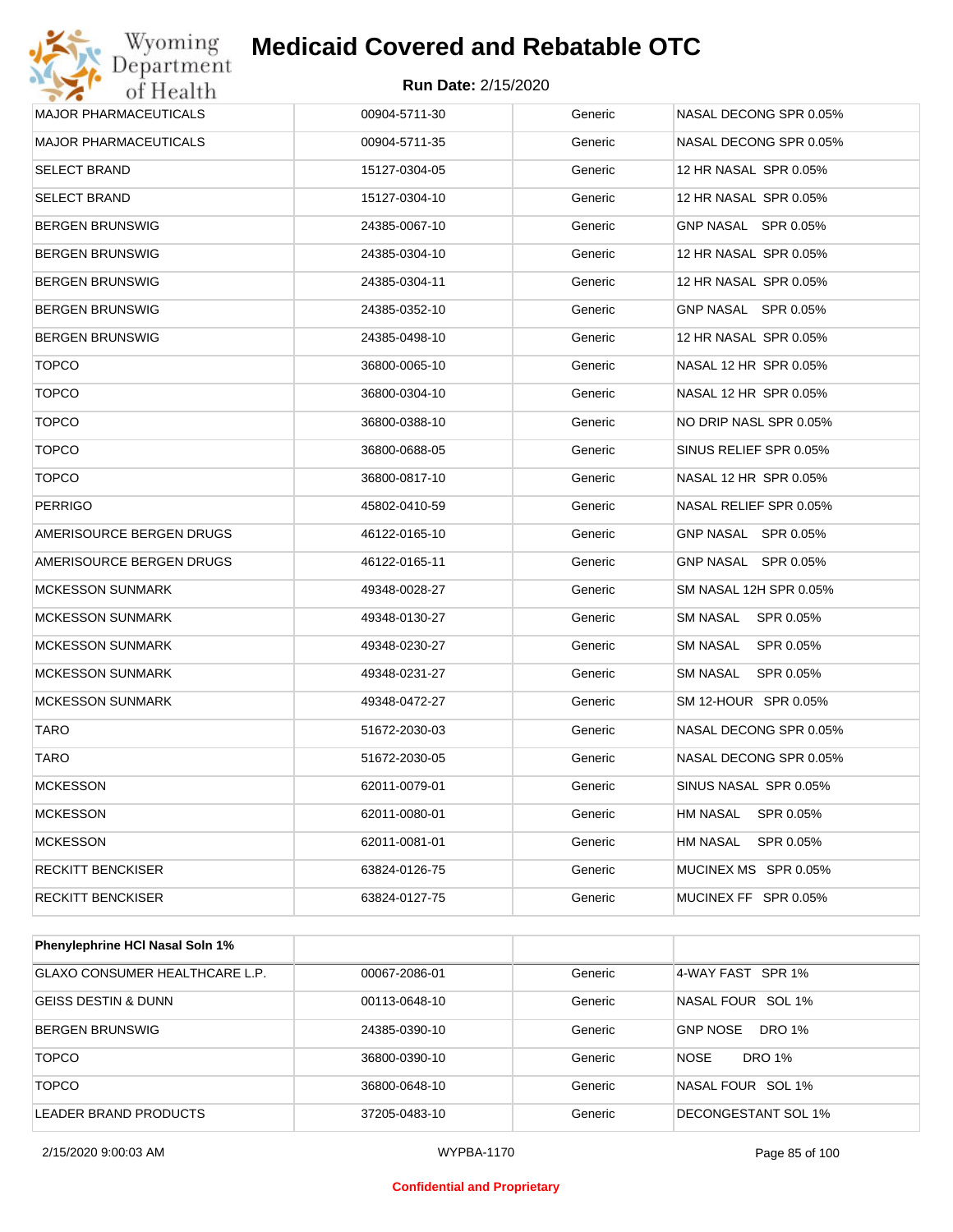| Wyoming<br>Department    | <b>Medicaid Covered and Rebatable OTC</b><br><b>Run Date: 2/15/2020</b> |         |                          |  |
|--------------------------|-------------------------------------------------------------------------|---------|--------------------------|--|
| of Health                |                                                                         |         |                          |  |
| AMERISOURCE BERGEN DRUGS | 46122-0149-03                                                           | Generic | GNP NASAL SPR 1%         |  |
| <b>MCKESSON SUNMARK</b>  | 49348-0197-27                                                           | Generic | DRO 1%<br>SM NOSE        |  |
| <b>MCKESSON</b>          | 62011-0085-01                                                           | Generic | <b>DRO 1%</b><br>HM NOSE |  |

| <b>Phenylephrine HCI Tab 10 MG</b> |               |         |                       |
|------------------------------------|---------------|---------|-----------------------|
| <b>PERRIGO</b>                     | 00113-0094-23 | Generic | NASAL DECONG TAB 10MG |
| PERRIGO                            | 00113-0094-68 | Generic | NASAL DECONG TAB 10MG |
| <b>PERRIGO</b>                     | 00113-0094-89 | Generic | NASAL DECONG TAB 10MG |
| <b>MAJOR PHARMACEUTICALS</b>       | 00904-5733-49 | Generic | SUDOGEST PE TAB 10MG  |
| <b>MAJOR PHARMACEUTICALS</b>       | 00904-5733-73 | Generic | SUDOGEST PE TAB 10MG  |
| <b>BERGEN BRUNSWIG</b>             | 24385-0603-68 | Generic | NASAL DECONG TAB 10MG |
| <b>BERGEN BRUNSWIG</b>             | 24385-0603-89 | Generic | NASAL DECONG TAB 10MG |
| <b>TOPCO</b>                       | 36800-0094-23 | Generic | NASAL DECONG TAB 10MG |
| <b>TOPCO</b>                       | 36800-0094-47 | Generic | NASAL DECONG TAB 10MG |
| <b>TOPCO</b>                       | 36800-0094-68 | Generic | NASAL DECONG TAB 10MG |
| <b>TOPCO</b>                       | 36800-0094-89 | Generic | NASAL DECONG TAB 10MG |
| <b>LEADER BRAND PRODUCTS</b>       | 37205-0473-69 | Generic | NASAL DECONG TAB 10MG |
| <b>LEADER BRAND PRODUCTS</b>       | 37205-0473-89 | Generic | NASAL DECONG TAB 10MG |
| <b>MCKESSON SUNMARK</b>            | 49348-0700-07 | Generic | NASAL DECONG TAB 10MG |
| <b>MCKESSON SUNMARK</b>            | 49348-0700-48 | Generic | NASAL DECONG TAB 10MG |
| <b>MCKESSON</b>                    | 62011-0077-01 | Generic | NASAL DECONG TAB 10MG |
| <b>MCKESSON</b>                    | 62011-0077-02 | Generic | NASAL DECONG TAB 10MG |

| <b>Pseudoephedrine HCI Lig 15 MG/5ML</b> |               |         |                           |
|------------------------------------------|---------------|---------|---------------------------|
| SILARX                                   | 54838-0104-40 | Generic | CHILD SILFED LIQ 15MG/5ML |
| SILARX                                   | 54838-0104-70 | Generic | CHILD SILFED LIQ 15MG/5ML |

| <b>Pseudoephedrine HCI Lig 30 MG/5ML</b> |               |       |                            |
|------------------------------------------|---------------|-------|----------------------------|
| <b>RUGBY LABORATORIES</b>                | 00536-1850-97 | Brand | INASAL DECONG LIQ 30MG/5ML |

| <b>Pseudoephedrine HCI Syrup 30 MG/5ML</b> |               |       |                          |
|--------------------------------------------|---------------|-------|--------------------------|
| RUGBY LABORATORIES                         | 00536-1850-85 | Brand | NASAL DECON SYP 30MG/5ML |

| <b>Pseudoephedrine HCI Tab 30 MG</b> |               |         |                       |
|--------------------------------------|---------------|---------|-----------------------|
| <b>GEISS DESTIN &amp; DUNN</b>       | 00113-0432-62 | Generic | NASAL DECONG TAB 30MG |
| <b>PERRIGO</b>                       | 00113-2432-62 | Generic | NASAL DECONG TAB 30MG |
| <b>PERRIGO</b>                       | 00113-2432-67 | Generic | NASAL DECONG TAB 30MG |
| <b>PERRIGO</b>                       | 00113-2432-80 | Generic | NASAL DECONG TAB 30MG |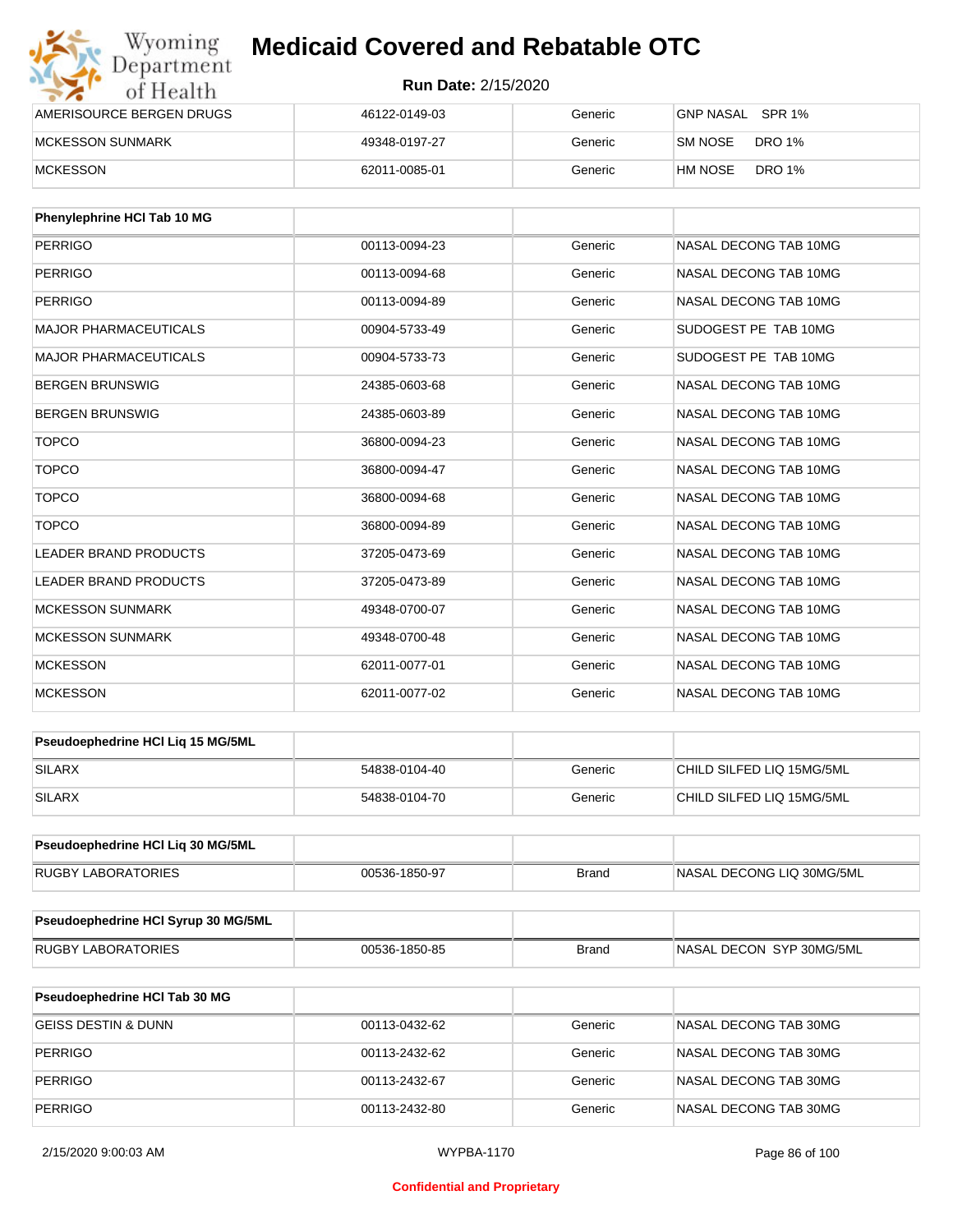## **Run Date:** 2/15/2020

| Wyoming<br>Department             | <b>Medicaid Covered and Rebatable OTC</b> |         |                             |  |  |
|-----------------------------------|-------------------------------------------|---------|-----------------------------|--|--|
| of Health                         | <b>Run Date: 2/15/2020</b>                |         |                             |  |  |
| <b>RUGBY LABORATORIES</b>         | 00536-3607-35                             | Generic | NASAL DECONG TAB 30MG       |  |  |
| <b>MAJOR PHARMACEUTICALS</b>      | 00904-5053-24                             | Generic | <b>SUDOGEST</b><br>TAB 30MG |  |  |
| <b>MAJOR PHARMACEUTICALS</b>      | 00904-5053-59                             | Generic | <b>SUDOGEST</b><br>TAB 30MG |  |  |
| <b>MAJOR PHARMACEUTICALS</b>      | 00904-5053-60                             | Generic | <b>SUDOGEST</b><br>TAB 30MG |  |  |
| <b>MAJOR PHARMACEUTICALS</b>      | 00904-6338-60                             | Generic | <b>SUDOGEST</b><br>TAB 30MG |  |  |
| <b>BERGEN BRUNSWIG</b>            | 24385-0432-62                             | Generic | NASAL DECONG TAB 30MG       |  |  |
| <b>BERGEN BRUNSWIG</b>            | 24385-0432-80                             | Generic | NASAL DECONG TAB 30MG       |  |  |
| <b>TOPCO</b>                      | 36800-0432-62                             | Generic | NASAL DECONG TAB 30MG       |  |  |
| <b>TOPCO</b>                      | 36800-0432-67                             | Generic | NASAL DECONG TAB 30MG       |  |  |
| <b>LEADER BRAND PRODUCTS</b>      | 37205-0445-80                             | Generic | PSEUDOEPHEDR TAB 30MG       |  |  |
| PERRIGO PHARMACEUTICALS           | 45802-0432-62                             | Generic | PSEUDOEPHEDR TAB 30MG       |  |  |
| <b>MCKESSON SUNMARK</b>           | 49348-0024-04                             | Generic | SM NASAL DEC TAB 30MG       |  |  |
| <b>MCKESSON SUNMARK</b>           | 49348-0024-08                             | Generic | SM NASAL DEC TAB 30MG       |  |  |
| <b>MCKESSON SUNMARK</b>           | 49348-0024-34                             | Generic | SM NASAL DEC TAB 30MG       |  |  |
| <b>MCKESSON</b>                   | 62011-0078-01                             | Generic | NASAL DECONG TAB 30MG       |  |  |
| <b>MCKESSON</b>                   | 62011-0078-02                             | Generic | NASAL DECONG TAB 30MG       |  |  |
| <b>CHAIN DRUG MARKETING ASSOC</b> | 63868-0146-24                             | Generic | SUPHEDRINE TAB 30MG         |  |  |
| <b>CHAIN DRUG MARKETING ASSOC</b> | 63868-0146-48                             | Generic | SUPHEDRINE TAB 30MG         |  |  |

| Pseudoephedrine HCI Tab 60 MG |               |         |                             |
|-------------------------------|---------------|---------|-----------------------------|
| <b>IMAJOR PHARMACEUTICALS</b> | 00904-5125-46 | Generic | TAB 60MG<br><b>SUDOGEST</b> |
| MAJOR PHARMACEUTICALS         | 00904-5125-59 | Generic | TAB 60MG<br><b>SUDOGEST</b> |

| Pseudoephedrine HCI Tab ER 12HR 120<br>MG |               |         |                           |
|-------------------------------------------|---------------|---------|---------------------------|
| <b>GEISS DESTIN &amp; DUNN</b>            | 00113-0054-52 | Generic | DECONGESTANT TAB 120MG ER |
| <b>PERRIGO</b>                            | 00113-2054-60 | Generic | DECONGESTANT TAB 120MG ER |
| <b>MAJOR PHARMACEUTICALS</b>              | 00904-5803-15 | Generic | SUDOGEST<br>TAB 120MG ER  |
| <b>BERGEN BRUNSWIG</b>                    | 24385-0054-52 | Generic | PSEUDOEPHEDR TAB 120MG ER |
| <b>TOPCO</b>                              | 36800-0054-52 | Generic | DECONGESTANT TAB 120MG ER |
| <b>TOPCO</b>                              | 36800-0054-60 | Generic | DECONGESTANT TAB 120MG ER |
| <b>LEADER BRAND PRODUCTS</b>              | 37205-0446-52 | Generic | DECONGESTANT TAB 120MG ER |
| PERRIGO PHARMACEUTICALS                   | 45802-0107-52 | Generic | PSEUDOEPHEDR TAB 120MG ER |
| AMERISOURCE BERGEN DRUGS                  | 46122-0166-60 | Generic | PSEUDOFPHEDR TAB 120MG FR |
| <b>MCKESSON SUNMARK</b>                   | 49348-0361-01 | Generic | DECONGESTANT TAB 120MG ER |
| <b>OHM LABS</b>                           | 51660-0204-69 | Generic | PSEUDOEPHEDR TAB 120MG ER |
| <b>MCKESSON</b>                           | 62011-0087-01 | Generic | NASAL DECONG TAB 120MG ER |
| CHAIN DRUG MARKETING ASSOC                | 63868-0143-10 | Generic | OC SUPHEDRIN TAB 120MG SR |

#### **Confidential and Proprietary**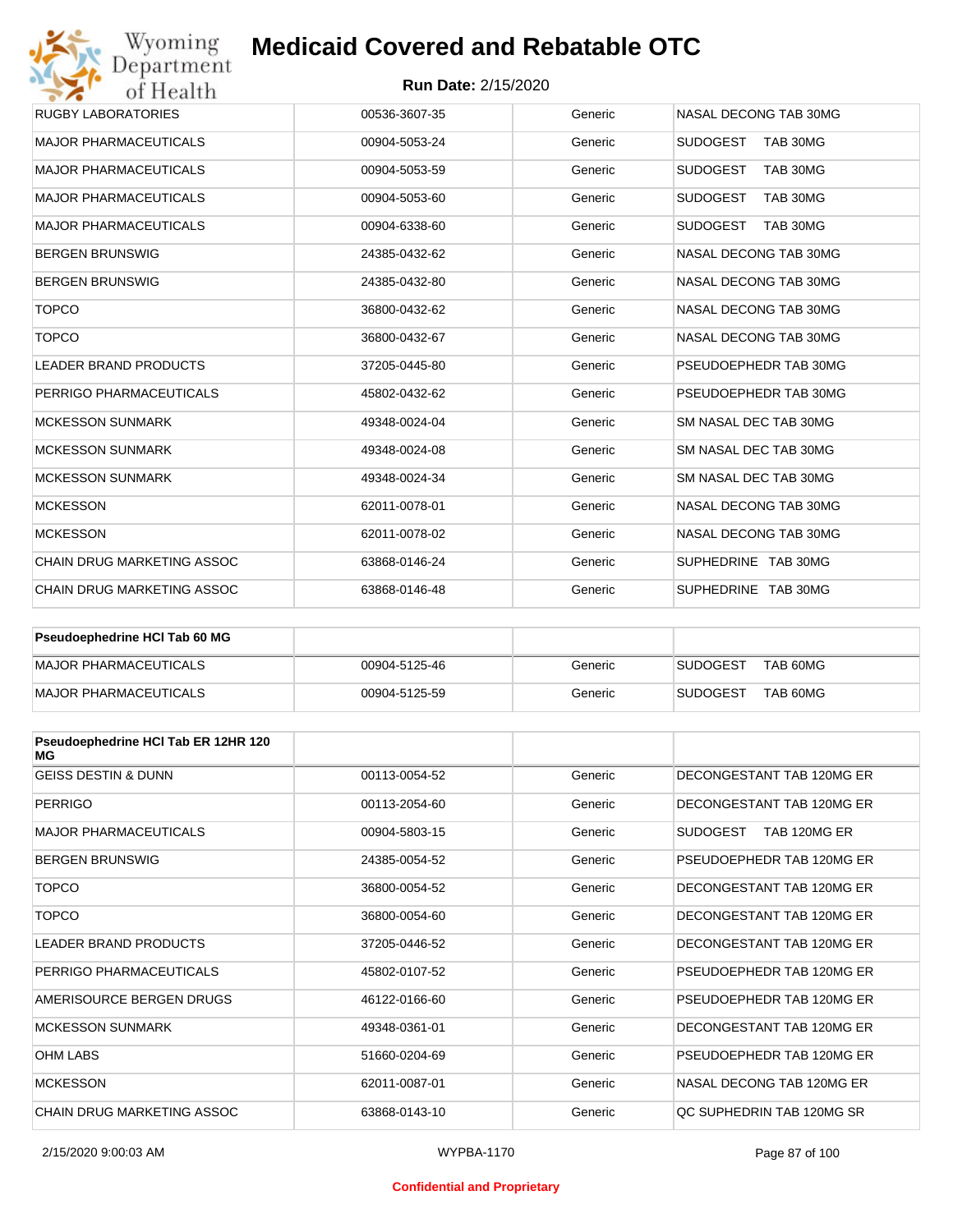

**Run Date:** 2/15/2020

**OPHTHALMIC AGENTS**

| Sodium Chloride Hypertonic Ophth Oint<br>5% |               |              |                              |
|---------------------------------------------|---------------|--------------|------------------------------|
| MAJOR PHARMACEUTICALS                       | 00904-5315-38 | Generic      | SOD CHLORIDE OIN 5% OP       |
| <b>AKORN</b>                                | 17478-0622-35 | Generic      | SOD CHLORIDE OIN 5% OP       |
| BAUSCH HEALTH                               | 24208-0385-55 | <b>Brand</b> | MURO 128<br>OIN 5% OP        |
| BAUSCH HEALTH                               | 24208-0385-56 | <b>Brand</b> | OIN 5% OP<br><b>MURO 128</b> |

| Sodium Chloride Hypertonic Ophth Soln<br>2% |               |              |          |           |
|---------------------------------------------|---------------|--------------|----------|-----------|
| <b>BAUSCH HEALTH</b>                        | 24208-0276-15 | <b>Brand</b> | MURO 128 | SOL 2% OP |

| Sodium Chloride Hypertonic Ophth Soln<br>5%                 |               |              |                        |
|-------------------------------------------------------------|---------------|--------------|------------------------|
| <b>MAJOR PHARMACEUTICALS</b>                                | 00904-5314-35 | Generic      | SOD CHLORIDE SOL 5% OP |
| <b>AKORN</b>                                                | 17478-0623-12 | Generic      | SOD CHLORIDE SOL 5% OP |
| <b>BAUSCH HEALTH</b>                                        | 24208-0277-15 | <b>Brand</b> | MURO 128<br>SOL 5% OP  |
| <b>BAUSCH HEALTH</b>                                        | 24208-0277-30 | <b>Brand</b> | MURO 128<br>SOL 5% OP  |
| <b>PSYCHOTHERAPEUTIC AND</b><br>NEUROLOGICAL AGENTS - MISC. |               |              |                        |

| <b>Nicotine Polacrilex Gum 2 MG</b>   |               |              |                                         |
|---------------------------------------|---------------|--------------|-----------------------------------------|
| <b>PERRIGO</b>                        | 00113-0206-25 | Generic      | NICOTINE POL GUM 2MG MINT               |
| <b>GLAXO CONSUMER HEALTHCARE L.P.</b> | 00135-0157-07 | <b>Brand</b> | NICORETTE ST GUM 2MG ORIG               |
| <b>GLAXO CONSUMER HEALTHCARE L.P.</b> | 00135-0157-10 | <b>Brand</b> | <b>NICORETTE</b><br><b>GUM 2MG ORIG</b> |
| <b>GLAXO CONSUMER HEALTHCARE L.P.</b> | 00135-0157-11 | <b>Brand</b> | NICORETTE GUM 2MG ORIG                  |
| <b>GLAXO CONSUMER HEALTHCARE L.P.</b> | 00135-0225-02 | <b>Brand</b> | NICORETTE ST GUM 2MG MINT               |
| <b>GLAXO CONSUMER HEALTHCARE L.P.</b> | 00135-0225-03 | <b>Brand</b> | <b>NICORETTE</b><br><b>GUM 2MG MINT</b> |
| <b>GLAXO CONSUMER HEALTHCARE L.P.</b> | 00135-0229-04 | <b>Brand</b> | <b>NICORETTE</b><br><b>GUM 2MG MINT</b> |
| <b>GLAXO CONSUMER HEALTHCARE L.P.</b> | 00135-0229-05 | <b>Brand</b> | <b>NICORETTE</b><br><b>GUM 2MG MINT</b> |
| <b>GLAXO CONSUMER HEALTHCARE L.P.</b> | 00135-0241-02 | <b>Brand</b> | <b>NICORETTE</b><br><b>GUM 2MGFRUIT</b> |
| <b>GLAXO CONSUMER HEALTHCARE L.P.</b> | 00135-0241-03 | <b>Brand</b> | <b>NICORETTE</b><br><b>GUM 2MGFRUIT</b> |
| GLAXO CONSUMER HEALTHCARE L.P.        | 00135-0241-05 | <b>Brand</b> | <b>NICORETTE</b><br><b>GUM 2MGFRUIT</b> |
| <b>GLAXO CONSUMER HEALTHCARE L.P.</b> | 00135-0241-06 | <b>Brand</b> | <b>NICORETTE</b><br><b>GUM 2MGFRUIT</b> |
| <b>GLAXO CONSUMER HEALTHCARE L.P.</b> | 00135-0241-08 | <b>Brand</b> | <b>NICORETTE</b><br><b>GUM 2MGFRUIT</b> |
| <b>GLAXO CONSUMER HEALTHCARE L.P.</b> | 00135-0466-01 | <b>Brand</b> | <b>NICORETTE</b><br><b>GUM 2MG CINN</b> |
| <b>GLAXO CONSUMER HEALTHCARE L.P.</b> | 00135-0466-02 | <b>Brand</b> | <b>NICORETTE</b><br><b>GUM 2MG CINN</b> |
| <b>GLAXO CONSUMER HEALTHCARE L.P.</b> | 00135-0466-03 | <b>Brand</b> | <b>NICORETTE</b><br><b>GUM 2MG CINN</b> |
| <b>GLAXO CONSUMER HEALTHCARE L.P.</b> | 00135-0466-05 | <b>Brand</b> | <b>GUM 2MG CINN</b><br><b>NICORETTE</b> |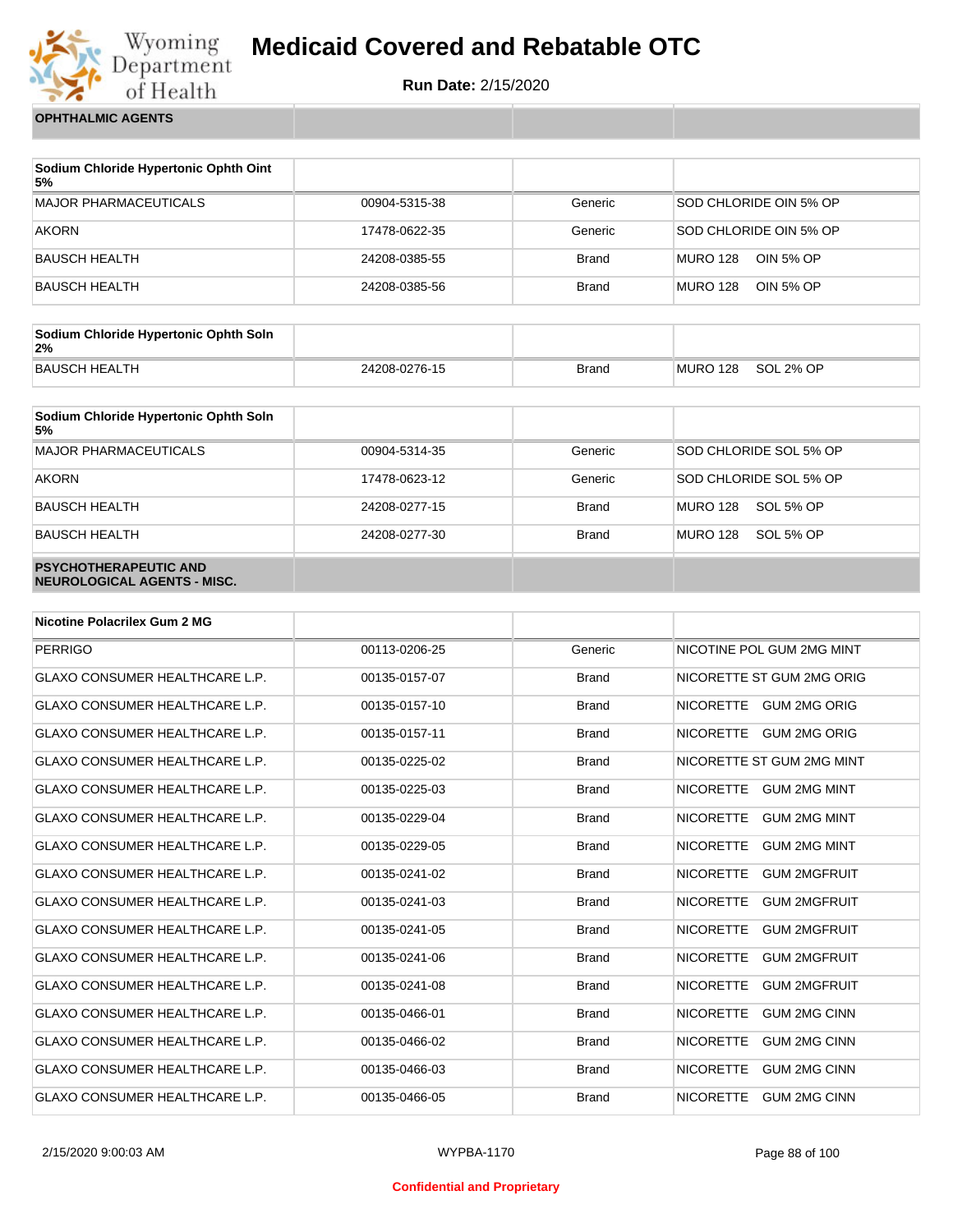| GLAXO CONSUMER HEALTHCARE L.P. | 00135-0474-01 | <b>Brand</b> | NICORETTE GUM 2MG MINT           |
|--------------------------------|---------------|--------------|----------------------------------|
| GLAXO CONSUMER HEALTHCARE L.P. | 00135-0474-02 | <b>Brand</b> | NICORETTE GUM 2MG MINT           |
| GLAXO CONSUMER HEALTHCARE L.P. | 00135-0474-03 | <b>Brand</b> | NICORETTE GUM 2MG MINT           |
| GLAXO CONSUMER HEALTHCARE L.P. | 00135-0474-05 | <b>Brand</b> | NICORETTE GUM 2MG MINT           |
| GLAXO CONSUMER HEALTHCARE L.P. | 00135-0474-08 | <b>Brand</b> | NICORETTE GUM 2MG MINT           |
| <b>RUGBY LABORATORIES</b>      | 00536-1362-06 | Generic      | NICOTINE POL GUM 2MG             |
| <b>RUGBY LABORATORIES</b>      | 00536-1362-23 | Generic      | NICOTINE POL GUM 2MG             |
| <b>RUGBY LABORATORIES</b>      | 00536-1362-34 | Generic      | NICOTINE POL GUM 2MG             |
| <b>RUGBY LABORATORIES</b>      | 00536-3029-06 | Generic      | NICOTINE POL GUM 2MG ORIG        |
| <b>RUGBY LABORATORIES</b>      | 00536-3029-23 | Generic      | NICOTINE POL GUM 2MG ORIG        |
| <b>RUGBY LABORATORIES</b>      | 00536-3029-34 | Generic      | NICOTINE POL GUM 2MG ORIG        |
| <b>RUGBY LABORATORIES</b>      | 00536-3112-01 | Generic      | NICOTINE POL GUM 2MG MINT        |
| <b>RUGBY LABORATORIES</b>      | 00536-3112-37 | Generic      | NICOTINE POL GUM 2MG MINT        |
| <b>RUGBY LABORATORIES</b>      | 00536-3386-01 | Generic      | NICOTINE POL GUM 2MGFRUIT        |
| <b>RUGBY LABORATORIES</b>      | 00536-3404-01 | Generic      | NICOTINE POL GUM 2MG CINN        |
| <b>MAJOR PHARMACEUTICALS</b>   | 00904-5734-11 | Generic      | NICORELIEF GUM 2MG ORIG          |
| <b>MAJOR PHARMACEUTICALS</b>   | 00904-5734-51 | Generic      | NICORELIEF GUM 2MG ORIG          |
| <b>MAJOR PHARMACEUTICALS</b>   | 00904-5736-11 | Generic      | NICORELIEF GUM 2MG MINT          |
| <b>MAJOR PHARMACEUTICALS</b>   | 00904-5736-51 | Generic      | NICORELIEF GUM 2MG MINT          |
| <b>BERGEN BRUNSWIG</b>         | 24385-0170-58 | Generic      | GNP NICOTINE GUM 2MG MINT        |
| <b>BERGEN BRUNSWIG</b>         | 24385-0594-71 | Generic      | GNP NICOTINE GUM 2MG MINT        |
| <b>TOPCO</b>                   | 36800-0029-25 | Generic      | NICOTINE POL GUM 2MG ORIG        |
| <b>TOPCO</b>                   | 36800-0206-25 | Generic      | NICOTINE POL GUM 2MG MINT        |
| <b>TOPCO</b>                   | 36800-0352-78 | Generic      | NICOTINE POL GUM 2MGFRUIT        |
| <b>TOPCO</b>                   | 36800-0456-78 | Generic      | NICOTINE POL GUM 2MG MINT        |
| LEADER BRAND PRODUCTS          | 37205-0203-71 | Generic      | NICOTINE POL GUM 2MG             |
| LEADER BRAND PRODUCTS          | 37205-0967-58 | Generic      | NICOTINE POL GUM 2MG MINT        |
| LEADER BRAND PRODUCTS          | 37205-0967-78 | Generic      | NICOTINE POL GUM 2MG MINT        |
| <b>PERRIGO</b>                 | 45802-0206-25 | Generic      | NICOTINE POL GUM 2MG MINT        |
| AMERISOURCE BERGEN DRUGS       | 46122-0173-20 | Generic      | <b>GNP NICOTINE GUM 2MG ORIG</b> |
| <b>MCKESSON SUNMARK</b>        | 49348-0573-08 | Generic      | SM NICOTINE GUM 2MG              |
| <b>MCKESSON SUNMARK</b>        | 49348-0573-36 | Generic      | SM NICOTINE GUM 2MG              |
| <b>MCKESSON SUNMARK</b>        | 49348-0691-36 | Generic      | SM NICOTINE GUM 2MG MINT         |
| <b>MCKESSON SUNMARK</b>        | 49348-0787-10 | Generic      | SM NICOTINE GUM 2MG MINT         |
| <b>MCKESSON</b>                | 62011-0047-02 | Generic      | HM NICOTINE GUM 2MG MINT         |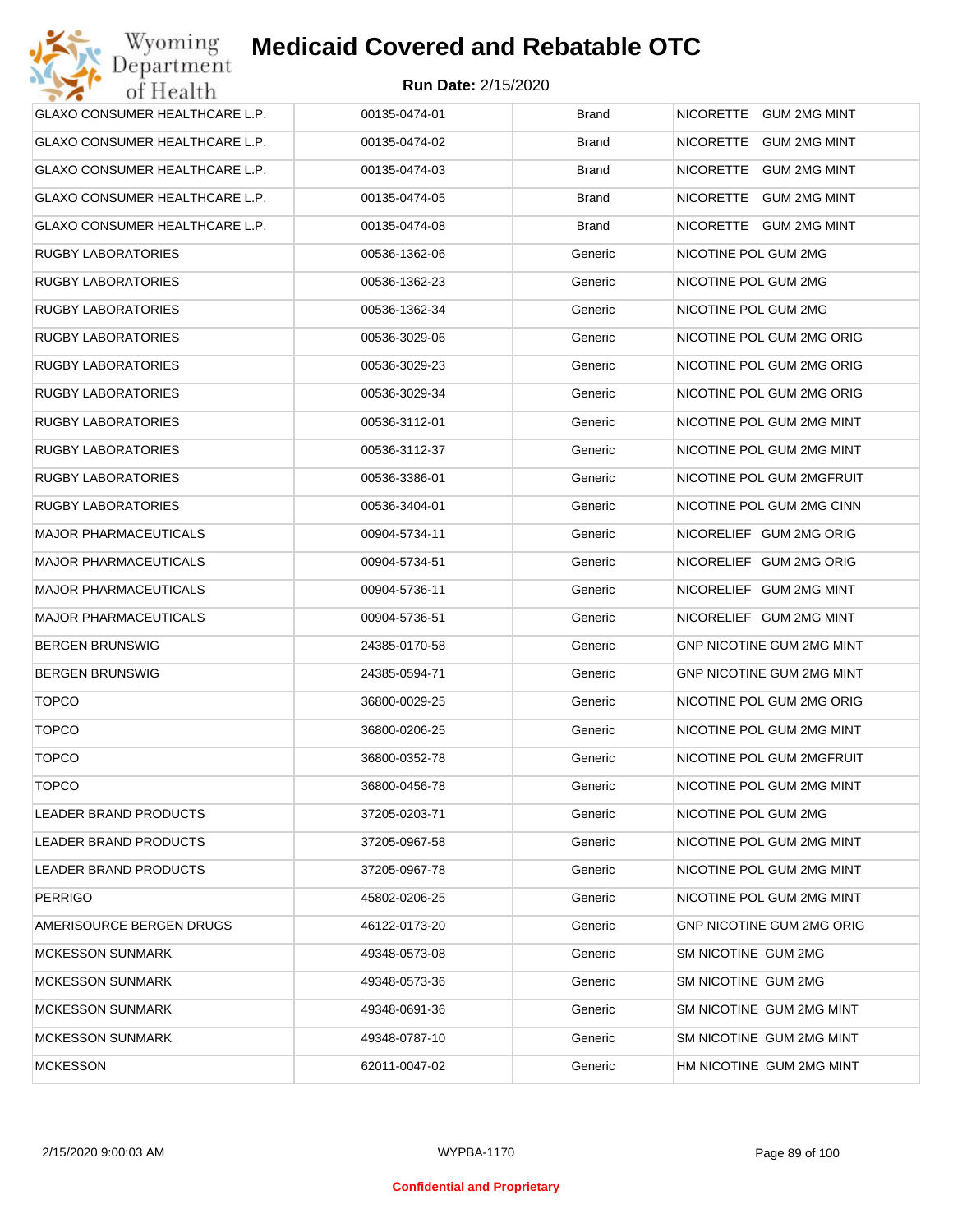

| <b>Nicotine Polacrilex Gum 4 MG</b>   |               |              |                           |
|---------------------------------------|---------------|--------------|---------------------------|
| <b>PERRIGO</b>                        | 00113-0422-25 | Generic      | NICOTINE POL GUM 4MG MINT |
| PERRIGO PHARMACEUTICALS               | 00113-0532-78 | Generic      | NICOTINE POL GUM 4MG MINT |
| GLAXO CONSUMER HEALTHCARE L.P.        | 00135-0158-07 | <b>Brand</b> | NICORETTE ST GUM 4MG ORIG |
| GLAXO CONSUMER HEALTHCARE L.P.        | 00135-0158-10 | <b>Brand</b> | NICORETTE GUM 4MG ORIG    |
| GLAXO CONSUMER HEALTHCARE L.P.        | 00135-0158-11 | <b>Brand</b> | NICORETTE GUM 4MG ORIG    |
| GLAXO CONSUMER HEALTHCARE L.P.        | 00135-0226-02 | <b>Brand</b> | NICORETTE GUM 4MG MINT    |
| GLAXO CONSUMER HEALTHCARE L.P.        | 00135-0226-03 | <b>Brand</b> | NICORETTE GUM 4MG MINT    |
| GLAXO CONSUMER HEALTHCARE L.P.        | 00135-0230-04 | <b>Brand</b> | NICORETTE GUM 4MG MINT    |
| GLAXO CONSUMER HEALTHCARE L.P.        | 00135-0230-05 | <b>Brand</b> | NICORETTE GUM 4MG MINT    |
| GLAXO CONSUMER HEALTHCARE L.P.        | 00135-0242-01 | <b>Brand</b> | NICORETTE GUM 4MGFRUIT    |
| GLAXO CONSUMER HEALTHCARE L.P.        | 00135-0242-02 | <b>Brand</b> | NICORETTE GUM 4MGFRUIT    |
| GLAXO CONSUMER HEALTHCARE L.P.        | 00135-0242-03 | <b>Brand</b> | NICORETTE GUM 4MGFRUIT    |
| GLAXO CONSUMER HEALTHCARE L.P.        | 00135-0242-05 | <b>Brand</b> | NICORETTE GUM 4MGFRUIT    |
| GLAXO CONSUMER HEALTHCARE L.P.        | 00135-0242-06 | <b>Brand</b> | NICORETTE GUM 4MGFRUIT    |
| GLAXO CONSUMER HEALTHCARE L.P.        | 00135-0242-08 | <b>Brand</b> | NICORETTE GUM 4MGFRUIT    |
| GLAXO CONSUMER HEALTHCARE L.P.        | 00135-0467-02 | <b>Brand</b> | NICORETTE GUM 4MG CINN    |
| GLAXO CONSUMER HEALTHCARE L.P.        | 00135-0467-03 | <b>Brand</b> | NICORETTE GUM 4MG CINN    |
| GLAXO CONSUMER HEALTHCARE L.P.        | 00135-0467-05 | <b>Brand</b> | NICORETTE GUM 4MG CINN    |
| GLAXO CONSUMER HEALTHCARE L.P.        | 00135-0475-01 | <b>Brand</b> | NICORETTE GUM 4MG MINT    |
| GLAXO CONSUMER HEALTHCARE L.P.        | 00135-0475-02 | <b>Brand</b> | NICORETTE GUM 4MG MINT    |
| GLAXO CONSUMER HEALTHCARE L.P.        | 00135-0475-03 | <b>Brand</b> | NICORETTE GUM 4MG MINT    |
| <b>GLAXO CONSUMER HEALTHCARE L.P.</b> | 00135-0475-05 | <b>Brand</b> | NICORETTE GUM 4MG MINT    |
| GLAXO CONSUMER HEALTHCARE L.P.        | 00135-0475-08 | <b>Brand</b> | NICORETTE GUM 4MG MINT    |
| RUGBY LABORATORIES                    | 00536-1372-06 | Generic      | NICOTINE POL GUM 4MG MINT |
| RUGBY LABORATORIES                    | 00536-1372-23 | Generic      | NICOTINE POL GUM 4MG MINT |
| RUGBY LABORATORIES                    | 00536-1372-34 | Generic      | NICOTINE POL GUM 4MG MINT |
| RUGBY LABORATORIES                    | 00536-3030-06 | Generic      | NICOTINE POL GUM 4MG ORIG |
| RUGBY LABORATORIES                    | 00536-3030-23 | Generic      | NICOTINE POL GUM 4MG ORIG |
| RUGBY LABORATORIES                    | 00536-3113-01 | Generic      | NICOTINE POL GUM 4MG MINT |
| RUGBY LABORATORIES                    | 00536-3113-37 | Generic      | NICOTINE POL GUM 4MG MINT |
| RUGBY LABORATORIES                    | 00536-3387-01 | Generic      | NICOTINE POL GUM 4MG      |
| RUGBY LABORATORIES                    | 00536-3405-01 | Generic      | NICOTINE POL GUM 4MG      |
| <b>MAJOR PHARMACEUTICALS</b>          | 00904-5735-11 | Generic      | NICORELIEF GUM 4MG ORIG   |
| <b>MAJOR PHARMACEUTICALS</b>          | 00904-5735-51 | Generic      | NICORELIEF GUM 4MG ORIG   |
| MAJOR PHARMACEUTICALS                 | 00904-5737-11 | Generic      | NICORELIEF GUM 4MG MINT   |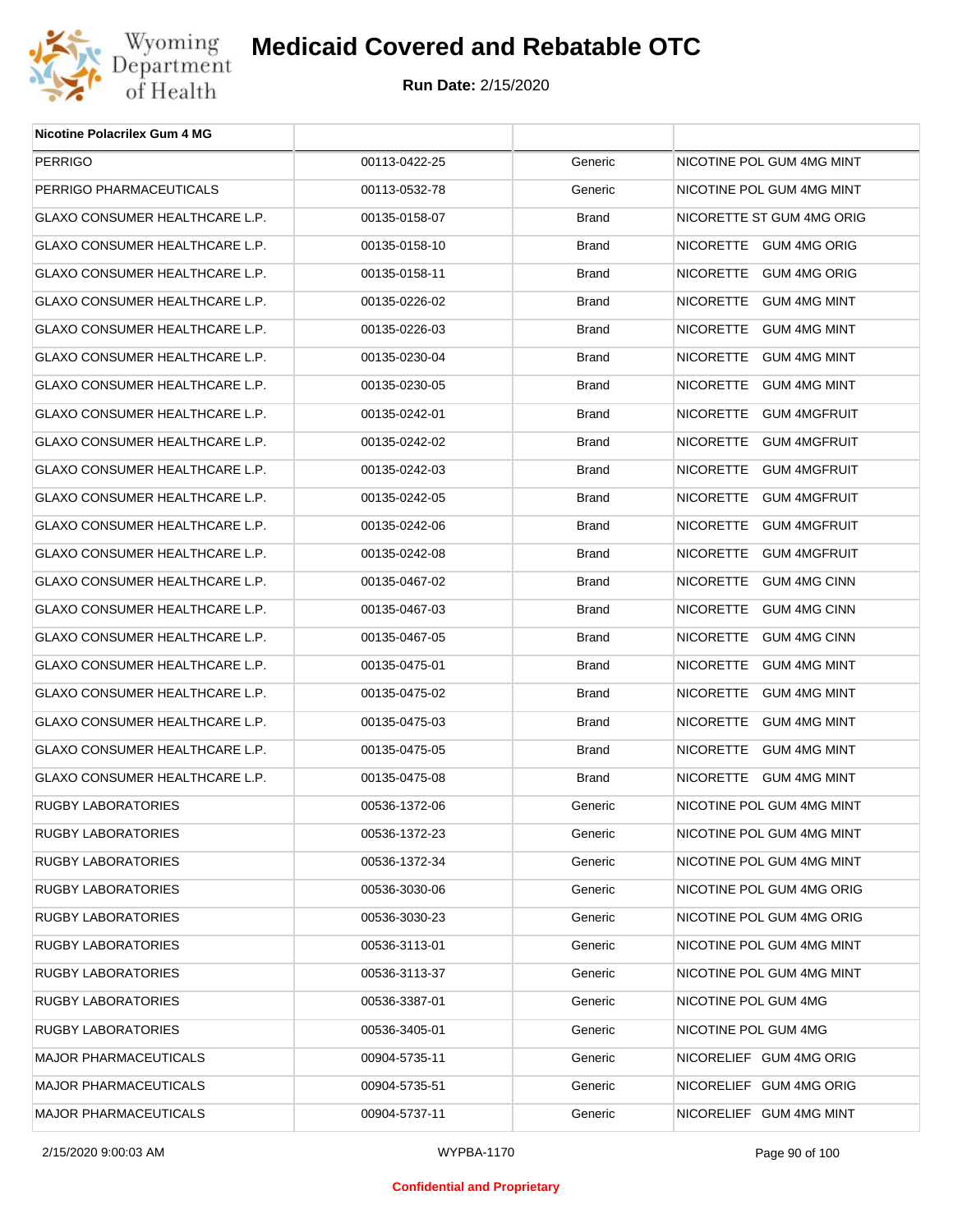

| <b>MAJOR PHARMACEUTICALS</b> | 00904-5737-51 | Generic | NICORELIEF GUM 4MG MINT          |
|------------------------------|---------------|---------|----------------------------------|
| <b>BERGEN BRUNSWIG</b>       | 24385-0598-71 | Generic | <b>GNP NICOTINE GUM 4MG MINT</b> |
| <b>TOPCO</b>                 | 36800-0170-25 | Generic | NICOTINE POL GUM 4MG ORIG        |
| <b>TOPCO</b>                 | 36800-0170-71 | Generic | NICOTINE POL GUM 4MG ORIG        |
| <b>TOPCO</b>                 | 36800-0422-71 | Generic | NICOTINE POL GUM 4MG MINT        |
| <b>TOPCO</b>                 | 36800-0532-78 | Generic | NICOTINE POL GUM 4MG MINT        |
| <b>TOPCO</b>                 | 36800-0854-78 | Generic | NICOTINE POL GUM 4MGFRUIT        |
| <b>LEADER BRAND PRODUCTS</b> | 37205-0204-71 | Generic | NICOTINE POL GUM 4MG             |
| <b>LEADER BRAND PRODUCTS</b> | 37205-0968-58 | Generic | NICOTINE POL GUM 4MG MINT        |
| <b>LEADER BRAND PRODUCTS</b> | 37205-0968-78 | Generic | NICOTINE POL GUM 4MG MINT        |
| <b>PERRIGO</b>               | 45802-0001-25 | Generic | NICOTINE POL GUM 4MG MINT        |
| <b>PERRIGO</b>               | 45802-0110-78 | Generic | NICOTINE POL GUM 4MG MINT        |
| AMERISOURCE BERGEN DRUGS     | 46122-0286-60 | Generic | <b>GNP NICOTINE GUM 4MG MINT</b> |
| <b>MCKESSON SUNMARK</b>      | 49348-0572-08 | Generic | SM NICOTINE GUM 4MG              |
| <b>MCKESSON SUNMARK</b>      | 49348-0572-36 | Generic | SM NICOTINE GUM 4MG              |
| <b>MCKESSON SUNMARK</b>      | 49348-0692-36 | Generic | SM NICOTINE GUM 4MG MINT         |
| <b>MCKESSON SUNMARK</b>      | 49348-0788-10 | Generic | SM NICOTINE GUM 4MG MINT         |
| <b>MCKESSON</b>              | 62011-0170-01 | Generic | HM NICOTINE GUM 4MG MINT         |

| <b>Nicotine Polacrilex Lozenge 2 MG</b> |               |              |                                         |
|-----------------------------------------|---------------|--------------|-----------------------------------------|
| PERRIGO PHARMACEUTICALS                 | 00113-0344-05 | Generic      | NICOTINE POL LOZ 2MG MINT               |
| <b>GLAXO CONSUMER HEALTHCARE L.P.</b>   | 00135-0508-02 | <b>Brand</b> | NICORETTE LOZ 2MG MINT                  |
| <b>GLAXO CONSUMER HEALTHCARE L.P.</b>   | 00135-0508-03 | <b>Brand</b> | LOZ 2MG MINT<br><b>NICORETTE</b>        |
| <b>GLAXO CONSUMER HEALTHCARE L.P.</b>   | 00135-0510-01 | <b>Brand</b> | <b>NICORETTE</b><br>LOZ 2MG MINT        |
| <b>GLAXO CONSUMER HEALTHCARE L.P.</b>   | 00135-0510-02 | <b>Brand</b> | <b>NICORETTE</b><br><b>LOZ 2MG MINT</b> |
| <b>GLAXO CONSUMER HEALTHCARE L.P.</b>   | 00135-0510-03 | <b>Brand</b> | <b>NICORETTE</b><br>LOZ 2MG MINT        |
| <b>GLAXO CONSUMER HEALTHCARE L.P.</b>   | 00135-0510-05 | <b>Brand</b> | <b>NICORETTE</b><br>LOZ 2MG MINT        |
| <b>GLAXO CONSUMER HEALTHCARE L.P.</b>   | 00135-0512-01 | <b>Brand</b> | <b>NICORETTE</b><br>LOZ 2MG CHRY        |
| <b>GLAXO CONSUMER HEALTHCARE L.P.</b>   | 00135-0512-05 | <b>Brand</b> | <b>NICORETTE</b><br>LOZ 2MG CHRY        |
| <b>GLAXO CONSUMER HEALTHCARE L.P.</b>   | 00135-0514-03 | <b>Brand</b> | NICORETTE LOZ 2MG ORIG                  |
| <b>RUGBY LABORATORIES</b>               | 00536-1038-81 | Generic      | NICOTINE POL LOZ 2MG MINT               |
| <b>TOPCO</b>                            | 36800-0344-05 | Generic      | NICOTINE POL LOZ 2MG MINT               |
| <b>LEADER BRAND PRODUCTS</b>            | 37205-0987-69 | Generic      | NICOTINE POL LOZ 2MG MINT               |
| PERRIGO PHARMACEUTICALS                 | 45802-0344-05 | Generic      | NICOTINE POL LOZ 2MG MINT               |
| AMERISOURCE BERGEN DRUGS                | 46122-0176-08 | Generic      | <b>GNP NICOTINE LOZ 2MG MINT</b>        |
| AMERISOURCE BERGEN DRUGS                | 46122-0254-15 | Generic      | <b>GNP NICOTINE LOZ MINI 2MG</b>        |
| <b>MCKESSON SUNMARK</b>                 | 49348-0852-16 | Generic      | SM NICOTINE LOZ 2MG MINT                |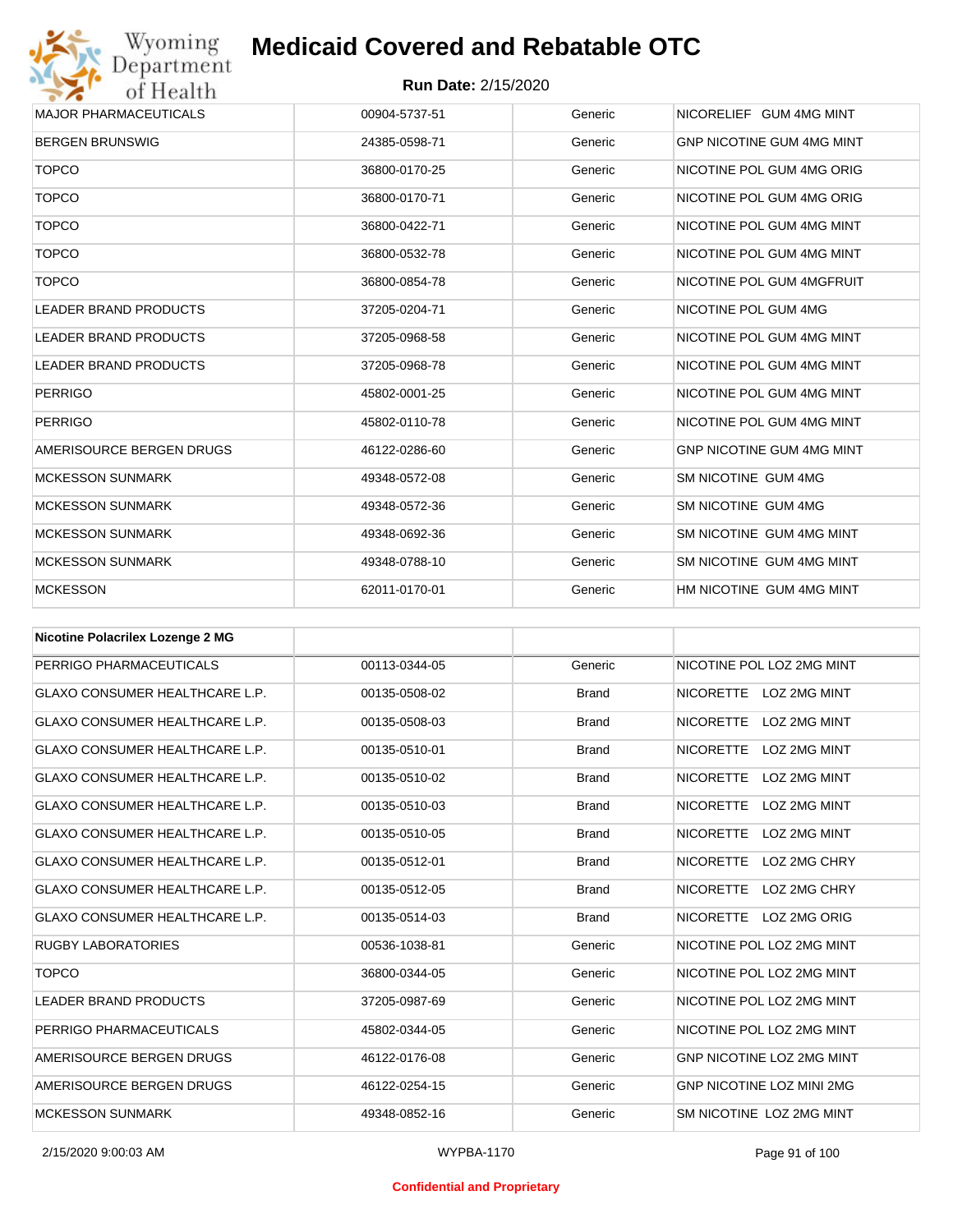# Wyoming<br>Department<br>of Health

# **Medicaid Covered and Rebatable OTC**

| <b>MCKESSON</b> | 62011-0048-01 | Generic | HM NICOTINE LOZ 2MG MINT |
|-----------------|---------------|---------|--------------------------|
| <b>MCKESSON</b> | 62011-0199-01 | Generic | HM NICOTINE LOZ 2MG MINT |

| <b>Nicotine Polacrilex Lozenge 4 MG</b> |               |              |                                         |
|-----------------------------------------|---------------|--------------|-----------------------------------------|
| <b>GEISS DESTIN &amp; DUNN</b>          | 00113-0873-05 | Generic      | NICOTINE POL LOZ 4MG MINT               |
| <b>GLAXO CONSUMER HEALTHCARE L.P.</b>   | 00135-0509-02 | <b>Brand</b> | NICORETTE LOZ 4MG MINT                  |
| <b>GLAXO CONSUMER HEALTHCARE L.P.</b>   | 00135-0509-03 | <b>Brand</b> | <b>NICORETTE</b><br>LOZ 4MG MINT        |
| <b>GLAXO CONSUMER HEALTHCARE L.P.</b>   | 00135-0511-01 | <b>Brand</b> | <b>NICORETTE</b><br><b>LOZ 4MG MINT</b> |
| <b>GLAXO CONSUMER HEALTHCARE L.P.</b>   | 00135-0511-02 | <b>Brand</b> | <b>NICORETTE</b><br>LOZ 4MG MINT        |
| <b>GLAXO CONSUMER HEALTHCARE L.P.</b>   | 00135-0511-05 | <b>Brand</b> | <b>NICORETTE</b><br><b>LOZ 4MG MINT</b> |
| <b>GLAXO CONSUMER HEALTHCARE L.P.</b>   | 00135-0513-01 | <b>Brand</b> | <b>NICORETTE</b><br>LOZ 4MG CHRY        |
| <b>GLAXO CONSUMER HEALTHCARE L.P.</b>   | 00135-0513-05 | <b>Brand</b> | <b>NICORETTE</b><br>LOZ 4MG CHRY        |
| <b>GLAXO CONSUMER HEALTHCARE L.P.</b>   | 00135-0515-03 | <b>Brand</b> | NICORETTE LOZ 4MG ORIG                  |
| <b>RUGBY LABORATORIES</b>               | 00536-1039-81 | Generic      | NICOTINE POL LOZ 4MG MINT               |
| <b>TOPCO</b>                            | 36800-0873-05 | Generic      | NICOTINE POL LOZ 4MG MINT               |
| <b>LEADER BRAND PRODUCTS</b>            | 37205-0988-69 | Generic      | NICOTINE POL LOZ 4MG MINT               |
| PERRIGO PHARMACEUTICALS                 | 45802-0873-05 | Generic      | NICOTINE POL LOZ 4MG MINT               |
| AMERISOURCE BERGEN DRUGS                | 46122-0177-08 | Generic      | GNP NICOTINE LOZ 4MG MINT               |
| AMERISOURCE BERGEN DRUGS                | 46122-0255-15 | Generic      | GNP NICOTINE LOZ 4MG MINT               |
| <b>MCKESSON SUNMARK</b>                 | 49348-0853-16 | Generic      | SM NICOTINE LOZ 4MG MINT                |
| <b>MCKESSON</b>                         | 62011-0171-01 | Generic      | HM NICOTINE LOZ 4MG MINT                |
| <b>MCKESSON</b>                         | 62011-0171-02 | Generic      | HM NICOTINE LOZ 4MG MINT                |
| <b>MCKESSON</b>                         | 62011-0200-01 | Generic      | HM NICOTINE LOZ 4MG MINT                |

| Nicotine TD Patch 24 HR Kit 21-14-7<br>MG/24HR |               |         |                            |
|------------------------------------------------|---------------|---------|----------------------------|
| IDR.REDDY'S LABORATORIES                       | 00067-6045-56 | Generic | INICOTINE SYS KIT TRANSDER |
| DR.REDDY'S LABORATORIES. INC.                  | 43598-0445-56 | Generic | INICOTINE SYS KIT TRANSDER |

| Nicotine TD Patch 24HR 14 MG/24HR     |               |              |                                        |
|---------------------------------------|---------------|--------------|----------------------------------------|
| DR. REDDY'S LABORATORIES              | 00067-5125-07 | Generic      | <b>NICOTINE</b><br><b>DIS 14MG/24H</b> |
| DR. REDDY'S LABORATORIES              | 00067-5125-14 | Generic      | <b>NICOTINE</b><br><b>DIS 14MG/24H</b> |
| <b>MCKESSON SUNMARK</b>               | 00067-6129-14 | Generic      | SM NICOTINE DIS 14MG/24H               |
| <b>GLAXO CONSUMER HEALTHCARE L.P.</b> | 00135-0195-02 | <b>Brand</b> | NICODERM CO DIS 14MG/24H               |
| <b>GLAXO CONSUMER HEALTHCARE L.P.</b> | 00135-0195-03 | <b>Brand</b> | NICODERM CO DIS 14MG/24H               |
| <b>GLAXO CONSUMER HEALTHCARE L.P.</b> | 00135-0195-05 | <b>Brand</b> | NICODERM CO DIS 14MG/24H               |
| RUGBY LABORATORIES                    | 00536-5895-88 | Generic      | NICOTINE TD DIS 14MG/24H               |
| <b>LEADER BRAND PRODUCTS</b>          | 37205-0361-74 | Generic      | NICOTINE TD DIS 14MG/24H               |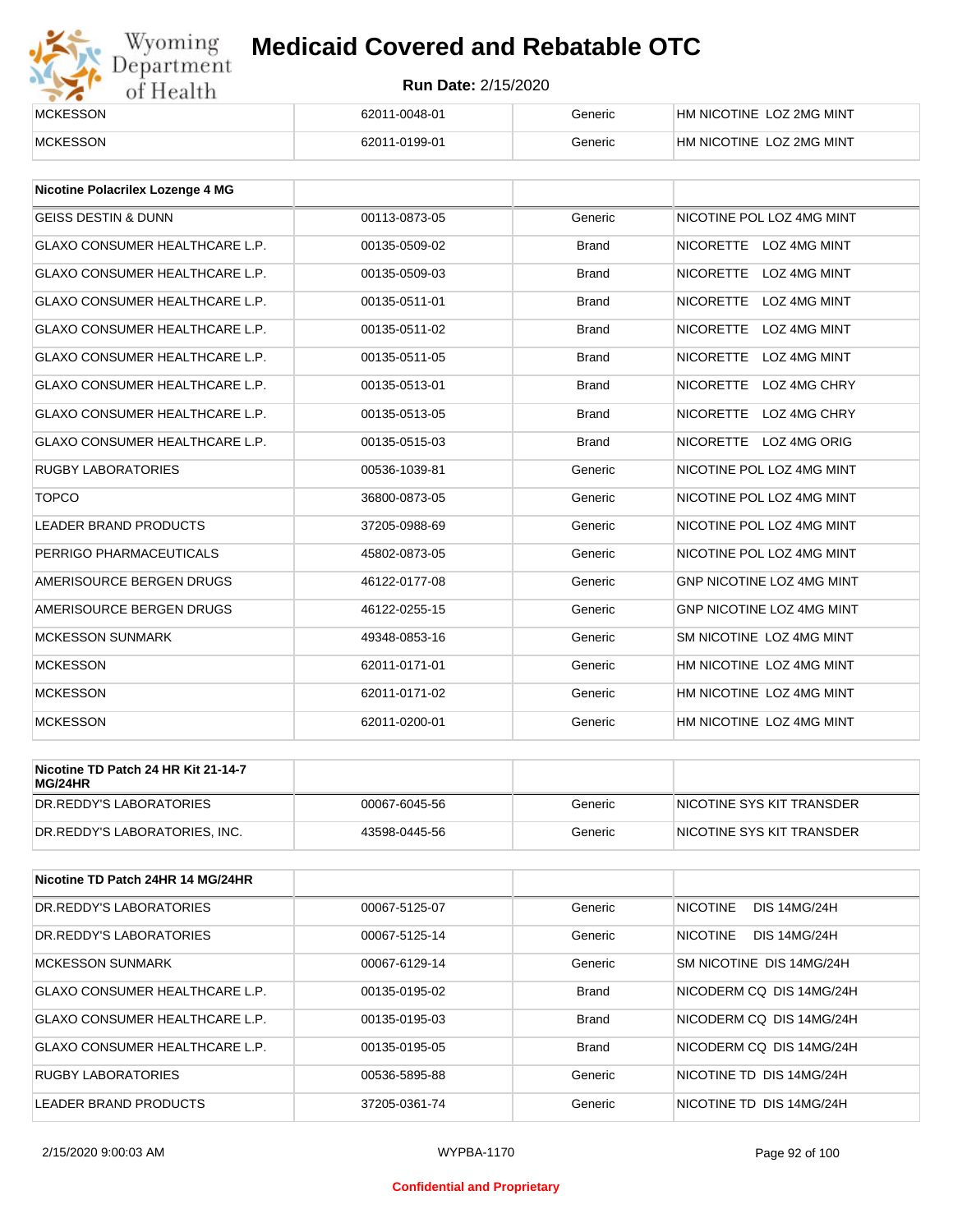| Wyoming<br>Department         | <b>Medicaid Covered and Rebatable OTC</b> |         |                          |  |  |
|-------------------------------|-------------------------------------------|---------|--------------------------|--|--|
| of Health                     | <b>Run Date: 2/15/2020</b>                |         |                          |  |  |
| DR.REDDY'S LABORATORIES, INC. | 43598-0447-70                             | Generic | NICOTINE TD DIS 14MG/24H |  |  |
| DR.REDDY'S LABORATORIES, INC. | 43598-0447-74                             | Generic | NICOTINE TD DIS 14MG/24H |  |  |
| <b>MCKESSON</b>               | 62011-0172-01                             | Generic | HM NICOTINE DIS 14MG/24H |  |  |

| Nicotine TD Patch 24HR 21 MG/24HR     |               |              |                                        |
|---------------------------------------|---------------|--------------|----------------------------------------|
| DR. REDDY'S LABORATORIES              | 00067-5126-07 | Generic      | <b>NICOTINE</b><br><b>DIS 21MG/24H</b> |
| DR.REDDY'S LABORATORIES               | 00067-5126-14 | Generic      | <b>NICOTINE</b><br><b>DIS 21MG/24H</b> |
| DR.REDDY'S LABORATORIES               | 00067-5126-28 | Generic      | <b>NICOTINE</b><br><b>DIS 21MG/24H</b> |
| <b>MCKESSON SUNMARK</b>               | 00067-6130-14 | Generic      | SM NICOTINE DIS 21MG                   |
| <b>GLAXO CONSUMER HEALTHCARE L.P.</b> | 00135-0145-02 | <b>Brand</b> | NICODERM CO DIS 21MG/24H               |
| <b>GLAXO CONSUMER HEALTHCARE L.P.</b> | 00135-0194-01 | <b>Brand</b> | NICODERM CO DIS 21MG/24H               |
| <b>GLAXO CONSUMER HEALTHCARE L.P.</b> | 00135-0194-02 | <b>Brand</b> | NICODERM CO DIS 21MG/24H               |
| <b>GLAXO CONSUMER HEALTHCARE L.P.</b> | 00135-0194-03 | <b>Brand</b> | NICODERM CO DIS 21MG/24H               |
| <b>GLAXO CONSUMER HEALTHCARE L.P.</b> | 00135-0194-05 | <b>Brand</b> | NICODERM CO DIS 21MG/24H               |
| <b>RUGBY LABORATORIES</b>             | 00536-5896-88 | Generic      | NICOTINE TD DIS 21MG/24H               |
| LEADER BRAND PRODUCTS                 | 37205-0358-74 | Generic      | NICOTINE TD DIS 21MG/24H               |
| DR.REDDY'S LABORATORIES, INC.         | 43598-0448-28 | Generic      | NICOTINE TD DIS 21MG/24H               |
| DR.REDDY'S LABORATORIES, INC.         | 43598-0448-70 | Generic      | NICOTINE TD DIS 21MG/24H               |
| DR.REDDY'S LABORATORIES, INC.         | 43598-0448-74 | Generic      | NICOTINE TD DIS 21MG/24H               |
| <b>MCKESSON</b>                       | 62011-0173-01 | Generic      | HM NICOTINE DIS 21MG/24H               |

| Nicotine TD Patch 24HR 7 MG/24HR                                 |               |              |                                 |
|------------------------------------------------------------------|---------------|--------------|---------------------------------|
| DR. REDDY'S LABORATORIES                                         | 00067-5124-07 | Generic      | DIS 7MG/24HR<br><b>NICOTINE</b> |
| DR. REDDY'S LABORATORIES                                         | 00067-5124-14 | Generic      | <b>NICOTINE</b><br>DIS 7MG/24HR |
| <b>MCKESSON SUNMARK</b>                                          | 00067-6128-14 | Generic      | SM NICOTINE DIS 7MG/24HR        |
| <b>GLAXO CONSUMER HEALTHCARE L.P.</b>                            | 00135-0196-02 | <b>Brand</b> | NICODERM CQ DIS 7MG/24HR        |
| GLAXO CONSUMER HEALTHCARE L.P.                                   | 00135-0196-05 | <b>Brand</b> | NICODERM CO DIS 7MG/24HR        |
| <b>RUGBY LABORATORIES</b>                                        | 00536-5894-88 | Generic      | NICOTINE TD DIS 7MG/24HR        |
| LEADER BRAND PRODUCTS                                            | 37205-0363-74 | Generic      | NICOTINE TD DIS 7MG/24HR        |
| DR.REDDY'S LABORATORIES, INC.                                    | 43598-0446-70 | Generic      | NICOTINE TD DIS 7MG/24HR        |
| DR.REDDY'S LABORATORIES, INC.                                    | 43598-0446-74 | Generic      | NICOTINE TD DIS 7MG/24HR        |
| <b>MCKESSON</b>                                                  | 62011-0050-01 | Generic      | NICOTINE TD DIS 7MG/24HR        |
| <b>ULCER</b><br>DRUGS/ANTISPASMODICS/ANTICHOLINE<br><b>RGICS</b> |               |              |                                 |

| <b>Cimetidine Tab 200 MG</b> |               |         |                                    |  |
|------------------------------|---------------|---------|------------------------------------|--|
| <b>BERGEN</b><br>! BRUNSWIG  | 24385-0111-65 | ∃eneric | <b>TAB 200MG</b><br>:ARTBURN<br>HE |  |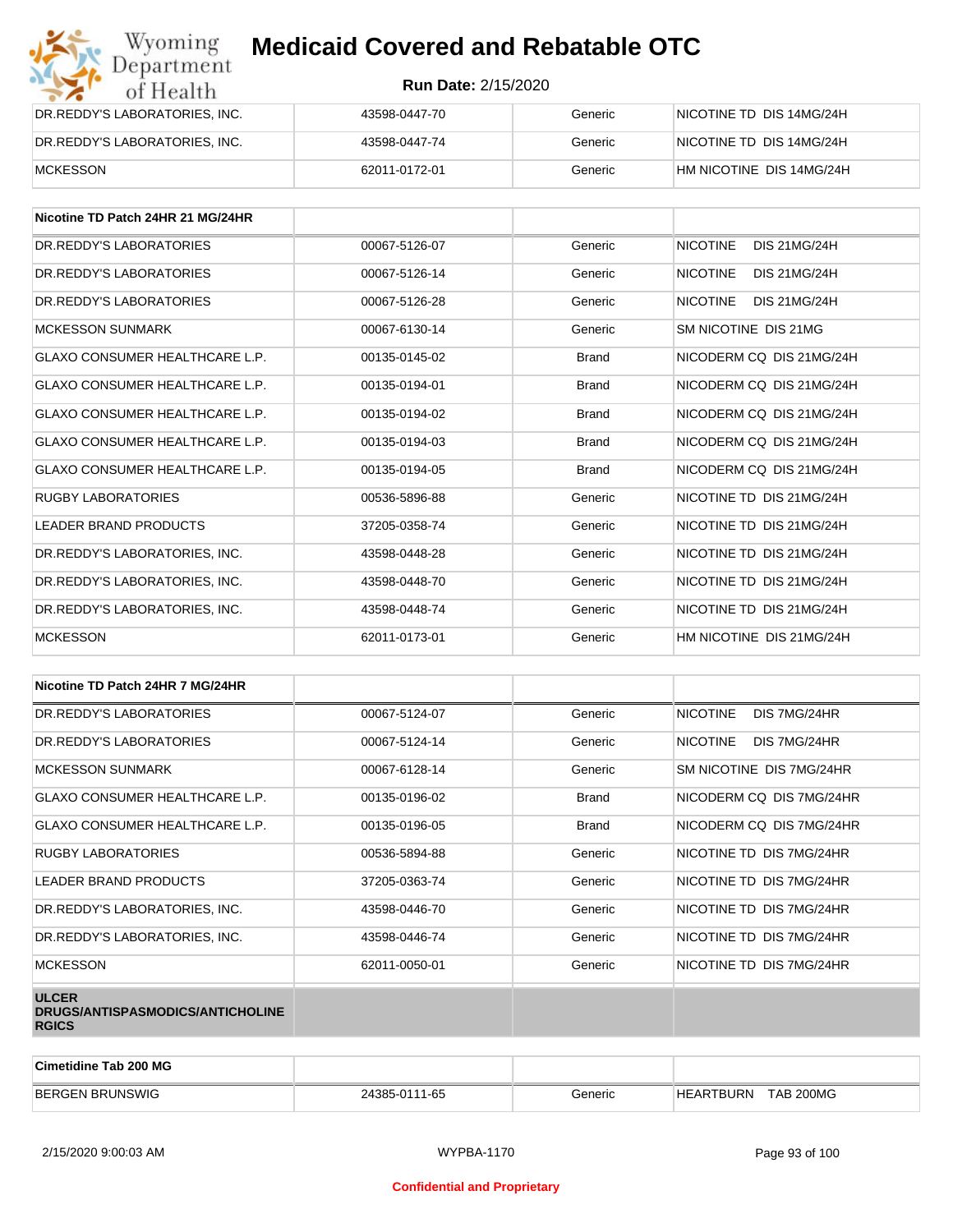

| <b>TOPCO</b>             | 36800-0022-39 | Generic | <b>TAB RELIEF</b><br><b>HEARTBURN</b> |  |
|--------------------------|---------------|---------|---------------------------------------|--|
| <b>IMCKESSON SUNMARK</b> | 49348-0246-44 | Generic | SM ACID REDU TAB 200MG                |  |

| <b>Famotidine Tab 10 MG</b>  |               |         |                             |
|------------------------------|---------------|---------|-----------------------------|
| TEVA PHARMACEUTICALS USA     | 00093-2748-65 | Generic | FAMOTIDINE TAB 10MG         |
| TEVA PHARMACEUTICALS USA     | 00093-2748-92 | Generic | FAMOTIDINE TAB 10MG         |
| TEVA PHARMACEUTICALS USA     | 00093-2748-94 | Generic | FAMOTIDINE TAB 10MG         |
| PERRIGO PHARMACEUTICALS      | 00113-0141-65 | Generic | ACID REDUCER TAB 10MG       |
| <b>MAJOR PHARMACEUTICALS</b> | 00904-5529-52 | Generic | <b>HEARTBURN TAB RELIEF</b> |
| <b>MAJOR PHARMACEUTICALS</b> | 00904-5529-87 | Generic | <b>HEARTBURN TAB RELIEF</b> |
| <b>SELECT BRAND</b>          | 15127-0370-30 | Generic | ACID REDUCER TAB 10MG       |
| <b>BERGEN BRUNSWIG</b>       | 24385-0255-72 | Generic | ACID REDUCER TAB 10MG       |
| <b>TOPCO</b>                 | 36800-0141-65 | Generic | ACID REDUCER TAB 10MG       |
| <b>TOPCO</b>                 | 36800-0141-72 | Generic | ACID REDUCER TAB 10MG       |
| <b>LEADER BRAND PRODUCTS</b> | 37205-0614-65 | Generic | ACID REDUCER TAB 10MG       |
| <b>MCKESSON SUNMARK</b>      | 49348-0442-13 | Generic | ACID REDUCER TAB 10MG       |
| <b>MCKESSON</b>              | 62011-0142-01 | Generic | FAMOTIDINE TAB 10MG         |
| CHAIN DRUG MARKETING ASSOC   | 63868-0714-30 | Generic | ACID CONTROL TAB 10MG       |

| <b>Famotidine Tab 20 MG</b>       |               |         |                       |
|-----------------------------------|---------------|---------|-----------------------|
| PERRIGO PHARMACEUTICALS           | 00113-0194-02 | Generic | ACID REDUCER TAB 20MG |
| <b>MAJOR PHARMACEUTICALS</b>      | 00904-5780-17 | Generic | HEARTBURN<br>TAB 20MG |
| <b>MAJOR PHARMACEUTICALS</b>      | 00904-5780-51 | Generic | HEARTBURN<br>TAB 20MG |
| <b>BERGEN BRUNSWIG</b>            | 24385-0385-51 | Generic | ACID REDUCER TAB 20MG |
| <b>BERGEN BRUNSWIG</b>            | 24385-0385-63 | Generic | ACID REDUCER TAB 20MG |
| <b>BERGEN BRUNSWIG</b>            | 24385-0385-71 | Generic | ACID REDUCER TAB 20MG |
| <b>TOPCO</b>                      | 36800-0194-02 | Generic | ACID REDUCER TAB 20MG |
| <b>TOPCO</b>                      | 36800-0194-51 | Generic | ACID REDUCER TAB 20MG |
| <b>TOPCO</b>                      | 36800-0194-71 | Generic | ACID REDUCER TAB 20MG |
| <b>LEADER BRAND PRODUCTS</b>      | 37205-0861-63 | Generic | ACID REDUCER TAB 20MG |
| AMERISOURCE BERGEN DRUGS          | 46122-0168-78 | Generic | ACID REDUCER TAB 20MG |
| <b>MCKESSON SUNMARK</b>           | 49348-0817-05 | Generic | ACID REDUCER TAB 20MG |
| <b>MCKESSON SUNMARK</b>           | 49348-0817-09 | Generic | ACID REDUCER TAB 20MG |
| <b>MCKESSON</b>                   | 62011-0143-01 | Generic | FAMOTIDINE TAB 20MG   |
| <b>CHAIN DRUG MARKETING ASSOC</b> | 63868-0486-25 | Generic | ACID CONTROL TAB 20MG |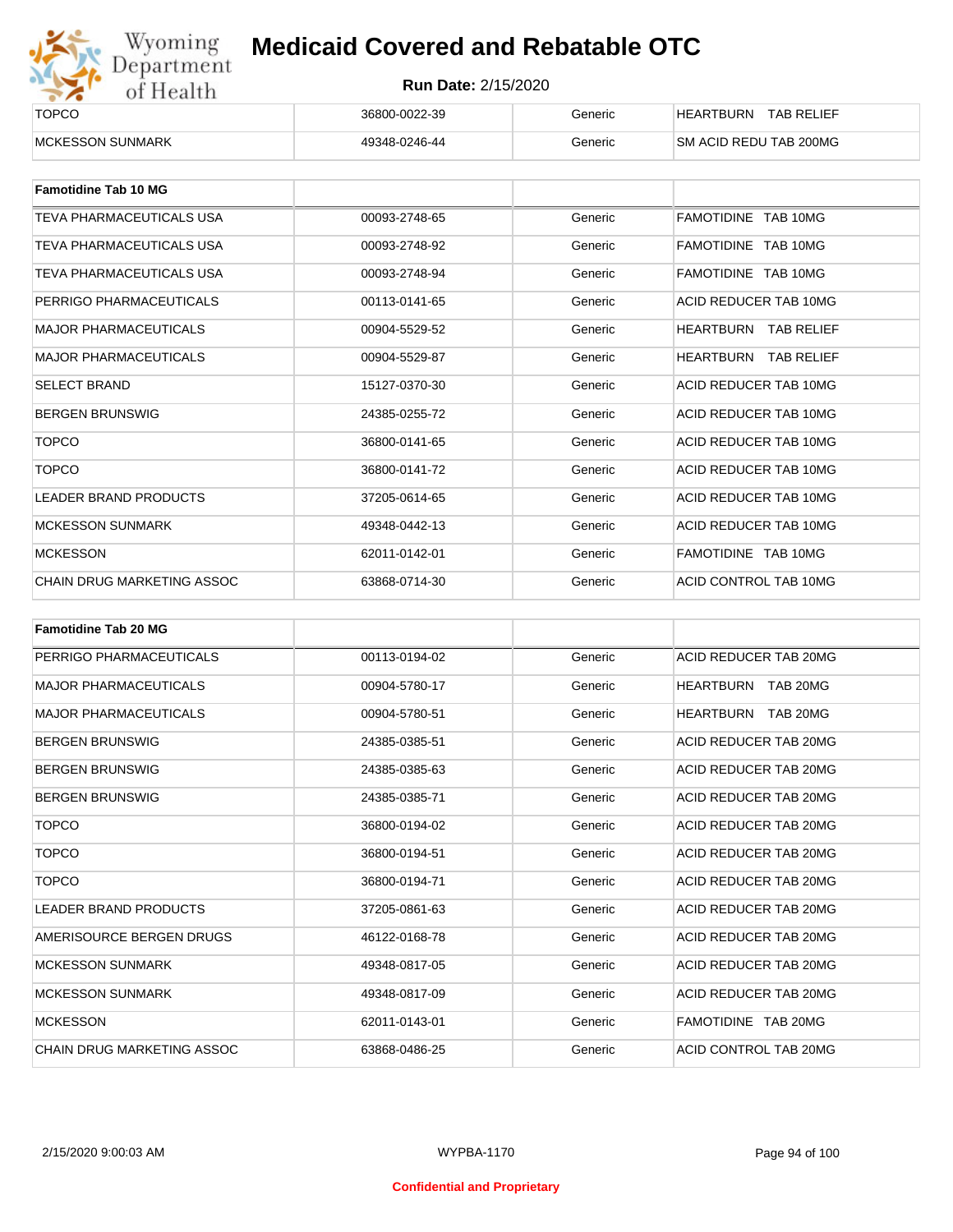

| Famotidine-Ca Carbonate-Mag Hydroxide<br>Chew Tab 10-800-165 MG |               |         |                                 |
|-----------------------------------------------------------------|---------------|---------|---------------------------------|
| PERRIGO PHARMACEUTICALS                                         | 00113-0321-63 | Generic | DUAL ACTION CHW COMPLETE        |
| <b>BERGEN BRUNSWIG</b>                                          | 24385-0201-63 | Generic | DUAL ACTION CHW COMPLETE        |
| <b>BERGEN BRUNSWIG</b>                                          | 24385-0202-63 | Generic | DUAL ACTION CHW COMPLETE        |
| <b>TOPCO</b>                                                    | 36800-0321-63 | Generic | DUAL ACTION CHW COMPLETE        |
| <b>TOPCO</b>                                                    | 36800-0321-71 | Generic | DUAL ACTION CHW COMPLETE        |
| <b>TOPCO</b>                                                    | 36800-0546-63 | Generic | DUAL ACTION CHW COMPLETE        |
| <b>TOPCO</b>                                                    | 36800-0546-71 | Generic | DUAL ACTION CHW COMPLETE        |
| LEADER BRAND PRODUCTS                                           | 37205-0680-63 | Generic | ACID REDUCER CHW COMPLETE       |
| <b>MCKESSON SUNMARK</b>                                         | 49348-0403-05 | Generic | SM COMPLETE CHW DUAL ACT        |
| <b>MCKESSON</b>                                                 | 62011-0182-01 | Generic | <b>COMPLETE</b><br>CHW DUAL ACT |

| Lansoprazole Cap Delayed Release 15 MG |               |              |                              |
|----------------------------------------|---------------|--------------|------------------------------|
| <b>GLAXO CONSUMER HEALTHCARE L.P.</b>  | 00067-6286-14 | <b>Brand</b> | PREVACID 24H CAP 15MG DR     |
| GLAXO CONSUMER HEALTHCARE L.P.         | 00067-6286-28 | <b>Brand</b> | PREVACID 24H CAP 15MG DR     |
| <b>GLAXO CONSUMER HEALTHCARE L.P.</b>  | 00067-6286-42 | <b>Brand</b> | PREVACID 24H CAP 15MG DR     |
| <b>RUGBY LABORATORIES</b>              | 00536-1034-13 | Generic      | <b>HEARTBURN TR CAP 15MG</b> |
| <b>RUGBY LABORATORIES</b>              | 00536-1034-71 | Generic      | <b>HEARTBURN TR CAP 15MG</b> |
| <b>RUGBY LABORATORIES</b>              | 00536-1034-88 | Generic      | <b>HEARTBURN TR CAP 15MG</b> |
| <b>LEADER BRAND PRODUCTS</b>           | 37205-0661-74 | Generic      | LANSOPRAZOLE CAP 15MG DR     |
| PERRIGO PHARMACEUTICALS                | 45802-0245-01 | Generic      | LANSOPRAZOLE CAP 15MG DR     |
| PERRIGO PHARMACEUTICALS                | 45802-0245-02 | Generic      | LANSOPRAZOLE CAP 15MG DR     |
| PERRIGO PHARMACEUTICALS                | 45802-0245-03 | Generic      | LANSOPRAZOLE CAP 15MG DR     |
| AMERISOURCE BERGEN DRUGS               | 46122-0107-03 | Generic      | LANSOPRAZOLE CAP 15MG DR     |
| AMERISOURCE BERGEN DRUGS               | 46122-0107-04 | Generic      | LANSOPRAZOLE CAP 15MG DR     |
| AMERISOURCE BERGEN DRUGS               | 46122-0107-74 | Generic      | LANSOPRAZOLE CAP 15MG DR     |
| <b>MCKESSON SUNMARK</b>                | 49348-0301-46 | Generic      | LANSOPRAZOLE CAP 15MG DR     |
| <b>MCKESSON SUNMARK</b>                | 49348-0301-61 | Generic      | LANSOPRAZOLE CAP 15MG DR     |
| <b>MCKESSON SUNMARK</b>                | 49348-0301-78 | Generic      | LANSOPRAZOLE CAP 15MG DR     |
| <b>MCKESSON</b>                        | 62011-0168-01 | Generic      | LANSOPRAZOLE CAP 15MG DR     |
| <b>MCKESSON</b>                        | 62011-0168-02 | Generic      | LANSOPRAZOLE CAP 15MG DR     |
| <b>MCKESSON</b>                        | 62011-0168-03 | Generic      | LANSOPRAZOLE CAP 15MG DR     |

| Omeprazole Delayed Release Tab 20 MG |               |         |                     |
|--------------------------------------|---------------|---------|---------------------|
| PERRIGO PHARMACEUTICALS              | 00113-0915-30 | Generic | OMEPRAZOLE TAB 20MG |
| PERRIGO PHARMACEUTICALS              | 00113-0915-55 | Generic | OMEPRAZOLE TAB 20MG |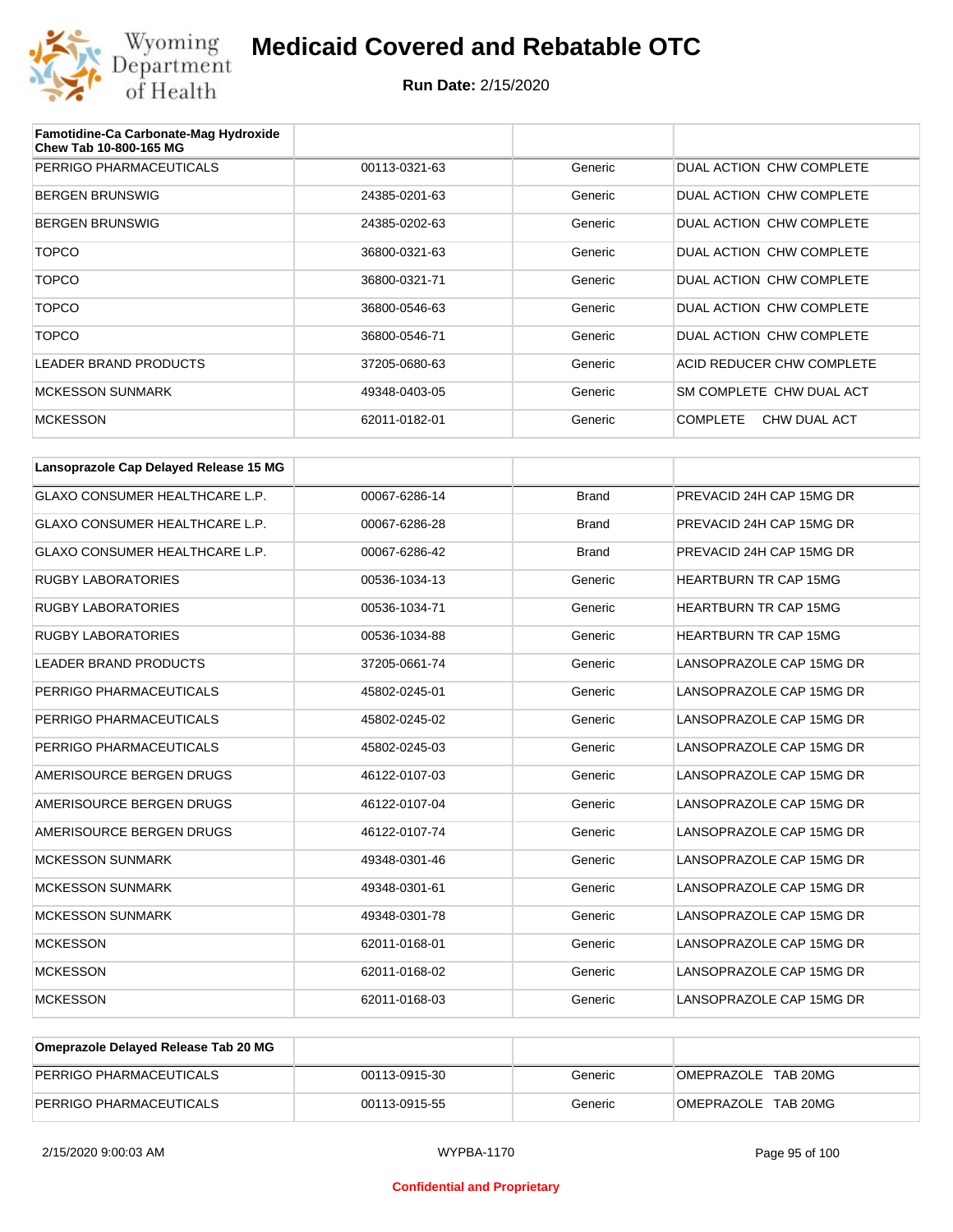

| Wyoming                             | <b>Medicaid Covered and Rebatable OTC</b> |         |                     |
|-------------------------------------|-------------------------------------------|---------|---------------------|
| Department<br>of Health             | <b>Run Date: 2/15/2020</b>                |         |                     |
| PERRIGO PHARMACEUTICALS             | 00113-0915-74                             | Generic | OMEPRAZOLE TAB 20MG |
| MAJOR PHARMACEUTICALS               | 00904-5834-41                             | Generic | OMEPRAZOLE TAB 20MG |
| <b>MAJOR PHARMACEUTICALS</b>        | 00904-5834-42                             | Generic | OMEPRAZOLE TAB 20MG |
| <b>MAJOR PHARMACEUTICALS</b>        | 00904-5834-71                             | Generic | OMEPRAZOLE TAB 20MG |
| <b>TOPCO</b>                        | 36800-0915-01                             | Generic | OMEPRAZOLE TAB 20MG |
| <b>TOPCO</b>                        | 36800-0915-30                             | Generic | OMEPRAZOLE TAB 20MG |
| <b>TOPCO</b>                        | 36800-0915-55                             | Generic | OMEPRAZOLE TAB 20MG |
| <b>TOPCO</b>                        | 36800-0915-74                             | Generic | OMEPRAZOLE TAB 20MG |
| <b>LEADER BRAND PRODUCTS</b>        | 37205-0837-06                             | Generic | OMEPRAZOLE TAB 20MG |
| LEADER BRAND PRODUCTS               | 37205-0837-15                             | Generic | OMEPRAZOLE TAB 20MG |
| LEADER BRAND PRODUCTS               | 37205-0837-66                             | Generic | OMEPRAZOLE TAB 20MG |
| LEADER BRAND PRODUCTS               | 37205-0837-74                             | Generic | OMEPRAZOLE TAB 20MG |
| <b>PERRIGO</b>                      | 45802-0888-30                             | Generic | OMEPRAZOLE TAB 20MG |
| <b>PERRIGO</b>                      | 45802-0888-55                             | Generic | OMEPRAZOLE TAB 20MG |
| AMERISOURCE BERGEN DRUGS            | 46122-0029-03                             | Generic | OMEPRAZOLE TAB 20MG |
| AMERISOURCE BERGEN DRUGS            | 46122-0029-04                             | Generic | OMEPRAZOLE TAB 20MG |
| AMERISOURCE BERGEN DRUGS            | 46122-0029-74                             | Generic | OMEPRAZOLE TAB 20MG |
| AMERISOURCE BERGEN DRUGS            | 46122-0029-99                             | Generic | OMEPRAZOLE TAB 20MG |
| <b>MCKESSON SUNMARK</b>             | 49348-0846-46                             | Generic | OMEPRAZOLE TAB 20MG |
| <b>MCKESSON SUNMARK</b>             | 49348-0846-61                             | Generic | OMEPRAZOLE TAB 20MG |
| <b>MCKESSON SUNMARK</b>             | 49348-0846-78                             | Generic | OMEPRAZOLE TAB 20MG |
| <b>MCKESSON</b>                     | 62011-0157-01                             | Generic | OMEPRAZOLE TAB 20MG |
| <b>MCKESSON</b>                     | 62011-0157-02                             | Generic | OMEPRAZOLE TAB 20MG |
| <b>MCKESSON</b>                     | 62011-0157-03                             | Generic | OMEPRAZOLE TAB 20MG |
| Omeprazole Magnesium Cap DR 20.6 MG |                                           |         |                     |

| $(20 \text{ MG Base}$ Equiv)      |               |         |                            |
|-----------------------------------|---------------|---------|----------------------------|
| <b>CHAIN DRUG MARKETING ASSOC</b> | 63868-0177-42 | Generic | OMEPRAZOLE<br>CAP 20.6MGDR |

| Ranitidine HCI Tab 150 MG |               |              |                                   |
|---------------------------|---------------|--------------|-----------------------------------|
| <b>PERRIGO</b>            | 00113-0852-02 | Generic      | ACID REDUCER TAB 150MG            |
| <b>PERRIGO</b>            | 00113-0852-71 | Generic      | ACID REDUCER TAB 150MG            |
| CHATTEM INC               | 00597-0120-24 | <b>Brand</b> | <b>TAB 150MG</b><br>ZANTAC        |
| <b>CHATTEM INC</b>        | 00597-0120-50 | <b>Brand</b> | ZANTAC<br><b>TAB 150MG</b>        |
| CHATTEM INC               | 00597-0120-68 | <b>Brand</b> | ZANTAC<br><b>TAB 150MG</b>        |
| CHATTEM INC               | 00597-0121-24 | <b>Brand</b> | ZANTAC<br><b>TAB 150MG</b>        |
| CHATTEM INC               | 00597-0121-50 | <b>Brand</b> | <b>ZANTAC</b><br><b>TAB 150MG</b> |
| CHATTEM INC               | 00597-0121-68 | <b>Brand</b> | ZANTAC<br><b>TAB 150MG</b>        |

#### **Confidential and Proprietary**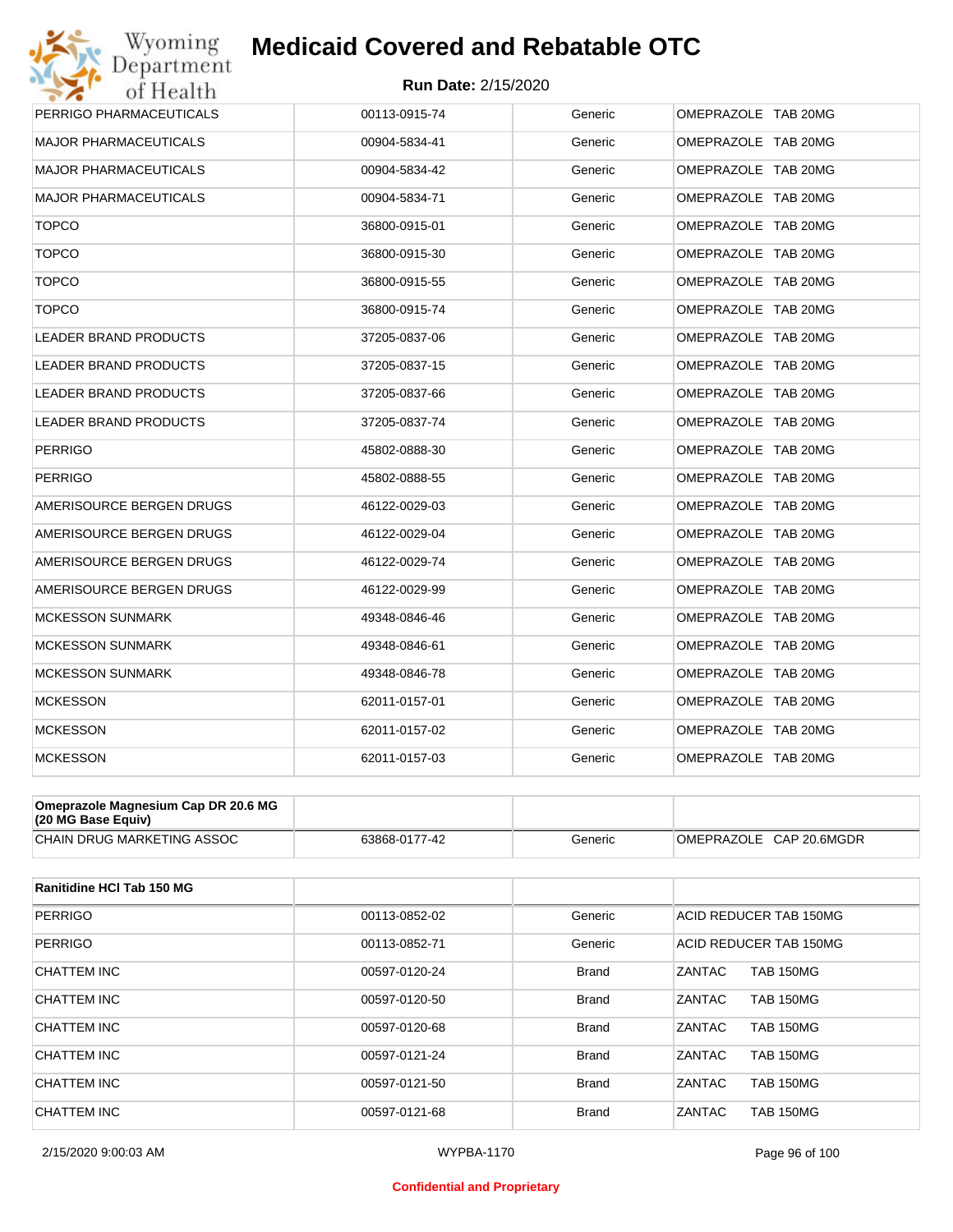| CHATTEM INC                  | 00597-0121-90 | <b>Brand</b> | ZANTAC<br><b>TAB 150MG</b>        |
|------------------------------|---------------|--------------|-----------------------------------|
| <b>CHATTEM INC</b>           | 00597-0121-95 | <b>Brand</b> | <b>TAB 150MG</b><br><b>ZANTAC</b> |
| <b>MAJOR PHARMACEUTICALS</b> | 00904-6350-24 | Generic      | RANITIDINE TAB 150MG              |
| <b>MAJOR PHARMACEUTICALS</b> | 00904-6350-51 | Generic      | RANITIDINE TAB 150MG              |
| <b>BERGEN BRUNSWIG</b>       | 24385-0268-62 | Generic      | ACID CONTROL TAB 150MG            |
| <b>BERGEN BRUNSWIG</b>       | 24385-0268-71 | Generic      | ACID CONTROL TAB 150MG            |
| <b>TOPCO</b>                 | 36800-0047-02 | Generic      | HEARTBURN<br><b>TAB 150MG</b>     |
| <b>TOPCO</b>                 | 36800-0047-71 | Generic      | HEARTBURN<br><b>TAB 150MG</b>     |
| AMERISOURCE BERGEN DRUGS     | 46122-0041-62 | Generic      | ACID CONTROL TAB 150MG            |
| AMERISOURCE BERGEN DRUGS     | 46122-0041-71 | Generic      | ACID CONTROL TAB 150MG            |
| AMERISOURCE BERGEN DRUGS     | 46122-0224-62 | Generic      | ACID CONTROL TAB 150MG            |
| <b>MCKESSON SUNMARK</b>      | 49348-0026-54 | Generic      | ACID REDUCER TAB 150MG            |
| <b>OHM LABS</b>              | 51660-0351-60 | Generic      | ACID REDUCER TAB 150MG            |
| <b>MCKESSON</b>              | 62011-0227-01 | Generic      | ACID REDUCER TAB 150MG            |

| <b>Ranitidine HCI Tab 75 MG</b> |               |              |                              |
|---------------------------------|---------------|--------------|------------------------------|
| <b>CHATTEM INC</b>              | 00597-0122-13 | <b>Brand</b> | TAB 75MG<br>ZANTAC           |
| <b>CHATTEM INC</b>              | 00597-0122-27 | <b>Brand</b> | ZANTAC<br>TAB 75MG           |
| <b>CHATTEM INC</b>              | 00597-0122-37 | <b>Brand</b> | ZANTAC<br>TAB 75MG           |
| <b>CHATTEM INC</b>              | 00597-0122-54 | <b>Brand</b> | ZANTAC<br>TAB 75MG           |
| <b>CHATTEM INC</b>              | 00597-0122-81 | <b>Brand</b> | ZANTAC<br>TAB 75MG           |
| <b>MAJOR PHARMACEUTICALS</b>    | 00904-6349-46 | Generic      | RANITIDINE TAB 75MG          |
| <b>MAJOR PHARMACEUTICALS</b>    | 00904-6349-52 | Generic      | RANITIDINE TAB 75MG          |
| <b>TOPCO</b>                    | 36800-0271-39 | Generic      | <b>HEARTBRN REL TAB 75MG</b> |
| <b>TOPCO</b>                    | 36800-0271-72 | Generic      | <b>HEARTBRN REL TAB 75MG</b> |
| AMERISOURCE BERGEN DRUGS        | 46122-0223-65 | Generic      | ACID REDUCER TAB 75MG        |
| AMERISOURCE BERGEN DRUGS        | 46122-0223-72 | Generic      | ACID REDUCER TAB 75MG        |
| <b>MCKESSON SUNMARK</b>         | 49348-0473-12 | Generic      | ACID REDUCER TAB 75MG        |
| <b>MCKESSON SUNMARK</b>         | 49348-0473-44 | Generic      | ACID REDUCER TAB 75MG        |
| <b>OHM LABS</b>                 | 51660-0352-30 | Generic      | ACID REDUCER TAB 75MG        |
| <b>MCKESSON</b>                 | 62011-0144-01 | Generic      | ACID REDUCER TAB 75MG        |
| <b>MCKESSON</b>                 | 62011-0144-02 | Generic      | ACID REDUCER TAB 75MG        |
| <b>MCKESSON</b>                 | 62011-0225-01 | Generic      | ACID REDUCER TAB 75MG        |
| <b>MCKESSON</b>                 | 62011-0225-02 | Generic      | ACID REDUCER TAB 75MG        |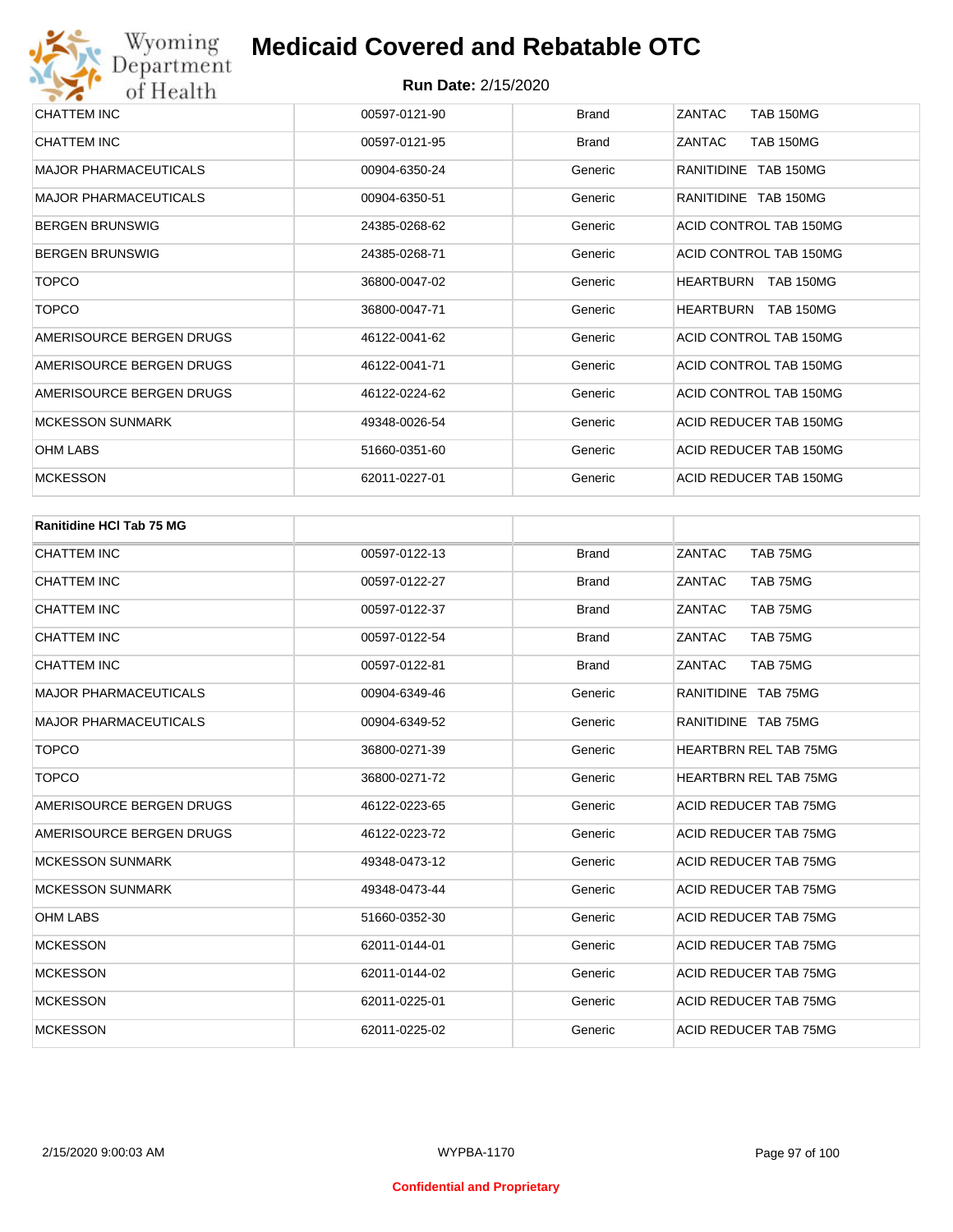**Run Date:** 2/15/2020

Wyoming<br>Department<br>of Health **VAGINAL AND RELATED PRODUCTS**

| <b>Clotrimazole Vaginal Cream 1%</b> |               |         |                                |
|--------------------------------------|---------------|---------|--------------------------------|
| ACTAVIS MID ATLANTIC                 | 00472-0220-41 | Generic | <b>CLOTRIMAZOLE CRE 1%</b>     |
| ACTAVIS MID ATLANTIC                 | 00472-0220-63 | Generic | <b>CLOTRIMAZOLE CRE 1%</b>     |
| MCKESSON SUNMARK                     | 49348-0793-76 | Generic | CLOTRIMAZOLE CRE 1% VAG        |
| TARO                                 | 51672-2003-06 | Generic | <b>CLOTRIMAZOLE CRE 1% VAG</b> |

| <b>Clotrimazole Vaginal Cream 2%</b> |               |         |                        |
|--------------------------------------|---------------|---------|------------------------|
| <b>BERGEN BRUNSWIG</b>               | 24385-0110-09 | Generic | CLOTRIMAZOLE CRE 3 DAY |
| MCKESSON SUNMARK                     | 49348-0379-54 | Generic | 3 DAY VAGINL CRE 2%    |
| <b>TARO</b>                          | 51672-2062-00 | Generic | 3 DAY VAGINL CRE 2%    |

| Miconazole Nitrate Vaginal App 200 MG &<br>2% Cream 9 GM Kit |               |         |                           |
|--------------------------------------------------------------|---------------|---------|---------------------------|
| <b>TOPCO</b>                                                 | 36800-0982-00 | Generic | MICONAZOLE 3 KIT COMBINAT |
| AMERISOURCE BERGEN DRUGS                                     | 46122-0144-04 | Generic | MICONAZOLE 3 KIT COMBO PK |
| MCKESSON SUNMARK                                             | 49348-0645-73 | Generic | MICONAZOLE 3 KIT COMBINAT |

| <b>Miconazole Nitrate Vaginal Cream 2%</b> |               |         |                           |
|--------------------------------------------|---------------|---------|---------------------------|
| <b>GEISS DESTIN &amp; DUNN</b>             | 00113-0214-29 | Generic | MICONAZOLE 7 CRE TUBE/KIT |
| <b>GEISS DESTIN &amp; DUNN</b>             | 00113-0825-29 | Generic | MICONAZOLE 7 CRE 2%       |
| ACTAVIS MID ATLANTIC                       | 00472-0730-41 | Generic | MICONAZOLE CRE 2%         |
| ACTAVIS MID ATLANTIC                       | 00472-0730-63 | Generic | MICONAZOLE CRE 2%         |
| <b>COSETTE PHARMACEUTICALS</b>             | 00713-0252-37 | Generic | MICONAZOLE CRE 2%         |
| <b>MAJOR PHARMACEUTICALS</b>               | 00904-7734-45 | Generic | MICONAZOLE 7 CRE 2%       |
| <b>MAJOR PHARMACEUTICALS</b>               | 00904-7734-57 | Generic | MICONAZOLE 7 CRE 2%       |
| <b>BERGEN BRUNSWIG</b>                     | 24385-0590-29 | Generic | MICONAZOLE 7 CRE 2%       |
| <b>TOPCO</b>                               | 36800-0825-29 | Generic | MICONAZOLE 7 CRE 2%       |
| <b>MCKESSON SUNMARK</b>                    | 49348-0530-77 | Generic | MICONAZOLE 7 CRE 2%       |
| <b>MCKESSON SUNMARK</b>                    | 49348-0872-77 | Generic | MICONAZOLE 7 CRE 2%       |
| <b>TARO</b>                                | 51672-2035-06 | Generic | MICONAZOLE CRE 2%         |

| Miconazole Nitrate Vaginal Cream 4% (200<br>MG/5GM) |               |         |                            |
|-----------------------------------------------------|---------------|---------|----------------------------|
| CHAIN DRUG MARKETING ASSOC                          | 63868-0197-25 | Generic | <b>3 DAY VAGNAL CRE 4%</b> |

| Miconazole Nitrate Vaginal Supp 1200 MG<br>8. 2% Cream Kit |               |         |                         |
|------------------------------------------------------------|---------------|---------|-------------------------|
| <b>TOPCO</b>                                               | 36800-0737-45 | Generic | <b>MICONAZOLE 1 KIT</b> |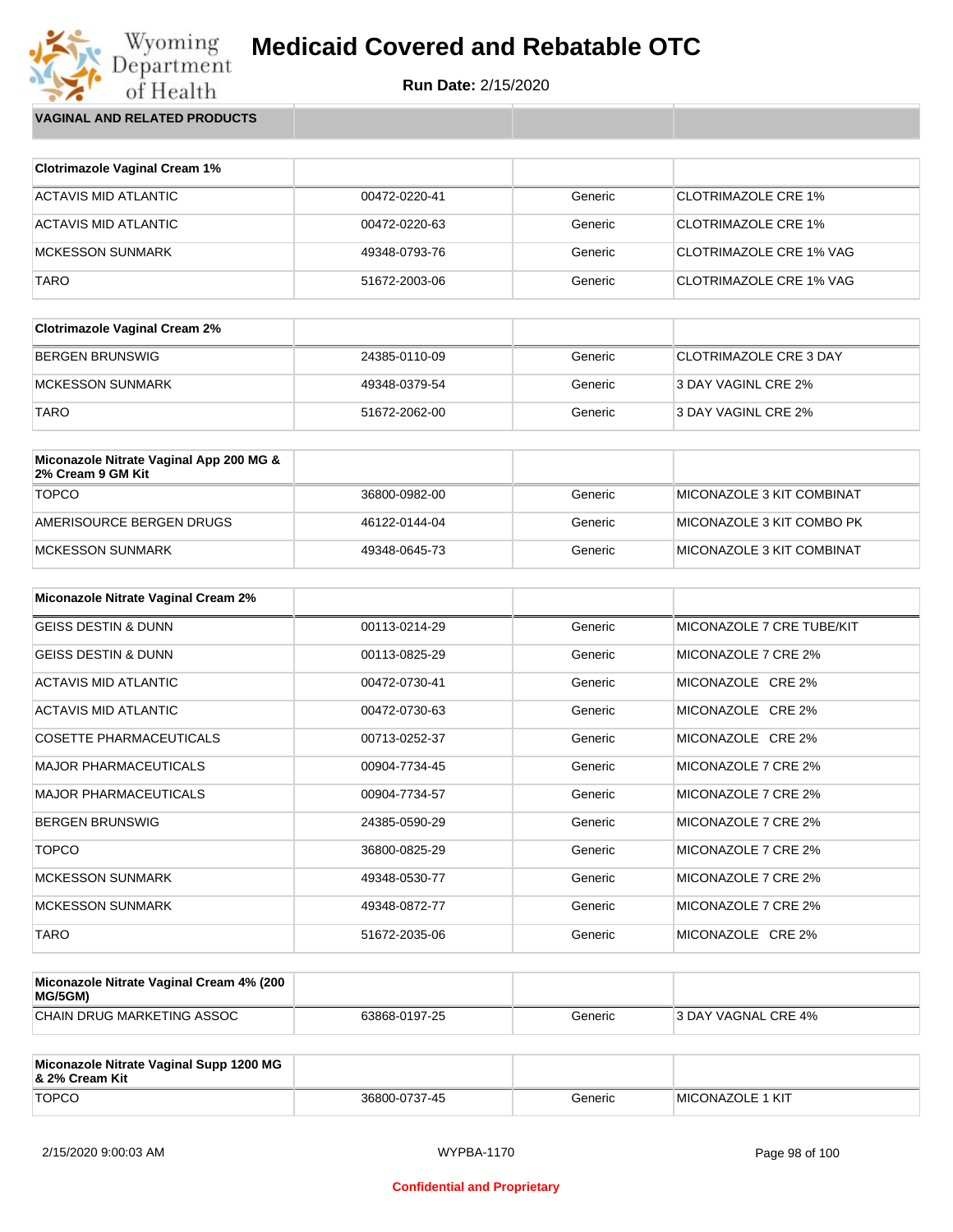|  |  | <b>Medicaid Covered and Rebatable OTC</b> |  |
|--|--|-------------------------------------------|--|
|  |  |                                           |  |

| <b>Run Date: 2/15/2020</b> |  |
|----------------------------|--|
|----------------------------|--|

| Wyoming<br>Department    | <b>Medicaid Covered and Rebatable OTC</b> |         |                          |  |
|--------------------------|-------------------------------------------|---------|--------------------------|--|
| of Health                | <b>Run Date: 2/15/2020</b>                |         |                          |  |
| LEADER BRAND PRODUCTS    | 37205-0640-03                             | Generic | MICONAZOLE 1 KIT 1200-2% |  |
| AMERISOURCE BERGEN DRUGS | 46122-0027-02                             | Generic | MICONAZOLE 1 KIT         |  |

| Miconazole Nitrate Vaginal Supp 200 MG &<br>2% Cream 9 GM Kit |               |         |                           |
|---------------------------------------------------------------|---------------|---------|---------------------------|
| <b>GLAXO CONSUMER HEALTHCARE L.P.</b>                         | 00067-2091-03 | Generic | VAGISTAT-3 KIT COMBO PK   |
| <b>GEISS DESTIN &amp; DUNN</b>                                | 00113-0081-00 | Generic | MICONAZOLE 3 KIT COMBO PK |
| MAJOR PHARMACEUTICALS                                         | 00904-5415-01 | Generic | MICONAZOLE 3 KIT COMBO PK |
| BERGEN BRUNSWIG                                               | 24385-0606-02 | Generic | MICONAZOLE 3 KIT COMBO PK |
| <b>TOPCO</b>                                                  | 36800-0081-00 | Generic | MICONAZOLE 3 KIT COMBO PK |
| MCKESSON SUNMARK                                              | 49348-0355-43 | Generic | MICONAZOLE 3 KIT COMBO PK |

| Miconazole Nitrate Vaginal Suppos 100 MG |               |         |                        |
|------------------------------------------|---------------|---------|------------------------|
| ACTAVIS MID ATLANTIC                     | 00472-1736-07 | Generic | MICONAZOLE 7 SUP 100MG |
| COSETTE PHARMACEUTICALS                  | 00713-0197-57 | Generic | MICONAZOLE SUP 100MG   |
| MCKESSON SUNMARK                         | 49348-0833-61 | Generic | SM MICON 7 SUP 100MG   |

| Nonoxynol-9 Film 28% |               |              |                                 |
|----------------------|---------------|--------------|---------------------------------|
| <b>APOTHECUS</b>     | 52925-0112-01 | <b>Brand</b> | <b>VCF VAGINAL MIS CONTRACP</b> |
| <b>APOTHECUS</b>     | 52925-0112-02 | <b>Brand</b> | <b>VCF VAGINAL MIS CONTRACP</b> |
| <b>APOTHECUS</b>     | 52925-0112-03 | <b>Brand</b> | <b>VCF VAGINAL MIS CONTRACP</b> |

| Nonoxynol-9 Foam 12.5% |               |              |                               |
|------------------------|---------------|--------------|-------------------------------|
| <b>APOTHECUS</b>       | 52925-0312-14 | <b>Brand</b> | . AER CONTRACP<br>VCF VAGINAL |

| Nonoxynol-9 Gel 2% |               |       |                                   |
|--------------------|---------------|-------|-----------------------------------|
| <b>MILEX</b>       | 00396-4010-00 | Brand | <b>GEL 2%</b><br><b>SHUR-SEAL</b> |

| Nonoxynol-9 Gel 3%       |               |              |                    |
|--------------------------|---------------|--------------|--------------------|
| CALDWELL CONSUMER HEALTH | 34362-0302-13 | <b>Brand</b> | GEL 3%<br>GYNOL II |

| Nonoxynol-9 Gel 4%              |               |              |                   |
|---------------------------------|---------------|--------------|-------------------|
| <b>REVIVE PERSONAL PRODUCTS</b> | 34362-0300-10 | <b>Brand</b> | CONCEPTROL GEL 4% |

| Nonoxynol-9 Vaginal Sponge 1000 MG |               |       |                  |
|------------------------------------|---------------|-------|------------------|
| MAYER LABORATORIES                 | 16169-0404-03 | Brand | TODAY SPONGE MIS |

| Nonoxynol-9 Vaginal Suppos 100 MG |               |              |               |           |
|-----------------------------------|---------------|--------------|---------------|-----------|
| BLAIREX LABS                      | 50486-0221-12 | <b>Brand</b> | <b>ENCARE</b> | SUP 100MG |